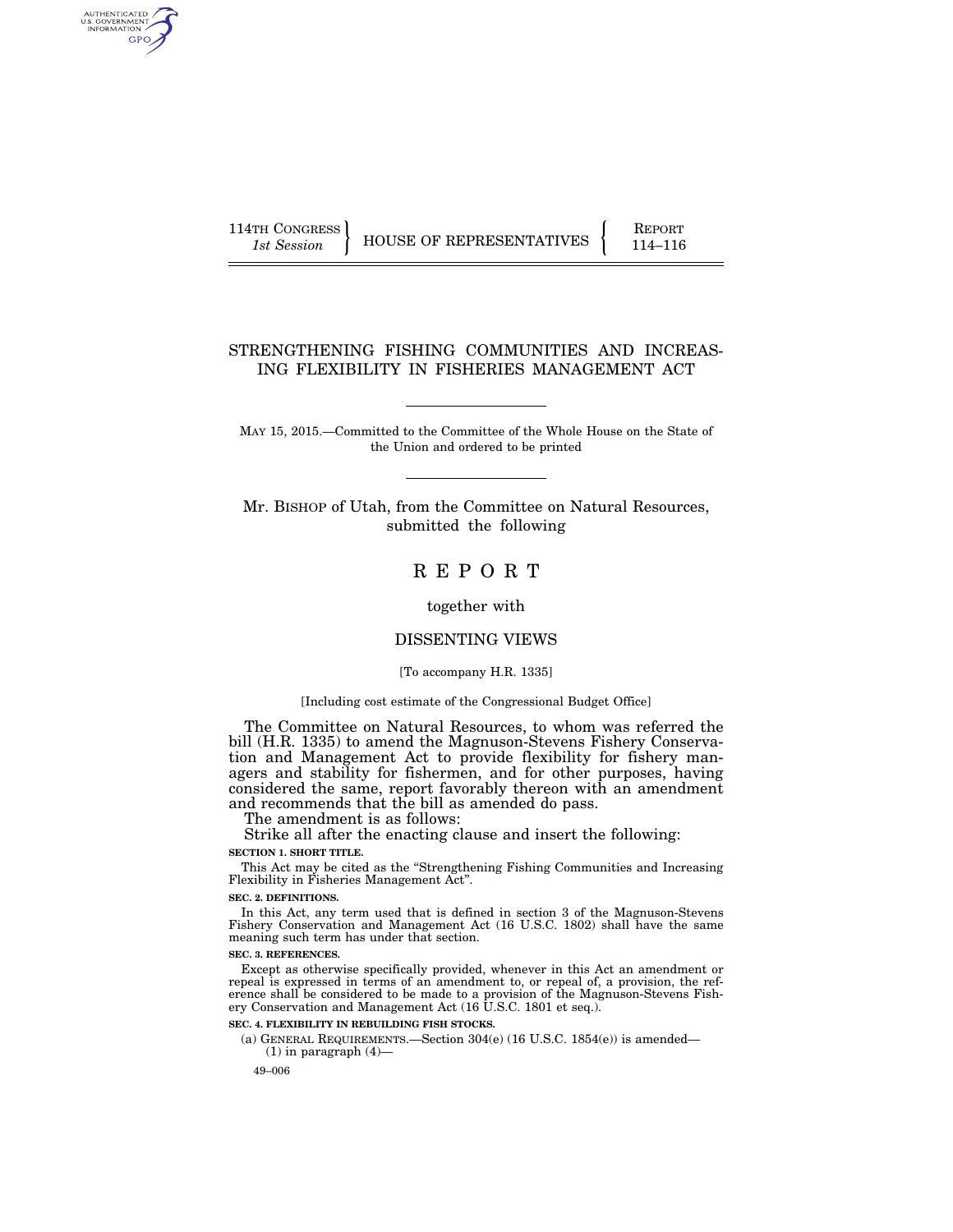(A) in subparagraph (A)(i), by striking ''possible'' and inserting ''practicable'';

(B) by amending subparagraph (A)(ii) to read as follows:

"(ii) may not exceed the time the stock would be rebuilt without fishing occurring plus one mean generation, except in a case in which—

''(I) the biology of the stock of fish, other environmental conditions, or management measures under an international agreement in which the United States participates dictate otherwise;

''(II) the Secretary determines that the cause of the stock being depleted is outside the jurisdiction of the Council or the rebuilding program cannot be effective only by limiting fishing activities;

''(III) the Secretary determines that one or more components of a mixed-stock fishery is depleted but cannot be rebuilt within that time- frame without significant economic harm to the fishery, or cannot be rebuilt without causing another component of the mixedstock fishery to approach a depleted status;

''(IV) the Secretary determines that recruitment, distribution, or life history of, or fishing activities for, the stock are affected by informal transboundary agreements under which management activities outside the exclusive economic zone by another country may hinder conservation and management efforts by United States fishermen; and

''(V) the Secretary determines that the stock has been affected by unusual events that make rebuilding within the specified time period improbable without significant economic harm to fishing communities;'';

(C) by striking ''and'' after the semicolon at the end of subparagraph (B), by redesignating subparagraphs (B) and (C) as subparagraphs (C) and  $(D)$ , and by inserting after subparagraph (A) the following:

''(B) take into account environmental condition including predator/prey relationships;''; and

(D) by striking the period at the end of subparagraph (D) (as so redesignated) and inserting "; and", and by adding at the end the following:

''(E) specify a schedule for reviewing the rebuilding targets, evaluating environmental impacts on rebuilding progress, and evaluating progress being made toward reaching rebuilding targets.''; and

(2) by adding at the end the following:

"(8) A fishery management plan, plan amendment, or proposed regulations may use alternative rebuilding strategies, including harvest control rules and fishing mortality-rate targets to the extent they are in compliance with the requirements of this Act.

 $(9)$  A Council may terminate the application of paragraph  $(3)$  to a fishery if the Council's scientific and statistical committee determines and the Secretary concurs that the original determination that the fishery was depleted was erroneous, either—

''(A) within the 2-year period beginning on the effective date a fishery management plan, plan amendment, or proposed regulation for a fishery under this subsection takes effect; or

''(B) within 90 days after the completion of the next stock assessment after such determination.''.

(b) EMERGENCY REGULATIONS AND INTERIM MEASURES.—Section  $305(c)(3)(B)$  (16 U.S.C.  $1855(c)(3)(B)$  is amended by striking "180 days after" and all that follows through ''provided'' and inserting ''1 year after the date of publication, and may be extended by publication in the Federal Register for one additional period of not more than 1 year, if".

## **SEC. 5. MODIFICATIONS TO THE ANNUAL CATCH LIMIT REQUIREMENT.**

Section 302 (16 U.S.C. 1852) is amended by adding at the end the following: "(m) CONSIDERATIONS FOR MODIFICATIONS TO ANNUAL CATCH LIMIT REQUIRE-MENTS.

''(1) CONSIDERATION OF ECOSYSTEM AND ECONOMIC IMPACTS.—In establishing annual catch limits a Council may, consistent with section 302(h)(6), consider changes in an ecosystem and the economic needs of the fishing communities. "(2) LIMITATIONS TO ANNUAL CATCH LIMIT REQUIREMENT FOR SPECIAL FISH-

ERIES.—Notwithstanding subsection (h)(6), a Council is not required to develop an annual catch limit for—

''(A) an ecosystem component species;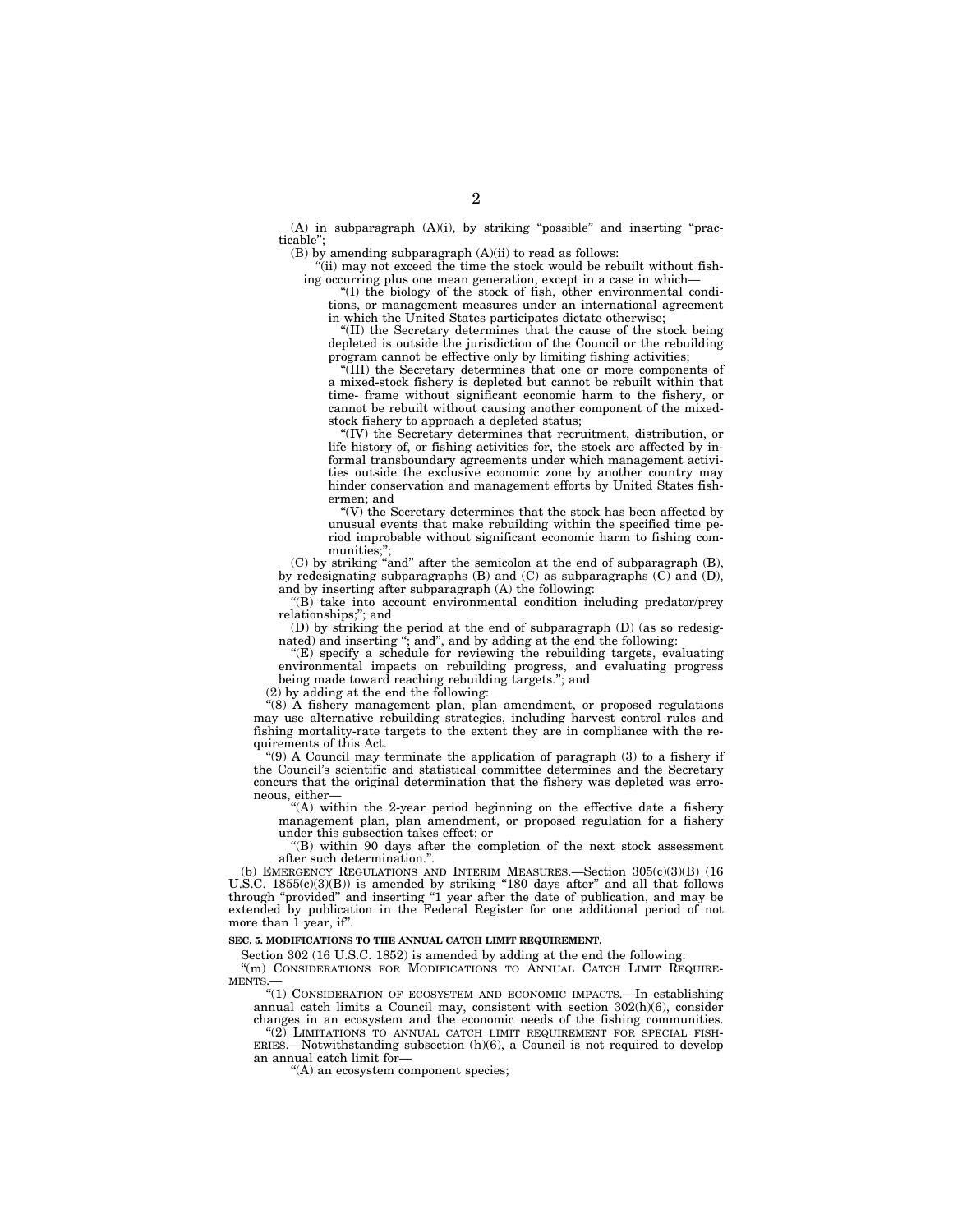''(B) a fishery for a species that has a life cycle of approximately 1 year, unless the Secretary has determined the fishery is subject to overfishing; or

" $(C)$  a stock for which-

''(i) more than half of a single-year class will complete their life cycle in less than 18 months; and

''(ii) fishing mortality will have little impact on the stock.

''(3) RELATIONSHIP TO INTERNATIONAL FISHERY EFFORTS.—Each annual catch limit may, consistent with section 302(h)(6), take into account—

 $(A)$  management measures under international agreements in which the United States participates;

''(B) informal transboundary agreements under which fishery management activities by another country outside the exclusive economic zone may hinder conservation efforts by United States fishermen for a fish species for which any of the recruitment, distribution, life history, or fishing activities are transboundary; and

 $(C)$  in instances in which no transboundary agreement exists, activities by another country outside the exclusive economic zone that may hinder conservation efforts by United States fisherman for a fish species for which any of the recruitment, distribution, life history, or fishing activities are transboundary.

''(4) AUTHORIZATION FOR MULTISPECIES COMPLEXES AND MULTIYEAR ANNUAL CATCH LIMITS.—For purposes of subsection  $(h)(6)$ , a Council may establish-

(A) an annual catch limit for a stock complex; or

''(B) annual catch limits for each year in any continuous period that is not more than three years in duration.

''(5) ECOSYSTEM COMPONENT SPECIES DEFINED.—In this subsection the term 'ecosystem component species' means a stock of fish that is a nontarget, incidentally harvested stock of fish in a fishery, or a nontarget, incidentally harvested stock of fish that a Council or the Secretary has determined—

''(A) is not subject to overfishing, approaching a depleted condition or depleted; and

" $(B)$  is not likely to become subject to overfishing or depleted in the absence of conservation and management measures.''.

### **SEC. 6. DISTINGUISHING BETWEEN OVERFISHED AND DEPLETED.**

(a) DEFINITIONS.—Section 3 (16 U.S.C. 1802) is amended—

(1) in paragraph (34), by striking ''The terms 'overfishing' and 'overfished' mean'' and inserting ''The term 'overfishing' means''; and

(2) by inserting after paragraph (8) the following:

"(8a) The term 'depleted' means, with respect to a stock of fish or stock complex, that the stock or stock complex has a biomass that has declined below a level that jeopardizes the capacity of the stock or stock complex to produce maximum sustainable yield on a continuing basis.''.

(b) SUBSTITUTION OF TERM.—The Magnuson-Stevens Fishery Conservation and Management Act (16 U.S.C. 1801 et seq.) is amended—

 $(1)$  in the heading of section  $30\overline{4}$ (e), by striking "OVERFISHED" and inserting "DEPLETED"; and

(2) by striking ''overfished'' each place it appears and inserting ''depleted''.

(c) CLARITY IN ANNUAL REPORT.—Section  $304(e)(1)$  (16 U.S.C. 1854 $(e)(1)$ ) is amended by adding at the end the following: ''The report shall distinguish between fisheries that are depleted (or approaching that condition) as a result of fishing and fisheries that are depleted (or approaching that condition) as a result of factors other than fishing. The report shall state, for each fishery identified as depleted or approaching that condition, whether the fishery is the target of directed fishing.''.

### **SEC. 7. TRANSPARENCY AND PUBLIC PROCESS.**

(a) ADVICE.—Section  $302(g)(1)(B)$  (16 U.S.C. 1852 $(g)(1)(B)$ ) is amended by adding at the end the following: ''Each scientific and statistical committee shall develop such advice in a transparent manner and allow for public involvement in the process.'

(b) MEETINGS.—Section  $302(i)(2)$  (16 U.S.C.  $1852(i)(2)$ ) is amended by adding at the end the following:

''(G) Each Council shall make available on the Internet Web site of the Council—

''(i) to the extent practicable, a Webcast, an audio recording, or a live broadcast of each meeting of the Council, and of the Council Coordination Committee established under subsection (l), that is not closed in accordance with paragraph (3); and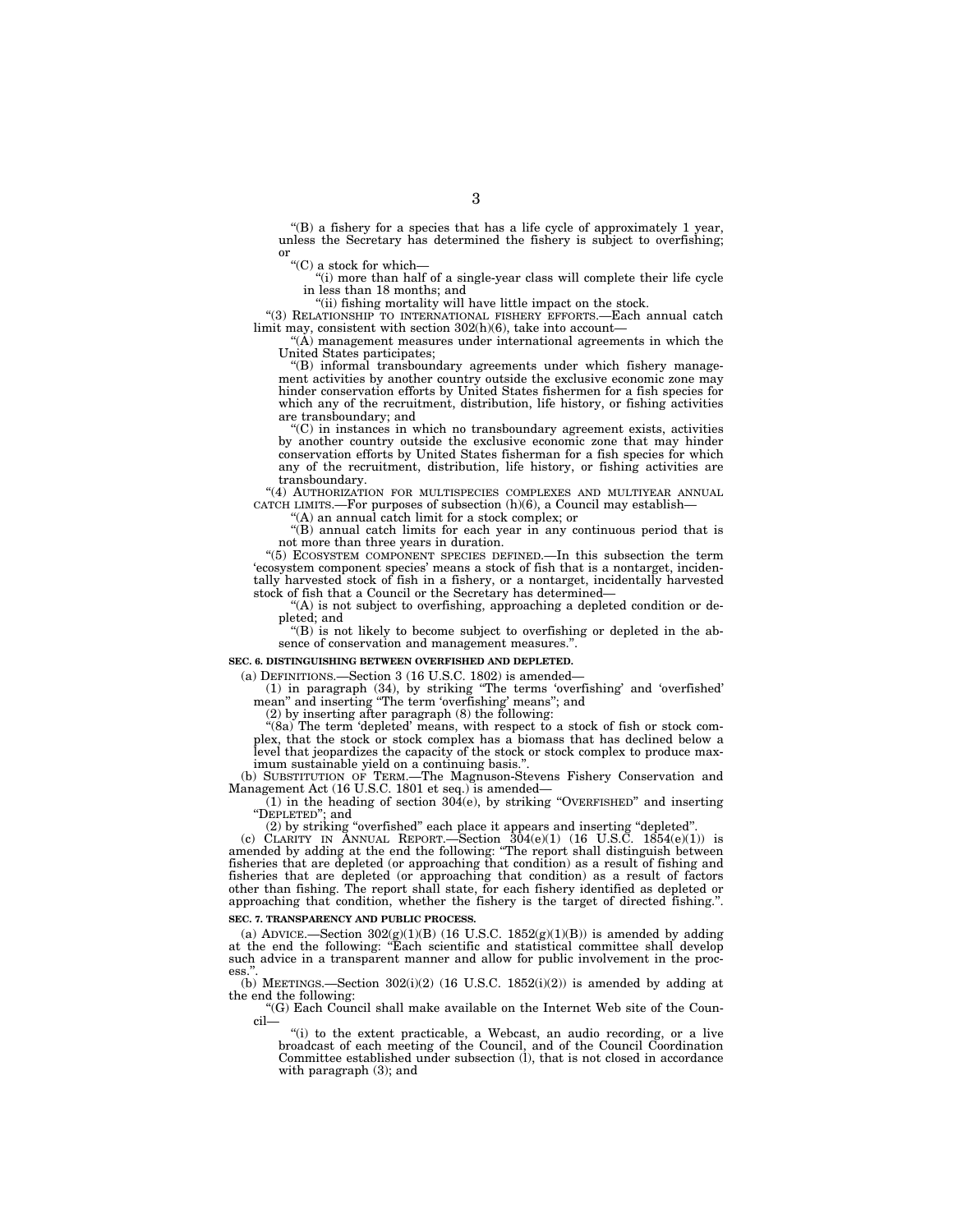"(ii) audio, video (if the meeting was in person or by video conference) or a searchable audio or written transcript of each meeting of the Council and of the meetings of committees referred to in section  $302(g)(1)(B)$  of the Council by not later than 30 days after the conclusion of the meeting.

"(H) The Secretary shall maintain and make available to the public an archive of Council and scientific and statistical committee meeting audios, videos, and transcripts made available under clauses (i) and (ii) of subparagraph (G).''. (c) FISHERY IMPACT STATEMENTS.—

(1) REQUIREMENT.—Section 303 (16 U.S.C. 1853) is amended—

(A) in subsection (a), by striking paragraph (9) and redesignating paragraphs (10) through (15) as paragraphs (9) through (14), respectively; and (B) by adding at the end the following:

''(d) FISHERY IMPACT STATEMENT.—

''(1) Any fishery management plan (or fishery management plan amendment) prepared by any Council or by the Secretary pursuant to subsection (a) or (b), or proposed regulations deemed necessary pursuant to subsection (c), shall include a fishery impact statement which shall assess, specify and analyze the likely effects and impact of the proposed action on the quality of the human environment.

" $(2)$  The fishery impact statement shall describe-

 $(A)$  a purpose of the proposed action;

''(B) the environmental impact of the proposed action;

 $(C)$  any adverse environmental effects which cannot be avoided should the proposed action be implemented;

 $\mathcal{L}(\mathbf{D})$  a reasonable range of alternatives to the proposed action;

 $E(E)$  the relationship between short-term use of fishery resources and the enhancement of long-term productivity;

 $f(F)$  the cumulative conservation and management effects; and

''(G) economic, and social impacts of the proposed action on—

''(i) participants in the fisheries and fishing communities affected by the proposed action;

''(ii) participants in the fisheries conducted in adjacent areas under the authority of another Council, after consultation with such Council and representatives of those participants; and

"(iii) the safety of human life at sea, including whether and to what extent such measures may affect the safety of participants in the fishery.

''(3) A substantially complete fishery impact statement, which may be in draft form, shall be available not less than 14 days before the beginning of the meeting at which a Council makes its final decision on the proposal (for plans, plan amendments, or proposed regulations prepared by a Council pursuant to subsection (a) or (c)). Availability of this fishery impact statement will be announced by the methods used by the council to disseminate public information and the public and relevant government agencies will be invited to comment on the fishery impact statement.

''(4) The completed fishery impact statement shall accompany the transmittal of a fishery management plan or plan amendment as specified in section 304(a), as well as the transmittal of proposed regulations as specified in section 304(b).

''(5) The Councils shall, subject to approval by the Secretary, establish criteria to determine actions or classes of action of minor significance regarding subparagraphs  $(A)$ ,  $(B)$ ,  $(D)$ ,  $(E)$ , and  $(F)$  of paragraph  $(2)$ , for which preparation of a fishery impact statement is unnecessary and categorically excluded from the requirements of this section, and the documentation required to establish the exclusion.

''(6) The Councils shall, subject to approval by the Secretary, prepare procedures for compliance with this section that provide for timely, clear, and concise analysis that is useful to decisionmakers and the public, reduce extraneous paperwork and effectively involve the public, including—

''(A) using Council meetings to determine the scope of issues to be addressed and identifying significant issues related to the proposed action;

''(B) integration of the fishery impact statement development process with preliminary and final Council decisionmaking in a manner that provides opportunity for comment from the public and relevant government agencies prior to these decision points; and

''(C) providing scientific, technical, and legal advice at an early stage of the development of the fishery impact statement to ensure timely transmittal and Secretarial review of the proposed fishery management plan, plan amendment, or regulations to the Secretary.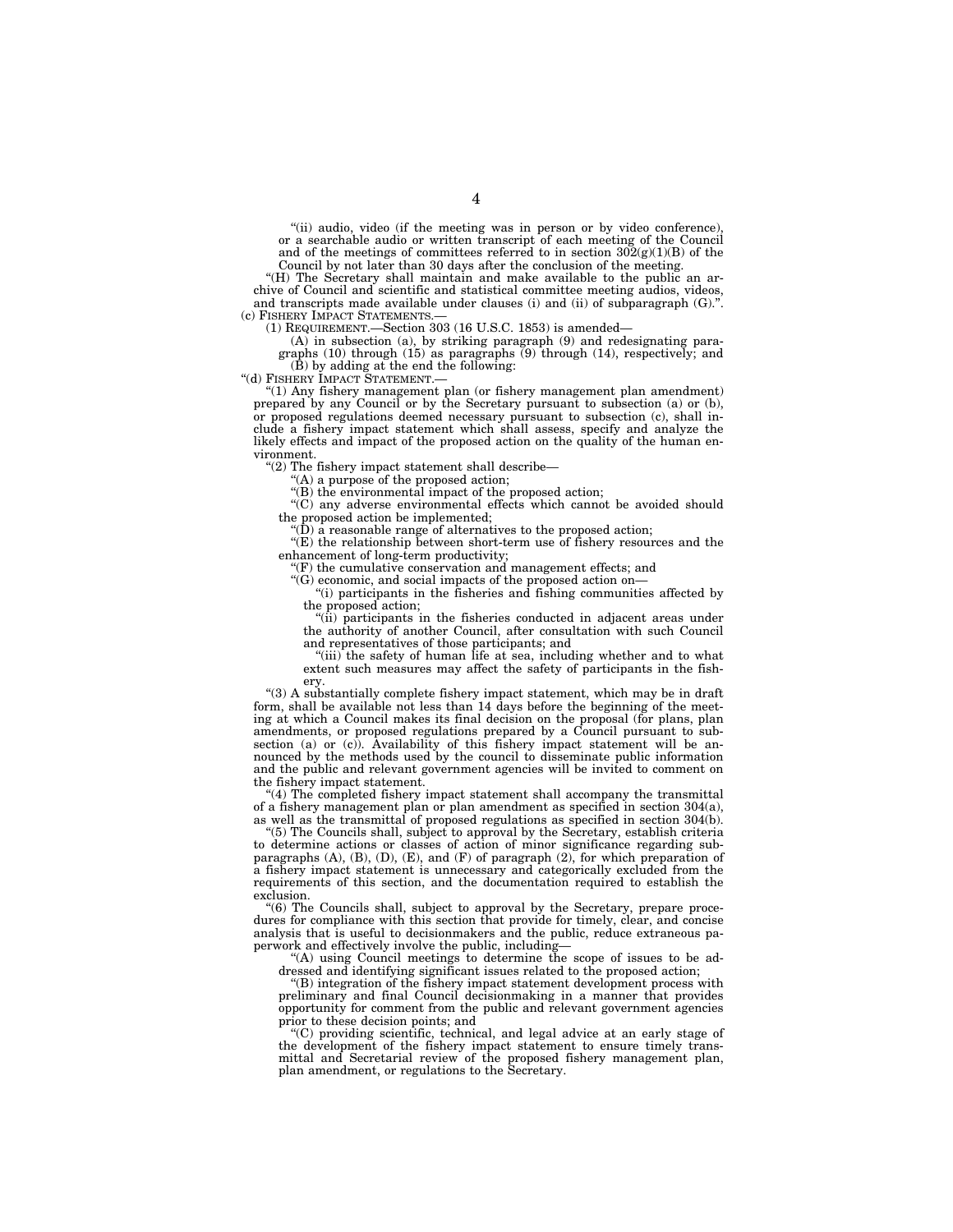"(7) Actions taken in accordance with this section are deemed to fulfill the requirements of the National Environmental Policy Act of 1969 (42 U.S.C. 4321 et seq.) and all related implementing regulations.

(2) EVALUATION OF ADEQUACY.—Section  $304(a)(2)$  (16 U.S.C. 1854 $(a)(2)$ ) is amended by striking "and" after the semicolon at the end of subparagraph (B), striking the period at the end of subparagraph (C) and inserting "; and", and by adding at the end the following:

" $(D)$  evaluate the adequacy of the accompanying fishery impact statement as basis for fully considering the environmental impacts of implementing the fishery management plan or plan amendment."

(3) REVIEW OF REGULATIONS.—Section 304(b) (16 U.S.C. 1854(b)) is amended by striking so much as precedes subparagraph  $(A)$  of paragraph  $(1)$  and inserting the following:

''(b) REVIEW OF REGULATIONS.—

''(1) Upon transmittal by the Council to the Secretary of proposed regulations prepared under section 303(c), the Secretary shall immediately initiate an evaluation of the proposed regulations to determine whether they are consistent with the fishery management plan, plan amendment, this Act and other applicable law. The Secretary shall also immediately initiate an evaluation of the accompanying fishery impact statement as a basis for fully considering the environmental impacts of implementing the proposed regulations. Within 15 days of initiating such evaluation the Secretary shall make a determination and— ''.

(4) EFFECT ON TIME REQUIREMENTS.—Section 305(e) (16 U.S.C. 1855(e)) is amended by inserting ''the National Environmental Policy Act of 1969 (42 U.S.C. 4321 et seq.)," after "the Regulatory Flexibility Act (5 U.S.C. 601 et seq.), $\cdot$ 

### **SEC. 8. LIMITATION ON FUTURE CATCH SHARE PROGRAMS.**

(a) CATCH SHARE DEFINED.—Section 3 (16 U.S.C. 1802) is amended by inserting after paragraph (2) the following:

 $(2a)$  The term 'catch share' means any fishery management program that allocates a specific percentage of the total allowable catch for a fishery, or a specific fishing area, to an individual, cooperative, community, processor, representative of a commercial sector, or regional fishery association established in accordance with section 303A(c)(4), or other entity.''.

(b) CATCH SHARE REFERENDUM PILOT PROGRAM.

(1) IN GENERAL.—Section  $303A(c)(6)(D)$  (16 U.S.C.  $1853a(c)(6)(D)$ ) is amended to read as follows:

''(D) CATCH SHARE REFERENDUM PILOT PROGRAM.—

"(i) The New England, Mid-Atlantic, South Atlantic, and Gulf of Mexico Councils may not submit a fishery management plan or amendment that creates a catch share program for a fishery, and the Secretary may not approve or implement such a plan or amendment submitted by such a Council or a secretarial plan or amendment under section  $304(c)$ that creates such a program, unless the final program has been approved, in a referendum in accordance with this subparagraph, by a majority of the permit holders eligible to participate in the fishery. For multispecies permits in the Gulf of Mexico, any permit holder with landings from within the sector of the fishery being considered for the catch share program within the 5-year period preceding the date of the referendum and still active in fishing in the fishery shall be eligible to participate in such a referendum. If a catch share program is not approved by the requisite number of permit holders, it may be revised and submitted for approval in a subsequent referendum.

"(ii) The Secretary may, at the request of the New England Fishery Management Council, allow participation in such a referendum for a fishery under the Council's authority, by fishing vessel crewmembers who derive a significant portion of their livelihood from such fishing.

"(iii) The Secretary shall conduct a referendum under this subparagraph, including notifying all permit holders eligible to participate in the referendum and making available to them—

''(I) a copy of the proposed program;

''(II) an estimate of the costs of the program, including costs to participants;<br>"(III) an estimate of the amount of fish or percentage of quota

each permit holder would be allocated; and

" $(IV)$  information concerning the schedule, procedures, and eligibility requirements for the referendum process.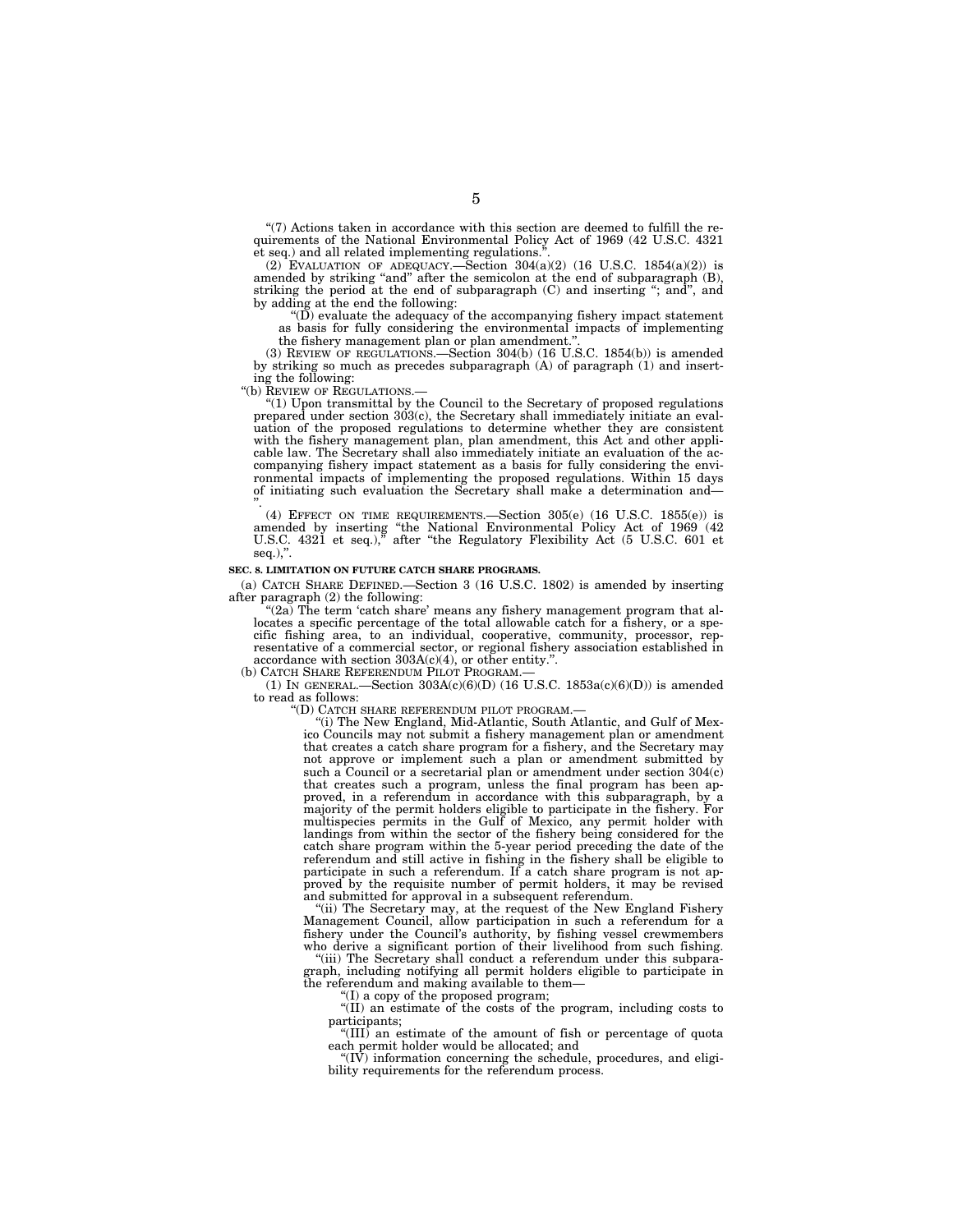"(iv) For the purposes of this subparagraph, the term 'permit holder eligible to participate' only includes the holder of a permit for a fishery under which fishing has occurred in 3 of the 5 years preceding a referendum for the fishery, unless sickness, injury, or other unavoidable hardship prevented the permit holder from engaging in such fishing.

''(v) The Secretary may not implement any catch share program for any fishery managed exclusively by the Secretary unless first petitioned by a majority of those permit holders eligible to participate in the fishery."

(2) LIMITATION ON APPLICATION.—The amendment made by paragraph (1) shall not apply to a catch share program that is submitted to, or proposed by, the Secretary of Commerce before the date of enactment of this Act.

(3) REGULATIONS.—Before conducting a referendum under the amendment made by paragraph (1), the Secretary of Commerce shall issue regulations implementing such amendment after providing an opportunity for submission by the public of comments on the regulations.

### **SEC. 9. REPORT ON FEE.**

Section  $304(d)(2)$  (16 U.S.C. 1854(d)(2)) is amended by adding at the end the fol-

lowing:<br>"(D) The Secretary shall report annually on the amount collected under this paragraph from each fishery and detail how the funds were spent in the prior year on a fishery-by-fishery basis, to—

''(i) Congress; and

"(ii) each Council from whose fisheries the fee under this paragraph were collected.''.

### **SEC. 10. DATA COLLECTION AND DATA CONFIDENTIALITY.**

(a) ELECTRONIC MONITORING.—<br>(1) ISSUANCE OF REGULATIONS.—<br>(A) REQUIREMENT.—The Secretary shall issue regulations governing the use of electronic monitoring for the purposes of monitoring fisheries that are subject to the Magnuson-Stevens Fishery Conservation and Management Act (16 U.S.C. 1801 et seq.). (B) CONTENT.—The regulations shall—

(i) distinguish between monitoring for data collection and research purposes and monitoring for compliance and enforcement purposes; and (ii) include minimum criteria, objectives, or performance standards for electronic monitoring.

(C) PROCESS.—In issuing the regulations the Secretary shall— (i) consult with the Councils and fishery management commissions; (ii) publish the proposed regulations; and

(iii) provide an opportunity for the submission by the public of comments on the proposed regulations.

(2) IMPLEMENTATION OF MONITORING.—

(A) IN GENERAL.—Subject to subparagraph (B), and after the issuance of the final regulations, a Council, or the Secretary for fisheries referred to in section 302(a)(3) of the Magnuson-Stevens Fishery Conservation and Management Act  $(16 \text{ U.S.C. } 1852(a)(3))$ , may, in accordance with the regulations, on a fishery-by-fishery basis and consistent with the existing objectives and management goals of a fishery management plan and the Act for a fishery issued by the Council or the Secretary, respectively, amend such plan—

(i) to incorporate electronic monitoring as an alternative tool for data collection and monitoring purposes or for compliance and enforcement purposes (or both); and

(ii) to allow for the replacement of a percentage of on-board observers with electronic monitoring.

(B) COMPARABILITY.—Subparagraph (A) shall apply to a fishery only if the Council or Secretary, respectively, determines that such monitoring will yield comparable data collection and compliance results.

(3) PILOT PROJECTS.—Before the issuance of final regulations, a Council, or the Secretary for fisheries referred to in section  $302(a)(3)$ , may, subject to the requirements of the Magnuson-Stevens Fishery Conservation and Management Act, on a fishery-by-fishery basis, and consistent with the existing objectives and management goals of a fishery management plan for a fishery issued by the Council or the Secretary, respectively, conduct a pilot project for the use of electronic monitoring for the fishery.

(4) DEADLINE.—The Secretary shall issue final regulations under this subsection by not later than 12 months after the date of enactment of this Act.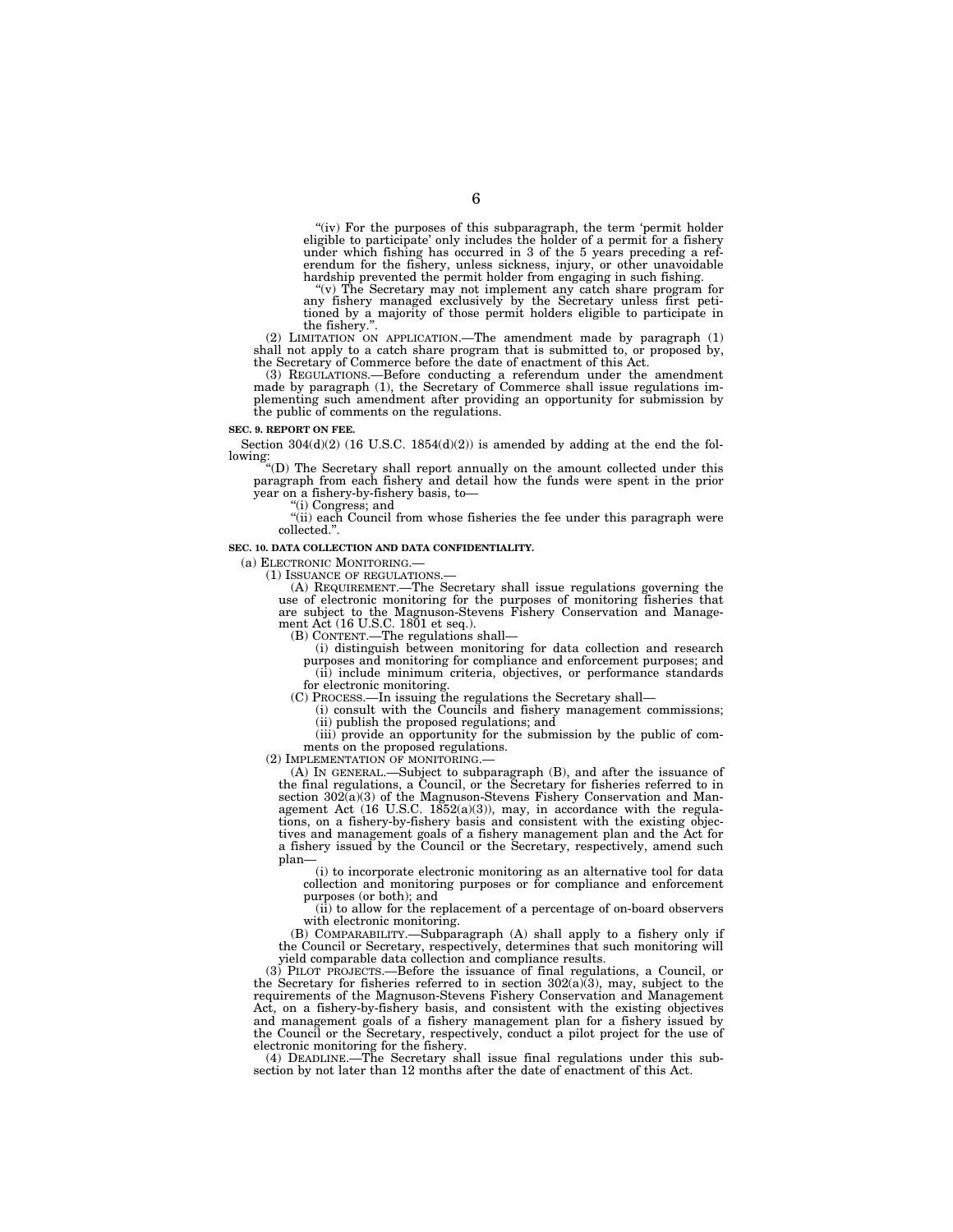(b) VIDEO AND ACOUSTIC SURVEY TECHNOLOGIES.—The Secretary shall work with the Regional Fishery Management Councils and nongovernmental entities to develop and implement the use pursuant to the Magnuson-Stevens Fishery Conserva-tion and Management Act (16 U.S.C. 1801 et seq.) of video survey technologies and expanded use of acoustic survey technologies.

(c) CONFIDENTIALITY OF INFORMATION.—<br>
(1) IN GENERAL.—Section 402(b) (16 U.S.C. 1881a(b)) is amended—

 $(A)$  in paragraph  $(1)$ –

(i) by amending subparagraph (B) to read as follows:

''(B) to State or Marine Fisheries Commission employees as necessary for achievement of the purposes of this Act, subject to a confidentiality agreement between the State or Commission, respectively, and the Secretary that prohibits public disclosure of the identity of any person and of confidential information;"

(ii) in subparagraph (E), by striking ''limited access'' and inserting "catch share"; and

(iii) in subparagraph (G), by striking ''limited access'' and inserting ''catch share'';

(B) in paragraph (2)—

(i) in the matter preceding subparagraph (A), by inserting '', and in-formation obtained through a vessel monitoring system or other technology used onboard a fishing vessel for enforcement or data collection purposes," after "information"

(ii) by striking "or" after the semicolon at the end of subparagraph (B); and

(iii) by striking subparagraph (C) and inserting the following:

''(C) as authorized by any regulations issued under paragraph (6) allowing the collection of observer information, pursuant to a confidentiality agreement between the observers, observer employers, and the Secretary prohibiting disclosure of the information by the observers or observer employers, in order-

"(i) to allow the sharing of observer information among observers and between observers and observer employers as necessary to train and prepare observers for deployments on specific vessels; or

(ii) to validate the accuracy of the observer information collected; or ''(D) to other persons if the Secretary has obtained written authorization from the person who submitted such information or from the person on whose vessel the information was collected, to release such information for reasons not otherwise provided for in this subsection.

(C) by redesignating paragraph (3) as paragraph (6); and

(D) by inserting after paragraph (2) the following:

"(3) Any information submitted to the Secretary, a State fisheries management agency, or a Marine Fisheries Commission by any person in compliance with the requirements of this Act, including confidential information, may only be used for purposes of fisheries management and monitoring and enforcement under this Act.

''(4) The Secretary may enter into a memorandum of understanding with the heads of other Federal agencies for the sharing of confidential information to ensure safety of life at sea or for fisheries enforcement purposes, including information obtained through a vessel monitoring system or other electronic enforcement and monitoring systems, if—

(A) the Secretary determines there is a compelling need to do so; and ''(B) the heads of the other Federal agencies agree—

''(i) to maintain the confidentiality of the information in accordance with the requirements that apply to the Secretary under this section; and

''(ii) to use the information only for the purposes for which it was shared with the agencies.

''(5) The Secretary may not provide any vessel-specific or aggregate vessel information from a fishery that is collected for monitoring and enforcement purposes to any person for the purposes of coastal and marine spatial planning under Executive Order 13547, unless the Secretary determines that providing such information is important for maintaining or enhancing national security or for ensuring fishermen continued access to fishing grounds.

(2) CONFIDENTIAL INFORMATION DEFINED.—Section 3 (16 U.S.C. 1802) is further amended by inserting after paragraph (4) the following:

"(4a) The term 'confidential information' means-

''(A) trade secrets;

''(B) proprietary information;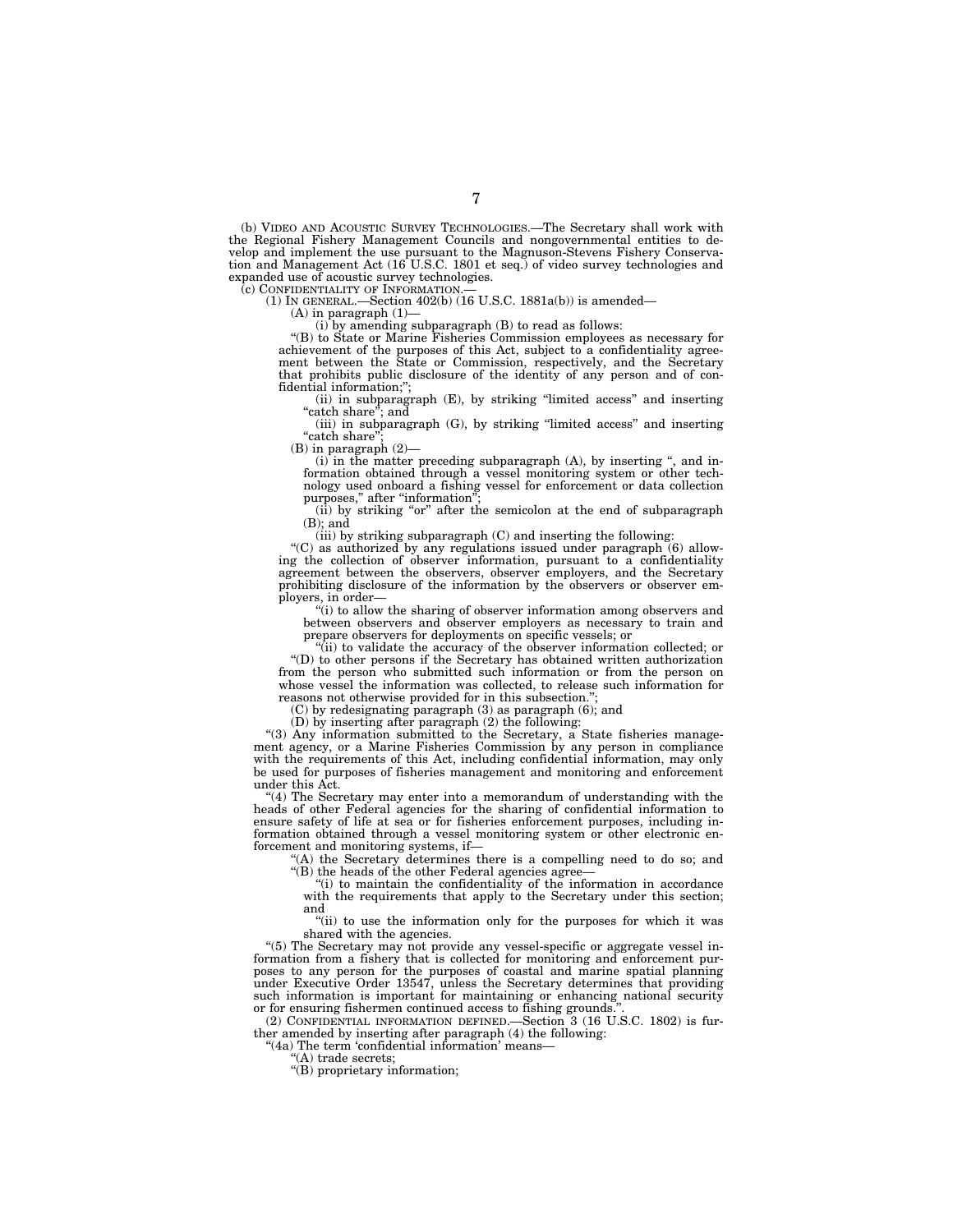''(C) observer information; and

 $\mathrm{``(D)}$  commercial or financial information the disclosure of which is likely to result in harm to the competitive position of the person that submitted

the information to the Secretary.".<br>(d) INCREASED DATA COLLECTION AND ACTIONS TO ADDRESS DATA-POOR FISH-ERIES.—Section 404 (16 U.S.C. 1881c) is amended by adding at the end the following:

 $\cdot$ "(e) USE OF THE ASSET FORFEITURE FUND FOR FISHERY INDEPENDENT DATA COLLECTION.— $\cdot$ "(1) IN GENERAL.—

"(A) The Secretary, subject to appropriations, may obligate for data collection purposes in accordance with prioritizations under paragraph (3) a por-tion of amounts received by the United States as fisheries enforcement penalties.

''(B) Amounts may be obligated under this paragraph only in the fishery

management region with respect to which they are collected.<br>"(2) INCLUDED PURPOSES.—The purposes referred to in paragraph (1) include—

''(A) the use of State personnel and resources, including fishery survey vessels owned and maintained by States to survey or assess data-poor fish-eries for which fishery management plans are in effect under this Act; and

''(B) cooperative research activities authorized under section 318 to im-prove or enhance the fishery independent data used in fishery stock assessments.

''(3) DATA-POOR FISHERIES PRIORITY LISTS.—Each Council shall—  $(A)$  identify those fisheries in its region considered to be data-poor fish-

eries; ''(B) prioritize those fisheries based on the need of each fishery for upto-date information; and

''(C) provide those priorities to the Secretary. ''(4) DEFINITIONS.—In this subsection:

''(A) The term 'data-poor fishery' means a fishery—

"(i) that has not been surveyed in the preceding 5-year period;

"(ii) for which a fishery stock assessment has not been performed

within the preceding 5-year period; or

''(iii) for which limited information on the status of the fishery is available for management purposes.

''(B) The term 'fisheries enforcement penalties' means any fine or penalty imposed, or proceeds of any property seized, for a violation of this Act or of any other marine resource law enforced by the Secretary.

''(5) AUTHORIZATION OF APPROPRIATIONS.—There is authorized to be appropriated to the Secretary for each fiscal year to carry out this subsection up to 80 percent of the fisheries enforcement penalties collected during the preceding fiscal year.''.

## **SEC. 11. COOPERATIVE RESEARCH AND MANAGEMENT PROGRAM.**

Section 318 (16 U.S.C. 1867) is amended—

 $(1)$  in subsection  $(a)$ , by inserting " $(1)$ " before the first sentence, and by adding at the end the following:

''(2) Within one year after the date of enactment of the Strengthening Fishing Communities and Increasing Flexibility in Fisheries Management Act, and after consultation with the Councils, the Secretary shall publish a plan for implementing and conducting the program established in paragraph (1). Such plan shall identify and describe critical regional fishery management and research needs, possible projects that may address those needs, and estimated costs for such projects. The plan shall be revised and updated every 5 years, and updated plans shall include a brief description of projects that were funded in the prior 5-year period and the research and management needs that were addressed by those projects.''; and

 $(2)$  in subsection  $(c)$ 

(A) in the heading, by striking "FUNDING" and inserting "PRIORITIES"; and (B) in paragraph (1), by striking all after ''including'' and inserting an em

dash, followed on the next line by the following:

''(A) the use of fishing vessels or acoustic or other marine technology;

"(B) expanding the use of electronic catch reporting programs and technology; and

" $(\check{C})$  improving monitoring and observer coverage through the expanded use of electronic monitoring devices."

**SEC. 12. COUNCIL JURISDICTION FOR OVERLAPPING FISHERIES.** 

Section 302(a)(1) (16 U.S.C. 1852(a)) is amended—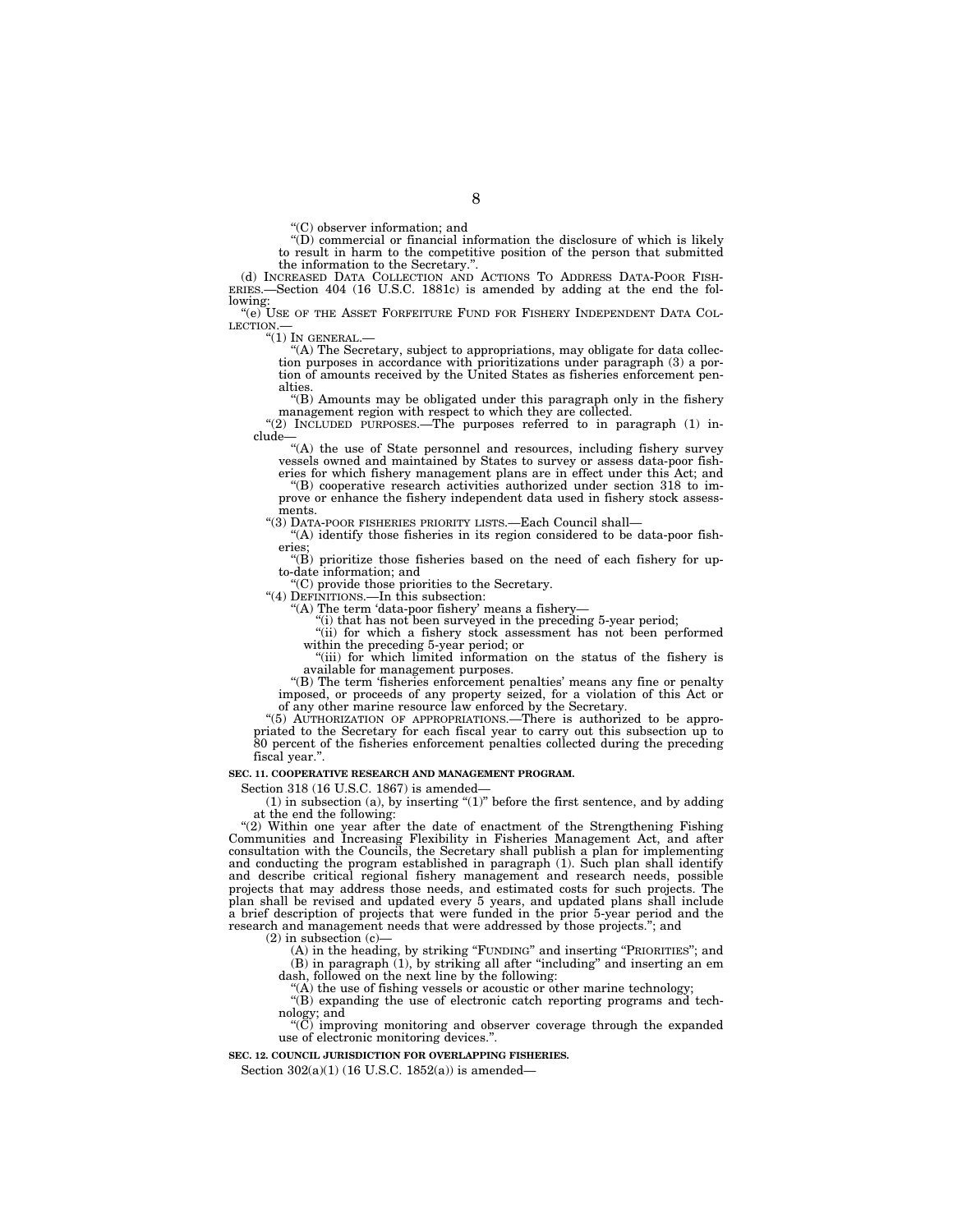(1) in subparagraph (A), in the second sentence—

 $(A)$  by striking "18" and inserting "19"; and

(B) by inserting before the period at the end ''and a liaison who is a member of the Mid-Atlantic Fishery Management Council to represent the interests of fisheries under the jurisdiction of such Council''; and

 $(2)$  in subparagraph  $(B)$ , in the second sentence-

 $(A)$  by striking "21" and inserting "22"; and

(B) by inserting before the period at the end ''and a liaison who is a member of the New England Fishery Management Council to represent the interests of fisheries under the jurisdiction of such Council''.

### **SEC. 13. GULF OF MEXICO FISHERIES COOPERATIVE RESEARCH AND RED SNAPPER MANAGE-MENT.**

(a) REPEAL.—Section 407 (16 U.S.C. 1883), and the item relating to such section in the table of contents in the first section, are repealed.

(b) REPORTING AND DATA COLLECTION PROGRAM.—The Secretary of Commerce shall—

(1) in conjunction with the States, the Gulf of Mexico Fishery Management Council, and the recreational fishing sectors, develop and implement a real-time reporting and data collection program for the Gulf of Mexico red snapper fishery using available technology; and

(2) make implementation of this subsection a priority for funds received by the Secretary and allocated to this region under section 2 of the Act of August 11, 1939 (commonly known as the ''Saltonstall-Kennedy Act'') (15 U.S.C. 713c– 3).

(c) FISHERIES COOPERATIVE RESEARCH PROGRAM.—The Secretary of Commerce— (1) shall, in conjunction with the States, the Gulf States Marine Fisheries Commission and the Atlantic States Marine Fisheries Commission, the Gulf of Mexico and South Atlantic Fishery Management Councils, and the commercial, charter, and recreational fishing sectors, develop and implement a cooperative research program authorized under section 318 for the fisheries of the Gulf of Mexico and South Atlantic regions, giving priority to those fisheries that are considered data-poor; and

(2) may, subject to the availability of appropriations, use funds received by the Secretary under section 2 of the Act of August 11, 1939 (commonly known as the "Saltonstall-Kennedy Act") (15 U.S.C. 713c-3) to implement this subsection.

(d) STOCK SURVEYS AND STOCK ASSESSMENTS.—The Secretary of Commerce, acting through the National Marine Fisheries Service Regional Administrator of the Southeast Regional Office, shall for purposes of the Magnuson-Stevens Fishery Conservation and Management Act  $(16 \text{ }\mathbf{\hat{U}}.\mathbf{S}.\mathbf{\hat{C}}.\mathbf{1801}$  et seq.)

(1) develop a schedule of stock surveys and stock assessments for the Gulf of Mexico Region and the South Atlantic Region for the 5-year period beginning on the date of the enactment of this Act and for every 5-year period thereafter;

(2) direct the Southeast Science Center Director to implement such schedule; and

(3) in such development and implementation—

(A) give priority to those stocks that are commercially or recreationally important; and

(B) ensure that each such important stock is surveyed at least every 5 years.

(e) USE OF FISHERIES INFORMATION IN STOCK ASSESSMENTS.—The Southeast Science Center Director shall ensure that fisheries information made available through fisheries programs funded under Public Law 112–141 is incorporated as soon as possible into any fisheries stock assessments conducted after the date of the enactment of this Act.

(f) STATE FISHERIES MANAGEMENT IN THE GULF OF MEXICO WITH RESPECT TO RED SNAPPER.—Section 306(b) (16 U.S.C. 1856(b)) is amended by adding at the end the following:

 $(4)$  Notwithstanding section  $3(11)$ , for the purposes of managing the recreational sector of the Gulf of Mexico red snapper fishery, the seaward boundary of a coastal State in the Gulf of Mexico is a line 9 miles seaward from the baseline from which the territorial sea of the United States is measured.''.

(g) FUNDING OF STOCK ASSESSMENTS.—The Secretary of Commerce and the Secretary of the Interior, acting through the Bureau of Ocean Energy Management, shall enter into a cooperative agreement for the funding of stock assessments that are necessitated by any action by the Bureau with respect to offshore oil rigs in the Gulf of Mexico that adversely impacts red snapper.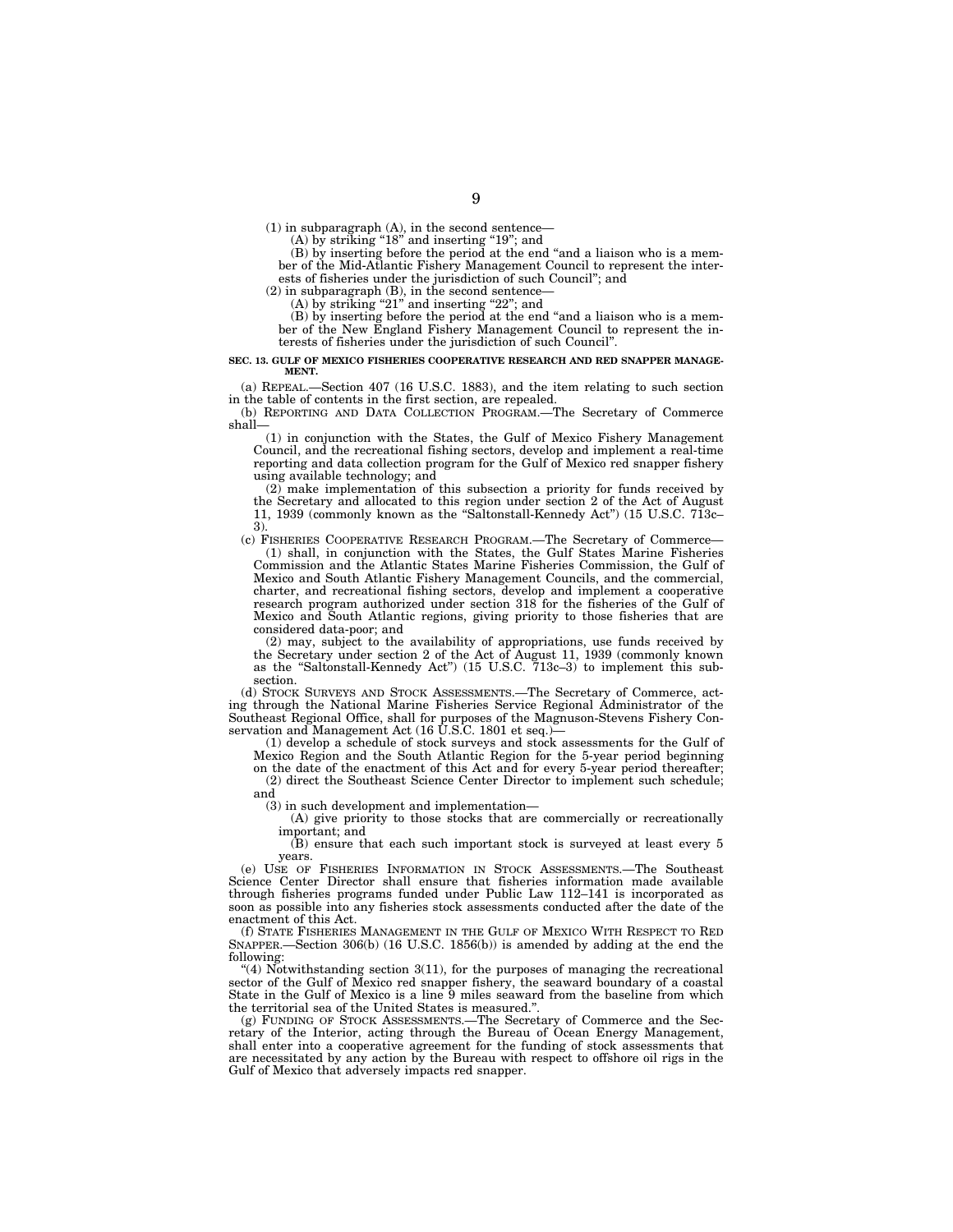**SEC. 14. NORTH PACIFIC FISHERY MANAGEMENT CLARIFICATION.** 

Section  $306(a)(3)(C)$  (16 U.S.C. 1856(a)(3)(C)) is amended—

(1) by striking ''was no'' and inserting ''is no''; and

(2) by striking ''on August 1, 1996''.

**SEC. 15. ENSURING CONSISTENT MANAGEMENT FOR FISHERIES THROUGHOUT THEIR RANGE.**  (a) IN GENERAL.—The Magnuson-Stevens Fishery Conservation and Management

Act (16 U.S.C. 1801 et seq.) is amended by inserting after section 4 the following:

**''SEC. 5. ENSURING CONSISTENT FISHERIES MANAGEMENT UNDER CERTAIN OTHER FEDERAL LAWS.** 

"(a) NATIONAL MARINE SANCTUARIES ACT AND ANTIQUITIES ACT OF 1906.—In any case of a conflict between this Act and the National Marine Sanctuaries Act (16 U.S.C. 1431 et seq.) or the Antiquities Act of 1906 (16 U.S.C. 431 et seq.), this Act shall control.

''(b) FISHERIES RESTRICTIONS UNDER ENDANGERED SPECIES ACT OF 1973.—To ensure transparency and consistent management of fisheries throughout their range, any restriction on the management of fish in the exclusive economic zone that is necessary to implement a recovery plan under the Endangered Species Act of 1973  $(16 \text{ U.S.} \text{C. } 1531 \text{ et seq.})$  shall be implemented-

''(1) using authority under this Act; and

"(2) in accordance with processes and time schedules required under this Act."

(b) CLERICAL AMENDMENT.—The table of contents in the first section is amended by inserting after the item relating to section 3 the following:

''Sec. 4. Authorization of appropriations. ''Sec. 5. Ensuring consistent fisheries management under certain other Federal laws.''.

**SEC. 16. LIMITATION ON HARVEST IN NORTH PACIFIC DIRECTED POLLOCK FISHERY.** 

Section 210(e)(1) of the American Fisheries Act (title II of division C of Public Law 105–277; 16 U.S.C. 1851 note) is amended to read as follows:

"(1) HARVESTING.

''(A) LIMITATION.—No particular individual, corporation, or other entity may harvest, through a fishery cooperative or otherwise, a percentage of the pollock available to be harvested in the directed pollock fishery that exceeds the percentage established for purposes of this paragraph by the North Pacific Council.

''(B) MAXIMUM PERCENTAGE.—The percentage established by the North Pacific Council shall not exceed 24 percent of the pollock available to be harvested in the directed pollock fishery.''.

### **SEC. 17. RECREATIONAL FISHING DATA.**

(a) RECREATIONAL DATA COLLECTION.—Section  $401(g)$  (16 U.S.C. 1881 $(g)$ ) is amended by redesignating paragraph (4) as paragraph (5), and by inserting after paragraph (3) the following:

'(4) FEDERAL-STATE PARTNERSHIPS.-

''(A) ESTABLISHMENT.—The Secretary shall establish partnerships with States to develop best practices for implementation of State programs established pursuant to paragraph (2).

''(B) GUIDANCE.—The Secretary shall develop guidance, in cooperation with the States, that details best practices for administering State programs pursuant to paragraph (2), and provide such guidance to the States. ''(C) BIENNIAL REPORT.—The Secretary shall submit to the Congress and publish biennial reports that include—

''(i) the estimated accuracy of the registry program established under paragraph (1) and of State programs that are exempted under para $graph (2);$ 

(ii) priorities for improving recreational fishing data collection; and "(iii) an explanation of any use of information collected by such State programs and by the Secretary, including a description of any consideration given to the information by the Secretary.

''(D) STATES GRANT PROGRAM.—The Secretary shall make grants to States to improve implementation of State programs consistent with this subsection. The Secretary shall prioritize such grants based on the ability of the grant to improve the quality and accuracy of such programs.

(b) STUDY ON RECREATIONAL FISHERIES DATA.—Section  $401(g)$  (16 U.S.C. 1881(g)) is further amended by adding at the end the following:

"(6) STUDY ON PROGRAM IMPLEMENTATION.

"(A) IN GENERAL.—Not later than 60 days after the enactment of this paragraph, the Secretary shall enter into an agreement with the National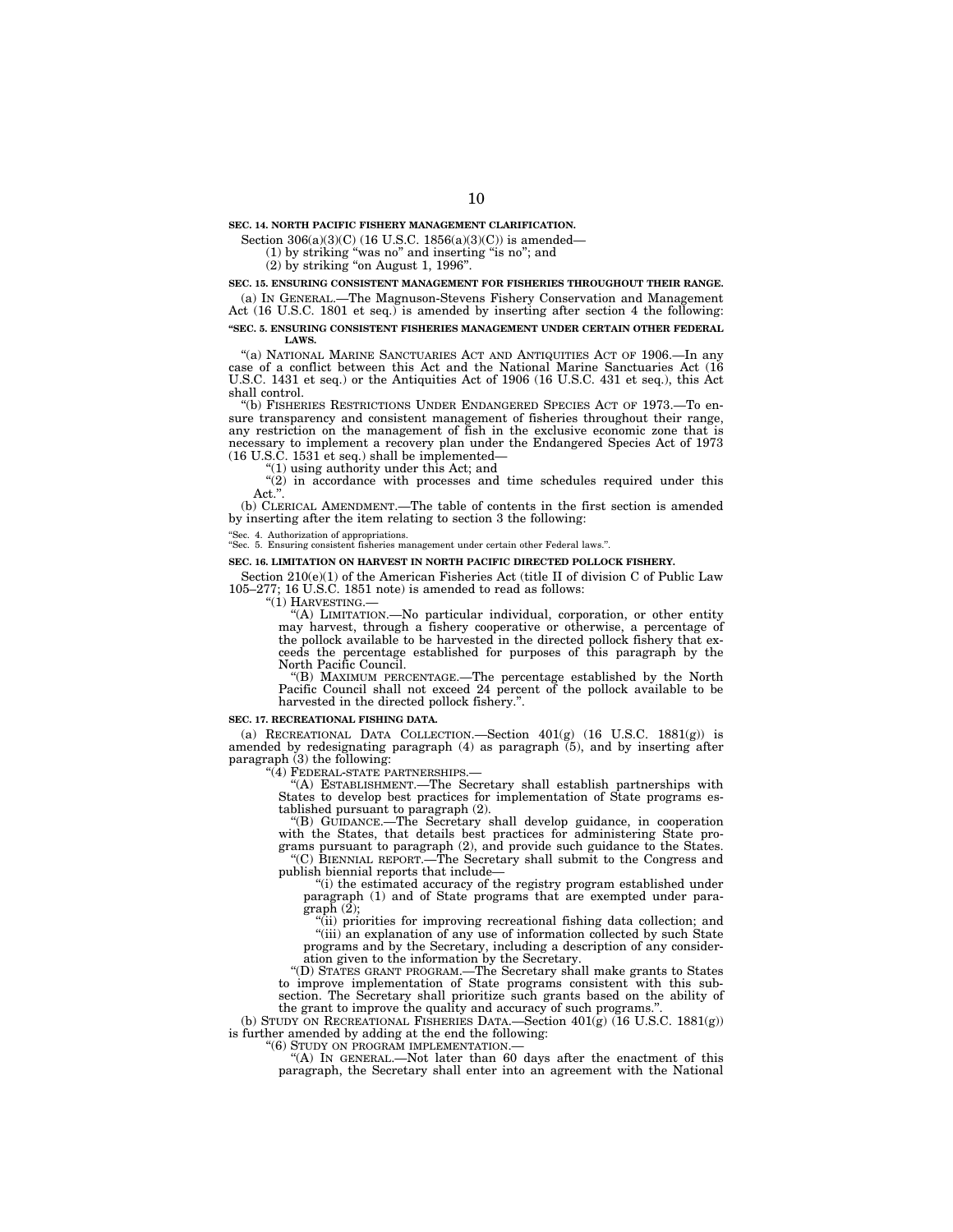Research Council of the National Academy of Sciences to study the implementation of the programs described in this section. The study shall—

''(i) provide an updated assessment of recreational survey methods established or improved since the publication of the Council's report 'Review of Recreational Fisheries Survey Methods (2006)';

"(ii) evaluate the extent to which the recommendations made in that report were implemented pursuant to paragraph (3)(B); and

''(iii) examine any limitations of the Marine Recreational Fishery Statistics Survey and the Marine Recreational Information Program established under paragraph (1).

''(B) REPORT.—Not later than 1 year after entering into an agreement under subparagraph (A), the Secretary shall submit a report to Congress on the results of the study under subparagraph (A).''.

**SEC. 18. STOCK ASSESSMENTS USED FOR FISHERIES MANAGED UNDER GULF OF MEXICO COUNCIL'S REEF FISH MANAGEMENT PLAN.** 

(a) IN GENERAL.—Title IV (16 U.S.C. 1881 et seq.) is amended by adding at the end the following:

**''SEC. 409. STOCK ASSESSMENTS USED FOR FISHERIES MANAGED UNDER GULF OF MEXICO COUNCIL'S REEF FISH MANAGEMENT PLAN.** 

''(a) IN GENERAL.—The Gulf States Marine Fisheries Commission shall conduct all fishery stock assessments used for management purposes by the Gulf of Mexico Fishery Management Council for the fisheries managed under the Council's Reef Fish Management Plan.

''(b) USE OF OTHER INFORMATION AND ASSETS.—

''(1) IN GENERAL.—Such fishery assessments shall—

"(A) incorporate fisheries survey information collected by university researchers; and

''(B) to the extent practicable, use State, university, and private assets to conduct fisheries surveys.

''(2) SURVEYS AT ARTIFICIAL REEFS.—Any such fishery stock assessment conducted after the date of the enactment of the Strengthening Fishing Communities and Increasing Flexibility in Fisheries Management Act shall incorporate fishery surveys conducted, and other relevant fisheries information collected, on and around natural and artificial reefs.

"(c) CONSTITUENT AND STAKEHOLDER PARTICIPATION.—Each such fishery assessment shall—

''(1) emphasize constituent and stakeholder participation in the development of the assessment;

''(2) contain all of the raw data used in the assessment and a description of the methods used to collect that data; and

''(3) employ an assessment process that is transparent and includes—

''(A) includes a rigorous and independent scientific review of the completed fishery stock assessment; and

''(B) a panel of independent experts to review the data and assessment and make recommendations on the most appropriate values of critical population and management quantities.''.

(b) CLERICAL AMENDMENT.—The table of contents in the first section is amended by adding at the end of the items relating to title IV the following:

''Sec. 408. Deep sea coral research and technology program. ''Sec. 409. Stock assessments used for fisheries managed under Gulf of Mexico Council's Reef Fish Management Plan.''.

### **SEC. 19. ESTIMATION OF COST OF RECOVERY FROM FISHERY RESOURCE DISASTER.**

Section 312(a)(1) (16 U.S.C. 1861a(1)) is amended—

(1) by inserting "(A)" after "(1)";

(2) by redesignating existing subparagraphs (A) through (C) as clauses (i) through (iii), respectively, of subparagraph (A) (as designated by the amendment made by paragraph (1)); and

(3) by adding at the end the following:

''(B) The Secretary shall publish the estimated cost of recovery from a fishery resource disaster no later than 30 days after the Secretary makes the determination under subparagraph (A) with respect to such disaster.''.

### **SEC. 20. DEADLINE FOR ACTION ON REQUEST BY GOVERNOR FOR DETERMINATION REGARD-ING FISHERY RESOURCE DISASTER.**

Section  $312(a)$  (16 U.S.C. 1861a(a)) is amended by redesignating paragraphs (2) through (4) as paragraphs (3) through (5), and by inserting after paragraph (1) the following: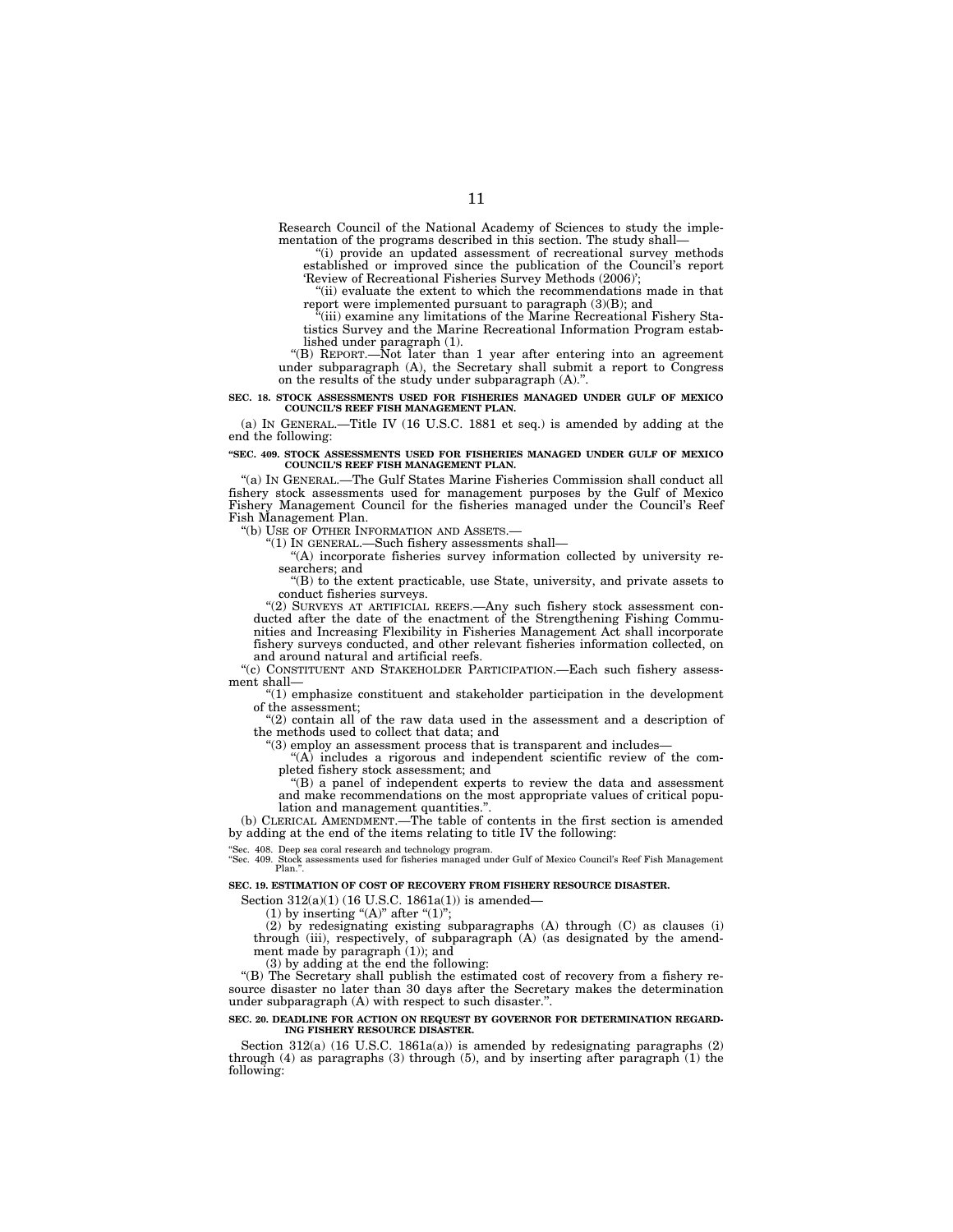"(2) The Secretary shall make a decision regarding a request from a Governor under paragraph (1) within 90 days after receiving an estimate of the economic impact of the fishery resource disaster from the entity requesting the relief.".

### **SEC. 21. PROHIBITION ON CONSIDERING RED SNAPPER KILLED DURING REMOVAL OF OIL RIGS.**

Any red snapper that are killed during the removal of any offshore oil rig in the Gulf of Mexico shall not be considered in determining under the Magnuson-Stevens Fishery Conservation and Management Act (16 U.S.C. 1801 et seq.) whether the total allowable catch for red snapper has been reached.

### **SEC. 22. PROHIBITION ON CONSIDERING FISH SEIZED FROM FOREIGN FISHING.**

Any fish that are seized from a foreign vessel engaged in illegal fishing activities in the Exclusive Economic Zone shall not be considered in determining under the Magnuson-Stevens Fishery Conservation and Management Act (16 U.S.C. 1801 et seq.) the total allowable catch for that fishery.

## **SEC. 23. SUBSISTENCE FISHING.**

(a) DEFINITION.—Section 3 (16 U.S.C. 1802) is amended by inserting after paragraph (43) the following:

"(43a)(A) The term 'subsistence fishing' means fishing in which the fish harvested are intended for customary and traditional uses, including for direct personal or family consumption as food or clothing; for the making or selling of handicraft articles out of nonedible byproducts taken for personal or family consumption, for barter, or sharing for personal or family consumption; and for customary trade.

''(B) In this paragraph—

''(i) the term 'family' means all persons related by blood, marriage, or adoption, or any person living within the household on a permanent basis; and

''(ii) the term 'barter' means the exchange of a fish or fish part—

''(I) for another fish or fish part; or

''(II) for other food or for nonedible items other than money if the exchange is of a limited and noncommercial nature.''.

(b) COUNCIL SEAT.—Section 302(b)(2) (16 U.S.C. 1852(b)(2)) is amended—

 $(1)$  in subparagraph  $(A)$ , by striking "or recreational" and inserting ", recreational, or subsistence fishing''; and

(2) in subparagraph (C), in the second sentence, by inserting '', and in the case of the Governor of Alaska with the subsistence fishing interests of the State," after "interests of the State".

(c) PURPOSE.—Section  $2(b)(3)$  (16 U.S.C. 1801 $(b)(3)$ ) is amended by striking "and recreational'' and inserting '', recreational, and subsistence''.

## **SEC. 24. INTER-SECTOR TRADING OF COMMERCIAL CATCH SHARE ALLOCATIONS IN THE GULF OF MEXICO.**

Section 301 (16 U.S.C. 1851) is amended by adding at the end the following:

''(c) INTER-SECTOR TRADING OF COMMERCIAL CATCH SHARE ALLOCATIONS IN THE GULF OF MEXICO.—Notwithstanding any other provision of this Act, any commercial fishing catch share allocation in a fishery in the Gulf of Mexico may only be traded by sale or lease within the same commercial fishing sector.''.

## **SEC. 25. ARCTIC COMMUNITY DEVELOPMENT QUOTA**

Section 313 (16 U.S.C. 1862) is amended by adding at the end the following:

"(k) ARCTIC COMMUNITY DEVELOPMENT QUOTA.—If the North Pacific Fishery Management Council issues a fishery management plan for the exclusive economic zone in the Arctic Ocean, or an amendment to the Fishery Management Plan for Fish Resources of the Arctic Management Area issued by such Council, that makes available to commercial fishing, and establishes a sustainable harvest level, for any part of such zone, the Council shall set aside not less than 10 percent of the total allowable catch therein as a community development quota for coastal villages located north and east of the Bering Strait.

### **SEC. 26. PREFERENCE FOR STUDENTS STUDYING WATER RESOURCE ISSUES.**

Section 402(e) (16 U.S.C. 1881a(e)) is amended by adding at the end the following:  $(4)$  The Secretary shall require that in the hiring of individuals to collect information regarding marine recreational fishing under this subsection, preference shall be given to individuals who are students studying water resource issues at an institution of higher education.''.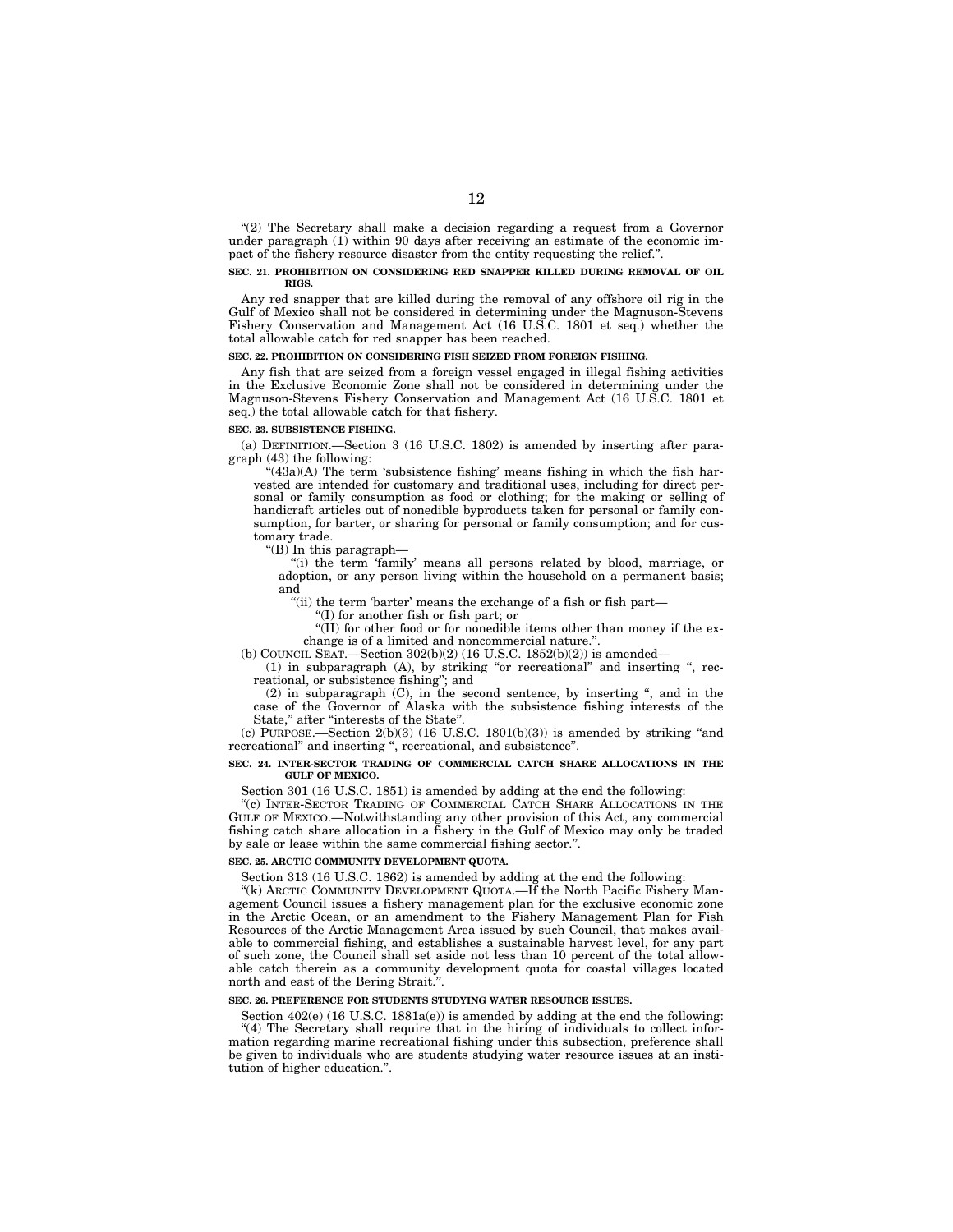### **SEC. 27. PROCESS FOR ALLOCATION REVIEW FOR SOUTH ATLANTIC AND GULF OF MEXICO MIXED-USE FISHERIES.**

(a) STUDY OF ALLOCATIONS IN MIXED-USE FISHERIES.—Not later than 60 days after the date of the enactment of this Act, the Secretary of Commerce shall enter into an arrangement with the National Academy of Sciences to conduct a study of the South Atlantic and Gulf of Mexico mixed-use fisheries—

(1) to provide guidance to Regional Fishery Management Councils established under section 302 of the Magnuson-Stevens Fishery Conservation and Management Act (16 U.S.C. 1852) on criteria that could be used for allocating fishing privileges, including consideration of the conservation and socioeconomic benefits of the commercial, recreational, and charter components of a fishery, in the preparation of a fishery management plan under that Act;

 $(2)$  to identify sources of information that could reasonably support the use of such criteria in allocation decisions; and

(3) to develop procedures for allocation reviews and potential adjustments in allocations based on the guidelines and requirements established by this section.

(b) PROCESS FOR ALLOCATION REVIEW AND ESTABLISHMENT.—The South Atlantic Fishery Management Council and the Gulf of Mexico Fishery Management Council shall—

(1) within 2 years after the date of the enactment of this Act, review the allocations of all mixed-use fisheries in the Councils' respective jurisdictions; and (2) every 3 years thereafter, perform subsequent reviews of such allocations; and

(3) consider the conservation and socioeconomic benefits of each sector in any allocation decisions for such fisheries.

### **SEC. 28. AUTHORIZATION OF APPROPRIATIONS.**

Section 4 (16 U.S.C. 1803) is amended—

(1) by striking ''this Act'' and all that follows through ''(7)'' and inserting ''this Act''; and

(2) by striking ''fiscal year 2013'' and inserting ''each of fiscal years 2015 through 2019''.

## PURPOSE OF THE BILL

The purpose of H.R. 1335 is to amend the Magnuson-Stevens Fishery Conservation and Management Act to provide flexibility for fishery management and stability for fishermen.

## BACKGROUND AND NEED FOR LEGISLATION

According to a Department of Commerce report, in 2012 the U.S. seafood industry had a sales impact of \$141 billion, \$59 billion in value-added impacts and supported approximately 1.3 million jobs earning \$39 billion in income. U.S. commercial fishermen directly contributed to these impacts with 9.6 billion pounds of fish and shellfish harvested, earning \$5.1 billion in revenue. Commercial fishermen support U.S. seafood processors, dealers, wholesalers, distributors, importers and retailers. Recreational saltwater anglers also contributed greatly to the economy in 2012, totaling 11 million anglers. These recreational anglers spent a total of \$24.6 billion on trips and gear in 2012, generating \$58 billion in sales impacts and supported 381,000 U.S. jobs.

The Magnuson-Stevens Fishery and Conservation Management Act (MSA) was enacted in 1976 and since then, has been the primary law governing fisheries resources and fishing activities in federal waters. The Secretary of Commerce, working through the National Oceanic and Atmospheric Administration (NOAA), enforces the MSA.

The original MSA created eight Regional Fisheries Management Councils charged with implementing the goals of MSA, in coordination with NOAA. This process of managing fisheries is accom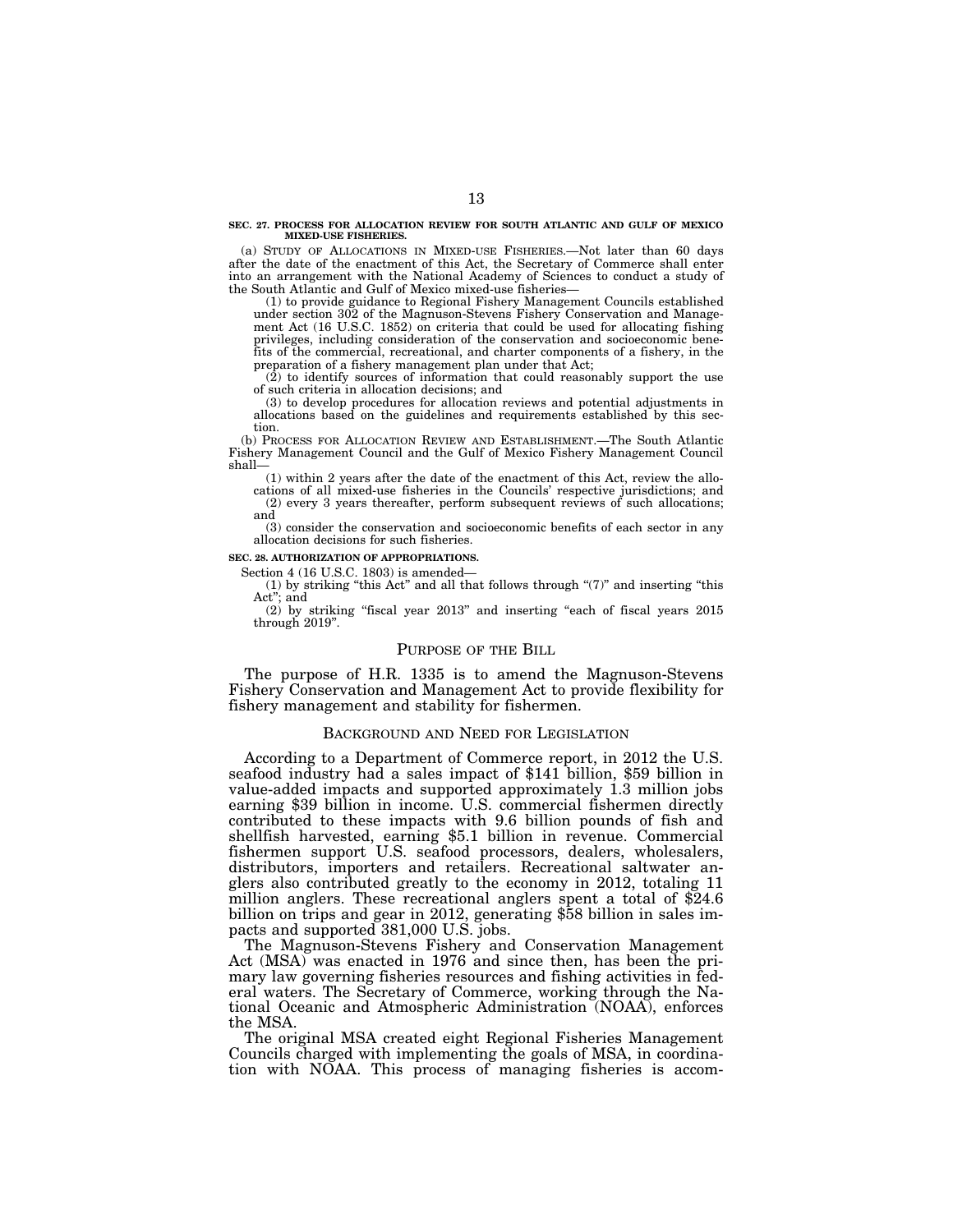plished through Council-based Fisheries Management Plans (FMPs) for each fishery. FMPs require scientific stock assessments of the fishery. Following the Council's development of an FMP, the Council forwards the plan to the Commerce Secretary for approval. If the plan is approved, the National Marine Fisheries Service (NMFS) within NOAA must then issue regulations to implement a plan.1

Congress reauthorized MSA in 1996 and 2006. In implementing the 2006 amendments, NOAA added layers of precaution when dealing with both scientific and management uncertainty, according to some.2 H.R. 1335 aims to improve the management process by affording regional fisheries managers the flexibility to manage stocks effectively and to better tailor management plans to the needs of their regions.

Section 4 of H.R. 1335 aims to further improve fisheries science by basing fish stock rebuilding timeframes on that stock's biology rather than on an arbitrary, one-size-fits-all deadline. It does so specifically by: 1) removing the language requiring a 10-year time frame for rebuilding overfished/depleted fisheries and replacing it with a requirement that the rebuilding timeframe be the time it would take for the fishery to rebuild without any fishing occurring plus one mean generation time; 2) allowing Councils to phase in rebuilding plans for highly dynamic fisheries over a three-year period to lessen the economic harm to fishing communities; 3) replacing the term "possible" with "practicable" in the requirement that rebuilding period ''be as short as possible''; and 4) allowing Councils to take into account environmental conditions and predator/prey relationships when developing rebuilding plans.

Section 5 of the bill builds on this support for Councils by allowing them to consider changes in the ecosystem and the economic needs of the fishing communities when setting Annual Catch Limits (ACLs). This will allow flexibility but will not allow Councils to set ACLs at a level that allows overfishing. This section also adds a new exception to the requirement that Councils set an ACL for ''ecosystem component species''—those species of fish that are not targeted and are caught incidentally—as long as that stock of fish is not subject to overfishing and is not likely to become subject to overfishing. It also provides an exemption for those short-lived stocks of fish for which a single year class will complete its lifecycle in less than 18 months as long as fishing mortality will have little impact on the stock.

Transparency and public oversight are key to ensuring that NMFS manages our nation's fisheries to the benefit of the stocks and our fishermen. Section 7 of the bill works to improve transparency in NMFS' science and management by requiring Scientific and Statistical Committees (SSCs) develop the scientific advice provided to the Councils in a transparent manner and to allow for public involvement in the process. This section also requires that each Council, to the extent practicable, provide a webcast, audio recording, or live broadcast of each Council meeting. This section also requires audio, video, searchable audio or a written transcript for

<sup>1</sup>*http://www.fisherycouncils.org/*  2*Testimony of Mr. Richard Robins, Jr. before the House Committee on Natural Resources, Sep-tember 11, 2013*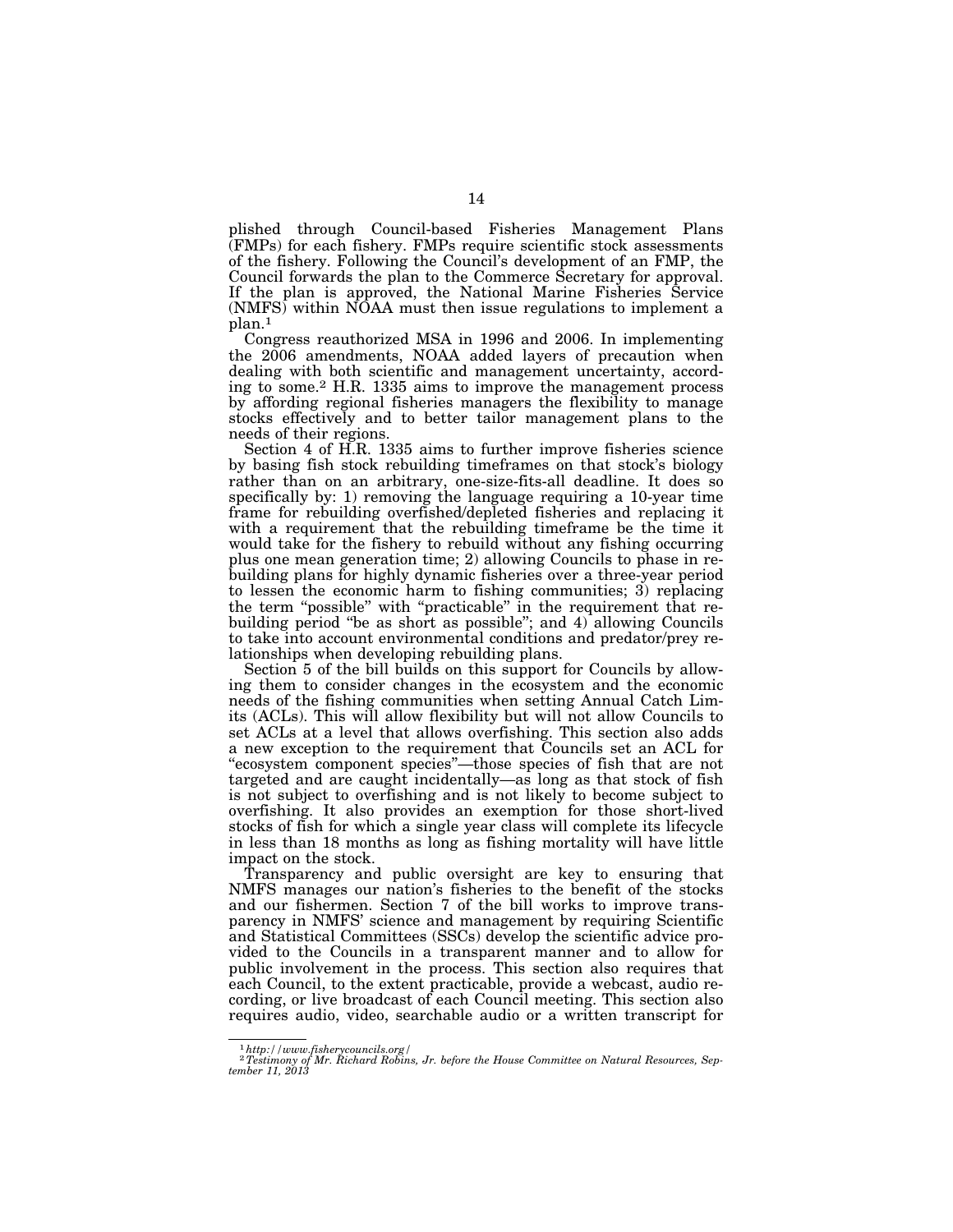each Council and SSC meeting on the Council's website not later than 30 days after the conclusion of the meeting.

Section 8 of H.R. 1335 brings stakeholders into the fisheries management process by creating a pilot project prohibiting the New England, Mid-Atlantic, South Atlantic, and Gulf of Mexico Councils from implementing any new catch share program unless it has been approved by an industry referendum vote. Any federal permit holder who has fished in at least three of the five years preceding the referendum—unless sickness, injury or other unavoidable hardship prevented the permit holder from fishing—would be eligible to vote in the referendum. Prior to any such referendum vote, the Secretary would be required to provide all eligible permit holders with a copy of the proposed program, an estimate of the costs of the program (including the costs to participants), and an estimate of the amount of fish or percentage of the quota each permit holder would be allocated. Outside of the four Councils referenced above, this section prevents the Secretary from implementing a catch share program for any federally managed fishery unless first petitioned by a majority of those eligible to participate in the fishery.

An issue that is plaguing numerous fisheries around the nation is the lack of up-to-date data. Poor data results in regulatory decisions that can devastate fishing communities and further diminish NMFS' credibility. Section 10 of the bill works to improve data collection by requiring each Council to identify those fisheries that are considered data-poor in its region and prioritize those fisheries based on the need for up-to-date information. Each Council is required to submit those priorities to the Secretary. The section also allows the Secretary to obligate up to 80 percent of the fishery fines and penalties collected under any marine resource law enforced by the Secretary to be used by states to survey or assess data-poor fisheries for which a fishery management plan is in place, or for cooperative research activities to improve or enhance fishery independent data used in stock assessments. The funds obligated may only be used in the region where the fines and penalties were collected.

With new, innovative technologies to monitor vessels and catch, new concerns have been raised surrounding data confidentiality, and this section takes several steps to address these new technologies while also protecting the privacy of fishermen. Section 10 specifically: 1) requires the Secretary to issue regulations governing the use of newly developed electronic monitoring technology, distinguishing between monitoring for data collection and for enforcement, and instructs the Secretary to provide an opportunity for public comment; 2) updates existing data confidentiality provisions by clarifying that that information submitted to the Secretary, a state fisheries management agency, or a Marine Fisheries Commission may only be used for the purposes of fisheries management, monitoring and enforcement, and that that observer information, information collected by a Vessel Monitoring System or other vessel tracking technology, or other on-board data collection or enforcement programs shall be considered confidential.

With continued concerns about the Administration's implementation of its National Ocean Policy and marine spatial planning, the section also prohibits the Secretary from providing any vessel-spe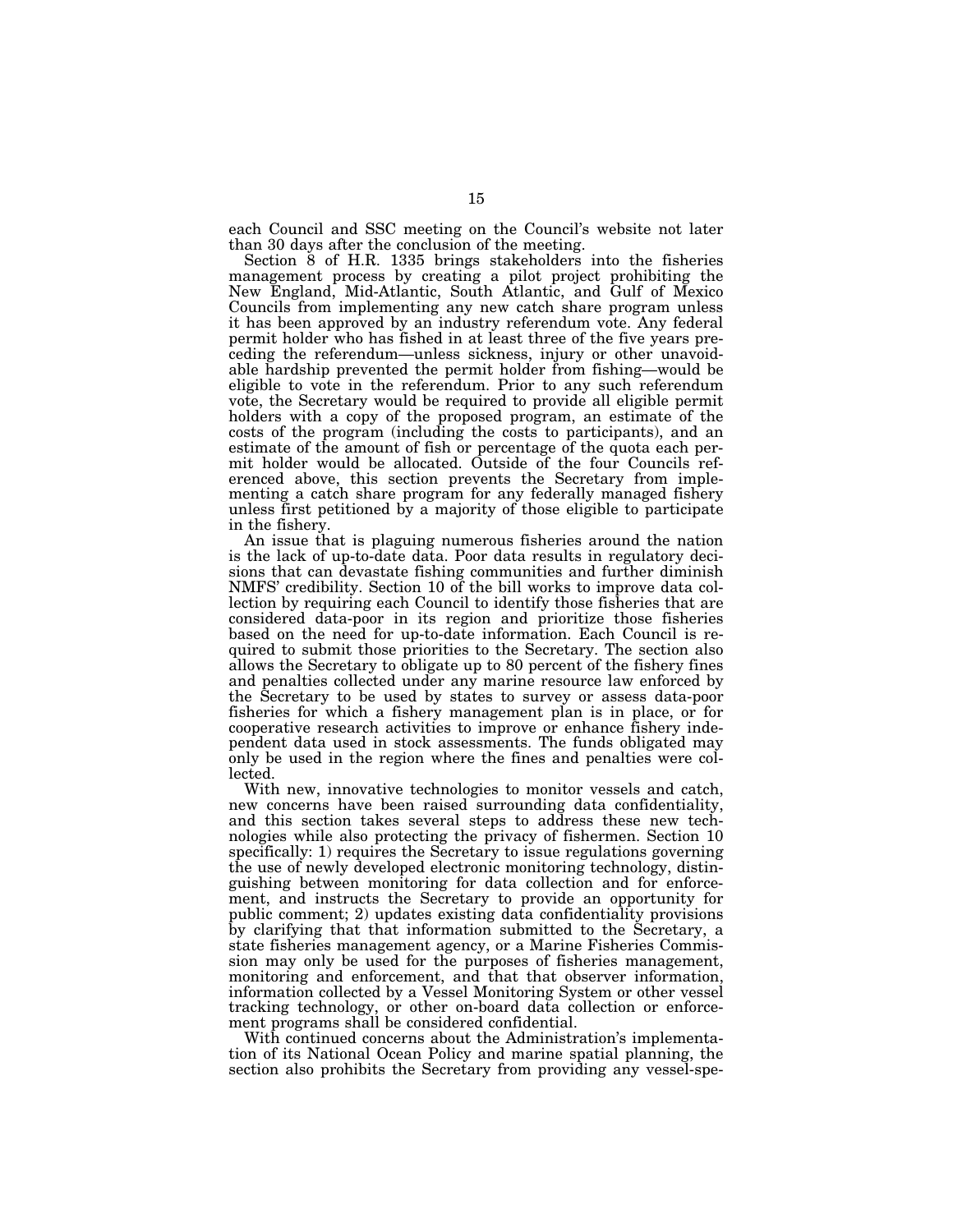cific or aggregate vessel information from a fishery for the use by any person for coastal and marine spatial planning under Executive Order 13547, unless the Secretary determines that providing such information is important for maintaining or enhancing national security or for ensuring fishermen continued access to fishing grounds.

Cooperative research and management together have the benefits of building trust between fishermen and the government and lowering data collection costs. Section 11 of the bill expedites the implementation of cooperative research and management program by requiring the Secretary to publish a plan for implementing and conducting the program. The plan should identify and describe critical regional fishery management and research needs, possible projects to address the identified needs, and the estimated costs for such projects.

The Gulf of Mexico Red Snapper is a stock that has become the poster child for poor data and management by NMFS. H.R. 1335 makes several revisions, in sections 13, 18, and 21 of the bill, to the research and management of this species in the Gulf. Section 13 specifically requires the Secretary—in conjunction with the Gulf States, the Gulf of Mexico Council, and the charter and recreational fishing sectors—to develop and implement a real-time reporting and data collection program for the Gulf of Mexico Red Snapper fishery using available technology and a cooperative research program for fisheries in the Gulf of Mexico and the South Atlantic regions giving priority to those fisheries that are considered data poor.

The section further improves the data collection of stocks in the Gulf of Mexico by requiring the Secretary to develop a schedule of stock surveys and stock assessments for the five-year period beginning on the date of enactment and for every five-year period thereafter, giving priority to those stocks that are commercially or recreationally important and ensuring that each important stock is surveyed at least once every five years. The section also corrects a discrepancy between management of Red Snapper by the Gulf States by extending state management out to nine nautical miles for the recreational sector of the Gulf of Mexico Red Snapper fishery.

Section 18 requires the Gulf States, acting through the Gulf States Marine Fisheries Commission, to act as the entity responsible for providing the stock assessment information for the Gulf of Mexico Fishery Management Council for fisheries managed under the Reef Fish Plan. This section requires that the stock assessments incorporate fisheries survey information collected by university researchers and, to the extent practicable, use state, university, and private assets to conduct fisheries surveys.

Section 21 works to ensure that fishermen are not adversely impacted by Red Snapper mortality outside of their control. This section prohibits the Secretary from counting Red Snapper mortality that is a result of the removal of offshore oil rigs against the total allowable catch of that fish and from counting those fish toward the quota for U.S. fishermen for the purposes of closing the fishery when the quota has been reached.

Many of the provisions in H.R. 1335 result in greater flexibility for Councils to manage to the needs of their region. Section 16 al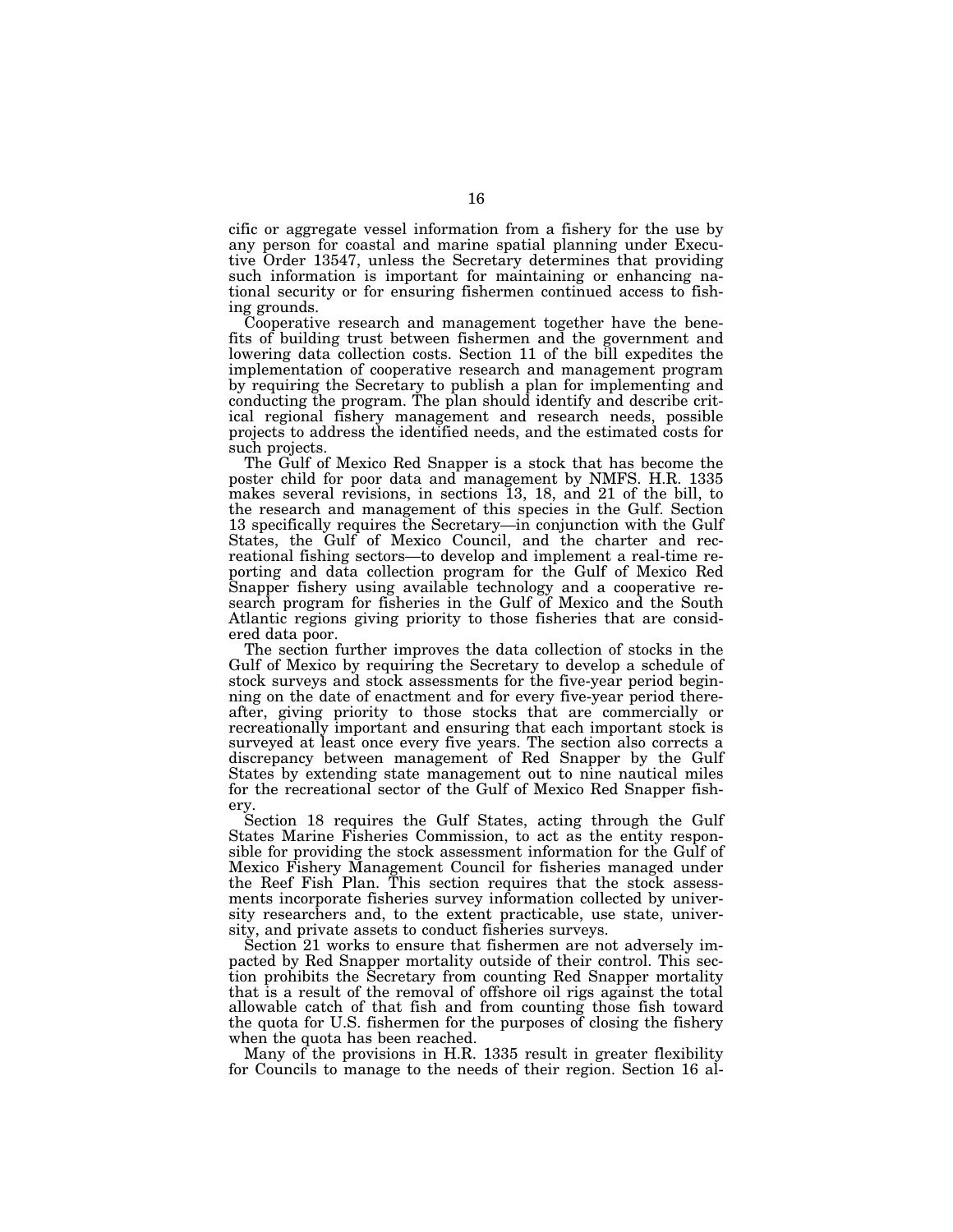lows the North Pacific Council to change the harvest limitation under the American Fisheries Act for entities engaged in the directed Pollock fishery as long as that percentage does not exceed 24 percent.

According to a recent NOAA report, roughly 12 million recreational anglers took saltwater fishing trips in the U.S. annually from 2003–2012. An industry that supported 381,000 American jobs in 2012, the recreational saltwater fishing industry is a significant economic player. To address the growth of this industry, H.R. 1335 takes several steps to improve the collection of recreational fishing data to improve management and ensure maximum access to our marine resources by the recreational industry.

Section 17 improves recreational fishing data collection by NMFS by: 1) requiring the Secretary to establish partnerships with states to develop best practices for implementing state recreational fisheries programs and to develop guidance that detail best practices for administering state programs; 2) requiring a grant program to states to improve implementation of state recreational data collection programs and requiring the Secretary to prioritize the grants based on the ability of the grant to improve the quality and accuracy of the data collection programs; and 3) requiring the Secretary to enter into an agreement with the National Research Council (NRC) to study the implementation of the existing recreational data collection programs. The study must provide an updated assessment of recreational survey methods, an evaluation of the extent to which the 2006 NRC's recommendations have been implemented, and an examination of any limitations to the previous and current NOAA recreational data collection programs.

Illegal, unreported, and unregulated fishing is an international problem with significant domestic impacts. Section 22 prohibits the Secretary from counting any fish seized from a foreign vessel engaging in illegal fishing in the U.S. Exclusive Economic Zone against the total allowable catch for U.S. fishermen.

Section 23 of the bill defines ''subsistence fishing'' and requires the Governor of Alaska, when submitting nominations for the North Pacific Council, to consult with subsistence fishing interests of the State. In addition, this section adds the knowledge of subsistence fishing as a qualification that could be required of Council appointees.

## COMMITTEE ACTION

H.R. 1335 was introduced on March 4, 2015, by Congressman Don Young (R–AK). The bill was referred to the Committee on Natural Resources, and within the Committee to the Subcommittee on Water, Power and Oceans. On April 29, 2015, the Natural Resources Committee met to consider the bill. The Subcommittee on Water, Power and Oceans was discharged by unanimous consent. On April 30, 2015, the Natural Resources Committee resumed consideration of the bill. Congressman Thomas MacArthur (R–NJ) offered an amendment designated 014; it was adopted by voice vote. Congressman Robert J. Wittman (R–VA) offered and withdrew an amendment designated 013. Congressman Jeff Duncan (R–SC) offered an amendment designated  $\overline{0}18$ ; it was adopted by voice vote. Congressman Don Young (R–AK) offered an en bloc amendment designated 053; it was adopted by voice vote. Congresswoman Lois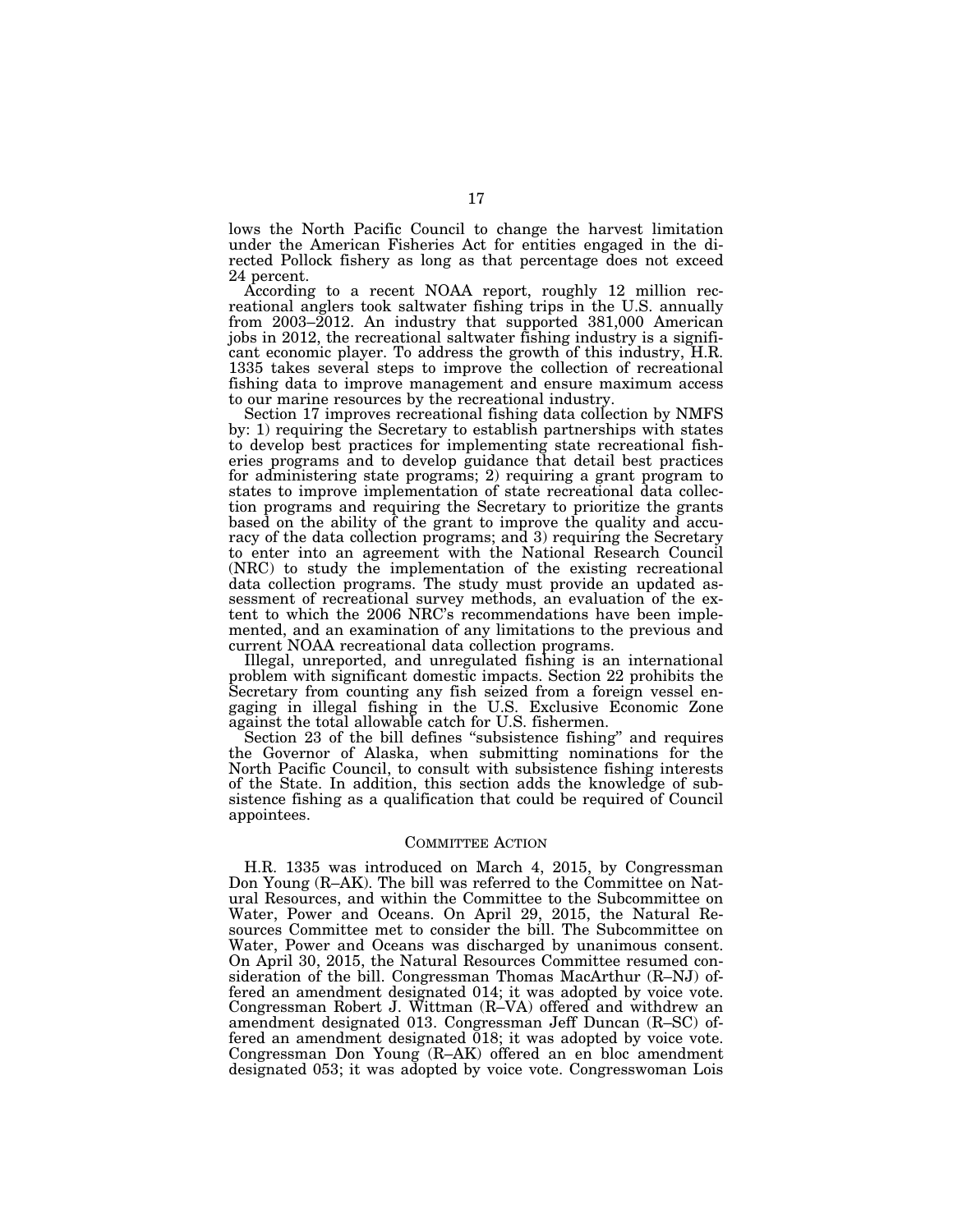Capps (D–CA) offered an amendment designated 003; it was not adopted by voice vote. Congresswoman Debbie Dingell (D–MI) offered an amendment designated 008; it was not adopted by voice vote. Congressman Alan S. Lowenthal (D–CA) offered an amendment designated 005; it was not adopted by a bipartisan roll call vote of 12 yeas and 22 nays, as follows: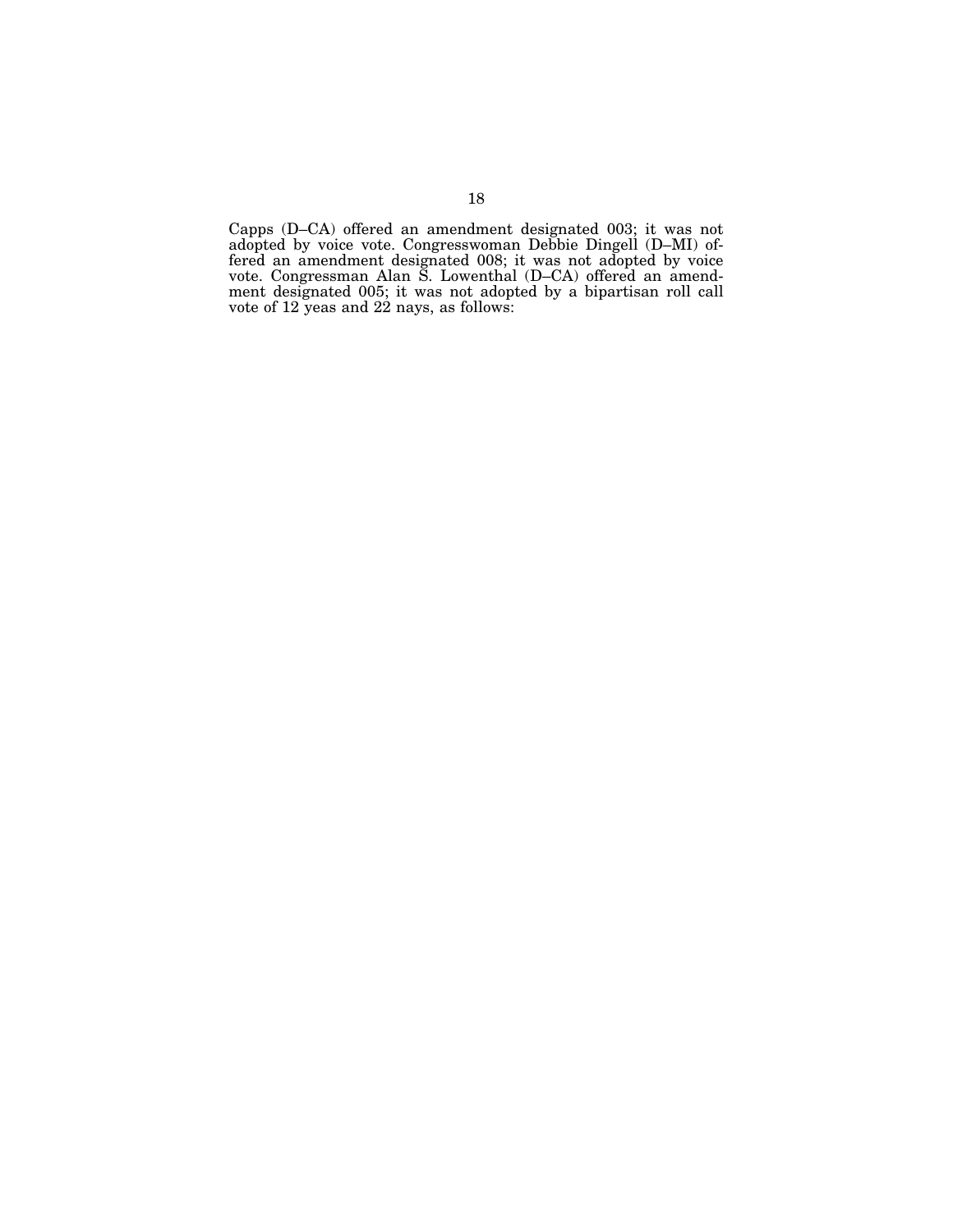# **Committee on Natural Resources**

U.S. House of Representatives 114th Congress

Date: 04-30-15

Recorded Vote #  $1$ 

Meeting on / Amendment on: Lowenthal Amendment.005 to HR 1335 (Young), "Strengthening Fishing<br>Communities and Increasing Flexibility in Fisheries Management Act"

| <b>MEMBERS</b>                   | Yes | No          | Pres | <b>MEMBERS</b>    | Yes | No          | Pres |
|----------------------------------|-----|-------------|------|-------------------|-----|-------------|------|
| Mr. Bishop, UT, Chairman         |     | X           |      | Mr. LaMalfa, CA   |     | $\mathbf x$ |      |
| Mr. Grijalva, AZ, Ranking Member | X   |             |      | Mrs. Dingell, MI  | X   |             |      |
| Mr. Young, AK                    |     | $\mathbf x$ |      | Mr. Byrne, AL     |     | X           |      |
| Mrs. Napolitano, CA              |     |             |      | Mr. Gallego, AZ   | X   |             |      |
| Mr. Gohmert, TX                  |     |             |      | Mr. Denham, CA    |     | X           |      |
| Mrs. Bordallo, Guam              | X   |             |      | Mrs. Capps, CA    | X   |             |      |
| Mr. Lamborn, CO                  |     |             |      | Mr. Cook, CA      |     | X           |      |
| Mr. Costa, CA                    |     | X           |      | Mr. Polis, CO     |     |             |      |
| Mr. Wittman, VA                  |     | X           |      | Mr. Westerman, AR |     |             |      |
| Mr. Sablan, CNMI                 |     |             |      | Mr. Graves, LA    |     | X           |      |
| Mr. Fleming, LA                  |     | X           |      | Mr. Newhouse, WA  |     | X           |      |
| Mrs. Tsongas, MA                 | X   |             |      | Mr. Zinke, MT     |     | X           |      |
| Mr. McClintock, CA               |     | X           |      | Mr. Hice, GA      |     | $\mathbf x$ |      |
| Mr. Peirluisi, Puerto Rico       |     |             |      | Ms. Radewagen, AS |     | X           |      |
| Mr. Thompson, PA                 |     | X           |      | Mr. MacArthur, NJ |     | X           |      |
| Mr. Huffman, CA                  | X   |             |      | Mr. Mooney, WV    |     | X           |      |
| Mrs. Lummis, WY                  |     | $\bf{X}$    |      | Mr. Hardy, NV     |     |             |      |
| Mr. Ruiz, CA                     | X   |             |      |                   |     |             |      |
| Mr. Benishek, MI                 |     | X           |      |                   |     |             |      |
| Mr. Lowenthal, CA                | X   |             |      |                   |     |             |      |
| Mr. Duncan, SC                   |     | $\mathbf x$ |      |                   |     |             |      |
| Mr. Cartwright, PA               | X   |             |      |                   |     |             |      |
| Mr. Gosar, AZ                    |     | X           |      |                   |     |             |      |
| Mr. Bever, VA                    | X   |             |      |                   |     |             |      |
| Mr. Labrador, ID                 |     |             |      |                   |     |             |      |
| Mrs. Torres, CA                  | Х   |             |      | <b>TOTALS</b>     | 12  | 22          |      |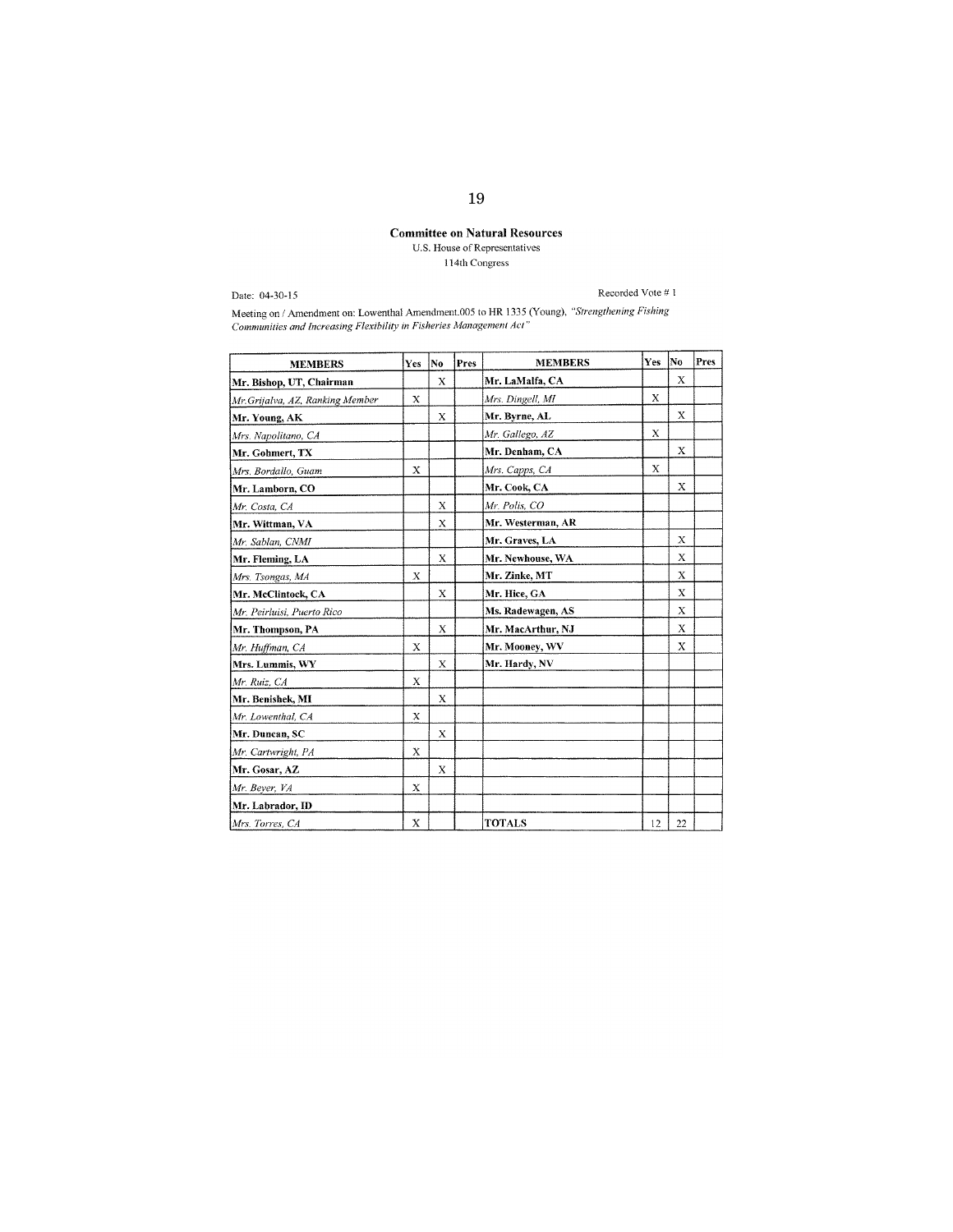Congressman Garret Graves (R–LA) offered an amendment; it was not adopted by a bipartisan roll call vote of 16 yeas and 22 nays, as follows:

**Committee on Natural Resources** 

U.S. House of Representatives

114th Congress

Date: 04-30-15

Recorded Vote # 2

Meeting on / Amendment on: Graves Amendment to HR 1335 (Young), "Strengthening Fishing Communities and Increasing Flexibility in Fisheries Management Act"

| <b>MEMBERS</b>                   | Yes | No                        | Pres | <b>MEMBERS</b>    | Yes         | No | Pres |
|----------------------------------|-----|---------------------------|------|-------------------|-------------|----|------|
| Mr. Bishop, UT, Chairman         | X   |                           |      | Mr. LaMalfa, CA   |             | X  |      |
| Mr. Grijalva, AZ, Ranking Member |     | X                         |      | Mrs. Dingell, MI  |             | X  |      |
| Mr. Young, AK                    | X   |                           |      | Mr. Byrne, AL     |             | X  |      |
| Mrs. Napolitano, CA              |     | X                         |      | Mr. Gallego, AZ   |             | х  |      |
| Mr. Gohmert, TX                  |     |                           |      | Mr. Denham, CA    | X           |    |      |
| Mrs. Bordallo, Guam              |     | X                         |      | Mrs. Capps, CA    |             | X  |      |
| Mr. Lamborn, CO                  |     | X                         |      | Mr. Cook, CA      | X           |    |      |
| Mr. Costa, CA                    |     | X                         |      | Mr. Polis, CO     |             | X  |      |
| Mr. Wittman, VA                  | X   |                           |      | Mr. Westerman, AR |             |    |      |
| Mr. Sablan, CNMI                 |     | X                         |      | Mr. Graves, LA    | $\mathbf x$ |    |      |
| Mr. Fleming, LA                  |     |                           |      | Mr. Newhouse, WA  |             | X  |      |
| Mrs. Tsongas, MA                 |     | X                         |      | Mr. Zinke, MT     | X           |    |      |
| Mr. McClintock, CA               | X   |                           |      | Mr. Hice, GA      | X           |    |      |
| Mr. Peirluisi, Puerto Rico       |     |                           |      | Ms. Radewagen, AS |             | X  |      |
| Mr. Thompson, PA                 | X   |                           |      | Mr. MacArthur, NJ |             | X  |      |
| Mr. Huffman, CA                  |     | X                         |      | Mr. Mooney, WV    | X           |    |      |
| Mrs. Lummis, WY                  | X   |                           |      | Mr. Hardy, NV     | Х           |    |      |
| Mr. Ruiz, CA                     |     | $\boldsymbol{\mathsf{x}}$ |      |                   |             |    |      |
| Mr. Benishek, MI                 | X   |                           |      |                   |             |    |      |
| Mr. Lowenthal, CA                |     | X                         |      |                   |             |    |      |
| Mr. Duncan, SC                   | X   |                           |      |                   |             |    |      |
| Mr. Cartwright, PA               |     | X                         |      |                   |             |    |      |
| Mr. Gosar, AZ                    | X   |                           |      |                   |             |    |      |
| Mr. Bever, VA                    |     | X                         |      |                   |             |    |      |
| Mr. Labrador, ID                 |     |                           |      |                   |             |    |      |
| Mrs. Torres, CA                  |     | X                         |      | TOTALS            | 16          | 22 |      |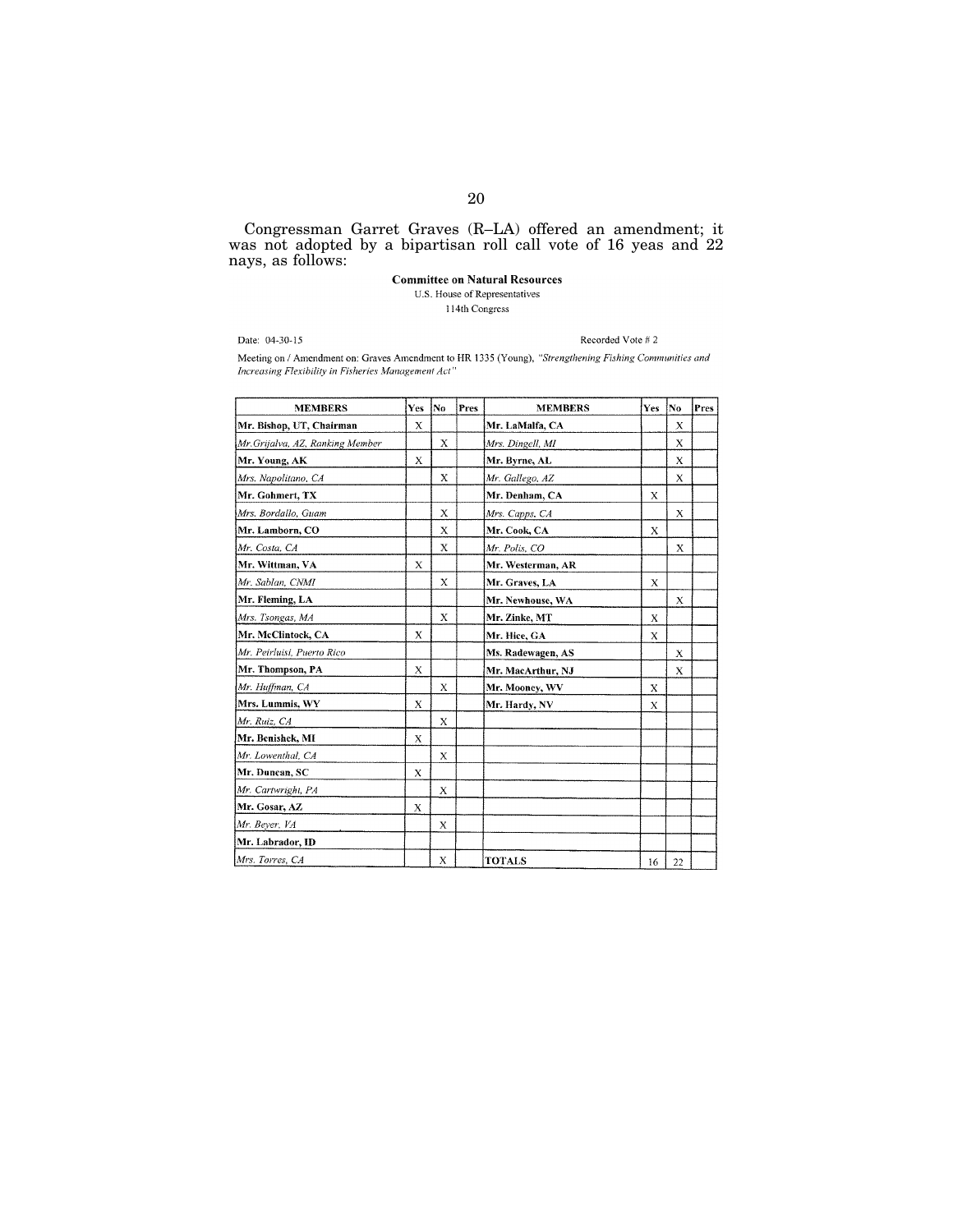Congressman Donald S. Beyer, Jr. (D–VA) offered an amendment designated 001; it was not adopted by a roll call vote of 15 yeas and 21 nays, as follows:

## **Committee on Natural Resources**

U.S. House of Representatives

114th Congress

Date: 04-30-15

Recorded Vote #3

Meeting on / Amendment on: Beyer Amendment.001 to HR 1335 (Young), "Strengthening Fishing Communities and Increasing Flexibility in Fisheries Management Act"

| <b>MEMBERS</b><br>Yes           |              | No | Pres | <b>MEMBERS</b>    | Yes | No          | Pres |
|---------------------------------|--------------|----|------|-------------------|-----|-------------|------|
| Mr. Bishop, UT, Chairman        |              | Х  |      | Mr. LaMalfa, CA   |     | X           |      |
| Mr.Grijalva, AZ, Ranking Member | X            |    |      | Mrs. Dingell, MI  | X   |             |      |
| Mr. Young, AK                   |              | X  |      | Mr. Byrne, AL     |     | X           |      |
| Mrs. Napolitano, CA             | X            |    |      | Mr. Gallego, AZ   | X   |             |      |
| Mr. Gohmert, TX                 |              |    |      | Mr. Denham, CA    |     | X           |      |
| Mrs. Bordallo, Guam             | X            |    |      | Mrs. Capps, CA    | X   |             |      |
| Mr. Lamborn, CO                 |              | X  |      | Mr. Cook, CA      |     | X           |      |
| Mr. Costa. CA                   |              |    |      | Mr. Polis, CO     | X   |             |      |
| Mr. Wittman, VA                 |              | X  |      | Mr. Westerman, AR |     |             |      |
| Mr. Sablan, CNMI                | X            |    |      | Mr. Graves, LA    |     |             |      |
| Mr. Fleming, LA                 |              | X  |      | Mr. Newhouse, WA  |     | Х           |      |
| Mrs. Tsongas, MA                | X            |    |      | Mr. Zinke, MT     |     | X           |      |
| Mr. McClintock, CA              |              | X  |      | Mr. Hice, GA      |     | Х           |      |
| Mr. Peirluisi, Puerto Rico      |              |    |      | Ms. Radewagen, AS |     | $\mathbf x$ |      |
| Mr. Thompson, PA                |              | X  |      | Mr. MacArthur, NJ |     | X           |      |
| Mr. Huffman, CA                 | X            |    |      | Mr. Mooney, WV    |     | X           |      |
| Mrs. Lummis, WY                 |              | X  |      | Mr. Hardy, NV     |     | X           |      |
| Mr. Ruiz, CA                    | $\bf{X}$     |    |      |                   |     |             |      |
| Mr. Benishek, MI                |              | X  |      |                   |     |             |      |
| Mr. Lowenthal. CA               | X            |    |      |                   |     |             |      |
| Mr. Duncan, SC                  |              |    |      |                   |     |             |      |
| Mr. Cartwright, PA              | $\mathbf{x}$ |    |      |                   |     |             |      |
| Mr. Gosar, AZ                   |              | X  |      |                   |     |             |      |
| Mr. Beyer, VA                   | X            |    |      |                   |     |             |      |
| Mr. Labrador, ID                |              |    |      |                   |     |             |      |
| Mrs. Torres, CA                 | X            |    |      | <b>TOTALS</b>     | 15  | 21          |      |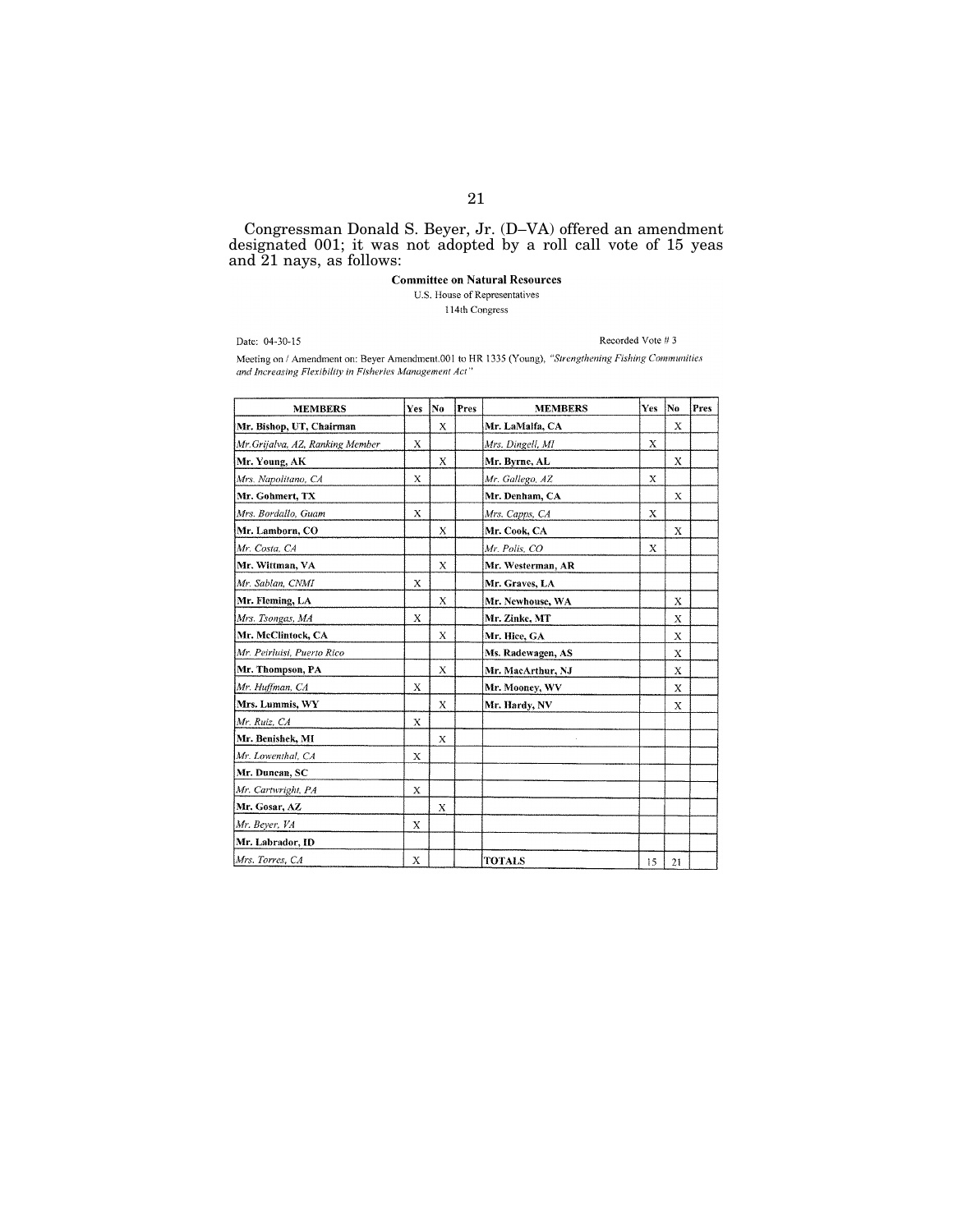Congressman Jared Huffman (D–CA) offered an amendment in the nature of a substitute designated 007; it was not adopted by voice vote. No further amendments were offered, and the bill, as amended, was ordered favorably reported to the House of Representatives by a roll call vote of 21 yeas and 14 nays, as follows:

U.S. House of Representatives

114th Congress

Date: 04-30-15

## Recorded Vote #4

Meeting on / Amendment on: On favorably reporting HR 1335 (Young), "Strengthening Fishing Communities and Increasing Flexibility in Fisheries Management Act"

| <b>MEMBERS</b>                  |             | No          | Pres | <b>MEMBERS</b>    | Yes | No | Pres |
|---------------------------------|-------------|-------------|------|-------------------|-----|----|------|
| Mr. Bishop, UT, Chairman        | X           |             |      | Mr. LaMalfa, CA   | X   |    |      |
| Mr.Grijalva, AZ, Ranking Member |             | X           |      | Mrs. Dingell, MI  |     | Х  |      |
| Mr. Young, AK                   | X           |             |      | Mr. Byrne, AL     | X   |    |      |
| Mrs. Napolitano, CA             |             |             |      | Mr. Gallego, AZ   |     | X  |      |
| Mr. Gohmert, TX                 |             |             |      | Mr. Denham, CA    | X   |    |      |
| Mrs. Bordallo, Guam             |             | $\mathbf x$ |      | Mrs. Capps, CA    |     | X  |      |
| Mr. Lamborn, CO                 | X           |             |      | Mr. Cook, CA      | X   |    |      |
| Mr. Costa, CA                   |             | X           |      | Mr. Polis, CO     |     | Х  |      |
| Mr. Wittman, VA                 | $\mathbf x$ |             |      | Mr. Westerman, AR |     |    |      |
| Mr. Sablan, CNMI                |             | X           |      | Mr. Graves, LA    |     |    |      |
| Mr. Fleming, LA                 | X           |             |      | Mr. Newhouse, WA  | X   |    |      |
| Mrs. Tsongas, MA                |             | X           |      | Mr. Zinke, MT     | X   |    |      |
| Mr. McClintock, CA              | X           |             |      | Mr. Hice, GA      | X   |    |      |
| Mr. Peirluisi, Puerto Rico      |             |             |      | Ms. Radewagen, AS | Х   |    |      |
| Mr. Thompson, PA                | X           |             |      | Mr. MacArthur, NJ | X   |    |      |
| Mr. Huffman, CA                 |             | X           |      | Mr. Mooney, WV    | X   |    |      |
| Mrs. Lummis, WY                 | X           |             |      | Mr. Hardy, NV     | X   |    |      |
| Mr. Ruiz, CA                    |             | $\mathbf x$ |      |                   |     |    |      |
| Mr. Benishek, MI                | X           |             |      |                   |     |    |      |
| Mr. Lowenthal, CA               |             | X           |      |                   |     |    |      |
| Mr. Duncan, SC                  |             |             |      |                   |     |    |      |
| Mr. Cartwright, PA              |             | X           |      |                   |     |    |      |
| Mr. Gosar, AZ                   | X           |             |      |                   |     |    |      |
| Mr. Beyer, VA                   |             |             |      |                   |     |    |      |
| Mr. Labrador, ID                |             |             |      |                   |     |    |      |
| Mrs. Torres, CA                 |             | X           |      | <b>TOTALS</b>     | 21  | 14 |      |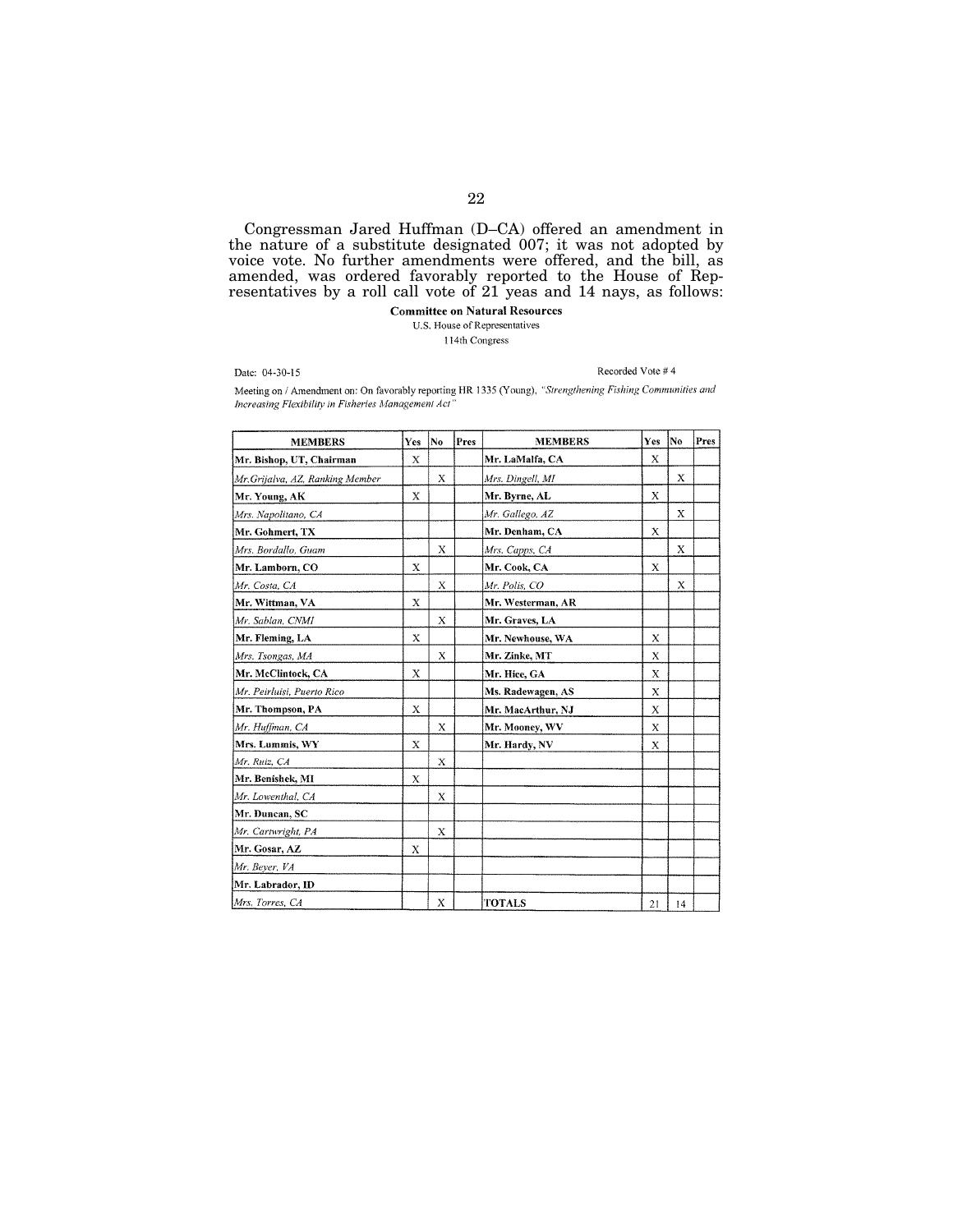## COMMITTEE OVERSIGHT FINDINGS AND RECOMMENDATIONS

Regarding clause  $2(b)(1)$  of rule X and clause  $3(c)(1)$  of rule XIII of the Rules of the House of Representatives, the Committee on Natural Resources' oversight findings and recommendations are reflected in the body of this report.

## FEDERAL ADVISORY COMMITTEE STATEMENT

The functions of the advisory committees reauthorized in this bill are not currently being nor could they be performed by one or more agencies.

## COMPLIANCE WITH HOUSE RULE XIII

1. Cost of Legislation. Clause 3(d)(1) of rule XIII of the Rules of the House of Representatives requires an estimate and a comparison by the Committee of the costs which would be incurred in carrying out this bill. However, clause  $3(d)(2)(B)$  of that rule provides that this requirement does not apply when the Committee has included in its report a timely submitted cost estimate of the bill prepared by the Director of the Congressional Budget Office under section 402 of the Congressional Budget Act of 1974. Under clause 3(c)(3) of rule XIII of the Rules of the House of Representatives and section 403 of the Congressional Budget Act of 1974, the Committee has received the following cost estimate for this bill from the Director of the Congressional Budget Office:

# *H.R. 1335—Strengthening Fishing Communities and Increasing Flexibility in Fisheries Management Act*

Summary: H.R. 1335 would amend and reauthorize the Magnuson-Stevens Fishery Conservation and Management Act (MSA) and authorize the appropriation of \$1.6 billion through 2019 to carry out that act. The bill also would require the Secretary of Commerce to request that the National Academy of Sciences conduct a study of certain mixed-use fisheries.

CBO estimates that implementing H.R. 1335 would cost \$1.5 billion over the 2016–2020 period and \$72 million after 2020, assuming appropriation of the authorized and necessary amounts. Enacting the bill would not affect direct spending or revenues; therefore, pay-as-you-go procedures do not apply.

H.R. 1335 contains no intergovernmental or private-sector mandates as defined in the Unfunded Mandates Reform Act (UMRA) and would benefit states by reauthorizing a number of programs that support fish conservation and management activities. Any costs states incur would result from complying with conditions of receiving federal assistance.

Estimated cost to the Federal Government: The estimated budgetary effect of H.R. 1335 is shown in the following table. The costs of this legislation fall within budget functions 300 (natural resources and environment).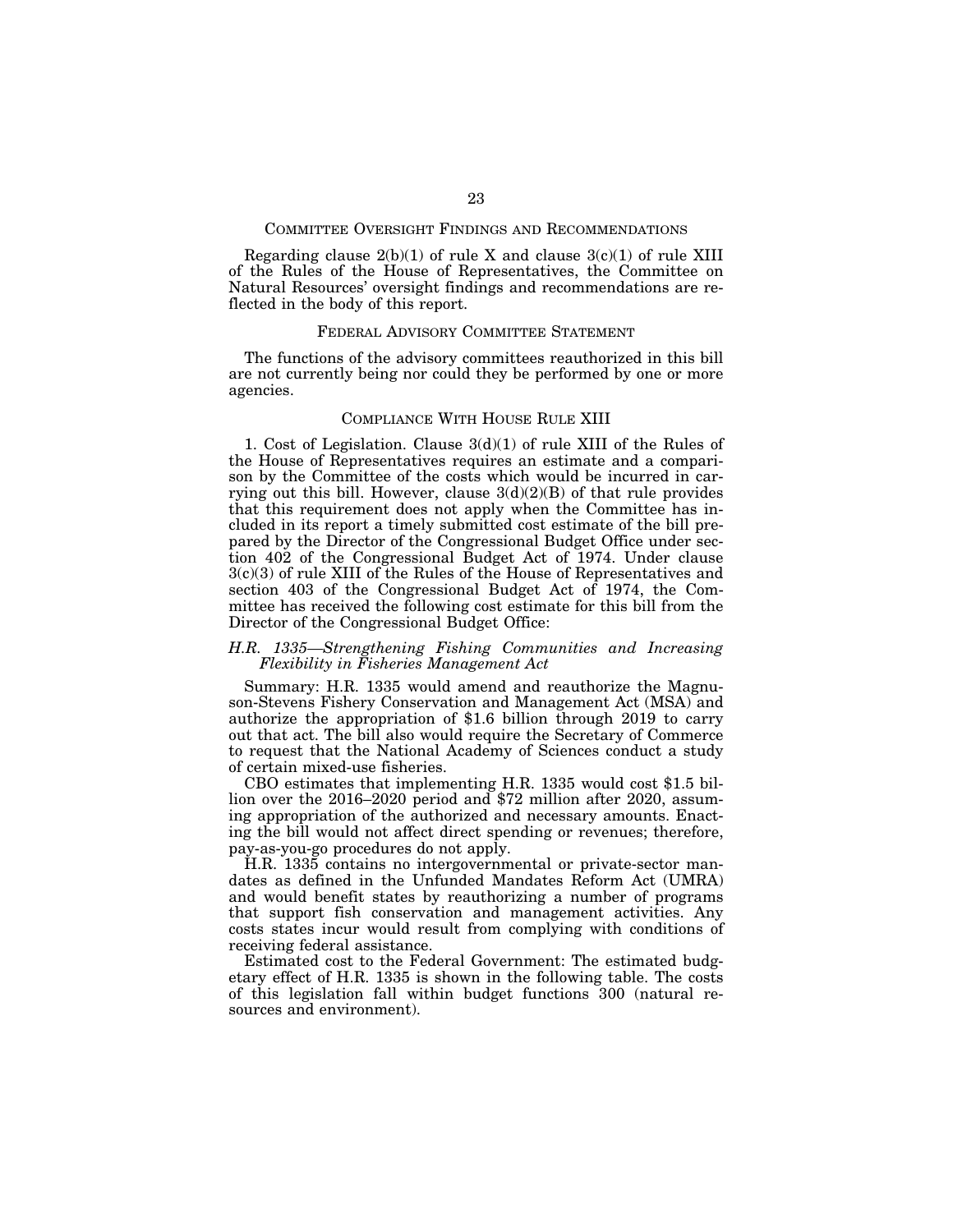|                                              | By fiscal year, in millions of dollars- |         |          |      |              |                  |  |
|----------------------------------------------|-----------------------------------------|---------|----------|------|--------------|------------------|--|
|                                              | 2016                                    | 2017    | 2018     | 2019 | 2020         | $2016 -$<br>2020 |  |
| CHANGES IN SPENDING SUBJECT TO APPROPRIATION |                                         |         |          |      |              |                  |  |
| Magnuson-Stevens Act:                        |                                         |         |          |      |              |                  |  |
|                                              | 397                                     | 397     | 397      | 397  | 0            | 1.588            |  |
|                                              | 258                                     | 337     | 385      | 397  | 139          | 1.516            |  |
| Study of Mixed-use Fisheries:                |                                         |         |          |      |              |                  |  |
|                                              |                                         | 0       | 0        | 0    | $\mathbf{0}$ |                  |  |
|                                              |                                         | $\star$ | $\Omega$ | 0    | $\Omega$     |                  |  |
| <b>Total Changes:</b>                        |                                         |         |          |      |              |                  |  |
|                                              | 398                                     | 397     | 397      | 397  | 0            | 1.589            |  |
|                                              | 259                                     | 337     | 385      | 397  | 139          | 1,517            |  |

Basis of estimate: For this estimate, CBO assumes that the legislation will be enacted by the end of 2015 and that the authorized

and necessary amounts will be appropriated for each fiscal year. H.R. 1335 would authorize the appropriation of \$397 million a year through 2019 to carry out activities under the MSA. That act requires the National Oceanic and Atmospheric Administration (NOAA) to preserve sustainable fish populations in waters off the coasts of the United States using various methods, including limiting the amount of fish that can be harvested annually and enforcing laws that prohibit foreign fishing. In 2015, NOAA received appropriations totaling \$551 million to carry out activities under the MSA.

The bill also would make amendments to the MSA, including provisions that would create new guidelines for establishing or modifying annual catch limits, require regional fishery management councils to make publicly-available audio or video recordings of their meetings, and direct NOAA to issue new regulations related to the collection of data from fisheries. Assuming appropriation of the authorized amounts, CBO estimates that carrying out the MSA would cost \$1.5 billion over the 2016–2020 period and \$72 million after 2020.

Finally, the bill would require the Secretary of Commerce to enter into an agreement with the National Academy of Sciences to conduct a study of mixed-use fisheries in the South Atlantic and Gulf of Mexico. Based on information provided by the National Academy of Sciences, CBO estimates that completing the study would cost \$1 million over the 2016–2017 period, assuming appropriation of the necessary amounts. Those amounts would be used to cover the cost of staff time and travel necessary to complete the study.

Pay-As-You-Go considerations: None.

Intergovernmental and private-sector impact: H.R. 1335 contains no intergovernmental or private-sector mandates as defined in UMRA and would benefit states by reauthorizing a number of programs that support fish conservation and management activities. Any costs states incur would result from complying with conditions of receiving federal assistance.

Estimate prepared by: Federal Costs: Jeff LaFave; Impact on State, Local, and Tribal Governments: Jon Sperl; Impact on the Private Sector: Amy Petz.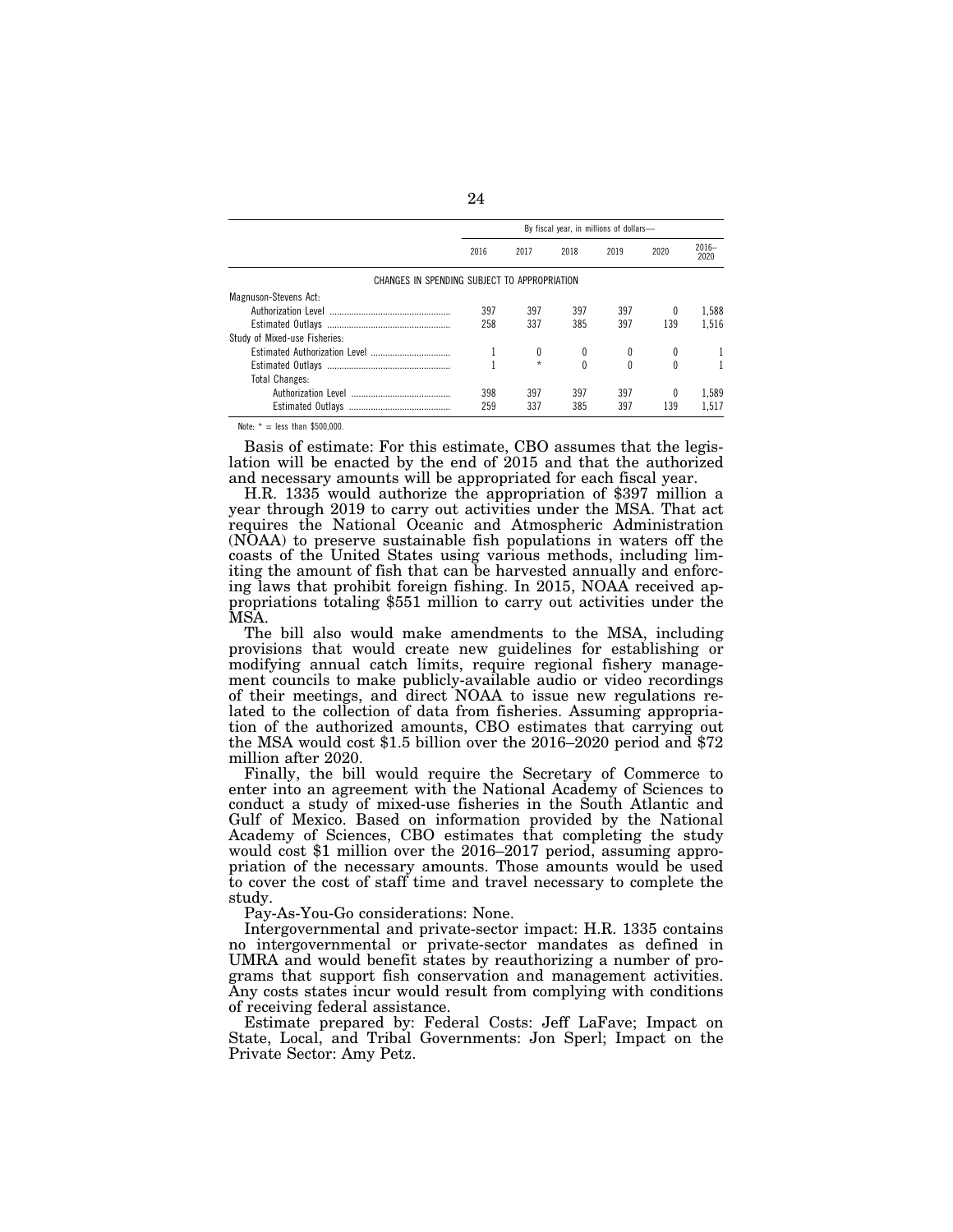Estimate approved by: Theresa A. Gullo, Assistant Director for Budget Analysis.

2. Section 308(a) of the Congressional Budget Act. As required by clause 3(c)(2) of rule XIII of the Rules of the House of Representatives and section 308(a) of the Congressional Budget Act of 1974, this bill does not contain any new budget authority, spending authority, credit authority, or an increase or decrease in revenues or tax expenditures. According to the Congressional Budget Office, implementing the bill would cost \$1.5 billion over the 2016–2020 time period, and \$72 million after 2020, assuming appropriation of the authorized amounts. Enacting the bill would not affect revenues or direct spending.

3. General Performance Goals and Objectives. As required by clause  $3(c)(4)$  of rule XIII, the general performance goal or objective of this bill is to amend the Magnuson-Stevens Fishery Conservation and Management Act to provide flexibility for fishery management and stability for fishermen.

## EARMARK STATEMENT

This bill does not contain any Congressional earmarks, limited tax benefits, or limited tariff benefits as defined under clause 9(e),  $9(f)$ , and  $9(g)$  of rule XXI of the Rules of the House of Representatives.

## COMPLIANCE WITH PUBLIC LAW 104–4

This bill contains no unfunded mandates.

# COMPLIANCE WITH H. RES. 5

Directed Rule Making. The Chairman estimates that this bill directs the Secretary of Commerce to conduct two rulemakings.

Duplication of Existing Programs. This bill does establish or reauthorize a program of the federal government known to be duplicative of another program. Such program was not included in any report from the Government Accountability Office to Congress pursuant to section 21 of Public Law 111–139 but was identified in the most recent Catalog of Federal Domestic Assistance published pursuant to the Federal Program Information Act (Public Law 95–220, as amended by Public Law 98–169) as relating to other programs. Specifically, this program is the Fisheries Development and Utilization Research and Development Grants and Cooperative Agreements program. In addition, for habitat conservation, the related programs are Coastal Zone Management Administration Awards, Financial Assistance for National Centers for Coastal Ocean Science, Regional Fishery Management Councils, Chesapeake Bay Studies, and Congressionally Identified Awards and Projects. However, this bill's reauthorization of the Magnuson-Stevens Fishery Conservation and Management Act also provides new focus and guidance to ensure that fisheries are managed more appropriately, effectively and efficiently.

## PREEMPTION OF STATE, LOCAL OR TRIBAL LAW

This bill is not intended to preempt any State, local or tribal law.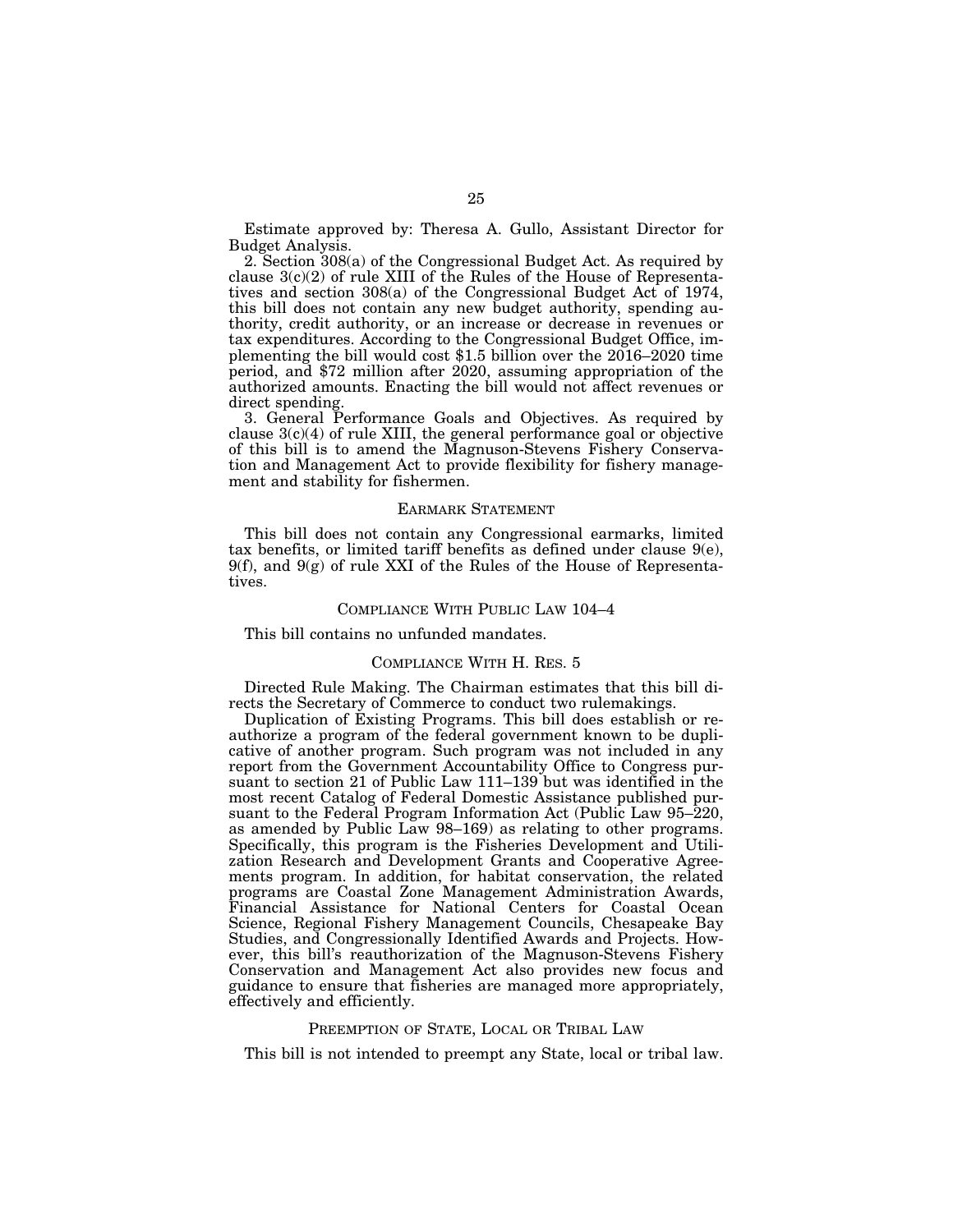## CHANGES IN EXISTING LAW MADE BY THE BILL, AS REPORTED

In compliance with clause 3(e) of rule XIII of the Rules of the House of Representatives, changes in existing law made by the bill, as reported, are shown as follows (existing law proposed to be omitted is enclosed in black brackets, new matter is printed in italic, and existing law in which no change is proposed is shown in roman):

# **MAGNUSON-STEVENS FISHERY CONSERVATION AND MANAGEMENT ACT**

*Be it enacted by the Senate and House of Representatives of the United States of America in Congress assembled*, That this Act may be cited as the ''Magnuson-Stevens Fishery Conservation and Management Act''.

### TABLE OF CONTENTS

\* \* \* \* \* \* \* *Sec. 4. Authorization of appropriations. Sec. 5. Ensuring consistent fisheries management under certain other Federal laws.*  \* \* \* \* \* \* \*

## TITLE IV—FISHERY MONITORING AND RESEARCH

\* \* \* \* \* \* \* øSec. 407. Gulf of Mexico red snapper research.¿

*Sec. 408. Deep sea coral research and technology program.* 

*Sec. 409. Stock assessments used for fisheries managed under Gulf of Mexico Council's Reef Fish Management Plan.* 

# \* \* \* \* \* \* \*

# **SEC. 2. FINDINGS, PURPOSES AND POLICY.**

(a) FINDINGS.—The Congress finds and declares the following:

(1) The fish off the coasts of the United States, the highly migratory species of the high seas, the species which dwell on or in the Continental Shelf appertaining to the United States, and the anadromous species which spawn in United States rivers or estuaries, constitute valuable and renewable natural resources. These fishery resources contribute to the food supply, economy, and health of the Nation and provide recreational opportunities.

(2) Certain stocks of fish have declined to the point where their survival is threatened, and other stocks of fish have been so substantially reduced in number that they could become similarly threatened as a consequence of (A) increased fishing pressure, (B) the inadequacy of fishery resource conservation and management practices and controls, or (C) direct and indirect habitat losses which have resulted in a diminished capacity to support existing fishing levels.

(3) Commercial and recreational fishing constitutes a major source of employment and contributes significantly to the economy of the Nation. Many coastal areas are dependent upon fishing and related activities, and their economies have been badly damaged by the overfishing of fishery resources at an ever-increasing rate over the past decade. The activities of massive foreign fishing fleets in waters adjacent to such coastal areas have contributed to such damage, interfered with do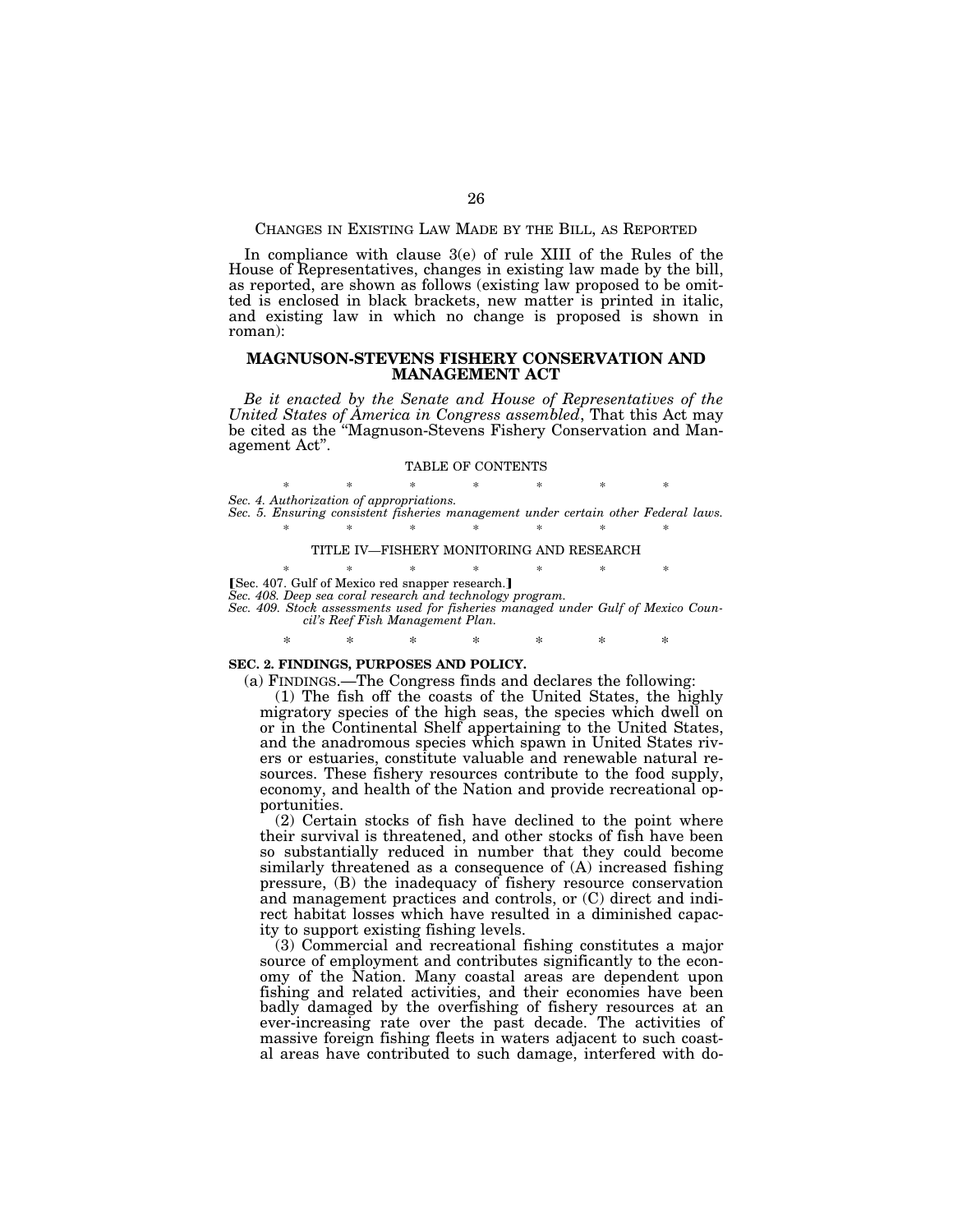mestic fishing efforts, and caused destruction of the fishing gear of United States fishermen.

(4) International fishery agreements have not been effective in preventing or terminating the overfishing of these valuable fishery resources. There is danger that irreversible effects from overfishing will take place before an effective international agreement on fishery management jurisdiction can be negotiated, signed, ratified, and implemented.

(5) Fishery resources are finite but renewable. If placed under sound management before overfishing has caused irreversible effects, the fisheries can be conserved and maintained so as to provide optimum yields on a continuing basis.

(6) A national program for the conservation and management of the fishery resources of the United States is necessary to prevent overfishing, to rebuild [overfished] *depleted* stocks, to insure conservation, to facilitate long-term protection of essential fish habitats, and to realize the full potential of the Nation's fishery resources.

(7) A national program for the development of fisheries which are underutilized or not utilized by the United States fishing industry, including bottom fish off Alaska, is necessary to assure that our citizens benefit from the employment, food supply, and revenue which could be generated thereby.

(8) The collection of reliable data is essential to the effective conservation, management, and scientific understanding of the fishery resources of the United States.

(9) One of the greatest long-term threats to the viability of commercial and recreational fisheries is the continuing loss of marine, estuarine, and other aquatic habitats. Habitat considerations should receive increased attention for the conservation and management of fishery resources of the United States.

(10) Pacific Insular Areas contain unique historical, cultural, legal, political, and geographical circumstances which make fisheries resources important in sustaining their economic growth.

(11) A number of the Fishery Management Councils have demonstrated significant progress in integrating ecosystem considerations in fisheries management using the existing authorities provided under this Act.

(12) International cooperation is necessary to address illegal, unreported, and unregulated fishing and other fishing practices which may harm the sustainability of living marine resources and disadvantage the United States fishing industry.

(b) PURPOSES.—It is therefore declared to be the purposes of the Congress in this Act—

(1) to take immediate action to conserve and manage the fishery resources found off the coasts of the United States, and the anadromous species and Continental Shelf fishery resources of the United States, by exercising (A) sovereign rights for the purposes of exploring, exploiting, conserving, and managing all fish, within the exclusive economic zone established by Presidential Proclamation 5030, dated March 10, 1983, and (B) exclusive fishery management authority beyond the exclu-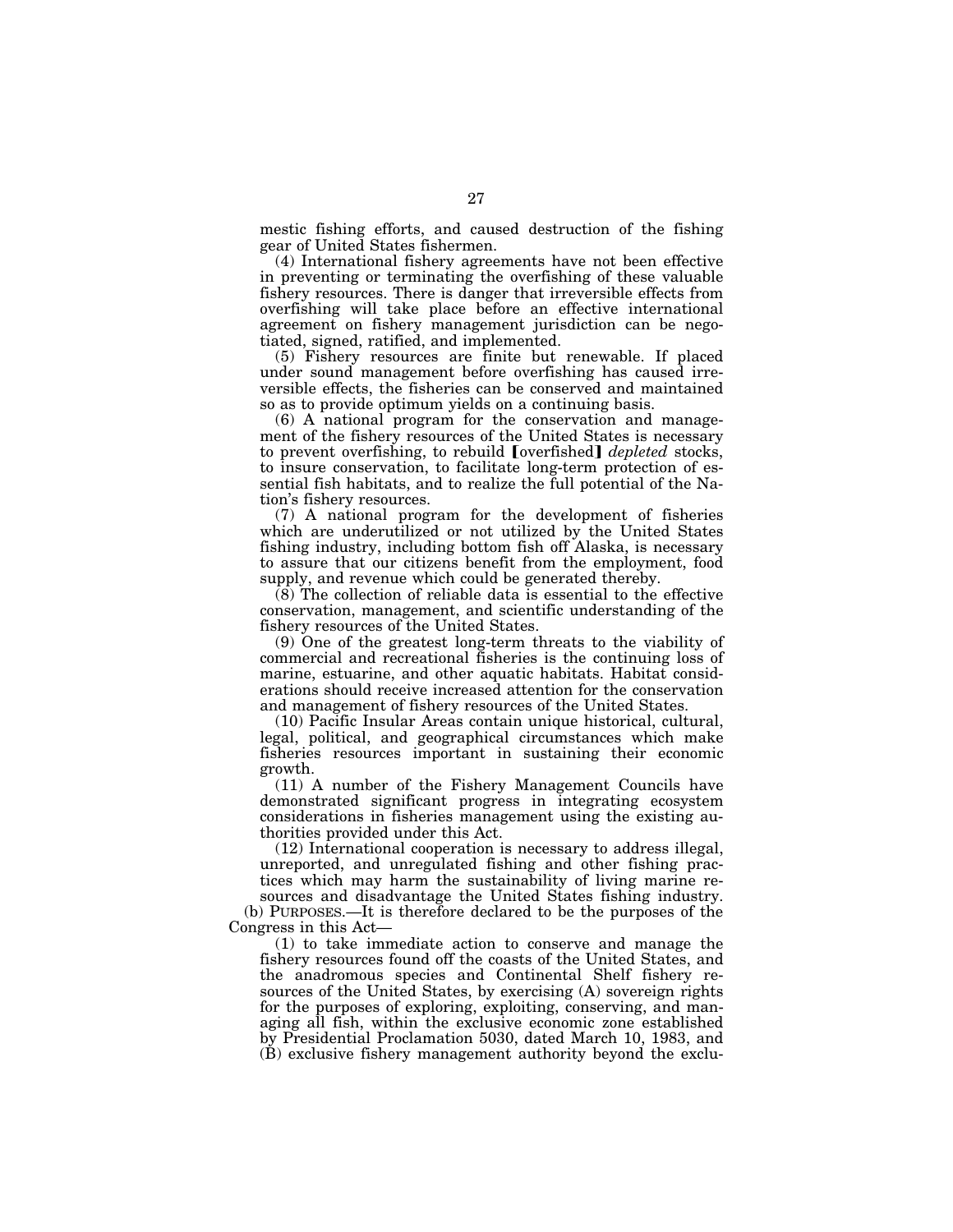sive economic zone over such anadromous species and Continental Shelf fishery resources;

(2) to support and encourage the implementation and enforcement of international fishery agreements for the conservation and management of highly migratory species, and to encourage the negotiation and implementation of additional such agreements as necessary;

(3) to promote domestic commercial [and recreational], *recreational, and subsistence* fishing under sound conservation and management principles, including the promotion of catch and release programs in recreational fishing;

(4) to provide for the preparation and implementation, in accordance with national standards, of fishery management plans which will achieve and maintain, on a continuing basis, the optimum yield from each fishery;

(5) to establish Regional Fishery Management Councils to exercise sound judgment in the stewardship of fishery resources through the preparation, monitoring, and revision of such plans under circumstances (A) which will enable the States, the fishing industry, consumer and environmental organizations, and other interested persons to participate in, and advise on, the establishment and administration of such plans, and (B) which take into account the social and economic needs of the States;

(6) to encourage the development by the United States fishing industry of fisheries which are currently underutilized or not utilized by United States fishermen, including bottom fish off Alaska, and to that end, to ensure that optimum yield determinations promote such development in a non-wasteful manner; and

(7) to promote the protection of essential fish habitat in the review of projects conducted under Federal permits, licenses, or other authorities that affect or have the potential to affect such habitat.

(c) POLICY.—It is further declared to be the policy of the Congress in this Act—

(1) to maintain without change the existing territorial or other ocean jurisdiction of the United States for all purposes other than the conservation and management of fishery resources, as provided for in this Act;

(2) to authorize no impediment to, or interference with, recognized legitimate uses of the high seas, except as necessary for the conservation and management of fishery resources, as provided for in this Act;

(3) to assure that the national fishery conservation and management program utilizes, and is based upon, the best scientific information available; involves, and is responsive to the needs of, interested and affected States and citizens; considers efficiency; draws upon Federal, State, and academic capabilities in carrying out research, administration, management, and enforcement; considers the effects of fishing on immature fish and encourages development of practical measures that minimize bycatch and avoid unnecessary waste of fish; and is workable and effective;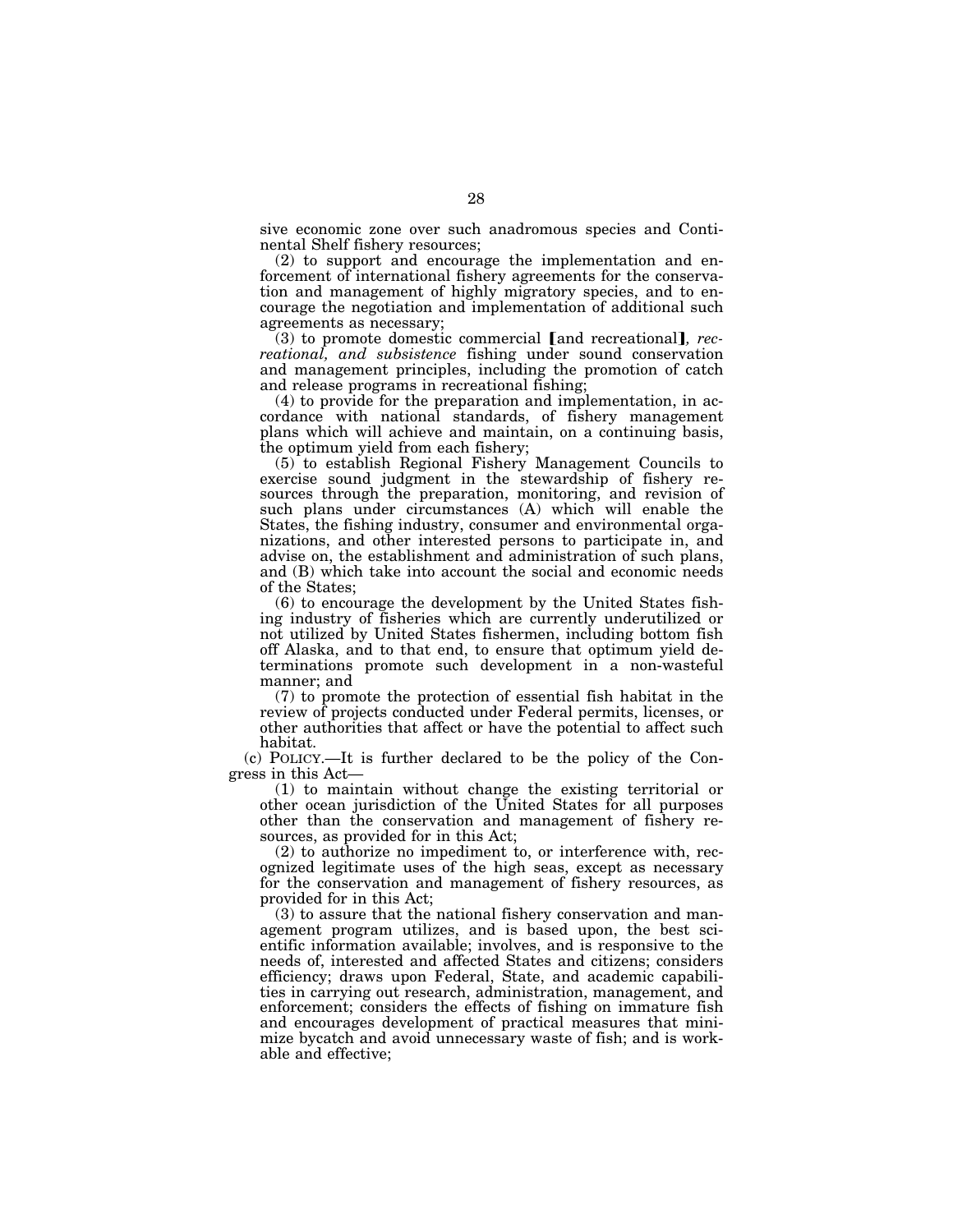(4) to permit foreign fishing consistent with the provisions of this Act;

(5) to support and encourage active United States efforts to obtain internationally acceptable agreements which provide for effective conservation and management of fishery resources, and to secure agreements to regulate fishing by vessels or persons beyond the exclusive economic zones of any nation;

(6) to foster and maintain the diversity of fisheries in the United States; and

(7) to ensure that the fishery resources adjacent to a Pacific Insular Area, including resident or migratory stocks within the exclusive economic zone adjacent to such areas, be explored, developed, conserved, and managed for the benefit of the people of such area and of the United States.

# **SEC. 3. DEFINITIONS.**

As used in this Act, unless the context otherwise requires—

(1) The term ''anadromous species'' means species of fish which spawn in fresh or estuarine waters of the United States and which migrate to ocean waters.

(2) The term ''bycatch'' means fish which are harvested in a fishery, but which are not sold or kept for personal use, and includes economic discards and regulatory discards. Such term does not include fish released alive under a recreational catch and release fishery management program.

*(2a) The term ''catch share'' means any fishery management program that allocates a specific percentage of the total allowable catch for a fishery, or a specific fishing area, to an individual, cooperative, community, processor, representative of a commercial sector, or regional fishery association established in accordance with section 303A(c)(4), or other entity.* 

(3) The term ''charter fishing'' means fishing from a vessel carrying a passenger for hire (as defined in section 2101(21a) of title 46, United States Code) who is engaged in recreational fishing.

(4) The term ''commercial fishing'' means fishing in which the fish harvested, either in whole or in part, are intended to enter commerce or enter commerce through sale, barter or trade.

*(4a) The term ''confidential information'' means—* 

*(A) trade secrets;* 

*(B) proprietary information;* 

*(C) observer information; and* 

*(D) commercial or financial information the disclosure of which is likely to result in harm to the competitive position of the person that submitted the information to the Secretary.* 

(5) The term ''conservation and management'' refers to all of the rules, regulations, conditions, methods, and other measures (A) which are required to rebuild, restore, or maintain, and which are useful in rebuilding, restoring, or maintaining, any fishery resource and the marine environment; and (B) which are designed to assure that—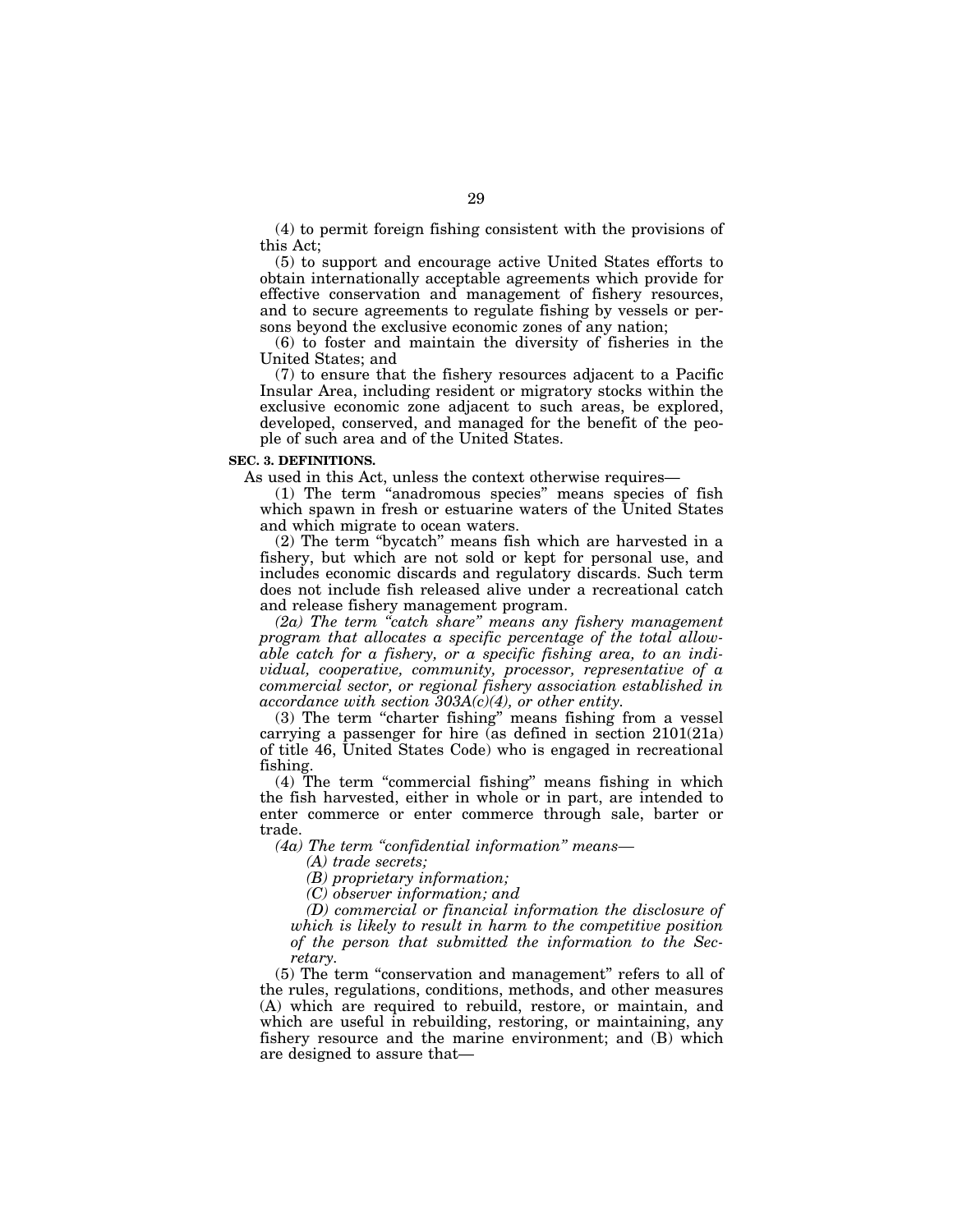(i) a supply of food and other products may be taken, and that recreational benefits may be obtained, on a continuing basis;

(ii) irreversible or long-term adverse effects on fishery resources and the marine environment are avoided; and

(iii) there will be a multiplicity of options available with respect to future uses of these resources.

(6) The term ''Continental Shelf'' means the seabed and subsoil of the submarine areas adjacent to the coast, but outside the area of the territorial sea, of the United States, to a depth of 200 meters or, beyond that limit, to where the depth of the superjacent waters admits of the exploitation of the natural resources of such areas.

(7) The term ''Continental Shelf fishery resources'' means the following:

### COLENTERATA

Bamboo Coral—Acanella spp.; Black Coral—Antipathes spp.; Gold Coral—Callogorgia spp.; Precious Red Coral—Corallium spp.; Bamboo Coral—Keratoisis spp.; and Gold Coral—Parazoanthus spp.

## CRUSTACEA

Tanner Crab—Chionoecetes tanneri; Tanner Crab—Chionoecetes opilio; Tanner Crab—Chionoecetes angulatus; Tanner Crab—Chionoecetes bairdi; King Crab—Paralithodes camtschatica; King Crab—Paralithodes platypus; King Crab—Paralithodes brevipes; Lobster—Homarus americanus; Dungeness Crab—Cancer magister; California King Crab—Paralithodes californiensis; California King Crab—Paralithodes rathbuni; Golden King Crab—Lithodes aequispinus; Northern Stone Crab—Lithodes maja; Stone Crab—Menippe mercenaria; and Deep-sea Red Crab—Chaceon quinquedens.

### MOLLUSKS

Red Abalone—Haliotis rufescens; Pink Abalone—Haliotis corrugata; Japanese Abalone—Haliotis kamtschatkana; Queen Conch—Strombus gigas; Surf Clam—Spisula solidissima, and Ocean Quahog—Arctica islandica.

# SPONGES

Glove Sponge—Spongia cheiris Sheepswool Sponge—Hippiospongia lachne; Grass Sponge—Spongia graminea; and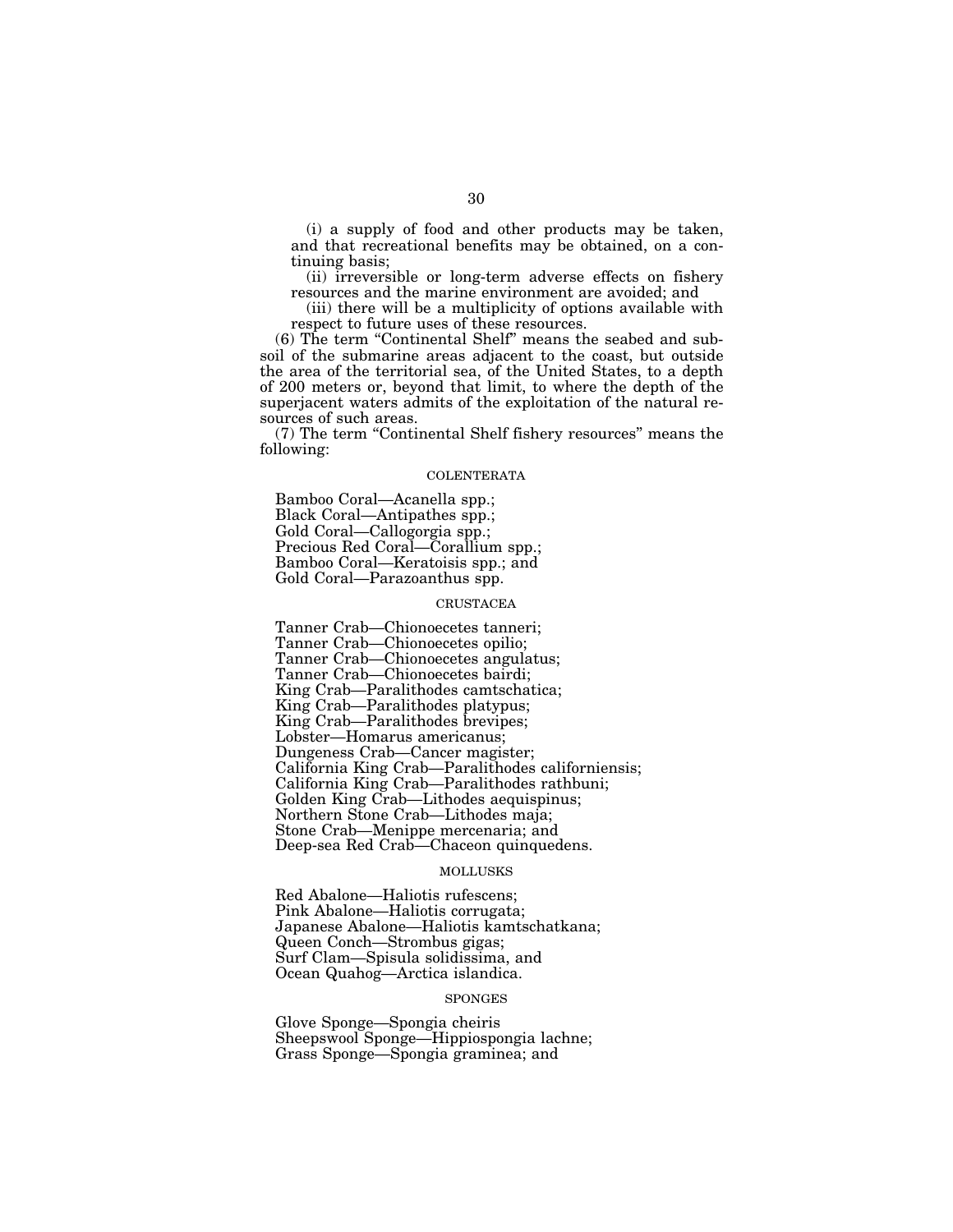Yellow Sponge—Spongia barbera.

If the Secretary determines, after consultation with the Secretary of State, that living organisms of any other sedentary species are, at the harvestable stage, either—

(A) immobile on or under the seabed, or

(B) unable to move except in constant physical contact with the seabed or subsoil,

of the Continental Shelf which appertains to the United States, and publishes notice of such determination in the Federal Register, such sedentary species shall be considered to be added to the foregoing list and included in such term for purposes of this Act.

(8) The term ''Council'' means any Regional Fishery Management Council established under section 302.

*(8a) The term ''depleted'' means, with respect to a stock of fish or stock complex, that the stock or stock complex has a biomass that has declined below a level that jeopardizes the capacity of the stock or stock complex to produce maximum sustainable yield on a continuing basis.* 

(9) The term ''economic discards'' means fish which are the target of a fishery, but which are not retained because they are of an undesirable size, sex, or quality, or for other economic reasons.

(10) The term ''essential fish habitat'' means those waters and substrate necessary to fish for spawning, breeding, feeding or growth to maturity.

 $(11)$  The term "exclusive economic zone" means the zone established by Proclamation Numbered 5030, dated March 10, 1983. For purposes of applying this Act, the inner boundary of that zone is a line coterminous with the seaward boundary of each of the coastal States.

(12) The term ''fish'' means finfish, mollusks, crustaceans, and all other forms of marine animal and plant life other than marine mammals and birds.

 $(13)$  The term "fishery" means-

(A) one or more stocks of fish which can be treated as a unit for purposes of conservation and management and which are identified on the basis of geographical, scientific, technical, recreational, and economic characteristics; and (B) any fishing for such stocks.

(14) The term ''regional fishery association'' means an asso-

ciation formed for the mutual benefit of members—

(A) to meet social and economic needs in a region or subregion; and

(B) comprised of persons engaging in the harvest or processing of fishery resources in that specific region or subregion or who otherwise own or operate businesses substantially dependent upon a fishery.

(15) The term ''fishery resource'' means any fishery, any stock of fish, any species of fish, and any habitat of fish.

(16) The term ''fishing'' means—

(A) the catching, taking, or harvesting of fish;

(B) the attempted catching, taking, or harvesting of fish;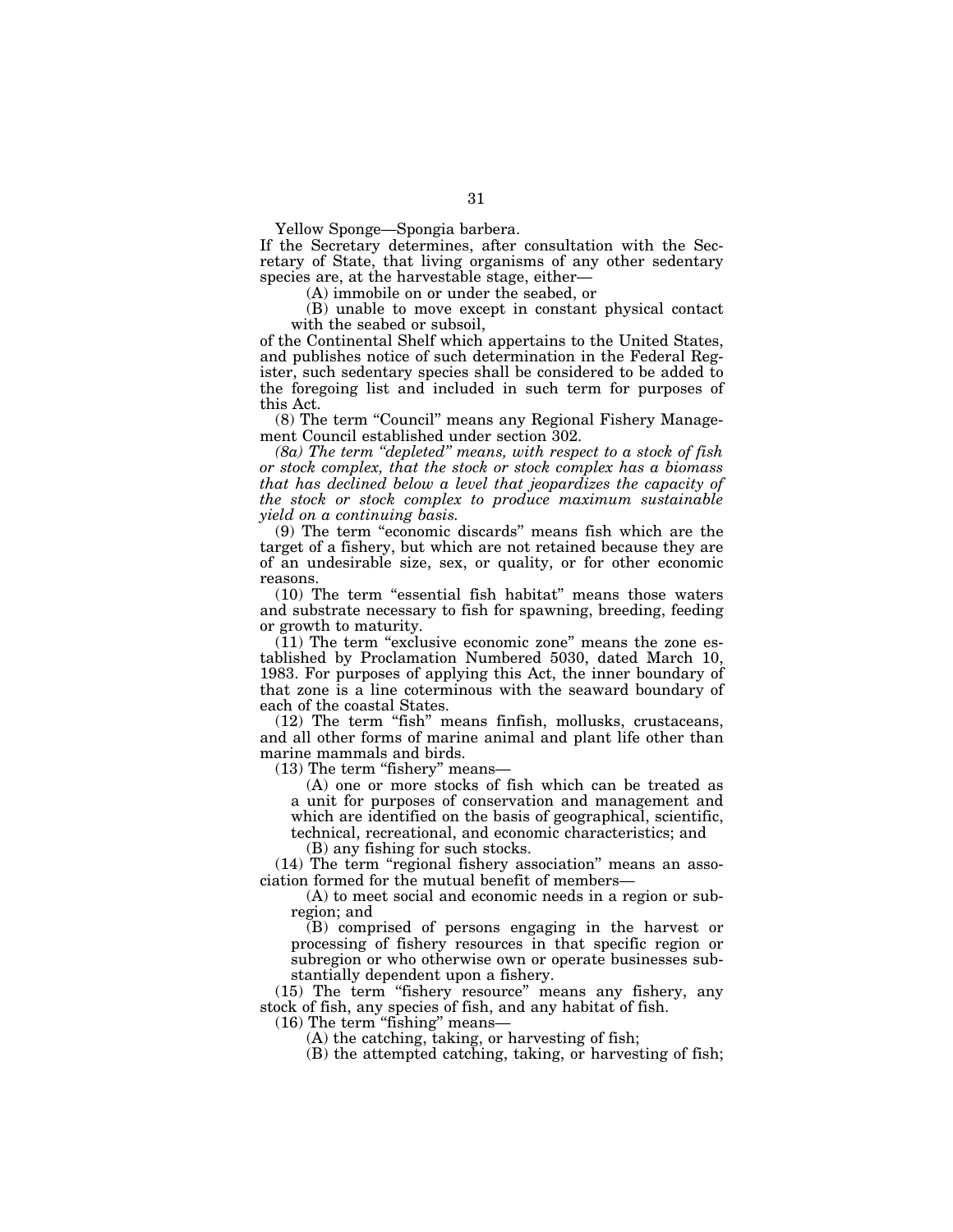(C) any other activity which can reasonably be expected to result in the catching, taking, or harvesting of fish; or

(D) any operations at sea in support of, or in preparation for, any activity described in subparagraphs (A) through  $(C)$ .

Such term does not include any scientific research activity which is conducted by a scientific research vessel.

(17) The term ''fishing community'' means a community which is substantially dependent on or substantially engaged in the harvest or processing of fishery resources to meet social and economic needs, and includes fishing vessel owners, operators, and crew and United States fish processors that are based in such community.

(18) The term ''fishing vessel'' means any vessel, boat, ship, or other craft which is used for, equipped to be used for, or of a type which is normally used for—

(A) fishing; or

(B) aiding or assisting one or more vessels at sea in the performance of any activity relating to fishing, including, but not limited to, preparation, supply, storage, refrigeration, transportation, or processing.

(19) The term ''foreign fishing'' means fishing by a vessel other than a vessel of the United States.

(20) The term ''high seas'' means all waters beyond the territorial sea of the United States and beyond any foreign nation's territorial sea, to the extent that such sea is recognized by the United States.

(21) The term ''highly migratory species'' means tuna species, marlin (Tetrapturus spp. and Makaira spp.), oceanic sharks, sailfishes (Istiophorus spp.), and swordfish (Xiphias gladius).

 $(22)$  The term "import"-

(A) means to land on, bring into, or introduce into, or attempt to land on, bring into, or introduce into, any place subject to the jurisdiction of the United States, whether or not such landing, bringing, or introduction constitutes an importation within the meaning of the customs laws of the United States; but

(B) does not include any activity described in subparagraph (A) with respect to fish caught in the exclusive economic zone or by a vessel of the United States.

(23) The term ''individual fishing quota'' means a Federal permit under a limited access system to harvest a quantity of fish, expressed by a unit or units representing a percentage of the total allowable catch of a fishery that may be received or held for exclusive use by a person. Such term does not include community development quotas as described in section 305(i).

(24) The term ''international fishery agreement'' means any bilateral or multilateral treaty, convention, or agreement which relates to fishing and to which the United States is a party.

 $(25)$  The term "large-scale driftnet fishing" means a method of fishing in which a gillnet composed of a panel or panels of webbing, or a series of such gillnets, with a total length of two and one-half kilometers or more is placed in the water and al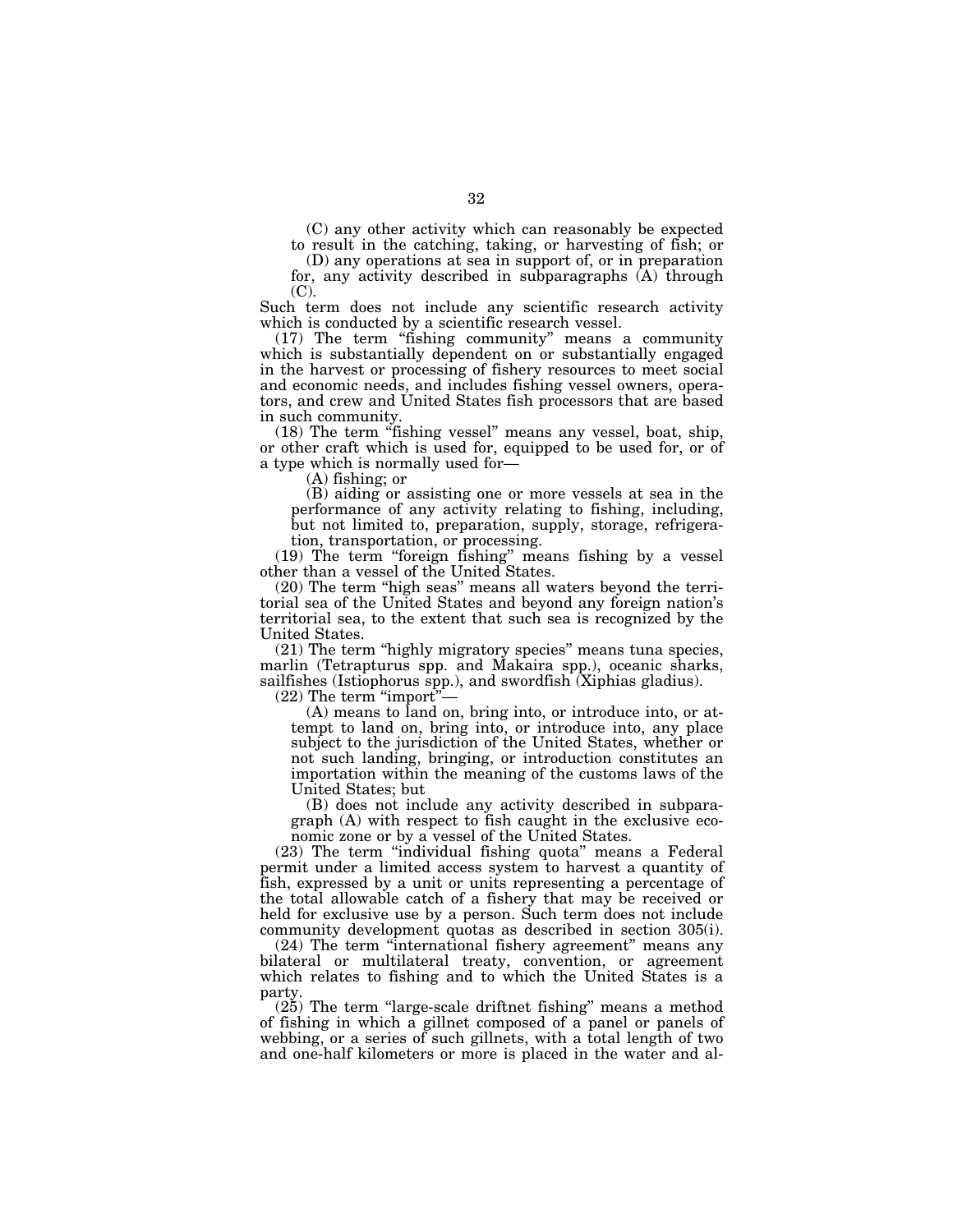lowed to drift with the currents and winds for the purpose of entangling fish in the webbing.

(26) The term ''limited access privilege''—

(A) means a Federal permit, issued as part of a limited access system under section 303A to harvest a quantity of fish expressed by a unit or units representing a portion of the total allowable catch of the fishery that may be received or held for exclusive use by a person; and

(B) includes an individual fishing quota; but

(C) does not include community development quotas as described in section 305(i).

(27) The term ''limited access system'' means a system that limits participation in a fishery to those satisfying certain eligibility criteria or requirements contained in a fishery management plan or associated regulation.

(28) The term ''Marine Fisheries Commission'' means the Atlantic States Marine Fisheries Commission, the Gulf States Marine Fisheries Commission, or the Pacific Marine Fisheries Commission.

(29) The term ''migratory range'' means the maximum area at a given time of the year within which fish of an anadromous species or stock thereof can be expected to be found, as determined on the basis of scale pattern analysis, tagging studies, or other reliable scientific information, except that the term does not include any part of such area which is in the waters of a foreign nation.

(30) The term ''national standards'' means the national standards for fishery conservation and management set forth in section 301.

(31) The term "observer" means any person required or authorized to be carried on a vessel for conservation and management purposes by regulations or permits under this Act.

(32) The term ''observer information'' means any information collected, observed, retrieved, or created by an observer or electronic monitoring system pursuant to authorization by the Secretary, or collected as part of a cooperative research initiative, including fish harvest or processing observations, fish sampling or weighing data, vessel logbook data, vessel or processor-specific information (including any safety, location, or operating condition observations), and video, audio, photographic, or written documents.

(33) The term "optimum", with respect to the yield from a fishery, means the amount of fish which—

(A) will provide the greatest overall benefit to the Nation, particularly with respect to food production and recreational opportunities, and taking into account the protection of marine ecosystems;

(B) is prescribed on the basis of the maximum sustainable yield from the fishery, as reduced by any relevant social, economic, or ecological factor; and

(C) in the case of an [overfished] *depleted* fishery, provides for rebuilding to a level consistent with producing the maximum sustainable yield in such fishery.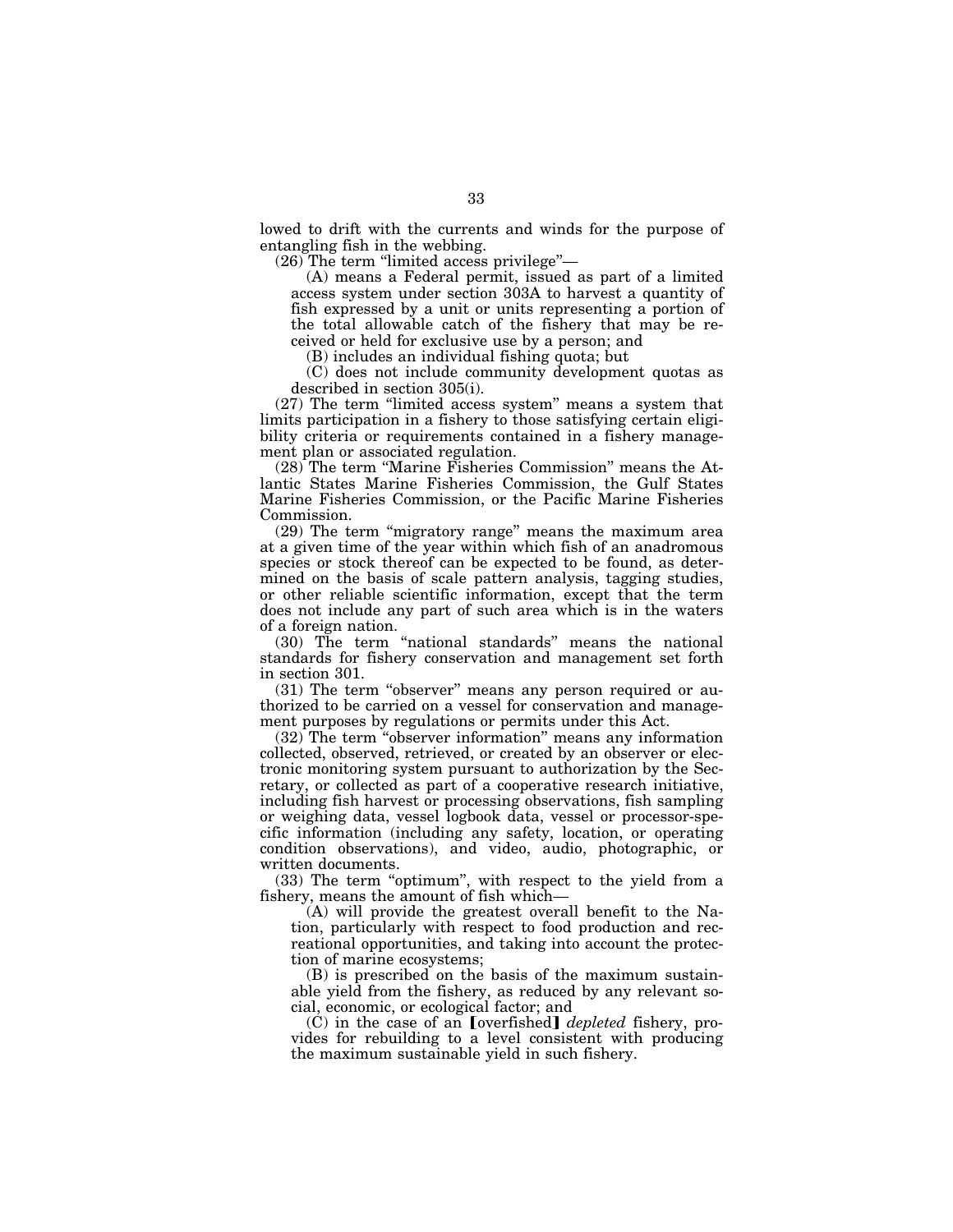(34) **[The terms "overfishing" and "overfished " mean]** The *term ''overfishing'' means* a rate or level of fishing mortality that jeopardizes the capacity of a fishery to produce the maximum sustainable yield on a continuing basis.

(35) The term ''Pacific Insular Area'' means American Samoa, Guam, the Northern Mariana Islands, Baker Island, Howland Island, Jarvis Island, Johnston Atoll, Kingman Reef, Midway Island, Wake Island, or Palmyra Atoll, as applicable, and includes all islands and reefs appurtenant to such island, reef, or atoll.

(36) The term "person" means any individual (whether or not a citizen or national of the United States), any corporation, partnership, association, or other entity (whether or not organized or existing under the laws of any State), and any Federal, State, local, or foreign government or any entity of any such government.

 $(37)$  The term "recreational fishing" means fishing for sport or pleasure.

(38) The term ''regulatory discards'' means fish harvested in a fishery which fishermen are required by regulation to discard whenever caught, or are required by regulation to retain but not sell.

(39) The term ''Secretary'' means the Secretary of Commerce or his designee.

(40) The term ''special areas'' means the areas referred to as eastern special areas in Article 3(1) of the Agreement between the United States of America and the Union of Soviet Socialist Republics on the Maritime Boundary, signed June 1, 1990; in particular, the term refers to those areas east of the maritime boundary, as defined in that Agreement, that lie within 200 nautical miles of the baselines from which the breadth of the territorial sea of Russia is measured but beyond 200 nautical miles of the baselines from which the breadth of the territorial sea of the United States is measured.

(41) The term ''special areas'' means the areas referred to as eastern special areas in Article 3(1) of the Agreement between the United States of America and the Union of Soviet Socialist Republics on the Maritime Boundary, signed June 1, 1990. In particular, the term refers to those areas east of the maritime boundary, as defined in that Agreement, that lie within 200 nautical miles of the baselines from which the breadth of the territorial sea of Russia is measured but beyond 200 nautical miles of the baselines from which the breadth of the territorial sea of the United States is measured.

(42) The term ''State'' means each of the several States, the District of Columbia, the Commonwealth of Puerto Rico, American Samoa, the Virgin Islands, Guam, and any other Commonwealth, territory, or possession of the United States.

(43) The term ''stock of fish'' means a species, subspecies, geographical grouping, or other category of fish capable of management as a unit.

*(43a)(A) The term ''subsistence fishing'' means fishing in which the fish harvested are intended for customary and traditional uses, including for direct personal or family consumption*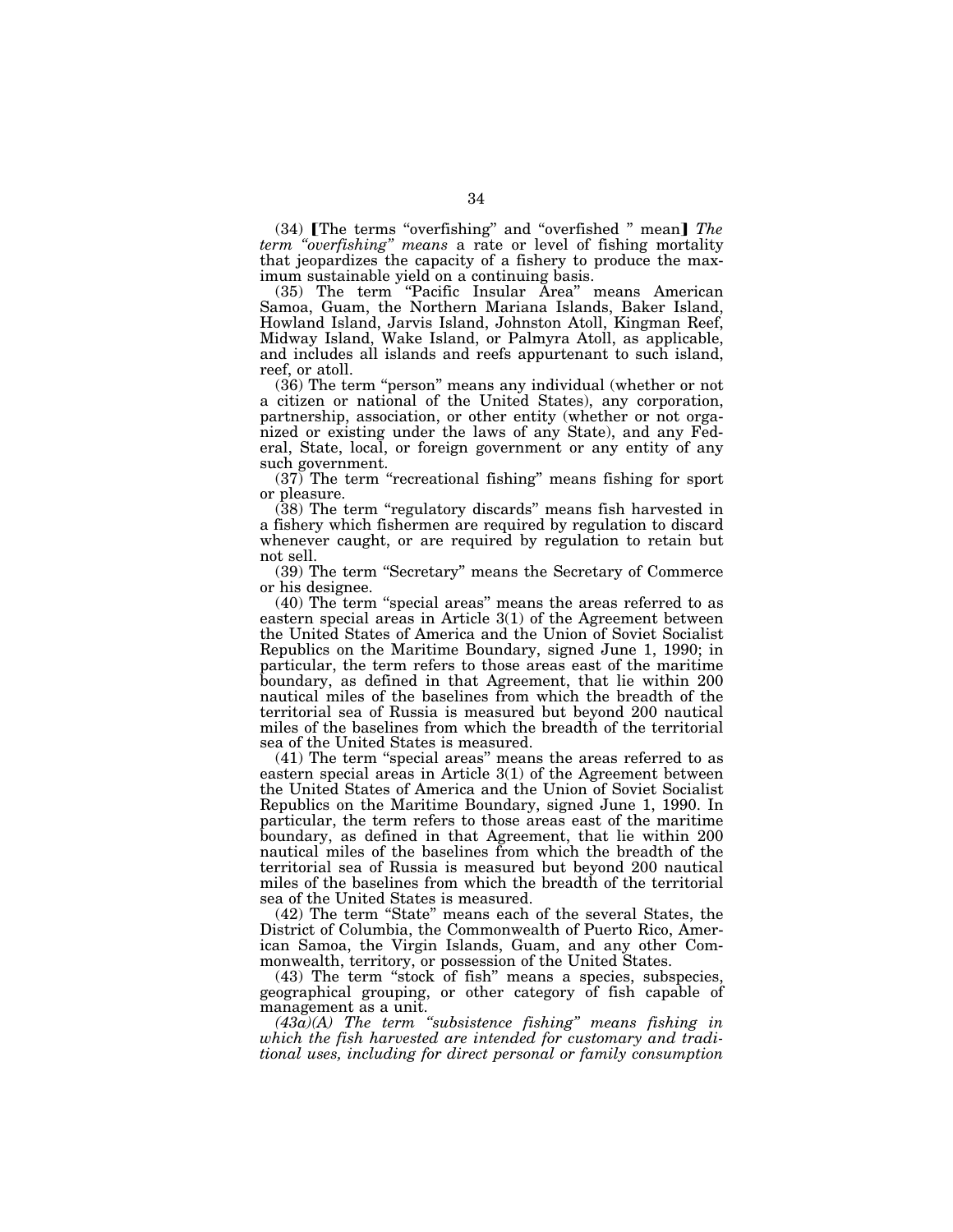*as food or clothing; for the making or selling of handicraft articles out of nonedible byproducts taken for personal or family consumption, for barter, or sharing for personal or family consumption; and for customary trade.* 

*(B) In this paragraph—* 

*(i) the term ''family'' means all persons related by blood, marriage, or adoption, or any person living within the household on a permanent basis; and* 

*(ii) the term ''barter'' means the exchange of a fish or fish part—* 

*(I) for another fish or fish part; or* 

*(II) for other food or for nonedible items other than money if the exchange is of a limited and noncommercial nature.* 

(44) The term "treaty" means any international fishery agreement which is a treaty within the meaning of section 2 of article II of the Constitution.

(45) The term ''tuna species'' means the following:

Albacore Tuna—Thunnus alalunga;

Bigeye Tuna—Thunnus obesus;

Bluefin Tuna—Thunnus thynnus;

Skipjack Tuna—Katsuwonus pelamis; and

Yellowfin Tuna—Thunnus albacares.

(46) The term ''United States'', when used in a geographical context, means all the States thereof.

(47) The term ''United States fish processors'' means facilities located within the United States for, and vessels of the United States used or equipped for, the processing of fish for commercial use or consumption.

(48) The term ''United States harvested fish'' means fish caught, taken, or harvested by vessels of the United States within any fishery for which a fishery management plan prepared under title III or a preliminary fishery management plan prepared under section 201(h) has been implemented.

 $(49)$  The term "vessel subject to the jurisdiction of the United States" has the same meaning such term has in section  $3(c)$  of the Maritime Drug Law Enforcement Act (46 U.S.C. App.  $1903(c)$ ).

(50) The term ''vessel of the United States'' means—

(A) any vessel documented under chapter 121 of title 46, United States Code;

(B) any vessel numbered in accordance with chapter 123 of title 46, United States Code, and measuring less than 5 net tons;

(C) any vessel numbered in accordance with chapter 123 of title 46, United States Code, and used exclusively for pleasure; or

(D) any vessel not equipped with propulsion machinery of any kind and used exclusively for pleasure.

(33) The term ''waters of a foreign nation'' means any part of the territorial sea or exclusive economic zone (or the equivalent) of a foreign nation, to the extent such territorial sea or exclusive economic zone is recognized by the United States.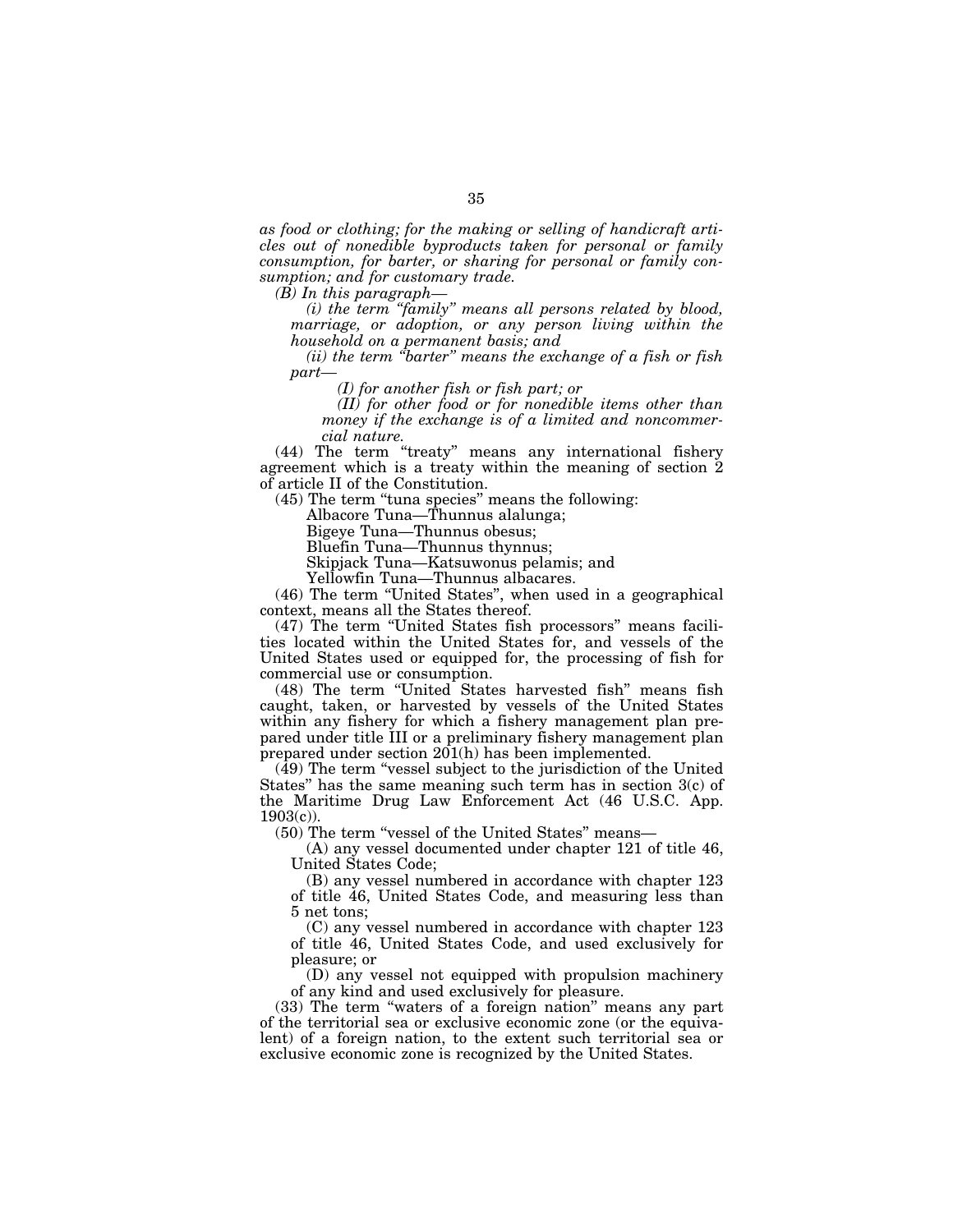# **SEC. 4. AUTHORIZATION OF APPROPRIATIONS.**

There are authorized to be appropriated to the Secretary to carry out the provisions of  $[$ this Act— $]$ 

 $(1)$  \$337,844,000 for fiscal year 2007;

 $(2)$  \$347,684,000 for fiscal year 2008;

 $(3)$  \$357,524,000 for fiscal year 2009;

 $(4)$  \$367,364,000 for fiscal year 2010;

 $(5)$  \$377,204,000 for fiscal year 2011;

 $(6)$  \$387,044,000 for fiscal year 2012; and]

 $[(7)]$  *this Act* \$396,875,000 for [fiscal year 2013] *each of fiscal years 2015 through 2019*.

## *SEC. 5. ENSURING CONSISTENT FISHERIES MANAGEMENT UNDER CERTAIN OTHER FEDERAL LAWS.*

*(a) NATIONAL MARINE SANCTUARIES ACT AND ANTIQUITIES ACT OF 1906.—In any case of a conflict between this Act and the National Marine Sanctuaries Act (16 U.S.C. 1431 et seq.) or the Antiquities Act of 1906 (16 U.S.C. 431 et seq.), this Act shall control.* 

*(b) FISHERIES RESTRICTIONS UNDER ENDANGERED SPECIES ACT OF 1973.—To ensure transparency and consistent management of fisheries throughout their range, any restriction on the management of fish in the exclusive economic zone that is necessary to implement a recovery plan under the Endangered Species Act of 1973 (16 U.S.C. 1531 et seq.) shall be implemented—* 

*(1) using authority under this Act; and* 

*(2) in accordance with processes and time schedules required under this Act.* 

# TITLE I—UNITED STATES RIGHTS AND AUTHORITY REGARDING FISH AND FISHERY RESOURCES

\* \* \* \* \* \* \*

## **SEC. 102. HIGHLY MIGRATORY SPECIES.**

(a) IN GENERAL.—The United States shall cooperate directly or through appropriate international organizations with those nations involved in fisheries for highly migratory species with a view to ensuring conservation and shall promote the achievement of optimum yield of such species throughout their range, both within and beyond the exclusive economic zone.

(b) TRADITIONAL PARTICIPATION.—In managing any fisheries under an international fisheries agreement to which the United States is a party, the appropriate Council or Secretary shall take into account the traditional participation in the fishery, relative to other nations, by fishermen of the United States on fishing vessels of the United States.

(c) PROMOTION OF STOCK MANAGEMENT.—If a relevant international fisheries organization does not have a process for developing a formal plan to rebuild a depleted stock, an [overfished] *depleted* stock, or a stock that is approaching a condition of being [overfished] *depleted*, the provisions of this Act in this regard shall be communicated to and promoted by the United States in the international or regional fisheries organization.

\* \* \* \* \* \* \*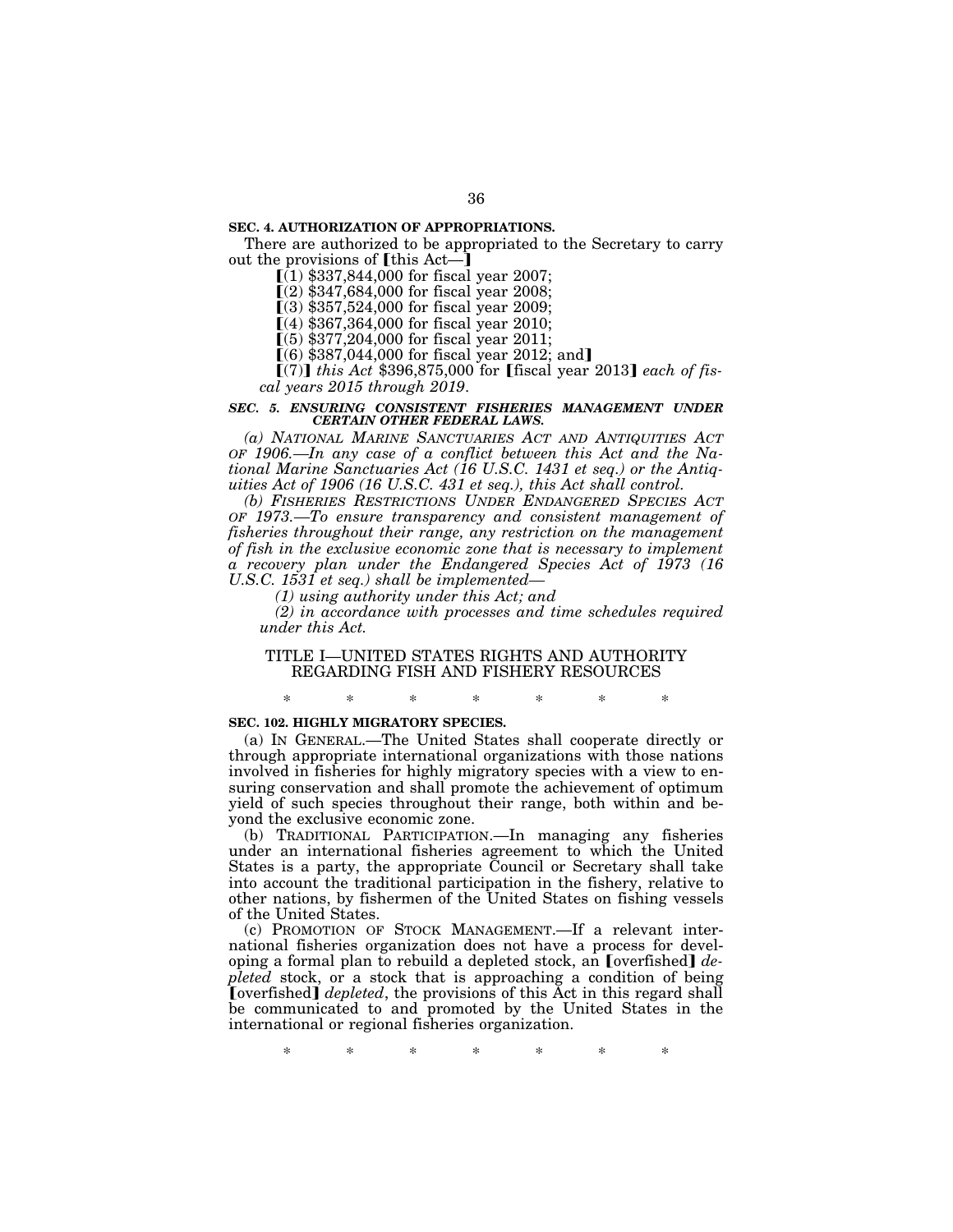# **TITLE III—NATIONAL FISHERY MANAGEMENT PROGRAM**

### **SEC. 301. NATIONAL STANDARDS FOR FISHERY CONSERVATION AND MANAGEMENT.**

(a) IN GENERAL.—Any fishery management plan prepared, and any regulation promulgated to implement any such plan, pursuant to this title shall be consistent with the following national standards for fishery conservation and management:

(1) Conservation and management measures shall prevent over-fishing while achieving, on a continuing basis, the optimum yield from each fishery for the United States fishing industry.

(2) Conservation and management measures shall be based upon the best scientific information available.

(3) To the extent practicable, an individual stock of fish shall be managed as a unit throughout its range, and interrelated stocks of fish shall be managed as a unit or in close coordination.

(4) Conservation and management measures shall not discriminate between residents of different States. If it becomes necessary to allocate or assign fishing privileges among various United States fishermen, such allocation shall be (A) fair and equitable to all such fishermen; (B) reasonably calculated to promote conservation; and (C) carried out in such manner that no particular individual, corporation, or other entity acquires an excessive share of such privileges.

(5) Conservation and management measures shall, where practicable, consider efficiency in the utilization of fishery resources; except that no such measure shall have economic allocation as its sole purpose.

(6) Conservation and management measures shall take into account and allow for variations among, and contingencies in, fisheries, fishery resources, and catches.

(7) Conservation and management measures shall, where practicable, minimize costs and avoid unnecessary duplication.

(8) Conservation and management measures shall, consistent with the conservation requirements of this Act (including the prevention of overfishing and rebuilding of [overfished] *depleted* stocks), take into account the importance of fishery resources to fishing communities by utilizing economic and social data that meet the requirements of paragraph (2), in order to (A) provide for the sustained participation of such communities, and (B) to the extent practicable, minimize adverse economic impacts on such communities.

(9) Conservation and management measures shall, to the extent practicable, (A) minimize bycatch and (B) to the extent bycatch cannot be avoided, minimize the mortality of such bycatch.

(10) Conservation and management measures shall, to the extent practicable, promote the safety of human life at sea.

(b) The Secretary shall establish advisory guidelines (which shall not have the force and effect of law), based on the national standards, to assist in the development of fishery management plans.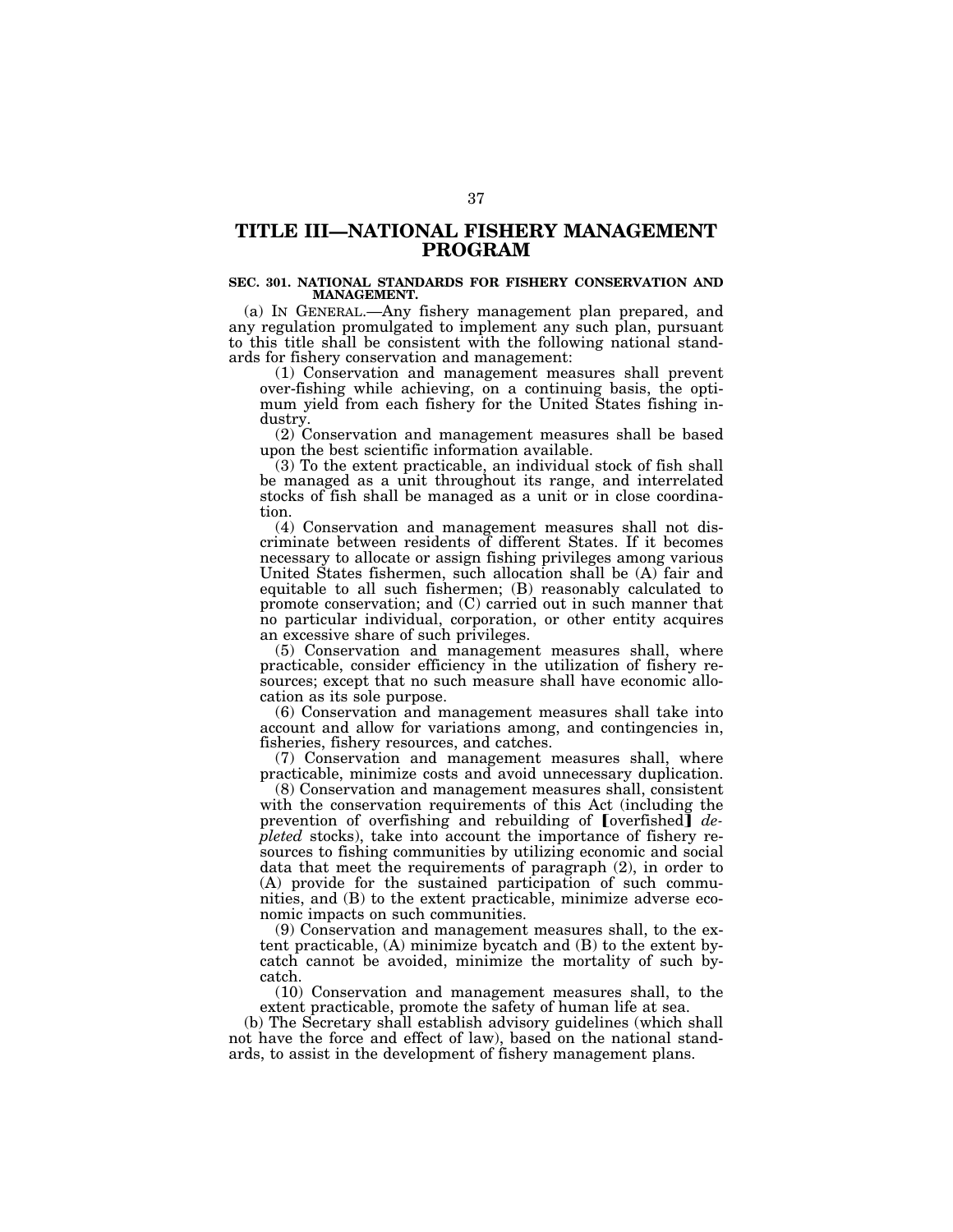*(c) INTER-SECTOR TRADING OF COMMERCIAL CATCH SHARE ALLO- CATIONS IN THE GULF OF MEXICO.—Notwithstanding any other provision of this Act, any commercial fishing catch share allocation in a fishery in the Gulf of Mexico may only be traded by sale or lease within the same commercial fishing sector.* 

#### **SEC. 302. REGIONAL FISHERY MANAGEMENT COUNCILS.**

(a) ESTABLISHMENT.—(1) There shall be established, within 120 days after the date of the enactment of this Act, eight Regional Fishery Management Councils, as follows:

(A) NEW ENGLAND COUNCIL.—The New England Fishery Management Council shall consist of the States of Maine, New Hampshire, Massachusetts, Rhode Island, and Connecticut and shall have authority over the fisheries in the Atlantic Ocean seaward of such States (except as provided in paragraph (3)). The New England Council shall have [18] 19 voting members, including 12 appointed by the Secretary in accordance with subsection  $(b)(2)$  (at least one of whom shall be appointed from each such State) *and a liaison who is a member of the Mid-Atlantic Fishery Management Council to represent the interests* 

*of fisheries under the jurisdiction of such Council*. (B) MID-ATLANTIC COUNCIL.—The Mid-Atlantic Fishery Management Council shall consist of the States of New York, New Jersey, Delaware, Pennsylvania, Maryland, Virginia, and North Carolina and shall have authority over the fisheries in the Atlantic Ocean seaward of such States (except North Carolina, and as provided in paragraph (3)). The Mid-Atlantic Council shall have  $\lceil 21 \rceil$   $22$  voting members, including 13 appointed by the Secretary in accordance with subsection  $(b)(2)$ (at least one of whom shall be appointed from each such State) *and a liaison who is a member of the New England Fishery Management Council to represent the interests of fisheries* 

*under the jurisdiction of such Council*. (C) SOUTH ATLANTIC COUNCIL.—The South Atlantic Fishery Management Council shall consist of the States of North Carolina, South Carolina, Georgia, and Florida and shall have authority over the fisheries in the Atlantic Ocean seaward of such States (except as provided in paragraph (3)). The South Atlantic Council shall have 13 voting members, including 8 appointed by the Secretary in accordance with subsection  $(b)(2)$ (at least one of whom shall be appointed from each such State).

(D) CARIBBEAN COUNCIL.—The Caribbean Fishery Management Council shall consist of the Virgin Islands and the Commonwealth of Puerto Rico and shall have authority over the fisheries in the Caribbean Sea and Atlantic Ocean seaward of such States and of commonwealths, territories, and possessions of the United States in the Caribbean Sea (except as provided in paragraph (3)). The Caribbean Council shall have 7 voting members, including 4 appointed by the Secretary in accordance with subsection  $(b)$ (2) (at least one of whom shall be appointed from each such State).

(E) GULF COUNCIL.—The Gulf of Mexico Fishery Management Council shall consist of the States of Texas, Louisiana, Mississippi, Alabama, and Florida and shall have authority over the fisheries in the Gulf of Mexico seaward of such States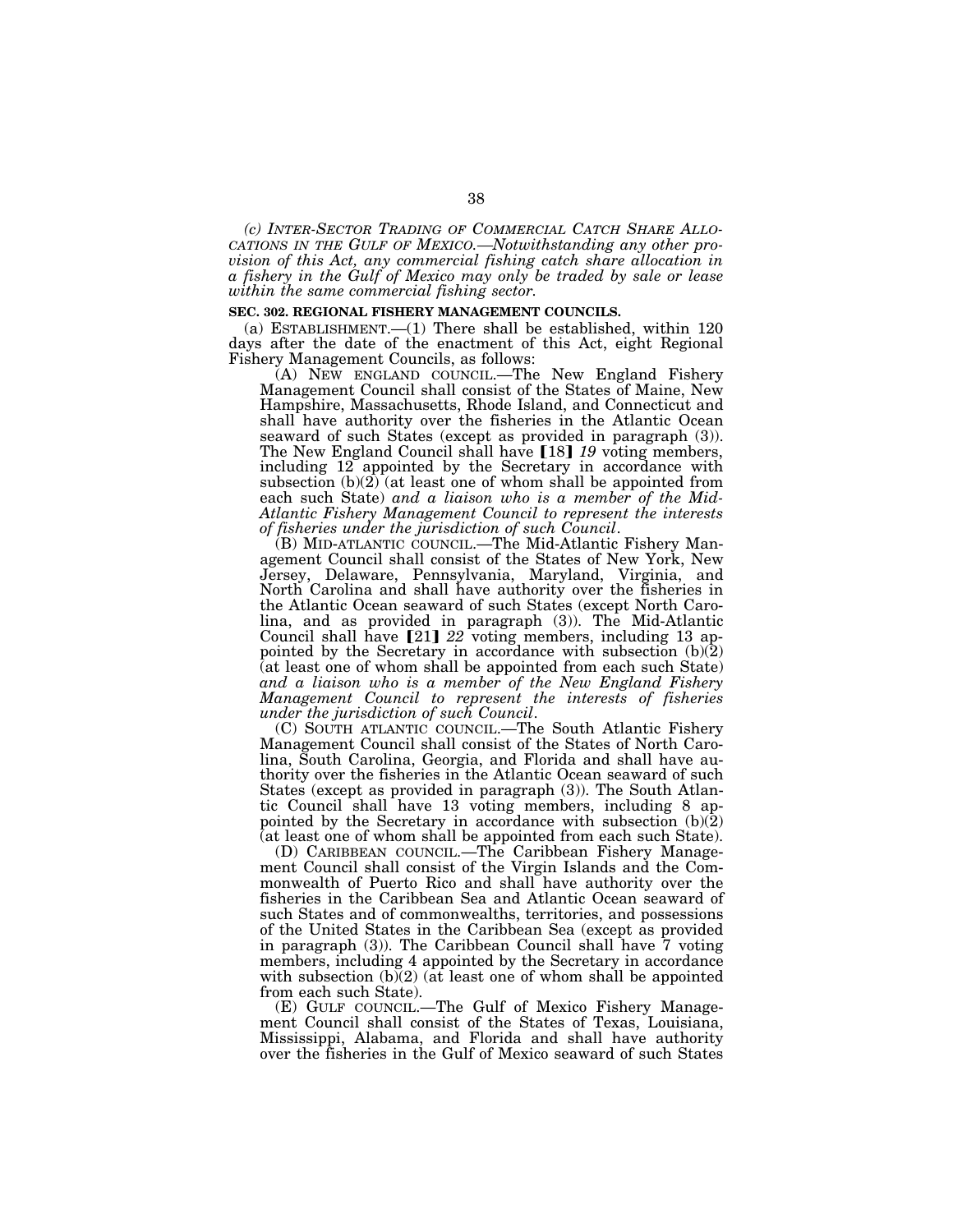(except as provided in paragraph (3)). The Gulf Council shall have 17 voting members, including 11 appointed by the Secretary in accordance with subsection (b)(2) (at least one of whom shall be appointed from each such State).

(F) PACIFIC COUNCIL.—The Pacific Fishery Management Council shall consist of the States of California, Oregon, Washington, and Idaho and shall have authority over the fisheries in the Pacific Ocean seaward of such States. The Pacific Council shall have 14 voting members, including 8 appointed by the Secretary in accordance with subsection  $(b)(2)$  (at least one of whom shall be appointed from each such State), and including one appointed from an Indian tribe with Federally recognized fishing rights from California, Oregon, Washington, or Idaho in accordance with subsection (b)(5).

(G) NORTH PACIFIC COUNCIL.—The North Pacific Fishery Management Council shall consist of the States of Alaska, Washington, and Oregon and shall have authority over the fisheries in the Arctic Ocean, Bering Sea, and Pacific Ocean seward of Alaska. The North Pacific Council shall have 11 voting members, including 7 appointed by the Secretary in accordance with subsection  $(b)(2)$  (5 of whom shall be appointed from the State of Alaska and 2 of whom shall be appointed from the State of Washington).

(H) WESTERN PACIFIC COUNCIL.—The Western Pacific Fishery Management Council shall consist of the States of Hawaii, American Samoa, Guam, and the Northern Mariana Islands and shall have authority over the fisheries in the Pacific Ocean seaward of such States and of the Commonwealths, territories, and possessions of the United States in the Pacific Ocean area. The Western Pacific Council shall have 13 voting members, including 8 appointed by the Secretary in accordance with subsection (b)(2) (at least one of whom shall be appointed from each of the following States: Hawaii, American Samoa, Guam, and the Northern Mariana Islands).

(2) Each Council shall reflect the expertise and interest of the several constituent States in the ocean area over which such Council is granted authority.

(3) The Secretary shall have authority over any highly migratory species fishery that is within the geographical area of authority of more than one of the following Councils: New England Council, Mid-Atlantic Council, South Atlantic Council, Gulf Council, and Caribbean Council.

(b) VOTING MEMBERS.—(1) The voting members of each Council shall be:

(A) The principal State official with marine fishery management responsibility and expertise in each constituent State, who is designated as such by the Governor of the State, so long as the official continues to hold such position, or the designee of such official.

(B) The regional director of the National Marine Fisheries Service for the geographic area concerned, or his designee, except that if two such directors are within such geographical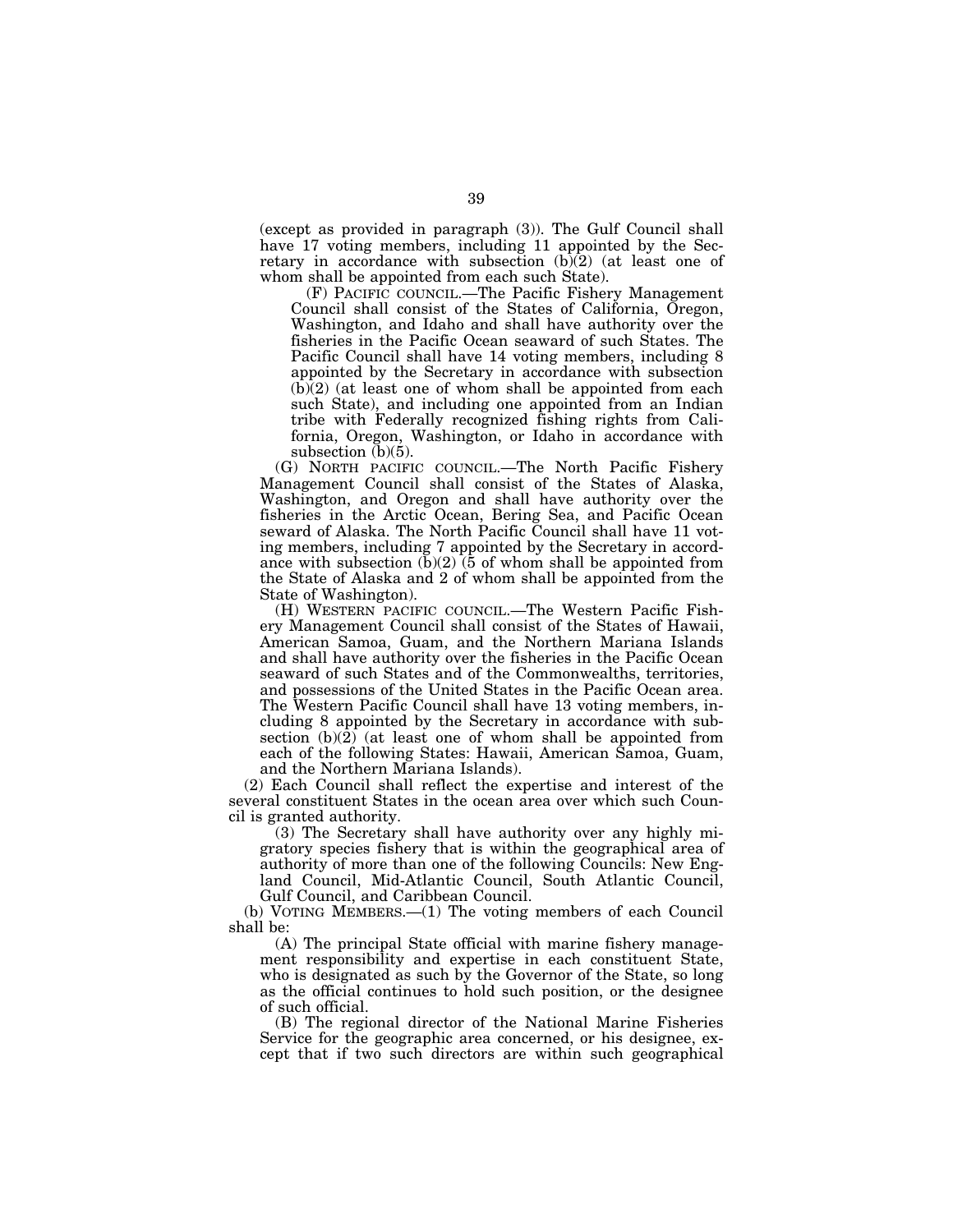area, the Secretary shall designate which of such directors shall be the voting member.

(C) The members required to be appointed by the Secretary in accordance with paragraphs  $(2)$  and  $(5)$ .

(2)(A) The members of each Council required to be appointed by the Secretary must be individuals who, by reason of their occupational or other experience, scientific expertise, or training, are knowledgeable regarding the conservation and management, or the commercial [or recreational], *recreational*, or subsistence fishing harvest, of the fishery resources of the geographical area concerned. Within nine months after the date of enactment of the Fishery Conservation Amendments of 1990, the Secretary shall, by regulation, prescribe criteria for determining whether an individual satisfies the requirements of this subparagraph.

(B) The Secretary, in making appointments under this section, shall, to the extent practicable, ensure a fair and balanced apportionment, on a rotating or other basis, of the active participants (or their representatives) in the commercial and recreational fisheries under the jurisdiction of the Council. On January 31, 1991, and each year thereafter, the Secretary shall submit to the Committee on Commerce, Science, and Transportation of the Senate and the Committee on Merchant Marine and Fisheries of the House of Representatives a report on the actions taken by the Secretary to ensure that such fair and balanced apportionment is achieved. The report shall—

(i) list the fisheries under the jurisdiction of each Council, outlining for each fishery the type and quantity of fish harvested, fishing and processing methods employed, the number of participants, the duration and range of the fishery, and other distinguishing characteristics;

(ii) assess the membership of each Council in terms of the apportionment of the active participants in each such fishery; and

(iii) state the Secretary's plans and schedule for actions to achieve a fair and balanced apportionment on the Council for the active participants in any such fishery.

(C) The Secretary shall appoint the members of each Council from a list of individuals submitted by the Governor of each applicable constituent State. A Governor may not submit the names of individuals to the Secretary for appointment unless the Governor has determined that each such individual is qualified under the requirements of subparagraph (A) and unless the Governor has, to the extent practicable, first consulted with representatives of the commercial and recreational fishing interests of the State*, and in the case of the Governor of Alaska with the subsistence fishing interests of the State,* regarding those individuals. Each such list shall include the names and pertinent biographical data of not less than three individuals for each applicable vacancy and shall be accompanied by a statement by the Governor explaining how each such individual meets the requirements of subparagraph (A). The Secretary shall review each list submitted by a Governor to ascertain if the individuals on the list are qualified for the vacancy on the basis of such requirements. If the Secretary determines that any individual is not qualified, the Secretary shall notify the appro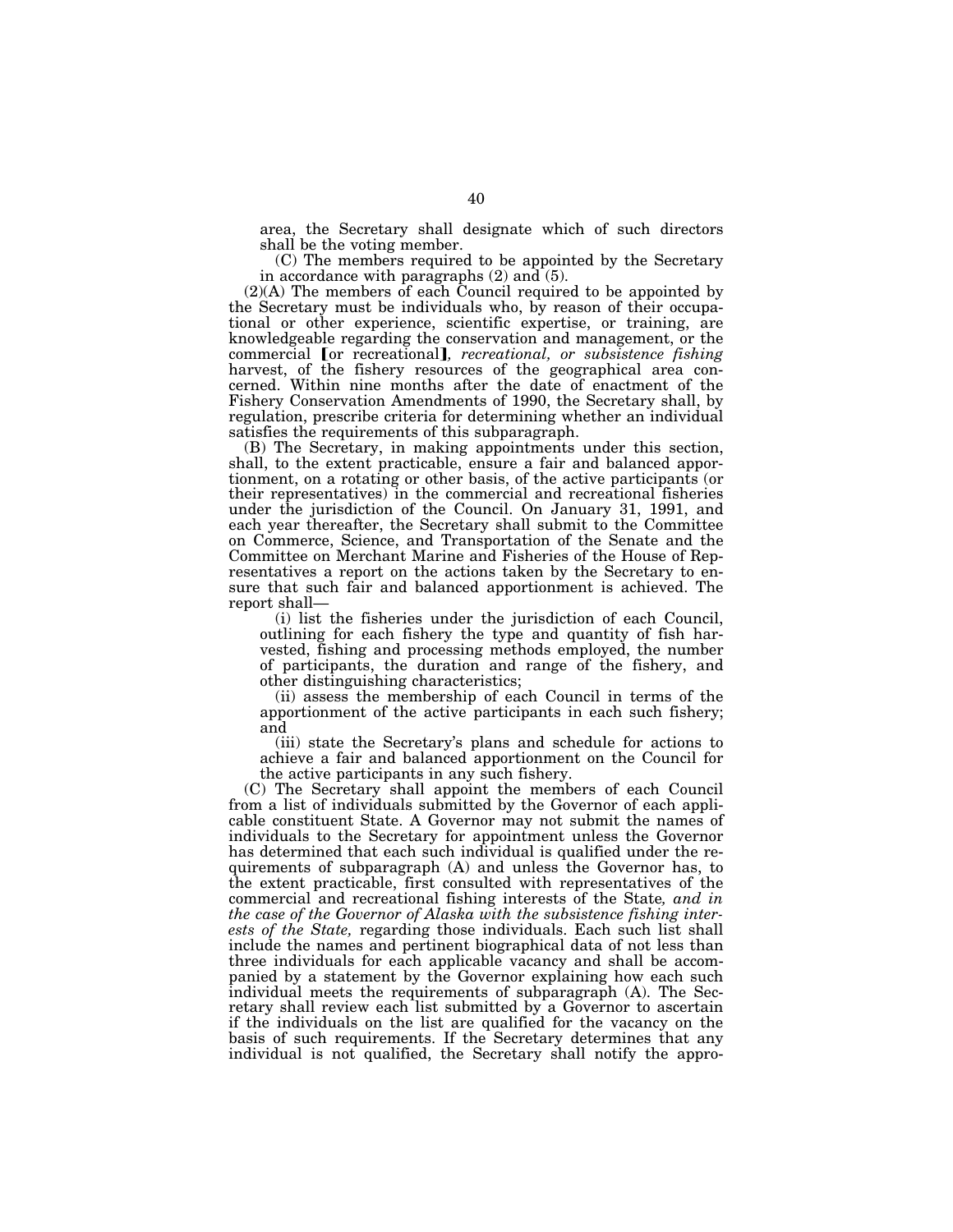priate Governor of that determination. The Governor shall then submit a revised list or resubmit the original list with an additional explanation of the qualifications of the individual in question. An individual is not eligible for appointment by the Secretary until that individual complies with the applicable financial disclosure requirements under subsection (k).

(D)(i) The Governor of a State submitting a list of names of individuals for appointment by the Secretary of Commerce to the Gulf of Mexico Fisheries Management Council under subparagraph (C) shall include—

(I) at least 1 nominee each from the commercial, recreational, and charter fishing sectors; and

(II) at least 1 other individual who is knowledgeable regarding the conservation and management of fisheries resources in the jurisdiction of the Council.

(ii) Notwithstanding the requirements of subparagraph (C), if the Secretary determines that the list of names submitted by the Governor does not meet the requirements of clause (i) the Secretary shall—

(I) publish a notice in the Federal Register asking the residents of that State to submit the names and pertinent biographical data of individuals who would meet the requirement not met for appointment to the Council; and

(II) add the name of any qualified individual submitted by the public who meets the unmet requirement to the list of names submitted by the Governor.

(iii) For purposes of clause (i) an individual who owns or operates a fish farm outside of the United States shall not be considered to be a representative of the commercial or recreational fishing sector.

(iv) The requirements of this subparagraph shall expire at the end of fiscal year 2012.

(E) Whenever the Secretary makes an appointment to a Council, the Secretary shall make a public announcement of such appointment not less than 45 days before the first day on which the individual is to take office as a member of the Council.

(3) Each voting member appointed to a Council by the Secretary in accordance with paragraphs (2) and (5) shall serve for a term of 3 years; except that the Secretary may designate a shorter term if necessary to provide for balanced expiration to terms of office. No member appointed after January 1, 1986, may serve more than three consecutive terms. Any term in which an individual was appointed to replace a member who left office during the term shall not be counted in determining the number of consecutive terms served by that Council member.

(4) Successors to the voting members of any Council shall be appointed in the same manner as the original voting members. Any individual appointed to fill a vacancy occurring prior to the expiration of any term of office shall be appointed for the remainder of that term.

(5)(A) The Secretary shall appoint to the Pacific Council one representative of an Indian tribe with Federally recognized fishing rights from California, Oregon, Washington, or Idaho from a list of not less than 3 individuals submitted by the tribal governments. The Secretary, in consultation with the Sec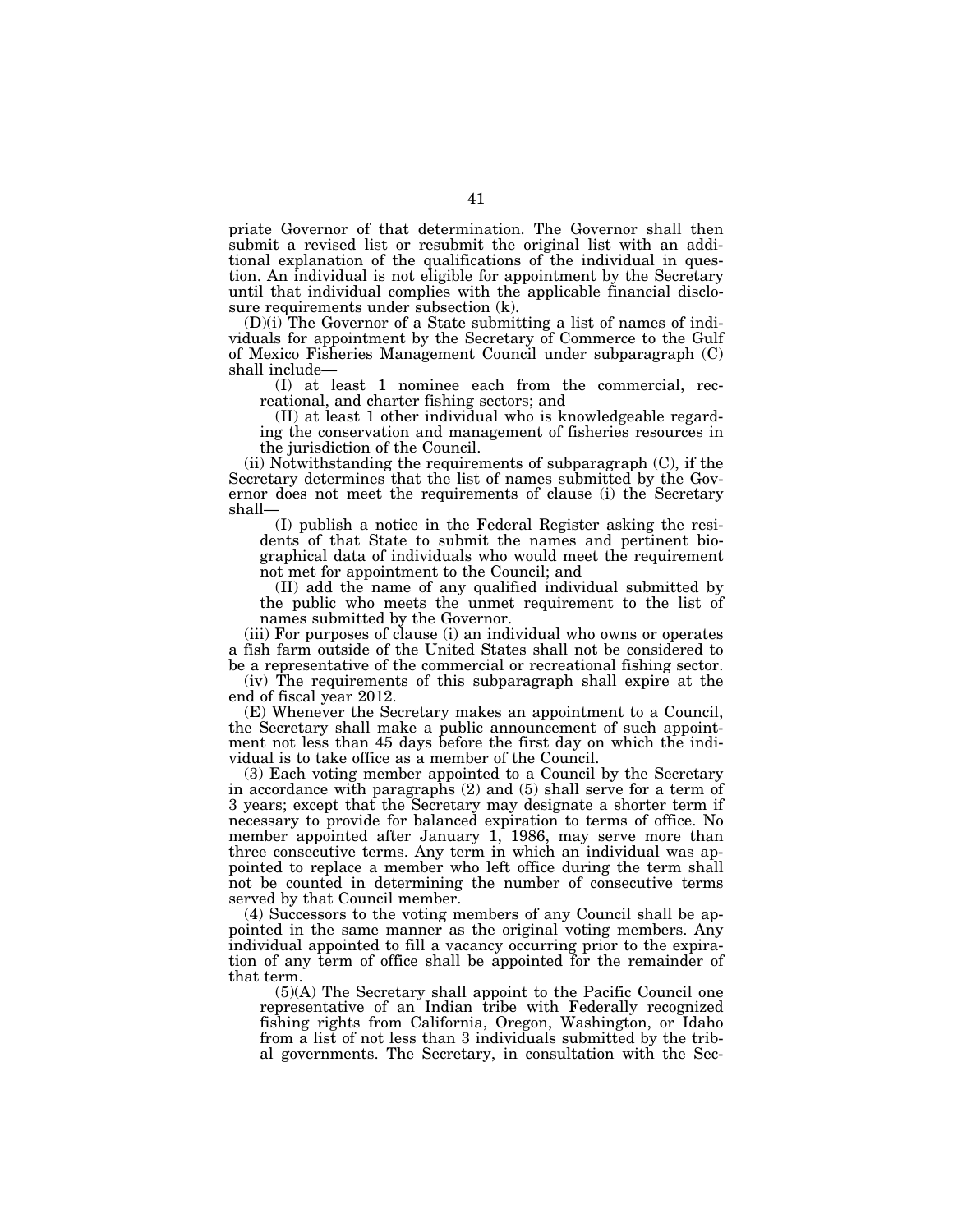retary of the Interior and tribal governments, shall establish by regulation the procedure for submitting a list under this subparagraph.

(B) Representation shall be rotated among the tribes taking into consideration—

(i) the qualifications of the individuals on the list referred to in subparagraph (A),

(ii) the various rights of the Indian tribes involved and judicial cases that set forth how those rights are to be exercised, and

(iii) the geographic area in which the tribe of the representative is located.

(C) A vacancy occurring prior to the expiration of any term shall be filled in the same manner as set out in subparagraphs (A) and (B), except that the Secretary may use the list from which the vacating representative was chosen.

(D) The tribal representative appointed under subparagraph (A) may designate as an alternate, during the period of the representative's term, an individual knowledgeable concerning tribal rights, tribal law, and the fishery resources of the geographical area concerned.

(6) The Secretary may remove for cause any member of a Council required to be appointed by the Secretary in accordance with paragraphs  $(2)$  or  $(5)$  if-

(A) the Council concerned first recommends removal by not less than two-thirds of the members who are voting members and submits such removal recommendation to the Secretary in writing together with a statement of the basis for the recommendation; or

(B) the member is found by the Secretary, after notice and an opportunity for a hearing in accordance with section 554 of title 5, United States Code, to have committed an act prohibited by section 307(1)(O).

(c) NONVOTING MEMBERS.—(1) The nonvoting members of each Council shall be:

(A) The regional or area director of the United States Fish and Wildlife Service for the geographical area concerned, or his designee.

(B) The commander of the Coast Guard district for the geographical area concerned, or his designee; except that, if two Coast Guard districts are within such geographical area, the commander designated for such purpose by the commandant of the Coast Guard.

(C) The executive director of the Marine Fisheries Commission for the geographical area concerned, if any, or his designee.

(D) One representative of the Department of State designated for such purpose by the Secretary of State, or his designee.

(2) The Pacific Council shall have one additional nonvoting member who shall be appointed by, and serve at the pleasure of, the Governor of Alaska.

(d) COMPENSATION AND EXPENSES.—The voting members of each Council who are required to be appointed by the Secretary and who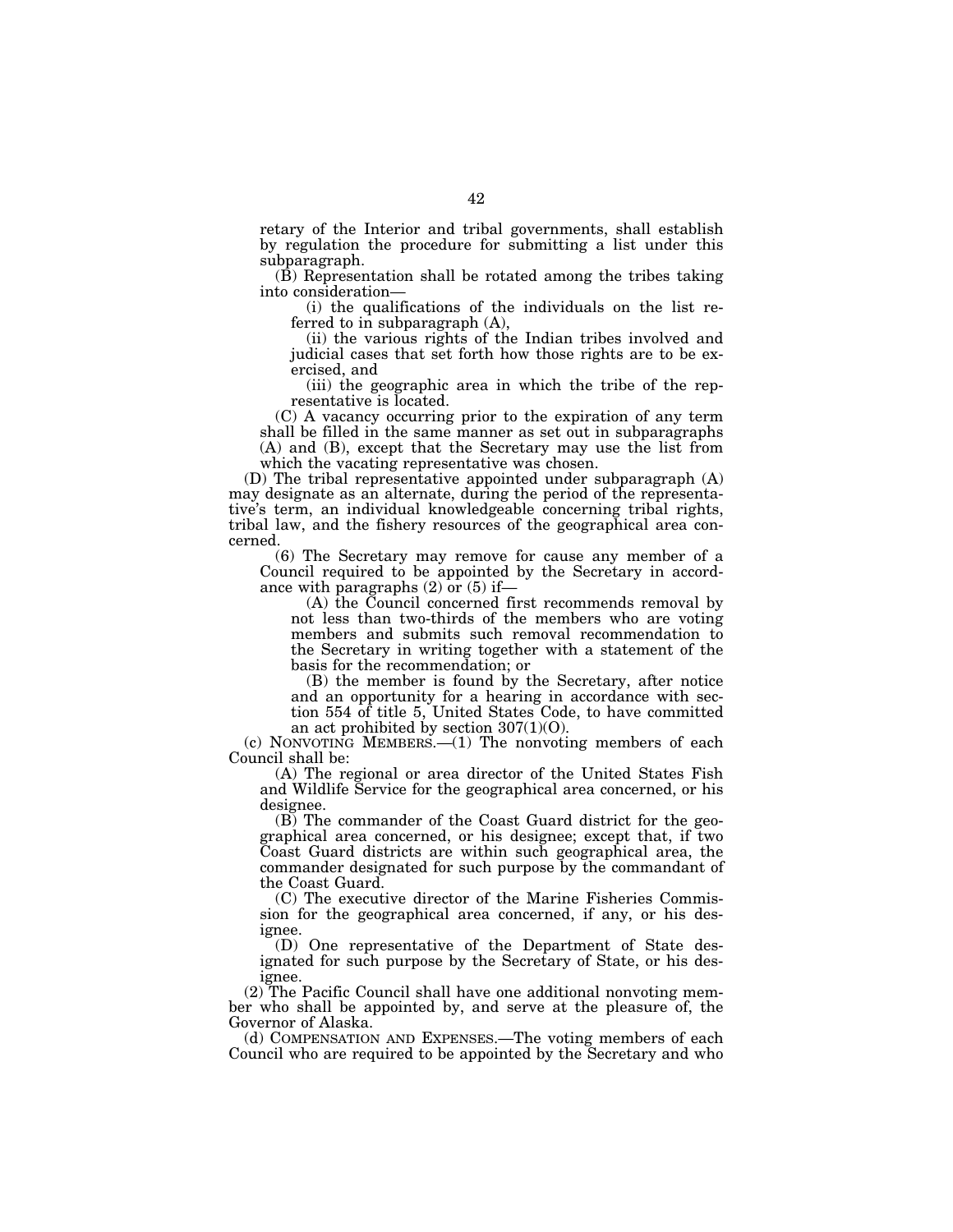are not employed by the Federal Government or any State or local government, shall receive compensation at the daily rate for GS– 15, step 7 of the General Schedule, when engaged in the actual performance of duties for such Council. The voting members of each Council, any nonvoting member described in subsection  $(c)(1)(C)$ , and the nonvoting member appointed pursuant to subsection  $(c)(2)$ shall be reimbursed for actual expenses incurred in the performance of such duties, and other nonvoting members and Council staff members may be reimbursed for actual expenses.

(e) TRANSACTION OF BUSINESS.—

(1) A majority of the voting members of any Council shall constitute a quorum, but one or more such members designated by the Council may hold hearings. All decisions of any Council shall be by majority vote of the voting members present and voting.

(2) The voting members of each Council shall select a Chairman for such Council from among the voting members.

(3) Each Council shall meet at appropriate times and places in any of the constituent States of the Council at the call of the Chairman or upon the request of a majority of its voting members.

(4) If any voting member of a Council disagrees with respect to any matter which is transmitted to the Secretary by such Council, such member may submit a statement to the Secretary setting forth the reasons for such disagreement. The regional director of the National Marine Fisheries Service serving on the Council, or the regional director's designee, shall submit such a statement, which shall be made available to the public upon request, if the regional director disagrees with any such matter.

(5) At the request of any voting member of a Council, the Council shall hold a roll call vote on any matter before the Council. The official minutes and other appropriate records of any Council meeting shall identify all roll call votes held, the name of each voting member present during each roll call vote, and how each member voted on each roll call vote.

(f) STAFF AND ADMINISTRATION.—

(1) Each Council may appoint, and assign duties to, an executive director and such other full- and part-time administrative employees as the Secretary determines are necessary to the performance of its functions.

(2) Upon the request of any Council, and after consultation with the Secretary, the head of any Federal agency is authorized to detail to such Council, on a reimbursable basis, any of the personnel of such agency, to assist such Council in the performance of its functions under this Act.

(3) The Secretary shall provide to each Council such administrative and technical support services as are necessary for the effective functioning of such Council.

(4) The Administrator of General Services shall furnish each Council with such offices, equipment, supplies, and services as he is authorized to furnish to any other agency or instrumentality of the United States.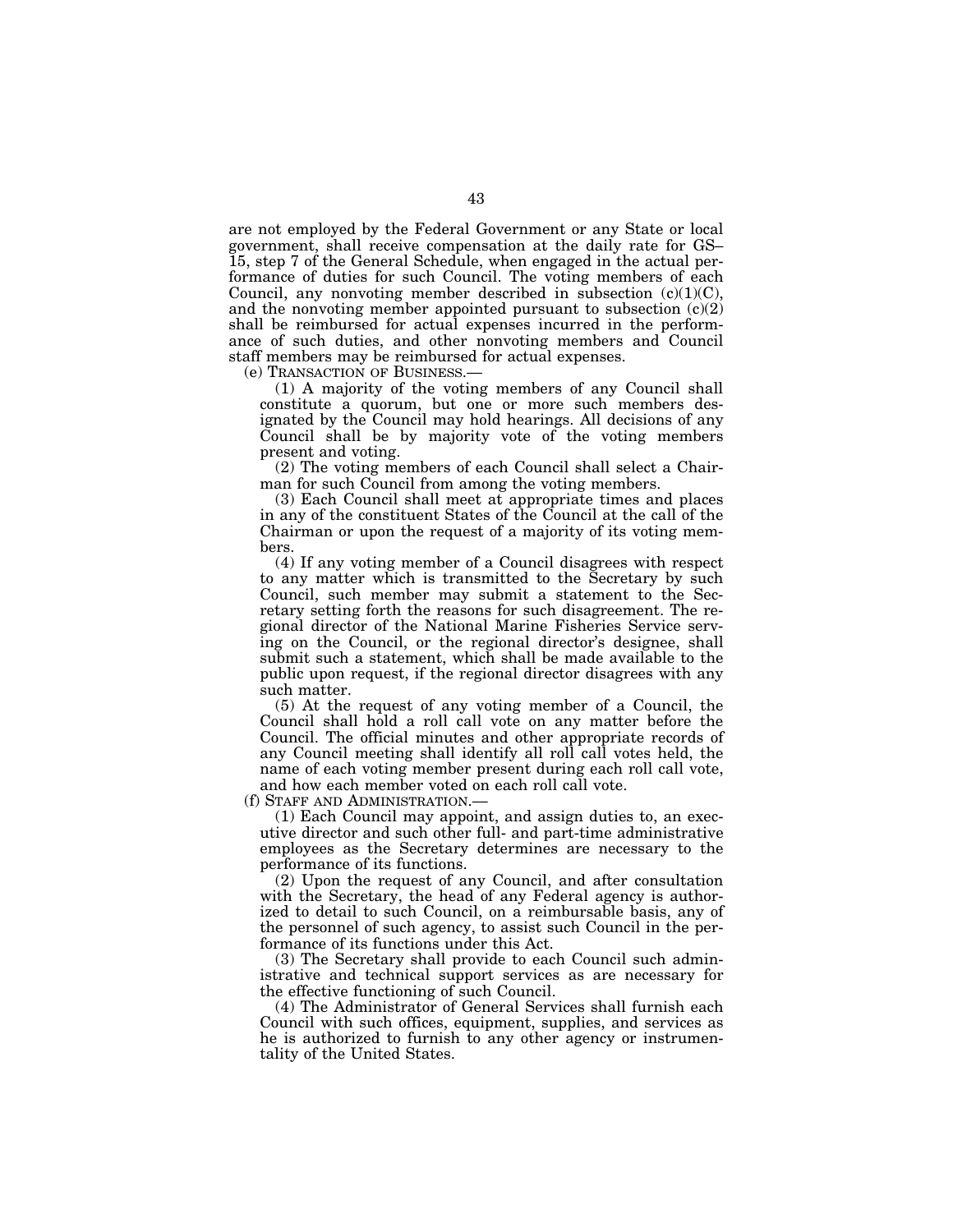(5) The Secretary and the Secretary of State shall furnish each Council with relevant information concerning foreign fishing and international fishery agreements.

(6) Each Council shall determine its organization, and prescribe its practices and procedures for carrying out its functions under this Act, in accordance with such uniform standards as are prescribed by the Secretary. The procedures of a Council, and of its scientific and statistical committee and advisory panels established under subsection (g), must be consistent with the procedural guidelines set forth in subsection (i)(2). Each Council shall publish and make available to the public a statement of its organization, practices, and procedures.

(7) The Secretary shall pay—

(A) the compensation and expenses provided for in subsection (d);

(B) appropriate compensation to employees appointed under paragraph (1);

(C) the amounts required for reimbursement of other Federal agencies under paragraphs (2) and (4);

(D) the actual expenses of the members of the committees and panels established under subsection (g); and

(E) such other costs as the Secretary determines are nec-

essary to the performance of the functions of the Councils. (g) COMMITTEES AND ADVISORY PANELS.—<br>(1)(A) Each Council shall establish, maintain, and appoint

the members of a scientific and statistical committee to assist it in the development, collection, evaluation, and peer review of such statistical, biological, economic, social, and other scientific information as is relevant to such Council's development and amendment of any fishery management plan.

(B) Each scientific and statistical committee shall provide its Council ongoing scientific advice for fishery management decisions, including recommendations for acceptable biological catch, preventing overfishing, maximum sustainable yield, and achieving rebuilding targets, and reports on stock status and health, bycatch, habitat status, social and economic impacts of management measures, and sustainability of fishing practices. *Each scientific and statistical committee shall develop such advice in a transparent manner and allow for public involvement in the process.* 

(C) Members appointed by the Councils to the scientific and statistical committees shall be Federal employees, State employees, academicians, or independent experts and shall have strong scientific or technical credentials and experience.

(D) Each member of a scientific and statistical committee shall be treated as an affected individual for purposes of paragraphs  $(2)$ ,  $(3)(B)$ ,  $(4)$ , and  $(5)(A)$  of subsection  $(j)$ . The Secretary shall keep disclosures made pursuant to this subparagraph on file.

(E) The Secretary and each Council may establish a peer review process for that Council for scientific information used to advise the Council about the conservation and management of the fishery. The review process, which may include existing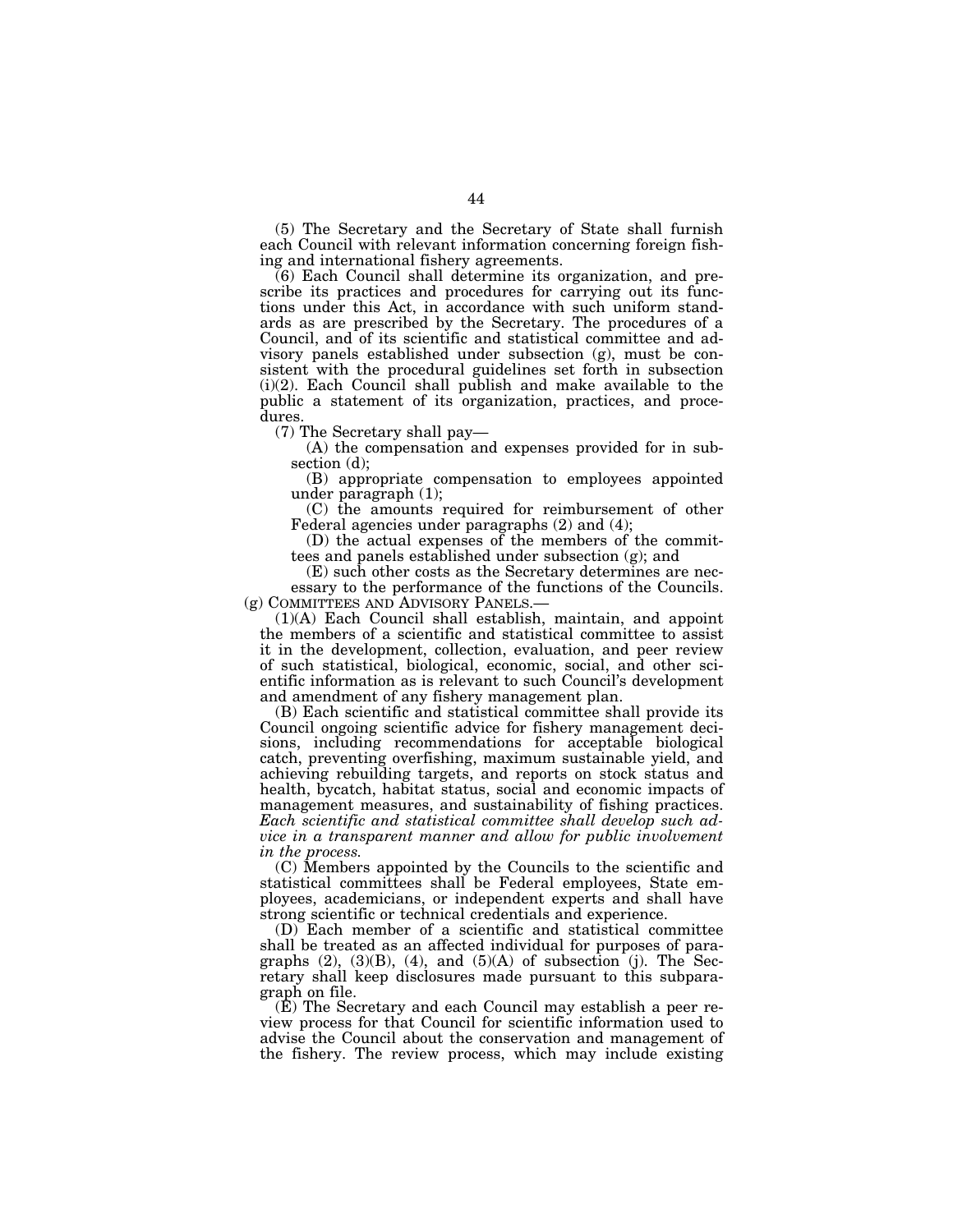committees or panels, is deemed to satisfy the requirements of the guidelines issued pursuant to section 515 of the Treasury and General Government Appropriations Act for Fiscal year 2001 (Public Law 106–554—Appendix C; 114 Stat. 2763A–153).

 $(F)$  In addition to the provisions of section 302(f)(7), the Secretary shall, subject to the availability of appropriations, pay a stipend to members of the scientific and statistical committees or advisory panels who are not employed by the Federal Government or a State marine fisheries agency.

(G) A science and statistical committee shall hold its meetings in conjunction with the meeting of the Council, to the extent practicable.

(2) Each Council shall establish such advisory panels as are necessary or appropriate to assist it in carrying out its functions under this Act.

(3)(A) Each Council shall establish and maintain a fishing industry advisory committee which shall provide information and recommendations on, and assist in the development of, fishery management plans and amendments to such plans.

(B) Appointments to a committee established under subparagraph (A) shall be made by each Council in such a manner as to provide fair representation to commercial fishing interests in the geographical area of authority of the Council.

(4) The Secretary shall establish advisory panels to assist in the collection and evaluation of information relevant to the development of any fishery management plan or plan amendment for a fishery to which subsection  $(a)(3)$  applies. Each advisory panel shall participate in all aspects of the development of the plan or amendment; be balanced in its representation of commercial, recreational, and other interests; and consist of not less than 7 individuals who are knowledgeable about the fishery for which the plan or amendment is developed, selected from among—

(A) members of advisory committees and species working groups appointed under Acts implementing relevant international fishery agreements pertaining to highly migratory species; and

(B) other interested persons.

(5) Decisions and recommendations made by committees and panels established under this subsection shall be considered to be advisory in nature.

(h) FUNCTIONS.—Each Council shall, in accordance with the provisions of this Act—

(1) for each fishery under its authority that requires conservation and management, prepare and submit to the Secretary (A) a fishery management plan, and (B) amendments to each such plan that are necessary from time to time (and promptly whenever changes in conservation and management measures in another fishery substantially affect the fishery for which such plan was developed);

(2) prepare comments on any application for foreign fishing transmitted to it under section  $20\overline{4(b)(4)(C)}$  or section  $204(d)$ , and any fishery management plan or amendment transmitted to it under section  $304(c)(4)$ ;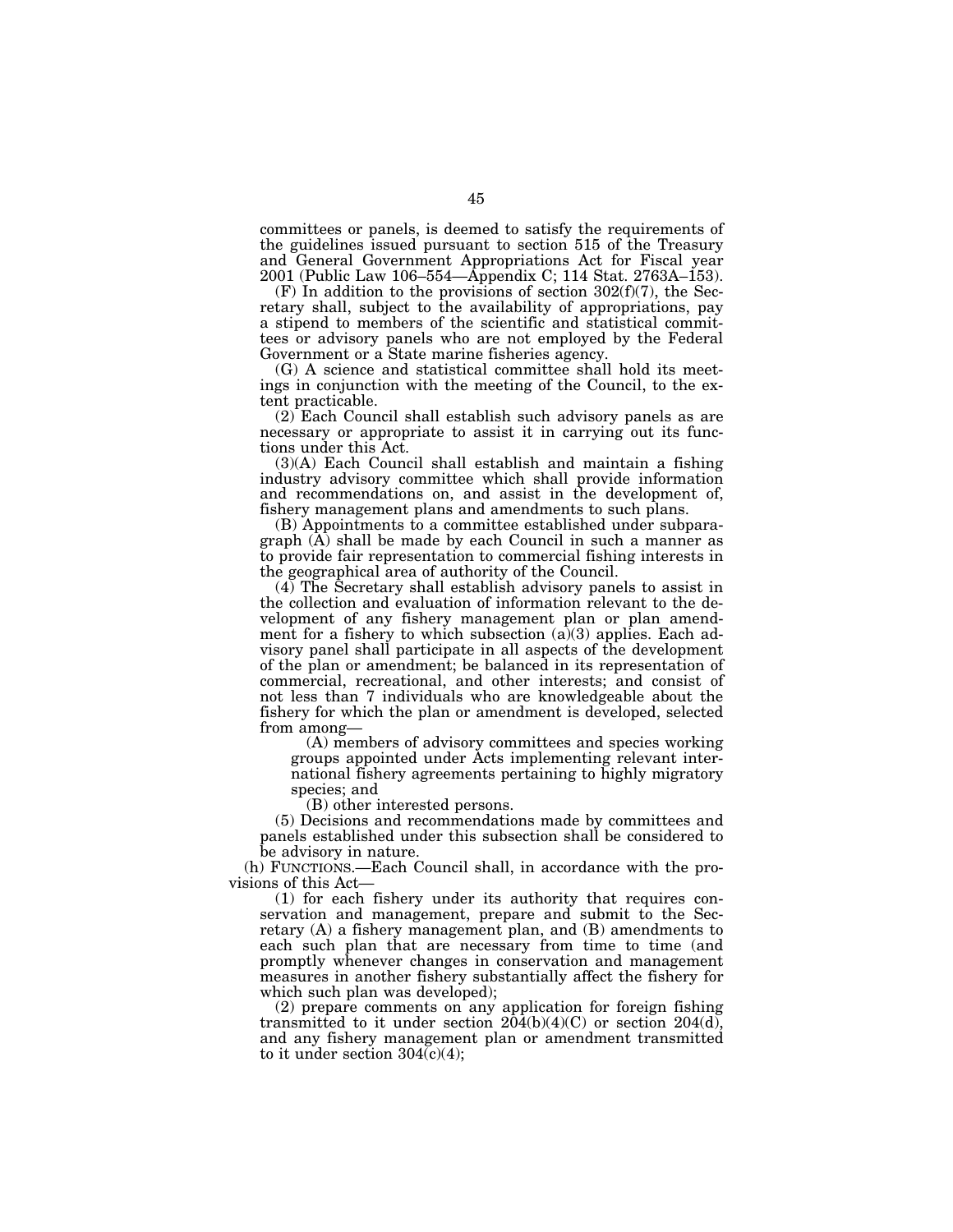(3) conduct public hearings, at appropriate times and in appropriate locations in the geographical area concerned, so as to allow all interested persons an opportunity to be heard in the development of fishery management plans and amendments to such plans, and with respect to the administration and implementation of the provisions of this Act (and for purposes of this paragraph, the term "geographical area concerned" may include an area under the authority of another Council if the fish in the fishery concerned migrate into, or occur in, that area or if the matters being heard affect fishermen of that area; but not unless such other Council is first consulted regarding the conduct of such hearings within its area);

(4) submit to the Secretary such periodic reports as the Council deems appropriate, and any other relevant report which may be requested by the Secretary;

(5) review on a continuing basis, and revise as appropriate, the assessments and specifications made pursuant to section  $303(a)(3)$  and (4) with respect to the optimum yield from, the capacity and extent to which United States fish processors will process United States harvested fish from, and the total allowable level of foreign fishing in, each fishery (except as provided in subsection  $(a)(3)$ ) within its geographical area of authority; and

(6) develop annual catch limits for each of its managed fisheries that may not exceed the fishing level recommendations of its scientific and statistical committee or the peer review process established under subsection (g);

(7) develop, in conjunction with the scientific and statistical committee, multi-year research priorities for fisheries, fisheries interactions, habitats, and other areas of research that are necessary for management purposes, that shall—

(A) establish priorities for 5-year periods;

(B) be updated as necessary; and

 $(C)$  be submitted to the Secretary and the regional science centers of the National Marine Fisheries Service for their consideration in developing research priorities and budgets for the region of the Council; and

(8) conduct any other activities which are required by, or provided for in, this Act or which are necessary and appropriate to the foregoing functions.

(i) PROCEDURAL MATTERS.—(1) The Federal Advisory Committee Act (5 U.S.C. App. 1) shall not apply to the Councils, the Council coordination committee established under subsection (l), or to the scientific and statistical committees or other committees or advisory panels established under subsection (g).

(2) The following guidelines apply with respect to the conduct of business at meetings of a Council, and of a Council, of the Council coordination committee established under subsection (l), and of the scientific and statistical committees or other committees or advisory panels established under subsection (g):

(A) Unless closed in accordance with paragraph (3), each regular meeting and each emergency meeting shall be open to the public.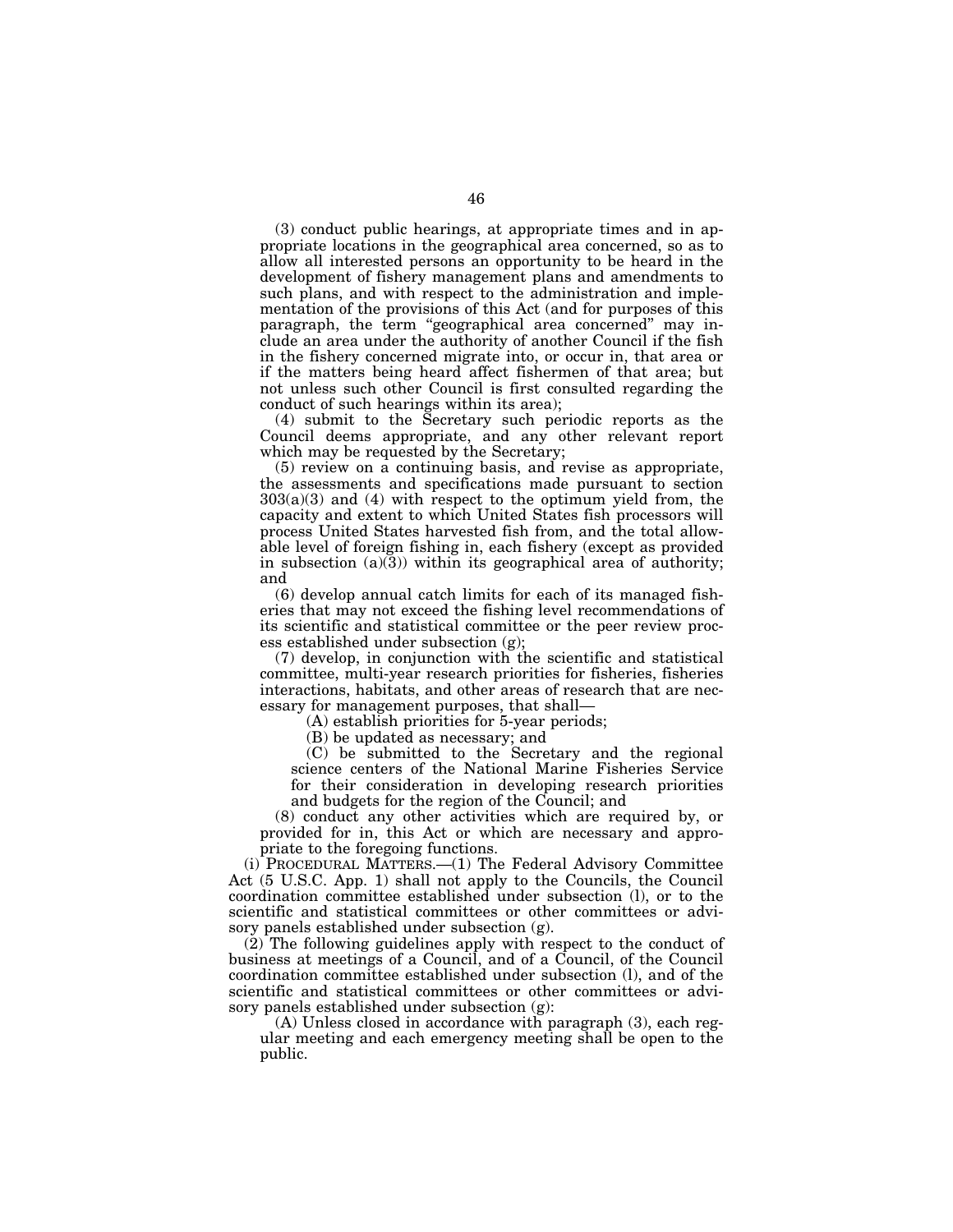(B) Emergency meetings shall be held at the call of the chairman or equivalent presiding officer.

(C) Timely public notice of each regular meeting and each emergency meeting, including the time, place, and agenda of the meeting, shall be provided by any means that will result in wide publicity in the major fishing ports of the region (and in other major fishing ports having a direct interest in the affected fishery), except that e-mail notification and website postings alone are not sufficient. Timely notice of each regular meeting shall also be published in the Federal Register. The published agenda of the meeting may not be modified to include additional matters for Council action without public notice or within 14 days prior to the meeting date, unless such modification is to address an emergency action under section 305(c), in which case public notice shall be given immediately.

(D) Interested persons shall be permitted to present oral or written statements regarding the matters on the agenda at meetings. All written information submitted to a Council by an interested person shall include a statement of the source and date of such information. Any oral or written statement shall include a brief description of the background and interests of the person in the subject of the oral or written statement.

(E) Detailed minutes of each meeting of the Council, except for any closed session, shall be kept and shall contain a record of the persons present, a complete and accurate description of matters discussed and conclusions reached, and copies of all statements filed. The Chairman shall certify the accuracy of the minutes of each such meeting and submit a copy thereof to the Secretary. The minutes shall be made available to any court of competent jurisdiction.

(F) Subject to the procedures established under paragraph (4), and the guidelines prescribed by the Secretary under section 402(b), relating to confidentiality, the administrative record, including minutes required under subparagraph (E), of each meeting, and records or other documents which were made available to or prepared for or by the Council, committee, or panel incident to the meeting, shall be available for public inspection and copying at a single location in the offices of the Council or the Secretary, as appropriate.

*(G) Each Council shall make available on the Internet Web site of the Council—* 

*(i) to the extent practicable, a Webcast, an audio recording, or a live broadcast of each meeting of the Council, and of the Council Coordination Committee established under subsection (l), that is not closed in accordance with paragraph (3); and* 

*(ii) audio, video (if the meeting was in person or by video conference), or a searchable audio or written transcript of each meeting of the Council and of the meetings of committees referred to in section 302(g)(1)(B) of the Council by not later than 30 days after the conclusion of the meeting.* 

*(H) The Secretary shall maintain and make available to the public an archive of Council and scientific and statistical com-*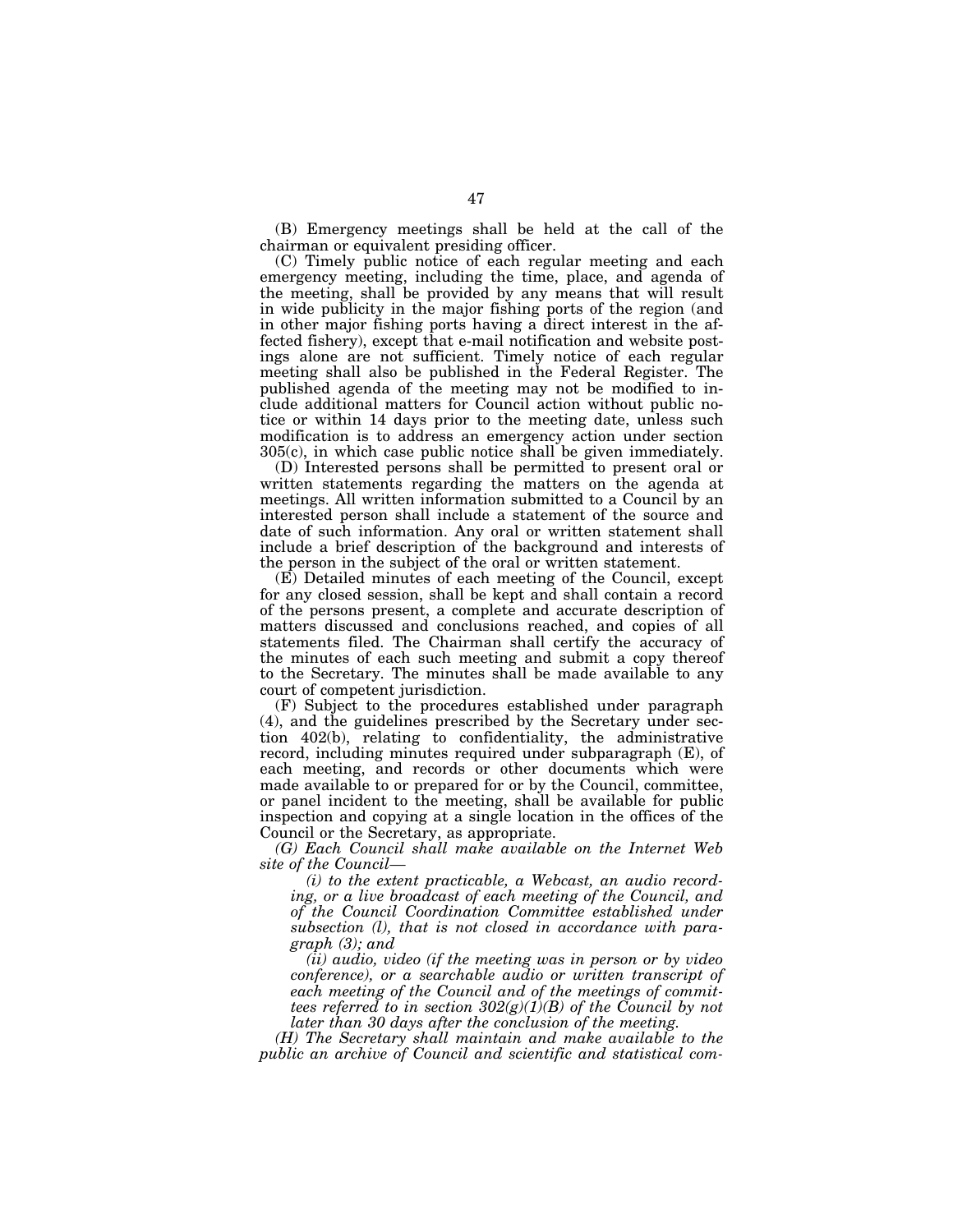*mittee meeting audios, videos, and transcripts made available under clauses (i) and (ii) of subparagraph (G).* 

(3)(A) Each Council, the Council Coordination Committee established under subsection (l), scientific and statistical committee, other committees, and advisory panel—

(i) shall close any meeting, or portion thereof, that concerns matters or information that bears a national security classification; and

(ii) may close any meeting, or portion thereof, that concerns matters or information that pertains to national security, employment matters, or briefings on litigation in which the Council is interested.

Subparagraphs (D) and (F) of paragraph (2) shall not apply to any meeting or portion thereof that is so closed.

(B) If any meeting or portion is closed, the Council concerned shall notify local newspapers in the major fishing ports within its region (and in other major, affected fishing ports), including in that notification the time and place of the meeting. This subparagraph does not require notification regarding any brief closure of a portion of a meeting in order to discuss employment or other internal administrative matters.

(4) Each Council shall establish appropriate procedures applicable to it and to its committee and advisory panels for ensuring the confidentiality of the statistics that may be submitted to it by Federal or State authorities, and may be voluntarily submitted to it by private persons; including, but not limited to, procedures for the restriction of Council employee access and the prevention of conflicts of interest; except that such procedures, in the case of statistics submitted to the Council by a State or by the Secretary under section 402(b), must be consistent with the laws and regulations of that State, or with the procedures of the Secretary, as the case may be, concerning the confidentiality of the statistics.

(5) Each Council shall specify those procedures that are necessary or appropriate to ensure that the committees and advisory panels established under subsection (g) are involved, on a continuing basis, in the development and amendment of fishery management plans.

(6) At any time when a Council determines it appropriate to consider new information from a State or Federal agency or from a Council advisory body, the Council shall give comparable consideration to new information offered at that time by interested members of the public. Interested parties shall have a reasonable opportunity to respond to new data or information before the Council takes final action on conservation and management measures.

(j) DISCLOSURE OF FINANCIAL INTEREST.—

(1) For the purposes of this subsection—

(A) the term "affected individual" means an individual who—

(i) is nominated by the Governor of a State for appointment as a voting member of a Council in accordance with subsection  $(b)(2)$ ; or

(ii) is a voting member of a Council appointed—

(I) under subsection (b)(2); or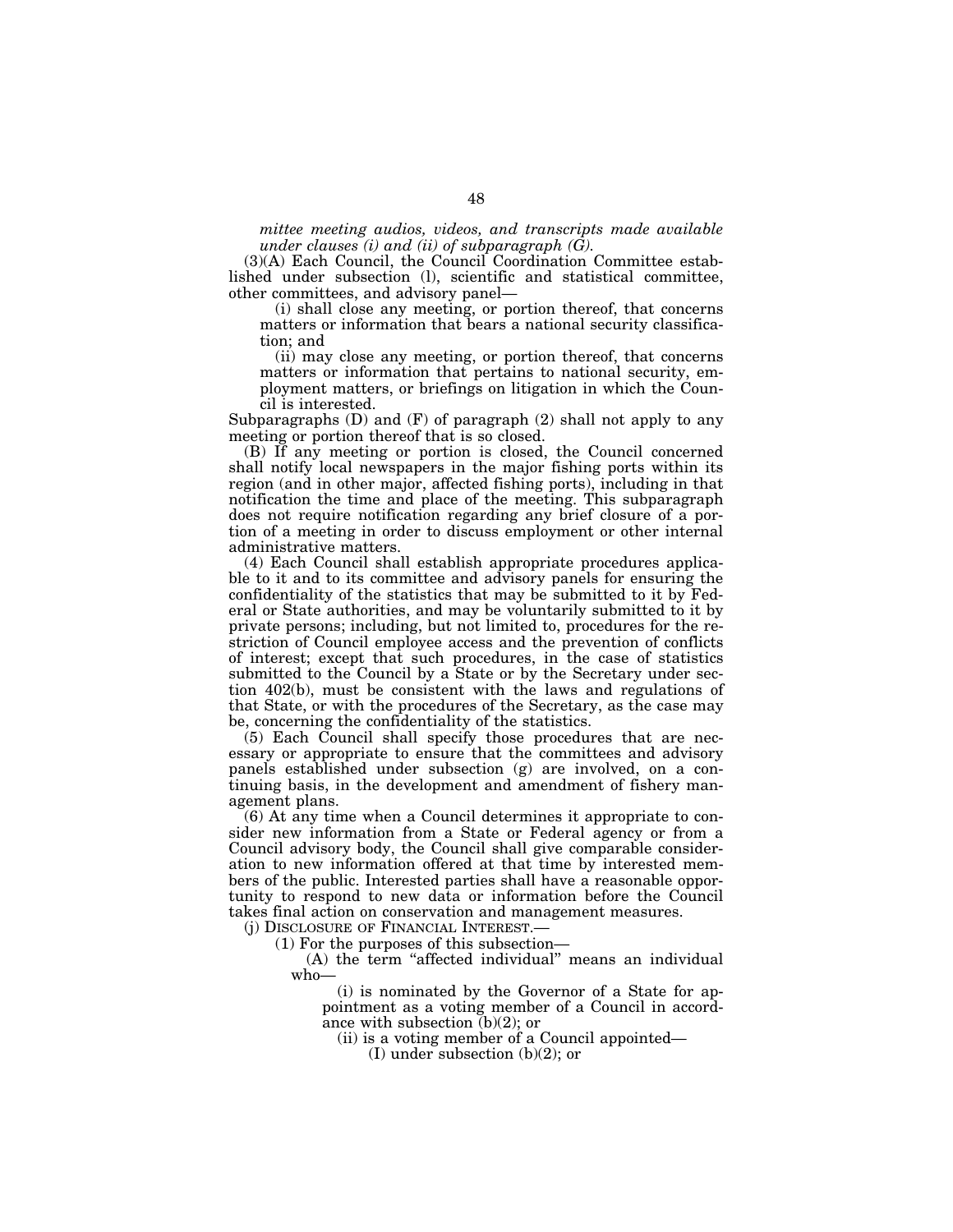(II) under subsection (b)(5) who is not subject to disclosure and recusal requirements under the laws of an Indian tribal government; and

(B) the term ''designated official'' means a person with expertise in Federal conflict-of-interest requirements who is designated by the Secretary, in consultation with the Council, to attend Council meetings and make determinations under paragraph (7)(B).

(2) Each affected individual must disclose any financial interest held by—

(A) that individual;

(B) the spouse, minor child, or partner of that individual; and

(C) any organization (other than the Council) in which that individual is serving as an officer, director, trustee, partner, or employee;

in any harvesting, processing, lobbying, advocacy, or marketing activity that is being, or will be, undertaken within any fishery over which the Council concerned has jurisdiction, or with respect to an individual or organization with a financial interest in such activity.

(3) The disclosure required under paragraph (2) shall be made— (A) in the case of an affected individual referred to in para-

graph (1)(A)(i), before appointment by the Secretary; and

(B) in the case of an affected individual referred to in paragraph  $(1)(A)(ii)$ , within 45 days of taking office.

 $(4)$  An affected individual referred to in paragraph  $(1)(A)(ii)$  must update his or her disclosure form at any time any such financial interest is acquired, or substantially changed, by any person referred to in paragraph  $(2)(A)$ ,  $(B)$ , or  $(C)$ .

(5) The financial interest disclosures required by this subsection shall—

(A) be made on such forms, in accordance with such procedures, and at such times, as the Secretary shall by regulation prescribe;

(B) be kept on file by the Council and made available on the Internet and for public inspection at the Council offices during reasonable hours; and

(C) be kept on file by the Secretary for use in reviewing determinations under paragraph (7)(B) and made available for public inspection at reasonable hours.

(6) The participation by an affected individual referred to in paragraph  $(1)(A)(ii)$  in an action by a Council during any time in which that individual is not in compliance with the regulations prescribed under paragraph (5) may not be treated as cause for the invalidation of that action.

(7)(A) After the effective date of regulations promulgated under subparagraph (F) of this paragraph, an affected individual required to disclose a financial interest under paragraph (2) shall not vote on a Council decision which would have a significant and predictable effect on such financial interest. A Council decision shall be considered to have a significant and predictable effect on a financial interest if there is a close causal link between the Council decision and an expected and substantially disproportionate benefit to the financial interest of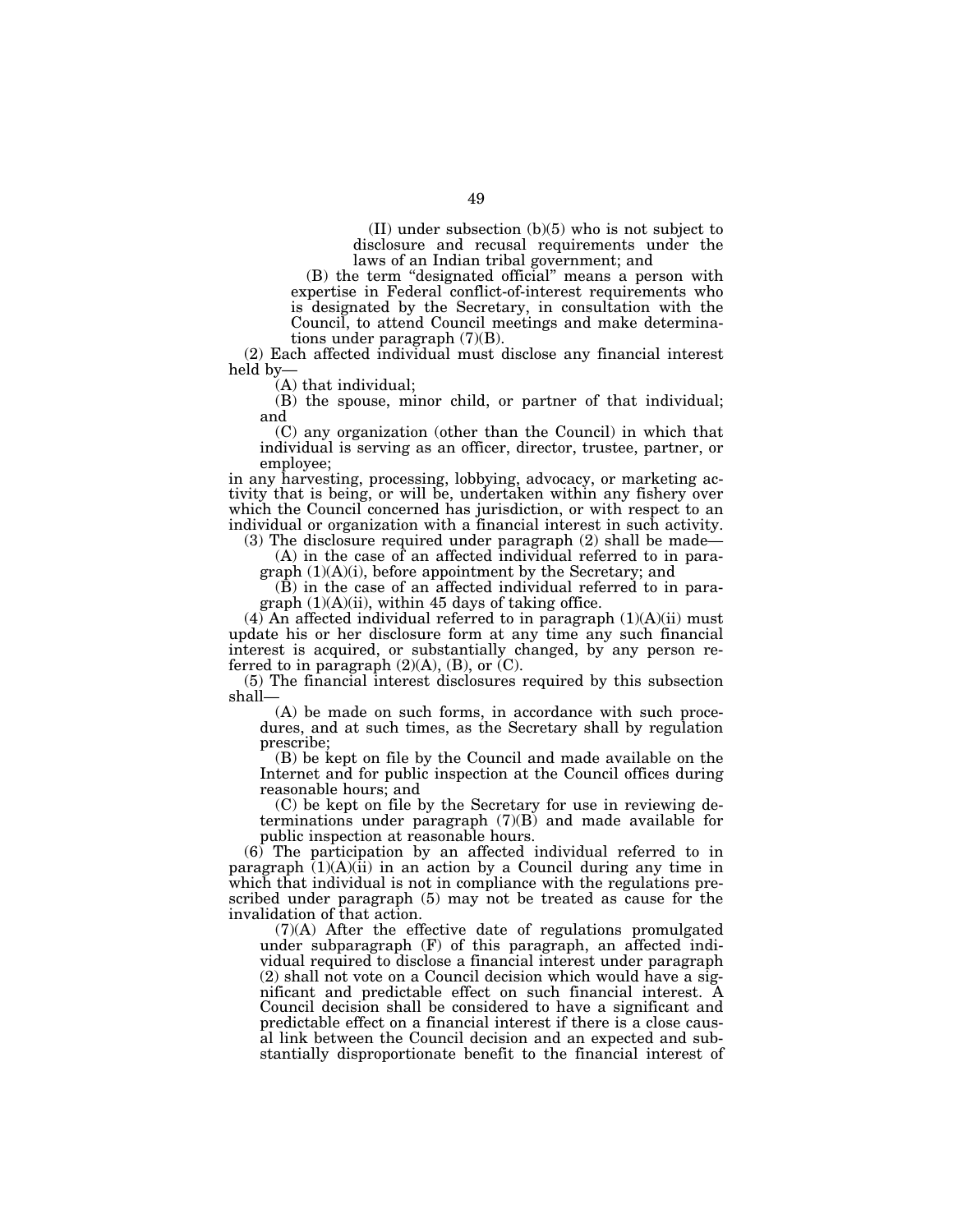the affected individual relative to the financial interests of other participants in the same gear type or sector of the fishery. An affected individual who may not vote may participate in Council deliberations relating to the decision after notifying the Council of the voting recusal and identifying the financial interest that would be affected.

(B) At the request of an affected individual, or upon the initiative of the appropriate designated official, the designated official shall make a determination for the record whether a Council decision would have a significant and predictable effect on a financial interest.

(C) Any Council member may submit a written request to the Secretary to review any determination by the designated official under subparagraph (B) within 10 days of such determination. Such review shall be completed within 30 days of receipt of the request.

(D) Any affected individual who does not vote in a Council decision in accordance with this subsection may state for the record how he or she would have voted on such decision if he or she had voted.

(E) If the Council makes a decision before the Secretary has reviewed a determination under subparagraph (C), the eventual ruling may not be treated as cause for the invalidation or reconsideration by the Secretary of such decision.

(F) The Secretary, in consultation with the Councils and by not later than one year from the date of enactment of the Sustainable Fisheries Act, shall promulgate regulations which prohibit an affected individual from voting in accordance with subparagraph (A), and which allow for the making of determinations under subparagraphs (B) and (C).

(8) Section 208 of title 18, United States Code, does not apply to an affected individual referred to in paragraph  $(1)(A)(ii)$  during any time in which that individual is in compliance with the regulations prescribed under paragraph (5).

(9) On January 1, 2008, and annually thereafter, the Secretary shall submit a report to the Senate Committee on Commerce, Science, and Transportation and the House of Representatives Committee on Resources on action taken by the Secretary and the Councils to implement the disclosure of financial interest and recusal requirements of this subsection, including identification of any conflict of interest problems with respect to the Councils and scientific and statistical committees and recommendations for addressing any such problems.

(k) COUNCIL TRAINING PROGRAM.—

(1) TRAINING COURSE.—Within 6 months after the date of enactment of the Magnuson-Stevens Fishery Conservation and Management Reauthorization Act of 2006, the Secretary, in consultation with the Councils and the National Sea Grant College Program, shall develop a training course for newly appointed Council members. The course may cover a variety of topics relevant to matters before the Councils, including—

(A) fishery science and basic stock assessment methods;

(B) fishery management techniques, data needs, and Council procedures;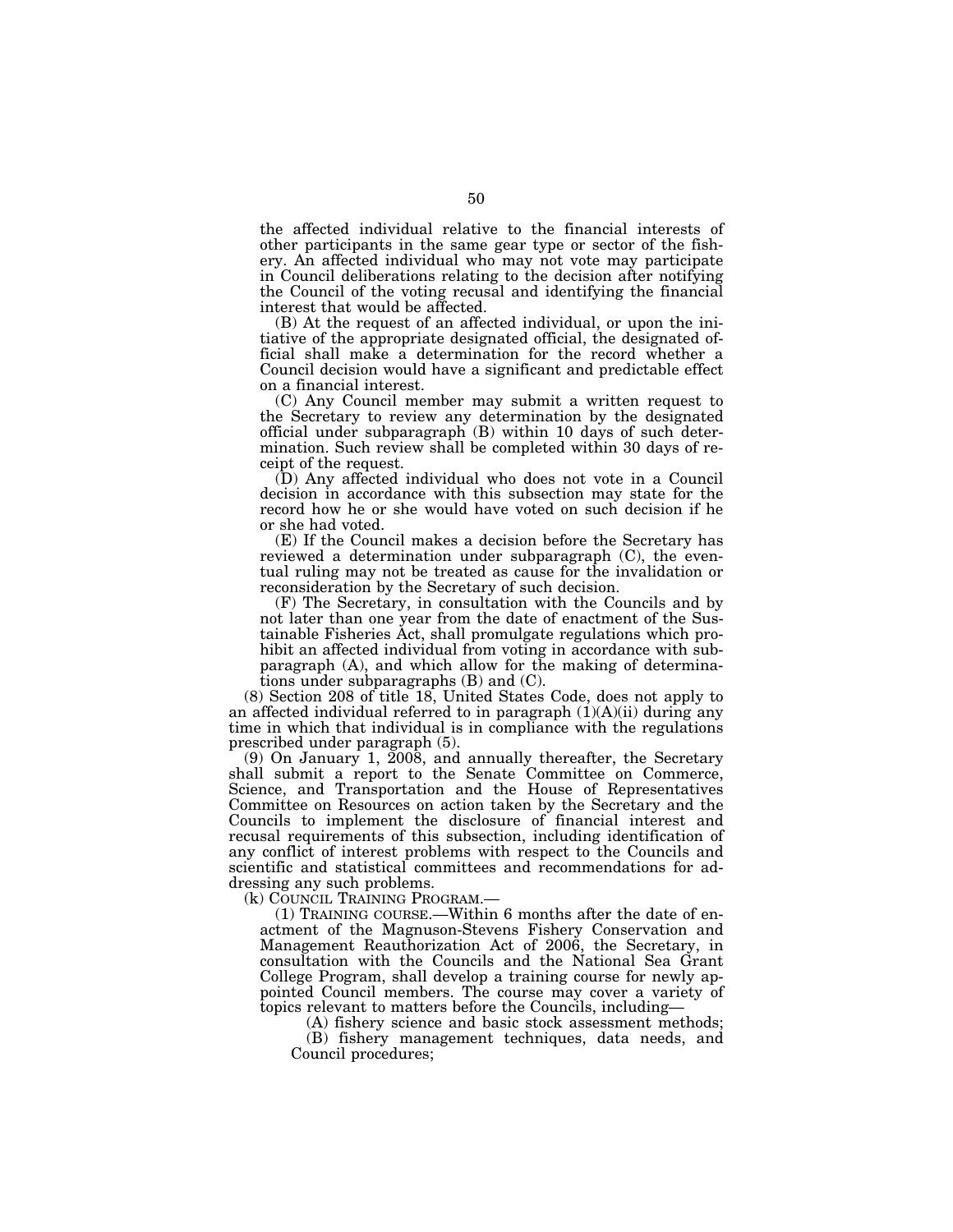(C) social science and fishery economics;

(D) tribal treaty rights and native customs, access, and other rights related to Western Pacific indigenous communities;

(E) legal requirements of this Act, including conflict of interest and disclosure provisions of this section and related policies;

(F) other relevant legal and regulatory requirements, including the National Environmental Policy Act (42 U.S.C. 4321 et seq.);

(G) public process for development of fishery management plans;

(H) other topics suggested by the Council; and

(I) recreational and commercial fishing information, including fish harvesting techniques, gear types, fishing vessel types, and economics for the fisheries within each Council's jurisdiction.

(2) MEMBER TRAINING.—The training course shall be available to both new and existing Council members, staff from the regional offices and regional science centers of the National Marine Fisheries Service, and may be made available to committee or advisory panel members as resources allow.

(3) REQUIRED TRAINING.—Council members appointed after the date of enactment of the Magnuson-Stevens Fishery Conservation and Management Reauthorization Act of 2006 shall complete a training course that meets the requirements of this section not later than 1 year after the date on which they were appointed. Any Council member who has completed a training course within 24 months before the date of enactment of the Magnuson-Stevens Fishery Conservation and Management Reauthorization Act of 2006 shall be considered to have met the training requirement of this paragraph.

(l) COUNCIL COORDINATION COMMITTEE.—The Councils may establish a Council coordination committee consisting of the chairs, vice chairs, and executive directors of each of the 8 Councils described in subsection  $(a)(1)$ , or other Council members or staff, in order to discuss issues of relevance to all Councils, including issues related to the implementation of this Act.

*(m) CONSIDERATIONS FOR MODIFICATIONS TO ANNUAL CATCH LIMIT REQUIREMENTS.—* 

*(1) CONSIDERATION OF ECOSYSTEM AND ECONOMIC IMPACTS.— In establishing annual catch limits a Council may, consistent with section 302(h)(6), consider changes in an ecosystem and the economic needs of the fishing communities.* 

*(2) LIMITATIONS TO ANNUAL CATCH LIMIT REQUIREMENT FOR SPECIAL FISHERIES.—Notwithstanding subsection (h)(6), a Council is not required to develop an annual catch limit for— (A) an ecosystem component species;* 

*(B) a fishery for a species that has a life cycle of approximately 1 year, unless the Secretary has determined the fishery is subject to overfishing; or* 

*(C) a stock for which—* 

*(i) more than half of a single-year class will complete their life cycle in less than 18 months; and*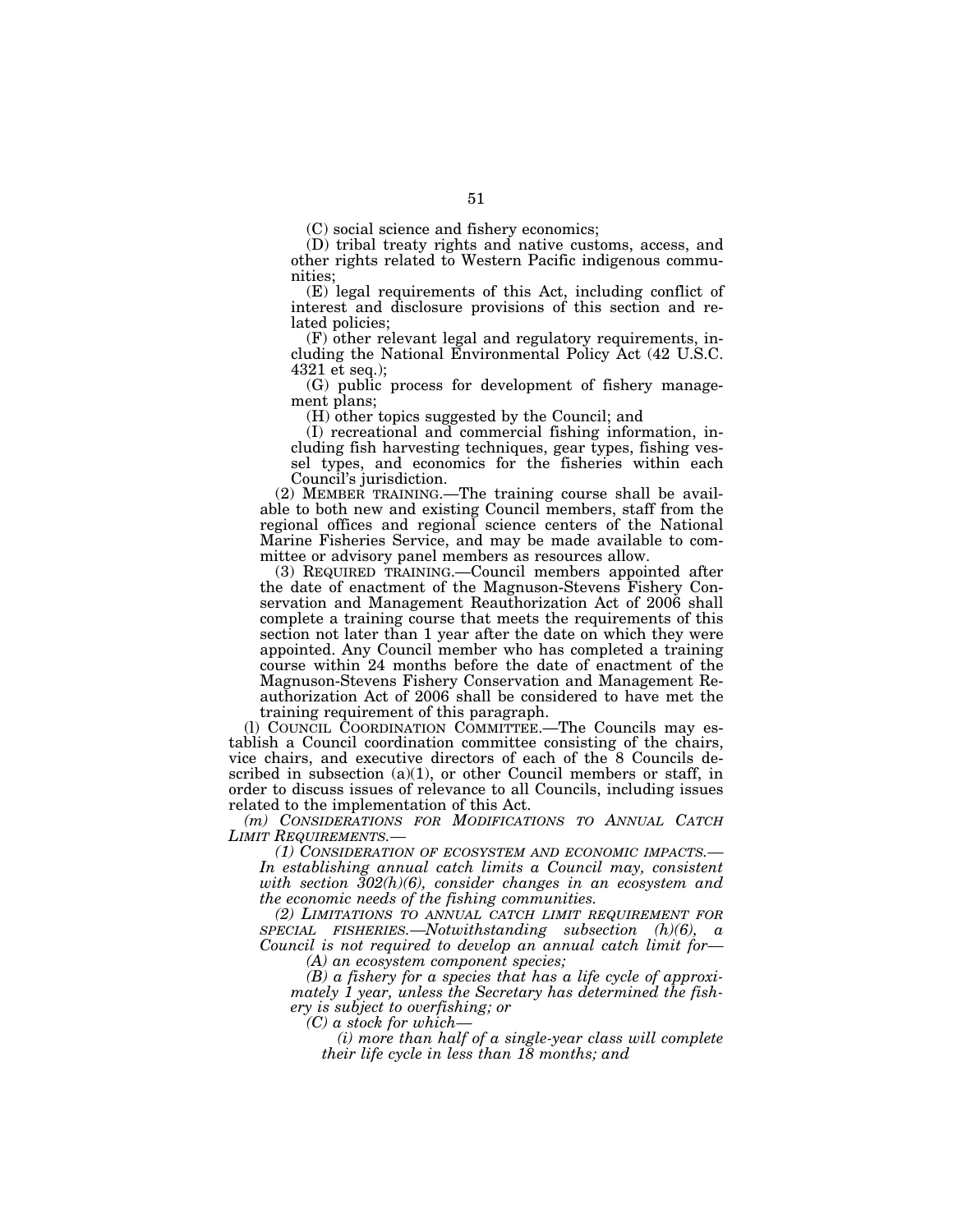*(ii) fishing mortality will have little impact on the stock.* 

*(3) RELATIONSHIP TO INTERNATIONAL FISHERY EFFORTS.— Each annual catch limit may, consistent with section 302(h)(6), take into account—* 

*(A) management measures under international agreements in which the United States participates;* 

*(B) informal transboundary agreements under which fishery management activities by another country outside the exclusive economic zone may hinder conservation efforts by United States fishermen for a fish species for which any of the recruitment, distribution, life history, or fishing activities are transboundary; and* 

*(C) in instances in which no transboundary agreement exists, activities by another country outside the exclusive economic zone that may hinder conservation efforts by United States fisherman for a fish species for which any of the recruitment, distribution, life history, or fishing activities are transboundary.* 

*(4) AUTHORIZATION FOR MULTISPECIES COMPLEXES AND MULTIYEAR ANNUAL CATCH LIMITS.—For purposes of subsection (h)(6), a Council may establish—* 

*(A) an annual catch limit for a stock complex; or* 

*(B) annual catch limits for each year in any continuous period that is not more than three years in duration.* 

*(5) ECOSYSTEM COMPONENT SPECIES DEFINED.—In this subsection the term ''ecosystem component species'' means a stock of fish that is a nontarget, incidentally harvested stock of fish in a fishery, or a nontarget, incidentally harvested stock of fish that a Council or the Secretary has determined—* 

*(A) is not subject to overfishing, approaching a depleted condition or depleted; and* 

*(B) is not likely to become subject to overfishing or depleted in the absence of conservation and management measures.* 

## **SEC. 303. CONTENTS OF FISHERY MANAGEMENT PLANS.**

(a) REQUIRED PROVISIONS.—Any fishery management plan which is prepared by any Council, or by the Secretary, with respect to any fishery, shall—

(1) contain the conservation and management measures, applicable to foreign fishing and fishing by vessels of the United States, which are—

(A) necessary and appropriate for the conservation and management of the fishery, to prevent overfishing and re-<br>build [overfished] *depleted* stocks, and to protect, restore, and promote the long-term health and stability of the fishery;

(B) described in this subsection or subsection (b), or both; and

(C) consistent with the national standards, the other provisions of this Act, regulations implementing recommendations by international organizations in which the United States participates (including but not limited to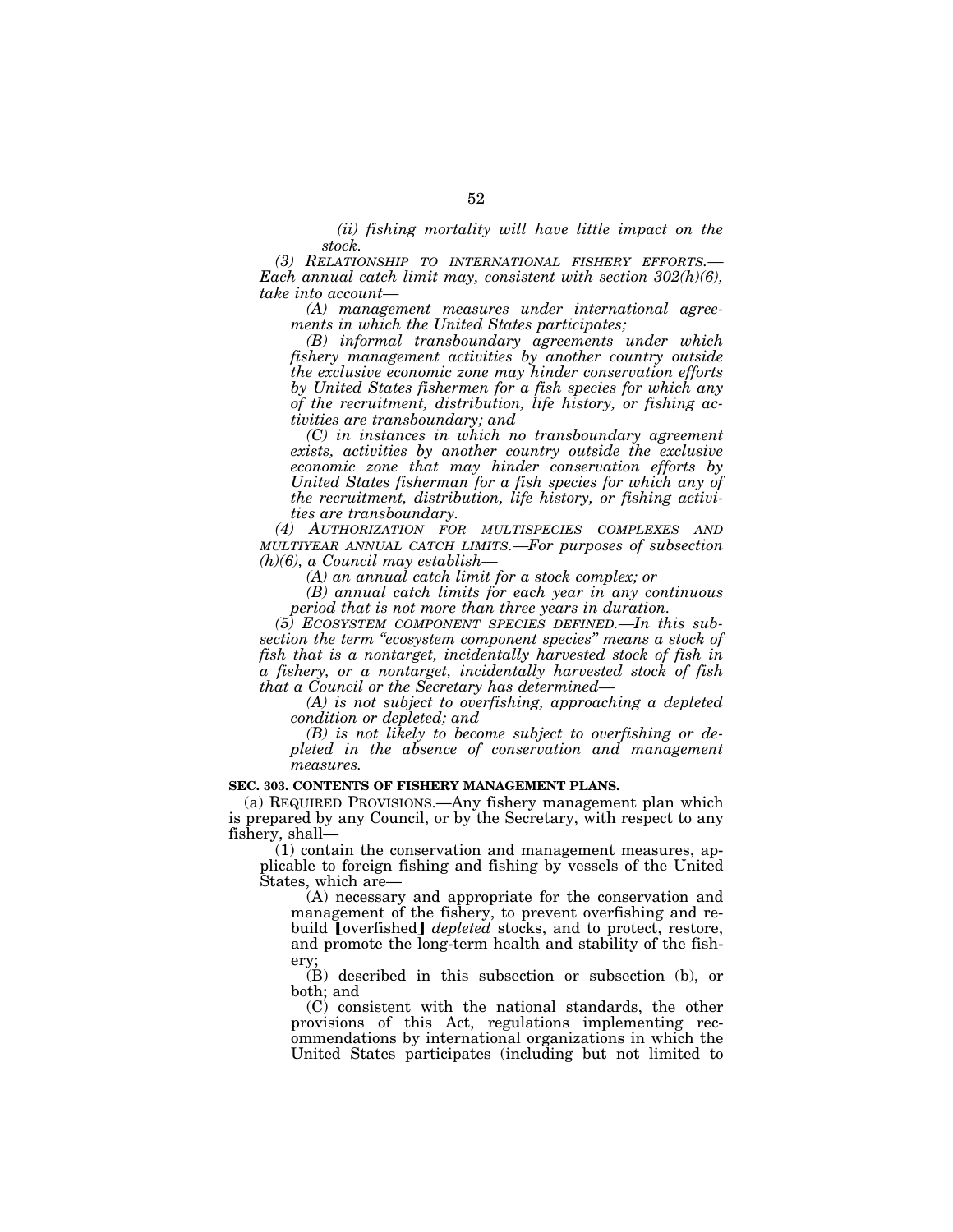closed areas, quotas, and size limits), and any other applicable law;

(2) contain a description of the fishery, including, but not limited to, the number of vessels involved, the type and quantity of fishing gear used, the species of fish involved and their location, the cost likely to be incurred in management, actual and potential revenues from the fishery, any recreational interests in the fishery, and the nature and extent of foreign fishing and Indian treaty fishing rights, if any;

(3) assess and specify the present and probable future condition of, and the maximum sustainable yield and optimum yield from, the fishery, and include a summary of the information utilized in making such specification;

(4) assess and specify—

(A) the capacity and the extent to which fishing vessels of the United States, on an annual basis, will harvest the optimum yield specified under paragraph (3),

(B) the portion of such optimum yield which, on an annual basis, will not be harvested by fishing vessels of the United States and can be made available for foreign fishing, and

(C) the capacity and extent to which United States fish processors, on an annual basis, will process that portion of such optimum yield that will be harvested by fishing vessels of the United States;

(5) specify the pertinent data which shall be submitted to the Secretary with respect to commercial, recreational, charter fishing, and fish processing in the fishery, including, but not limited to, information regarding the type and quantity of fishing gear used, catch by species in numbers of fish or weight thereof, areas in which fishing was engaged in, time of fishing, number of hauls, economic information necessary to meet the requirements of this Act, and the estimated processing capacity of, and the actual processing capacity utilized by, United States fish processors,

(6) consider and provide for temporary adjustments, after consultation with the Coast Guard and persons utilizing the fishery, regarding access to the fishery for vessels otherwise prevented from harvesting because of weather or other ocean conditions affecting the safe conduct of the fishery; except that the adjustment shall not adversely affect conservation efforts in other fisheries or discriminate among participants in the affected fishery;

(7) describe and identify essential fish habitat for the fishery based on the guidelines established by the Secretary under section 305(b)(1)(A), minimize to the extent practicable adverse effects on such habitat caused by fishing, and identify other actions to encourage the conservation and enhancement of such habitat;

(8) in the case of a fishery management plan that, after January 1, 1991, is submitted to the Secretary for review under section 304(a) (including any plan for which an amendment is submitted to the Secretary for such review) or is prepared by the Secretary, assess and specify the nature and extent of sci-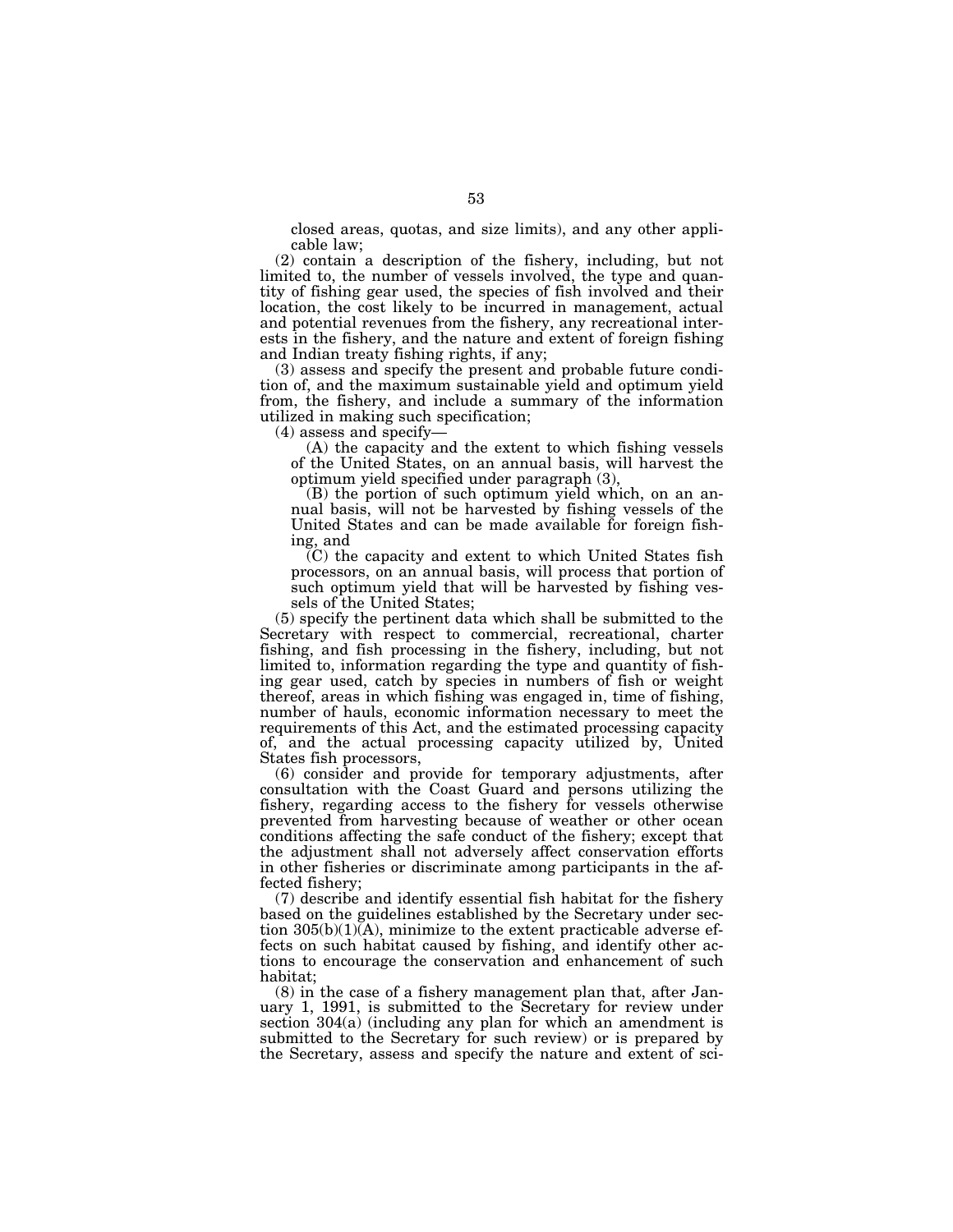entific data which is needed for effective implementation of the plan;

 $(9)$  include a fishery impact statement for the plan or amendment (in the case of a plan or amendment thereto submitted to or prepared by the Secretary after October 1, 1990) which shall assess, specify, and analyze the likely effects, if any, including the cumulative conservation, economic, and social impacts, of the conservation and management measures on, and possible mitigation measures for—

 $(A)$  participants in the fisheries and fishing communities affected by the plan or amendment;

 $\Gamma(B)$  participants in the fisheries conducted in adjacent areas under the authority of another Council, after consultation with such Council and representatives of those participants; and

 $\mathbf{C}(C)$  the safety of human life at sea, including whether and to what extent such measures may affect the safety of participants in the fishery;¿

 $[(10)]$  (9) specify objective and measurable criteria for identifying when the fishery to which the plan applies is [overfished] *depleted* (with an analysis of how the criteria were determined and the relationship of the criteria to the reproductive potential of stocks of fish in that fishery) and, in the case of a fishery which the Council or the Secretary has determined is approaching an [overfished] *depleted* condition or is [overfished] *depleted*, contain conservation and management measures to prevent overfishing or end overfishing and rebuild the fishery;

 $[(11)]$  (10) establish a standardized reporting methodology to assess the amount and type of bycatch occurring in the fishery, and include conservation and management measures that, to the extent practicable and in the following priority—

(A) minimize bycatch; and

(B) minimize the mortality of bycatch which cannot be avoided;

 $(12)$  *(11)* assess the type and amount of fish caught and released alive during recreational fishing under catch and release fishery management programs and the mortality of such fish, and include conservation and management measures that, to the extent practicable, minimize mortality and ensure the extended survival of such fish;

 $[(13)]$   $(12)$  include a description of the commercial, recreational, and charter fishing sectors which participate in the fishery, including its economic impact, and, to the extent practicable, quantify trends in landings of the managed fishery resource by the commercial, recreational, and charter fishing sectors;

 $[(14)]$   $(13)$  to the extent that rebuilding plans or other conservation and management measures which reduce the overall harvest in a fishery are necessary, allocate, taking into consideration the economic impact of the harvest restrictions or recovery benefits on the fishery participants in each sector, any harvest restrictions or recovery benefits fairly and equitably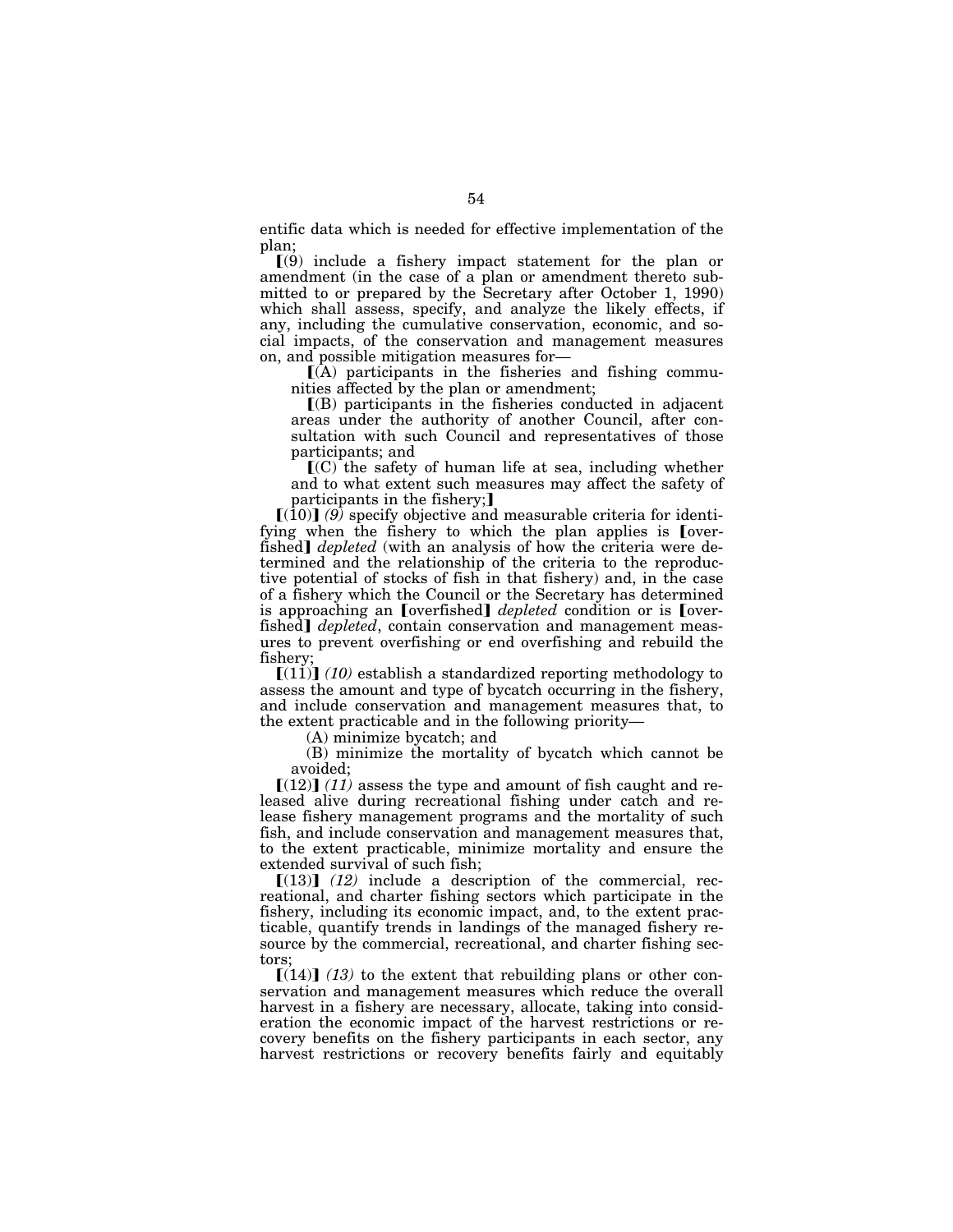among the commercial, recreational, and charter fishing sectors in the fishery and;

 $[(15)]$   $(14)$  establish a mechanism for specifying annual catch limits in the plan (including a multiyear plan), implementing regulations, or annual specifications, at a level such that overfishing does not occur in the fishery, including measures to ensure accountability.

(b) DISCRETIONARY PROVISIONS.—Any fishery management plan which is prepared by any Council, or by the Secretary, with respect to any fishery, may—

(1) require a permit to be obtained from, and fees to be paid to, the Secretary, with respect to—

(A) any fishing vessel of the United States fishing, or wishing to fish, in the exclusive economic zone or for anadromous species or Continental Shelf fishery resources beyond such zone;

(B) the operator of any such vessel; or

(C) any United States fish processor who first receives fish that are subject to the plan;

(2)(A) designate zones where, and periods when, fishing shall be limited, or shall not be permitted, or shall be permitted only by specified types of fishing vessels or with specified types and quantities of fishing gear;

(B) designate such zones in areas where deep sea corals are identified under section 408, to protect deep sea corals from physical damage from fishing gear or to prevent loss or damage to such fishing gear from interactions with deep sea corals, after considering long-term sustainable uses of fishery resources in such areas; and

(C) with respect to any closure of an area under this Act that prohibits all fishing, ensure that such closure—

(i) is based on the best scientific information available;

(ii) includes criteria to assess the conservation benefit of the closed area;

(iii) establishes a timetable for review of the closed area's performance that is consistent with the purposes of the closed area; and

(iv) is based on an assessment of the benefits and impacts of the closure, including its size, in relation to other management measures (either alone or in combination with such measures), including the benefits and impacts of limiting access to: users of the area, overall fishing activ-

ity, fishery science, and fishery and marine conservation; (3) establish specified limitations which are necessary and appropriate for the conservation and management of the fishery on the—

(A) catch of fish (based on area, species, size, number, weight, sex, bycatch, total biomass, or other factors);

(B) sale of fish caught during commercial, recreational, or charter fishing, consistent with any applicable Federal and State safety and quality requirements; and

(C) transshipment or transportation of fish or fish products under permits issued pursuant to section 204;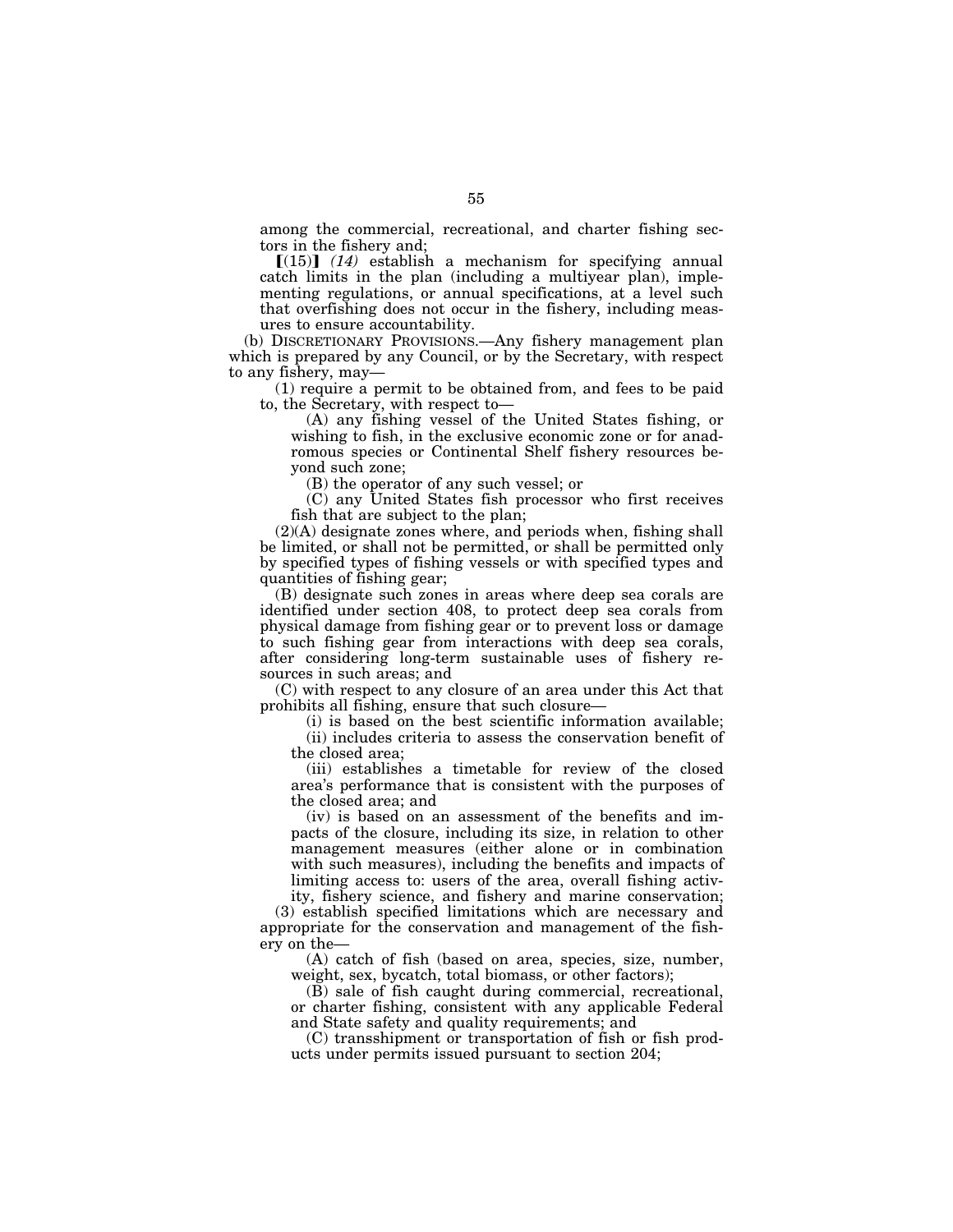(4) prohibit, limit, condition, or require the use of specified types and quantities of fishing gear, fishing vessels, or equipment for such vessels, including devices which may be required to facilitate enforcement of the provisions of this Act;

(5) incorporate (consistent with the national standards, the other provisions of this Act, and any other applicable law) the relevant fishery conservation and management measures of the coastal States nearest to the fishery and take into account the different circumstances affecting fisheries from different States and ports, including distances to fishing grounds and proximity to time and area closures;

(6) establish a limited access system for the fishery in order to achieve optimum yield if, in developing such system, the Council and the Secretary take into account—

(A) present participation in the fishery;

(B) historical fishing practices in, and dependence on, the fishery;

(C) the economics of the fishery;

(D) the capability of fishing vessels used in the fishery to engage in other fisheries;

(E) the cultural and social framework relevant to the fishery and any affected fishing communities;

(F) the fair and equitable distribution of access privileges in the fishery; and

(G) any other relevant considerations;

(7) require fish processors who first receive fish that are subject to the plan to submit data which are necessary for the conservation and management of the fishery;

(8) require that one or more observers be carried on board a vessel of the United States engaged in fishing for species that are subject to the plan, for the purpose of collecting data necessary for the conservation and management of the fishery; except that such a vessel shall not be required to carry an observer on board if the facilities of the vessel for the quartering of an observer, or for carrying out observer functions, are so inadequate or unsafe that the health or safety of the observer or the safe operation of the vessel would be jeopardized;

(9) assess and specify the effect which the conservation and management measures of the plan will have on the stocks of naturally spawning anadromous fish in the region;

(10) include, consistent with the other provisions of this Act, conservation and management measures that provide harvest incentives for participants within each gear group to employ fishing practices that result in lower levels of bycatch or in lower levels of the mortality of bycatch;

(11) reserve a portion of the allowable biological catch of the fishery for use in scientific research;

(12) include management measures in the plan to conserve target and non-target species and habitats, considering the variety of ecological factors affecting fishery populations; and

(14) prescribe such other measures, requirements, or conditions and restrictions as are determined to be necessary and appropriate for the conservation and management of the fishery.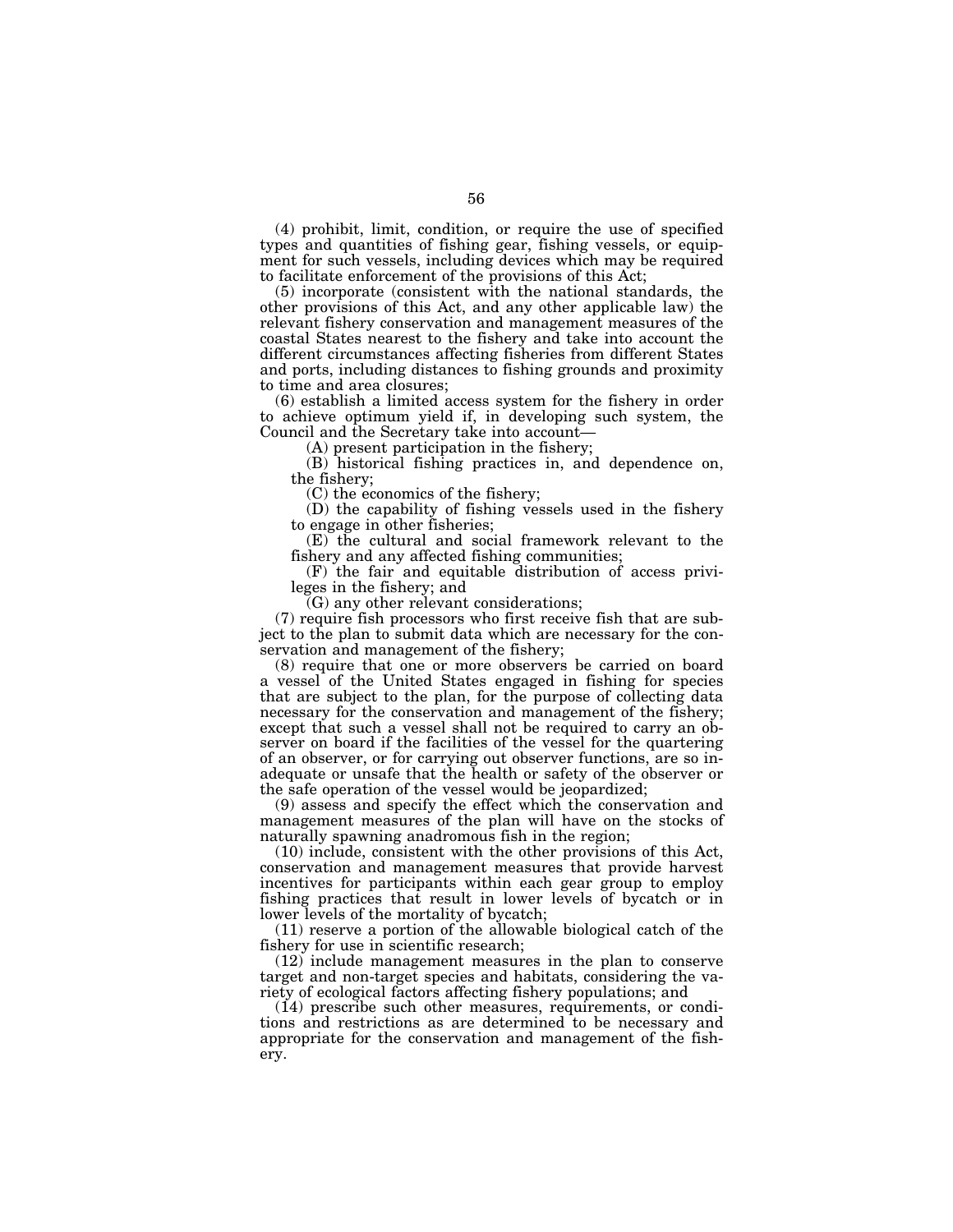(c) PROPOSED REGULATIONS.—Proposed regulations which the Council deems necessary or appropriate for the purposes of—

(1) implementing a fishery management plan or plan amendment shall be submitted to the Secretary simultaneously with the plan or amendment under section 304; and

 $(2)$  making modifications to regulations implementing a fishery management plan or plan amendment may be submitted to the Secretary at any time after the plan or amendment is approved under section 304.

*(d) FISHERY IMPACT STATEMENT.—* 

*(1) Any fishery management plan (or fishery management plan amendment) prepared by any Council or by the Secretary pursuant to subsection (a) or (b), or proposed regulations deemed necessary pursuant to subsection (c), shall include a fishery impact statement which shall assess, specify and analyze the likely effects and impact of the proposed action on the quality of the human environment.* 

*(2) The fishery impact statement shall describe—* 

*(A) a purpose of the proposed action;* 

*(B) the environmental impact of the proposed action;* 

*(C) any adverse environmental effects which cannot be avoided should the proposed action be implemented;* 

*(D) a reasonable range of alternatives to the proposed action;* 

*(E) the relationship between short-term use of fishery resources and the enhancement of long-term productivity;* 

*(F) the cumulative conservation and management effects; and* 

*(G) economic, and social impacts of the proposed action on—* 

*(i) participants in the fisheries and fishing communities affected by the proposed action;* 

*(ii) participants in the fisheries conducted in adjacent areas under the authority of another Council, after consultation with such Council and representatives of those participants; and* 

*(iii) the safety of human life at sea, including whether and to what extent such measures may affect the safety of participants in the fishery.* 

*(3) A substantially complete fishery impact statement, which may be in draft form, shall be available not less than 14 days before the beginning of the meeting at which a Council makes its final decision on the proposal (for plans, plan amendments, or proposed regulations prepared by a Council pursuant to subsection (a) or (c)). Availability of this fishery impact statement will be announced by the methods used by the council to disseminate public information and the public and relevant government agencies will be invited to comment on the fishery impact statement.* 

*(4) The completed fishery impact statement shall accompany the transmittal of a fishery management plan or plan amendment as specified in section 304(a), as well as the transmittal of proposed regulations as specified in section 304(b).*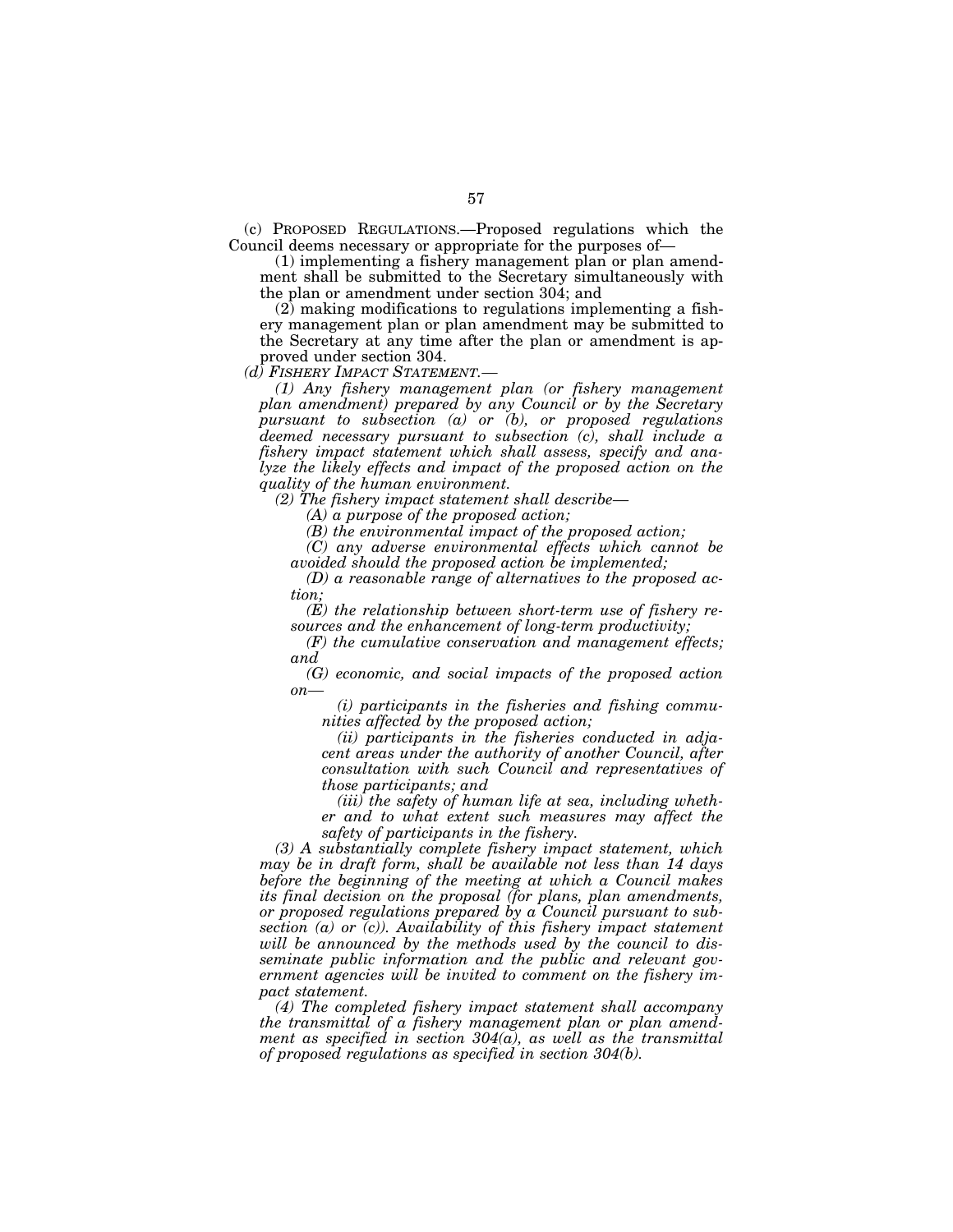*(5) The Councils shall, subject to approval by the Secretary, establish criteria to determine actions or classes of action of minor significance regarding subparagraphs (A), (B), (D), (E), and (F) of paragraph (2), for which preparation of a fishery impact statement is unnecessary and categorically excluded from the requirements of this section, and the documentation required to establish the exclusion.* 

*(6) The Councils shall, subject to approval by the Secretary, prepare procedures for compliance with this section that provide for timely, clear, and concise analysis that is useful to decisionmakers and the public, reduce extraneous paperwork and effectively involve the public, including—* 

*(A) using Council meetings to determine the scope of issues to be addressed and identifying significant issues related to the proposed action;* 

*(B) integration of the fishery impact statement development process with preliminary and final Council decisionmaking in a manner that provides opportunity for comment from the public and relevant government agencies prior to these decision points; and* 

*(C) providing scientific, technical, and legal advice at an early stage of the development of the fishery impact statement to ensure timely transmittal and Secretarial review of the proposed fishery management plan, plan amendment, or regulations to the Secretary.* 

*(7) Actions taken in accordance with this section are deemed to fulfill the requirements of the National Environmental Policy Act of 1969 (42 U.S.C. 4321 et seq.) and all related implementing regulations.* 

#### **SEC. 303A. LIMITED ACCESS PRIVILEGE PROGRAMS.**

(a) IN GENERAL.—After the date of enactment of the Magnuson-Stevens Fishery Conservation and Management Reauthorization Act of 2006, a Council may submit, and the Secretary may approve, for a fishery that is managed under a limited access system, a limited access privilege program to harvest fish if the program meets the requirements of this section.

(b) NO CREATION OF RIGHT, TITLE, OR INTEREST.—Limited access privilege, quota share, or other limited access system authorization established, implemented, or managed under this Act—

(1) shall be considered a permit for the purposes of sections 307, 308, and 309;

(2) may be revoked, limited, or modified at any time in accordance with this Act, including revocation if the system is found to have jeopardized the sustainability of the stock or the safety of fishermen;

(3) shall not confer any right of compensation to the holder of such limited access privilege, quota share, or other such limited access system authorization if it is revoked, limited, or modified;

(4) shall not create, or be construed to create, any right, title, or interest in or to any fish before the fish is harvested by the holder; and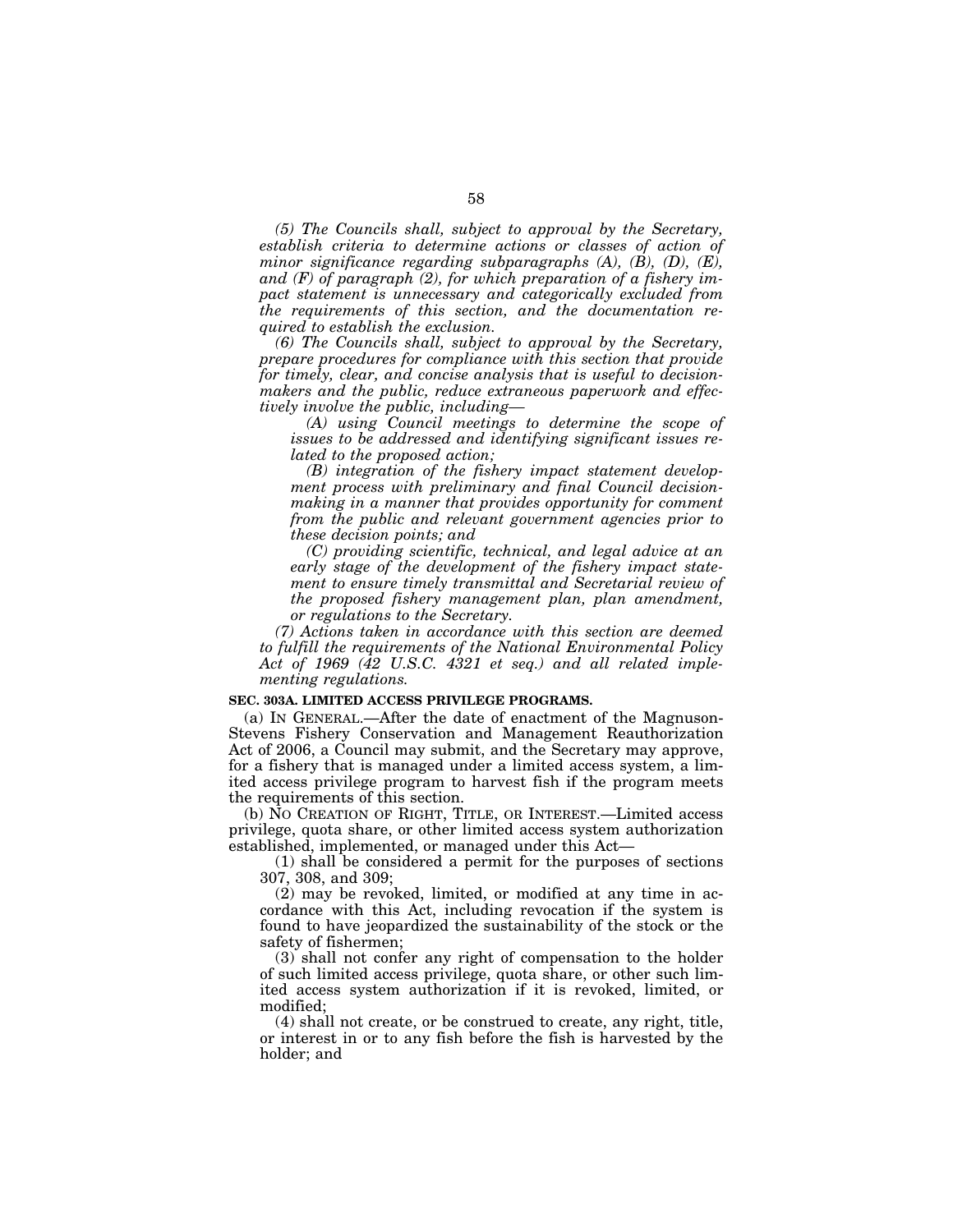(5) shall be considered a grant of permission to the holder of the limited access privilege or quota share to engage in activities permitted by such limited access privilege or quota share.<br>(c) REQUIREMENTS FOR LIMITED ACCESS PRIVILEGES.—

(1) IN GENERAL.—Any limited access privilege program to harvest fish submitted by a Council or approved by the Secretary under this section shall—

 $(A)$  if established in a fishery that is  $[overfished]$  *depleted* or subject to a rebuilding plan, assist in its rebuilding;

(B) if established in a fishery that is determined by the Secretary or the Council to have over-capacity, contribute to reducing capacity;

(C) promote—

(i) fishing safety;

(ii) fishery conservation and management; and

(iii) social and economic benefits;

(D) prohibit any person other than a United States citizen, a corporation, partnership, or other entity established under the laws of the United States or any State, or a permanent resident alien, that meets the eligibility and participation requirements established in the program from acquiring a privilege to harvest fish, including any person that acquires a limited access privilege solely for the purpose of perfecting or realizing on a security interest in such privilege;

(E) require that all fish harvested under a limited access privilege program be processed on vessels of the United States or on United States soil (including any territory of the United States);

(F) specify the goals of the program;

(G) include provisions for the regular monitoring and review by the Council and the Secretary of the operations of the program, including determining progress in meeting the goals of the program and this Act, and any necessary modification of the program to meet those goals, with a formal and detailed review 5 years after the implementation of the program and thereafter to coincide with scheduled Council review of the relevant fishery management plan (but no less frequently than once every 7 years);

(H) include an effective system for enforcement, monitoring, and management of the program, including the use of observers or electronic monitoring systems;

(I) include an appeals process for administrative review of the Secretary's decisions regarding initial allocation of limited access privileges;

(J) provide for the establishment by the Secretary, in consultation with appropriate Federal agencies, for an information collection and review process to provide any additional information needed to determine whether any illegal acts of anti-competition, anti-trust, price collusion, or price fixing have occurred among regional fishery associations or persons receiving limited access privileges under the program; and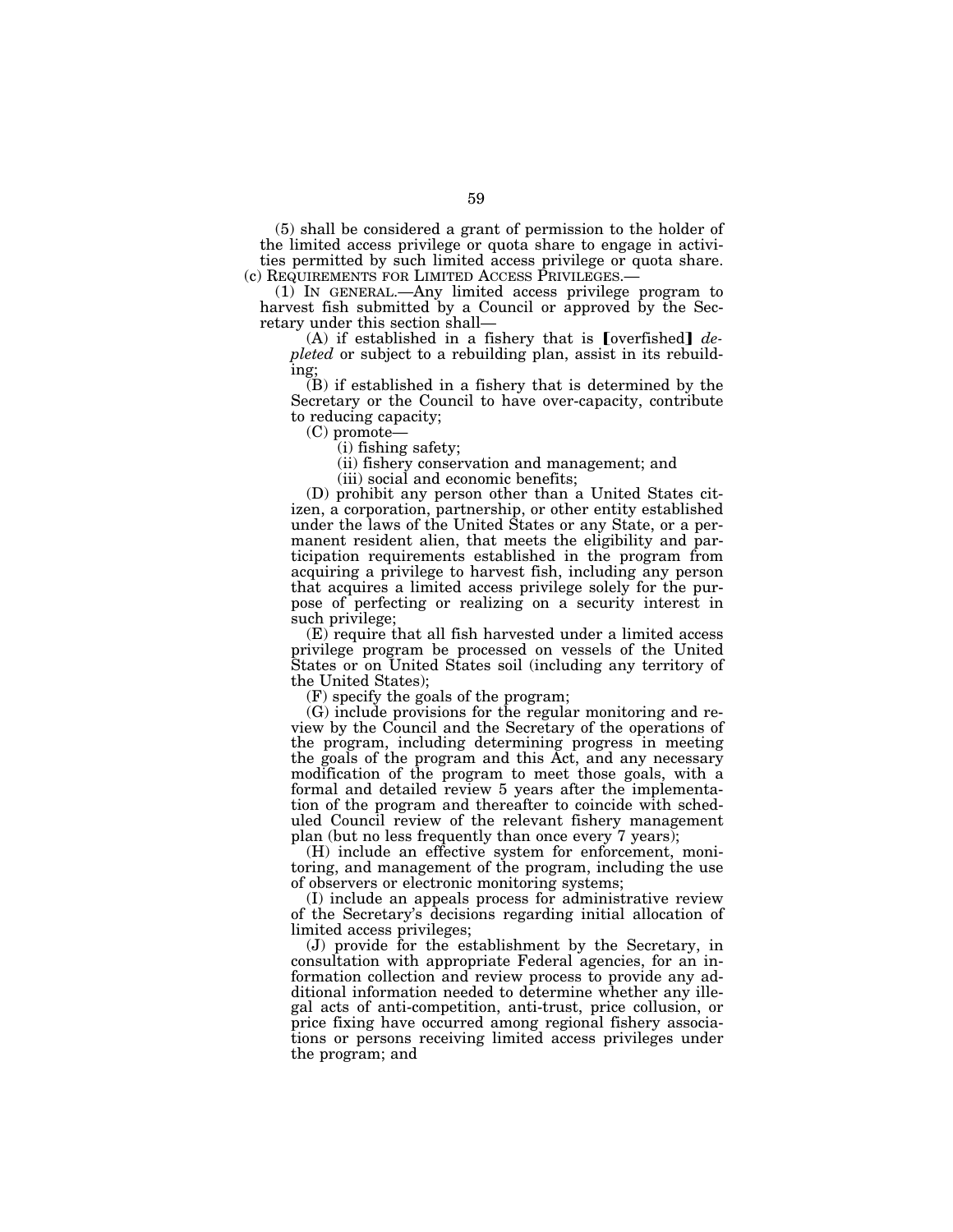(K) provide for the revocation by the Secretary of limited access privileges held by any person found to have violated the antitrust laws of the United States.

(2) WAIVER.—The Secretary may waive the requirement of paragraph  $(1)(E)$  if the Secretary determines that-

 $(\overline{A})$  the fishery has historically processed the fish outside of the United States; and

(B) the United States has a seafood safety equivalency agreement with the country where processing will occur.

(3) FISHING COMMUNITIES.—

(A) IN GENERAL.—

(i) ELIGIBILITY.—To be eligible to participate in a limited access privilege program to harvest fish, a fishing community shall—

(I) be located within the management area of the relevant Council;

(II) meet criteria developed by the relevant Council, approved by the Secretary, and published in the Federal Register;

(III) consist of residents who conduct commercial or recreational fishing, processing, or fisherydependent support businesses within the Council's management area; and

(IV) develop and submit a community sustainability plan to the Council and the Secretary that demonstrates how the plan will address the social and economic development needs of coastal communities, including those that have not historically had the resources to participate in the fishery, for approval based on criteria developed by the Council that have been approved by the Secretary and published in the Federal Register.

(ii) FAILURE TO COMPLY WITH PLAN.—The Secretary shall deny or revoke limited access privileges granted under this section for any person who fails to comply with the requirements of the community sustainability plan. Any limited access privileges denied or revoked under this section may be reallocated to other eligible members of the fishing community.

(B) PARTICIPATION CRITERIA.—In developing participation criteria for eligible communities under this paragraph, a Council shall consider—

(i) traditional fishing or processing practices in, and dependence on, the fishery;

(ii) the cultural and social framework relevant to the fishery;

(iii) economic barriers to access to fishery;

(iv) the existence and severity of projected economic and social impacts associated with implementation of limited access privilege programs on harvesters, captains, crew, processors, and other businesses substantially dependent upon the fishery in the region or subregion;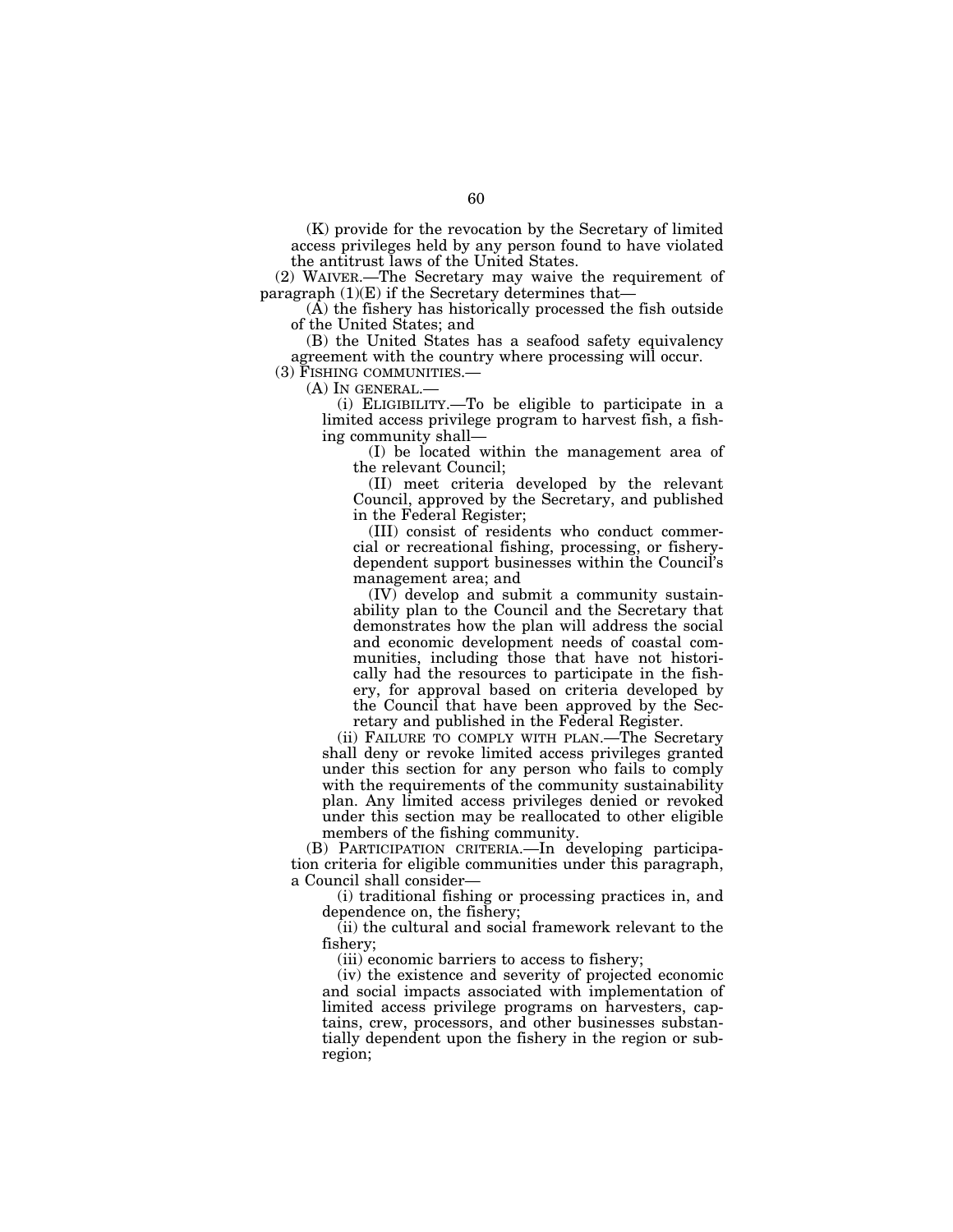(v) the expected effectiveness, operational transparency, and equitability of the community sustainability plan; and

(vi) the potential for improving economic conditions in remote coastal communities lacking resources to participate in harvesting or processing activities in the fishery.

(4) REGIONAL FISHERY ASSOCIATIONS.—

(A) IN GENERAL.—To be eligible to participate in a limited access privilege program to harvest fish, a regional fishery association shall—

(i) be located within the management area of the relevant Council;

(ii) meet criteria developed by the relevant Council, approved by the Secretary, and published in the Federal Register;

(iii) be a voluntary association, among willing parties with established by-laws and operating procedures;

(iv) consist of participants in the fishery who hold quota share that are designated for use in the specific region or subregion covered by the regional fishery association, including commercial or recreational fishing, processing, fishery-dependent support businesses, or fishing communities;

(v) not be eligible to receive an initial allocation of a limited access privilege but may acquire such privileges after the initial allocation, and may hold the annual fishing privileges of any limited access privileges it holds or the annual fishing privileges that is members contribute; and

(vi) develop and submit a regional fishery association plan to the Council and the Secretary for approval based on criteria developed by the Council that have been approved by the Secretary and published in the Federal Register.

(B) FAILURE TO COMPLY WITH PLAN.—The Secretary shall deny or revoke limited access privileges granted under this section to any person participating in a regional fishery association who fails to comply with the requirements of the regional fishery association plan.

(C) PARTICIPATION CRITERIA.—In developing participation criteria for eligible regional fishery associations under this paragraph, a Council shall consider—

(i) traditional fishing or processing practices in, and dependence on, the fishery;

(ii) the cultural and social framework relevant to the fishery;

(iii) economic barriers to access to fishery;

(iv) the existence and severity of projected economic and social impacts associated with implementation of limited access privilege programs on harvesters, captains, crew, processors, and other businesses substan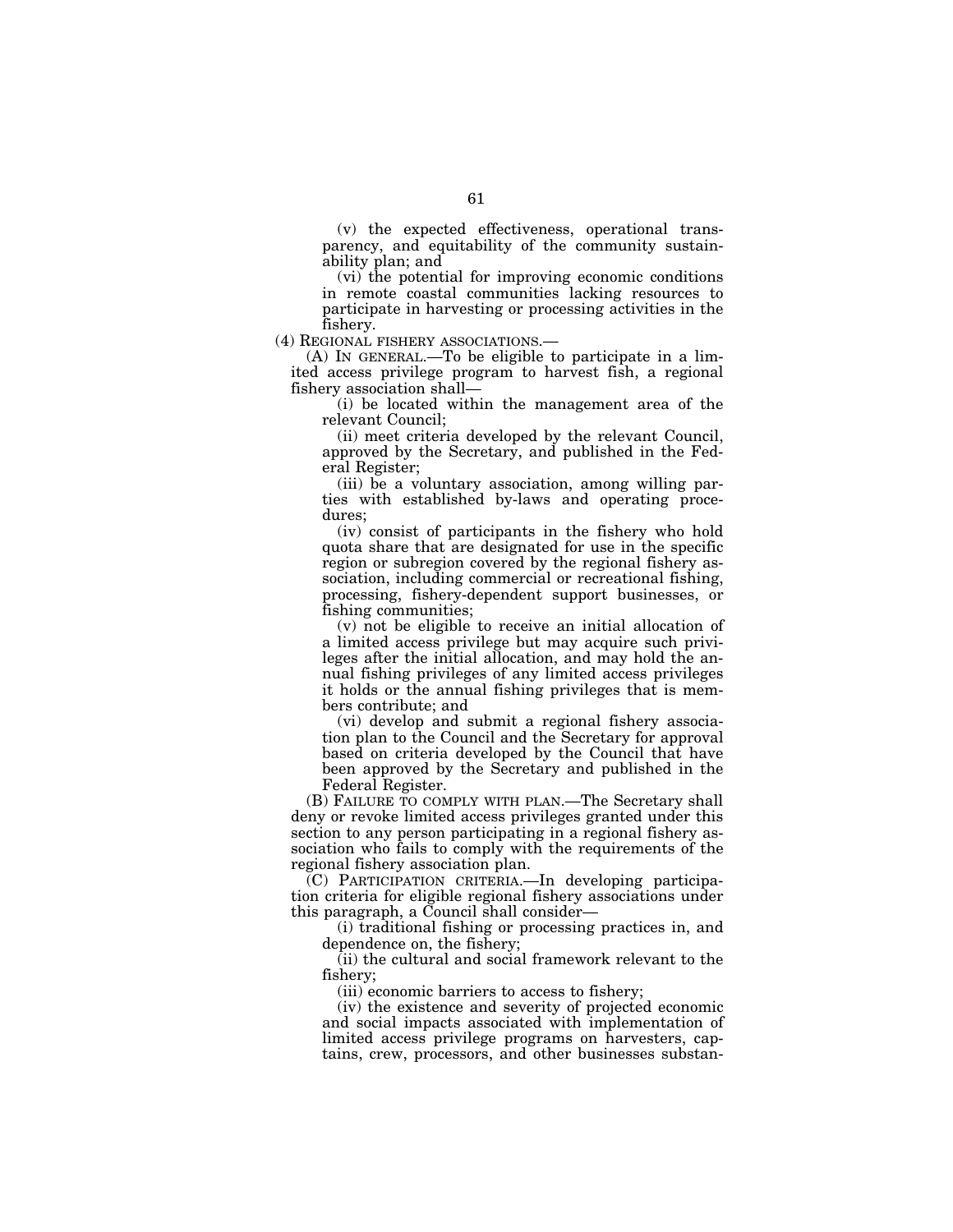tially dependent upon the fishery in the region or subregion;

(v) the administrative and fiduciary soundness of the association; and

(vi) the expected effectiveness, operational transparency, and equitability of the fishery association plan.

(5) ALLOCATION.—In developing a limited access privilege program to harvest fish a Council or the Secretary shall—

(A) establish procedures to ensure fair and equitable initial allocations, including consideration of—

(i) current and historical harvests;

(ii) employment in the harvesting and processing sectors;

(iii) investments in, and dependence upon, the fishery; and

(iv) the current and historical participation of fishing communities;

(B) consider the basic cultural and social framework of the fishery, especially through—

(i) the development of policies to promote the sustained participation of small owner-operated fishing vessels and fishing communities that depend on the fisheries, including regional or port-specific landing or delivery requirements; and

(ii) procedures to address concerns over excessive geographic or other consolidation in the harvesting or processing sectors of the fishery;

(C) include measures to assist, when necessary and appropriate, entry-level and small vessel owner-operators, captains, crew, and fishing communities through set-asides of harvesting allocations, including providing privileges, which may include set-asides or allocations of harvesting privileges, or economic assistance in the purchase of limited access privileges;

(D) ensure that limited access privilege holders do not acquire an excessive share of the total limited access privileges in the program by—

(i) establishing a maximum share, expressed as a percentage of the total limited access privileges, that a limited access privilege holder is permitted to hold, acquire, or use; and

(ii) establishing any other limitations or measures necessary to prevent an inequitable concentration of limited access privileges; and

(E) authorize limited access privileges to harvest fish to be held, acquired, used by, or issued under the system to persons who substantially participate in the fishery, including in a specific sector of such fishery, as specified by the Council.<br>(6) Program Initiation.—

 $(A)$  LIMITATION.—Except as provided in subparagraph (D), a Council may initiate a fishery management plan or amendment to establish a limited access privilege program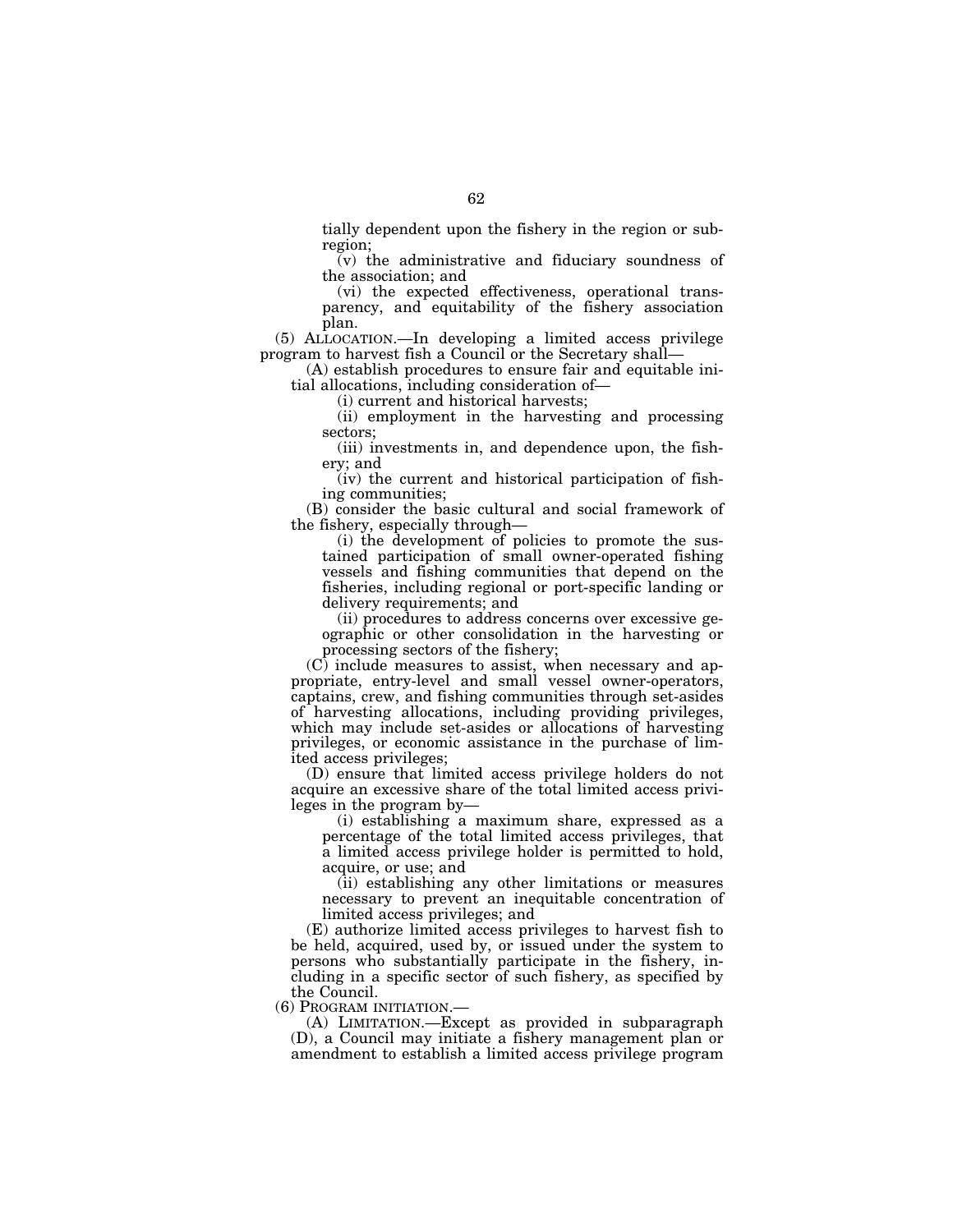to harvest fish on its own initiative or if the Secretary has certified an appropriate petition.

(B) PETITION.—A group of fishermen constituting more than 50 percent of the permit holders, or holding more than 50 percent of the allocation, in the fishery for which a limited access privilege program to harvest fish is sought, may submit a petition to the Secretary requesting that the relevant Council or Councils with authority over the fishery be authorized to initiate the development of the program. Any such petition shall clearly state the fishery to which the limited access privilege program would apply. For multispecies permits in the Gulf of Mexico, only those participants who have substantially fished the species proposed to be included in the limited access program shall be eligible to sign a petition for such a program and shall serve as the basis for determining the percentage described in the first sentence of this subparagraph.

(C) CERTIFICATION BY SECRETARY.—Upon the receipt of any such petition, the Secretary shall review all of the signatures on the petition and, if the Secretary determines that the signatures on the petition represent more than 50 percent of the permit holders, or holders of more than 50 percent of the allocation in the fishery, as described by subparagraph (B), the Secretary shall certify the petition to the appropriate Council or Councils.

 $\lbrack$  (D) NEW ENGLAND AND GULF REFERENDUM.—<br> $\lbrack$  (i) Except as provided in clause (iii) for the Gulf of Mexico commercial red snapper fishery, the New England and Gulf Councils may not submit, and the Secretary may not approve or implement, a fishery management plan or amendment that creates an individual fishing quota program, including a Secretarial plan, unless such a system, as ultimately developed, has been approved by more than  $\frac{2}{3}$  of those voting in a referendum among eligible permit holders, or other persons described in clause (v), with respect to the New England Council, and by a majority of those voting in the referendum among eligible permit holders with respect to the Gulf Council. For multispecies permits in the Gulf of Mexico, only those participants who have substantially fished the species proposed to be included in the individual fishing quota program shall be eligible to vote in such a referendum. If an individual fishing quota program fails to be approved by the requisite number of those voting, it may be revised and submitted for approval in a subsequent referendum.

 $\lceil$ (ii) The Secretary shall conduct a referendum under this subparagraph, including notifying all persons eligible to participate in the referendum and making available to them information concerning the schedule, procedures, and eligibility requirements for the referendum process and the proposed individual fishing quota program. Within 1 year after the date of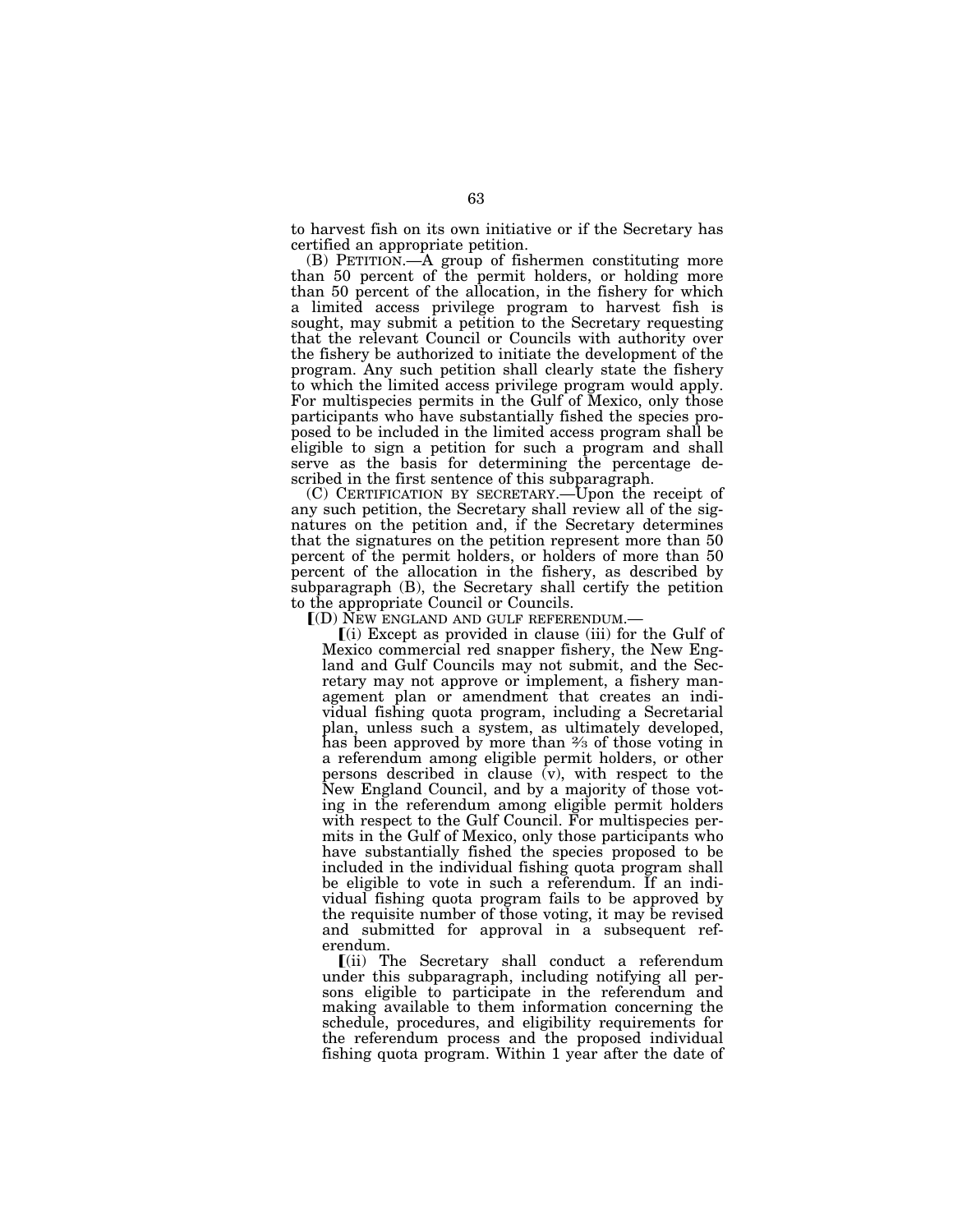enactment of the Magnuson-Stevens Fishery Conservation and Management Reauthorization Act of 2006, the Secretary shall publish guidelines and procedures to determine procedures and voting eligibility requirements for referenda and to conduct such referenda in a fair and equitable manner.

 $\lim_{\epsilon \to 0}$  The provisions of section 407(c) of this Act shall apply in lieu of this subparagraph for an individual fishing quota program for the Gulf of Mexico commercial red snapper fishery.

 $(iv)$  Chapter 35 of title 44, United States Code, (commonly known as the Paperwork Reduction Act) does not apply to the referenda conducted under this subparagraph.

 $\overline{[\}(\overline{v})\]$  The Secretary shall promulgate criteria for determining whether additional fishery participants are eligible to vote in the New England referendum described in clause (i) in order to ensure that crew members who derive a significant percentage of their total income from the fishery under the proposed program are eligible to vote in the referendum.

 $(v_i)$  In this subparagraph, the term "individual fishing quota" does not include a sector allocation.]<br>(D) CATCH SHARE REFERENDUM PILOT PROGRAM.—

*(i) The New England, Mid-Atlantic, South Atlantic, and Gulf of Mexico Councils may not submit a fishery management plan or amendment that creates a catch share program for a fishery, and the Secretary may not approve or implement such a plan or amendment submitted by such a Council or a secretarial plan or amendment under section 304(c) that creates such a program, unless the final program has been approved, in a referendum in accordance with this subparagraph, by a majority of the permit holders eligible to participate in the fishery. For multispecies permits in the Gulf of Mexico, any permit holder with landings from within the sector of the fishery being considered for the catch share program within the 5-year period preceding the date of the referendum and still active in fishing in the fishery shall be eligible to participate in such a referendum. If a catch share program is not approved by the requisite number of permit holders, it may be revised and submitted for approval in a subsequent referendum.* 

*(ii) The Secretary may, at the request of the New England Fishery Management Council, allow participation in such a referendum for a fishery under the Council's authority, by fishing vessel crewmembers who derive a significant portion of their livelihood from such fishing.* 

*(iii) The Secretary shall conduct a referendum under this subparagraph, including notifying all permit holders eligible to participate in the referendum and making available to them—*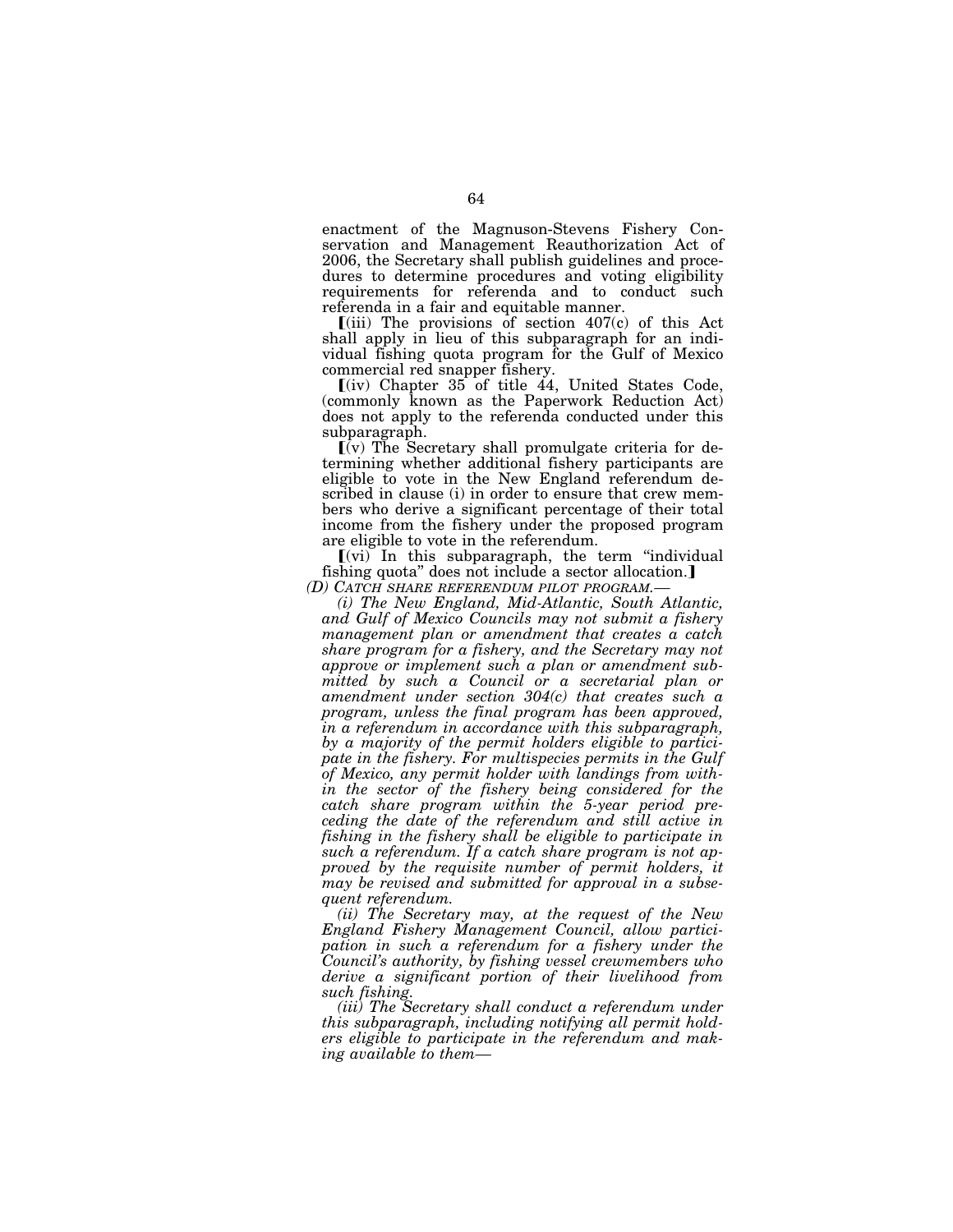*(I) a copy of the proposed program;* 

*(II) an estimate of the costs of the program, including costs to participants;* 

*(III) an estimate of the amount of fish or percentage of quota each permit holder would be allocated; and* 

*(IV) information concerning the schedule, procedures, and eligibility requirements for the referendum process.* 

*(iv) For the purposes of this subparagraph, the term ''permit holder eligible to participate'' only includes the holder of a permit for a fishery under which fishing has occurred in 3 of the 5 years preceding a referendum for the fishery, unless sickness, injury, or other unavoidable hardship prevented the permit holder from engaging in such fishing.* 

*(v) The Secretary may not implement any catch share program for any fishery managed exclusively by the Secretary unless first petitioned by a majority of those permit holders eligible to participate in the fishery.* 

(7) TRANSFERABILITY.—In establishing a limited access privilege program, a Council shall—

(A) establish a policy and criteria for the transferability of limited access privileges (through sale or lease), that is consistent with the policies adopted by the Council for the fishery under paragraph (5); and

(B) establish, in coordination with the Secretary, a process for monitoring of transfers (including sales and leases) of limited access privileges.

(8) PREPARATION AND IMPLEMENTATION OF SECRETARIAL PLANS.—This subsection also applies to a plan prepared and implemented by the Secretary under section  $304(c)$  or  $304(g)$ .

(9) ANTITRUST SAVINGS CLAUSE.—Nothing in this Act shall be construed to modify, impair, or supersede the operation of any of the antitrust laws. For purposes of the preceding sentence, the term ''antitrust laws'' has the meaning given such term in subsection (a) of the first section of the Clayton Act, except that such term includes section 5 of the Federal Trade Commission Act to the extent that such section 5 applies to unfair methods of competition.

(d) AUCTION AND OTHER PROGRAMS.—In establishing a limited access privilege program, a Council shall consider, and may provide, if appropriate, an auction system or other program to collect royalties for the initial, or any subsequent, distribution of allocations in a limited access privilege program if—

(1) the system or program is administered in such a way that the resulting distribution of limited access privilege shares meets the program requirements of this section; and

(2) revenues generated through such a royalty program are deposited in the Limited Access System Administration Fund established by section  $305(h)(5)(B)$  and available subject to annual appropriations.

(e) COST RECOVERY.—In establishing a limited access privilege program, a Council shall—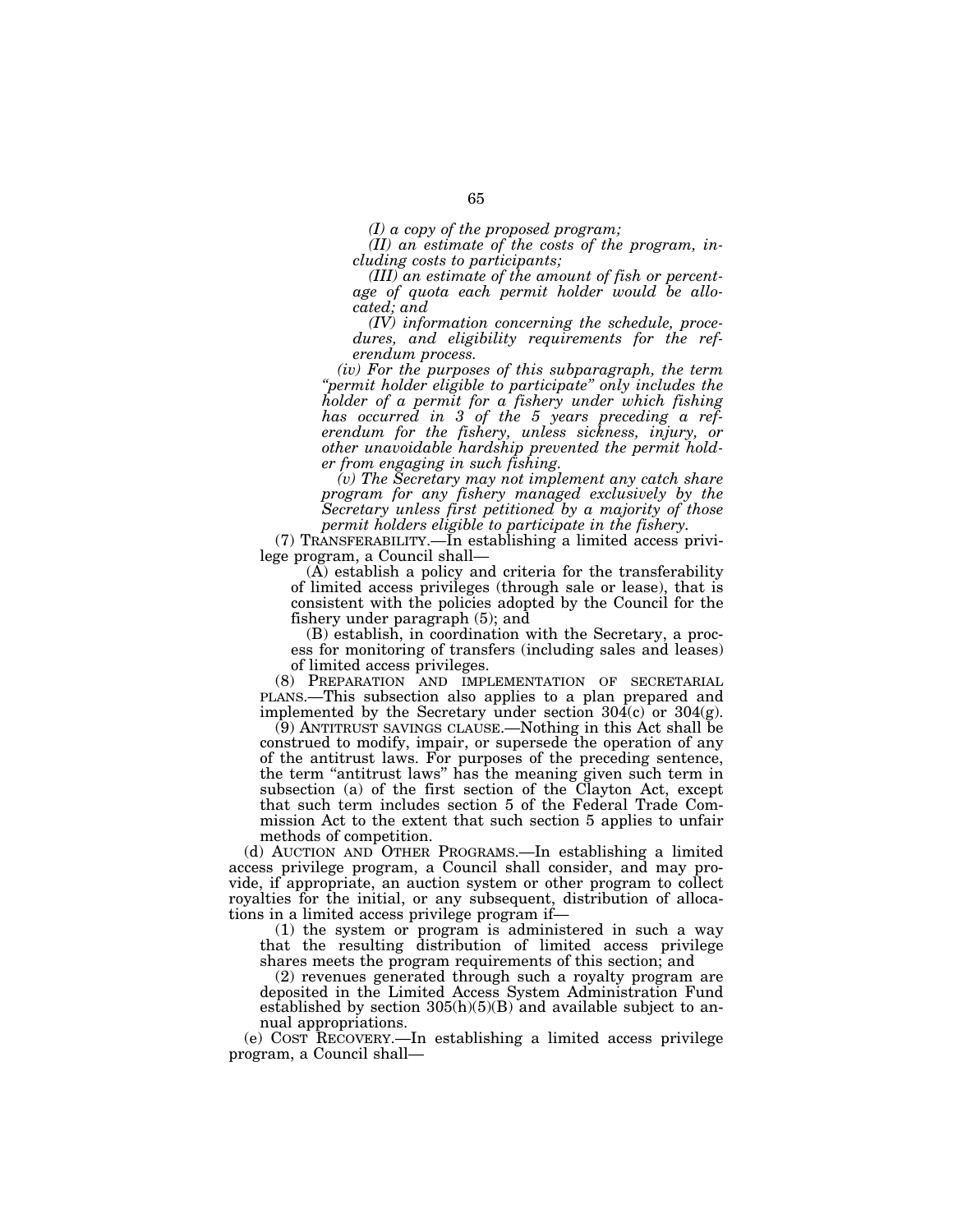(1) develop a methodology and the means to identify and assess the management, data collection and analysis, and enforcement programs that are directly related to and in support of the program; and

(2) provide, under section  $304(d)(2)$ , for a program of fees paid by limited access privilege holders that will cover the costs of management, data collection and analysis, and enforcement activities.

(f) CHARACTERISTICS.—A limited access privilege established after the date of enactment of the Magnuson-Stevens Fishery Conservation and Management Reauthorization Act of 2006 is a permit issued for a period of not more than 10 years that—

(1) will be renewed before the end of that period, unless it has been revoked, limited, or modified as provided in this subsection;

(2) will be revoked, limited, or modified if the holder is found by the Secretary, after notice and an opportunity for a hearing under section 554 of title 5, United States Code, to have failed to comply with any term of the plan identified in the plan as cause for revocation, limitation, or modification of a permit, which may include conservation requirements established under the plan;

(3) may be revoked, limited, or modified if the holder is found by the Secretary, after notice and an opportunity for a hearing under section 554 of title 5, United States Code, to have committed an act prohibited by section 307 of this Act; and

(4) may be acquired, or reacquired, by participants in the program under a mechanism established by the Council if it has been revoked, limited, or modified under paragraph (2) or (3).

(g) LIMITED ACCESS PRIVILEGE ASSISTED PURCHASE PROGRAM.— (1) IN GENERAL.—A Council may submit, and the Secretary may approve and implement, a program which reserves up to 25 percent of any fees collected from a fishery under section  $304(d)(2)$  to be used, pursuant to section  $53706(a)(7)$  of title 46, United States Code, to issue obligations that aid in financing—

(A) the purchase of limited access privileges in that fishery by fishermen who fish from small vessels; and

(B) the first-time purchase of limited access privileges in that fishery by entry level fishermen.

(2) ELIGIBILITY CRITERIA.—A Council making a submission under paragraph (1) shall recommend criteria, consistent with the provisions of this Act, that a fisherman must meet to qualify for guarantees under subparagraphs (A) and (B) of paragraph (1) and the portion of funds to be allocated for guarantees under each subparagraph.

(h) EFFECT ON CERTAIN EXISTING SHARES AND PROGRAMS.—Nothing in this Act, or the amendments made by the Magnuson-Stevens Fishery Conservation and Management Reauthorization Act of 2006, shall be construed to require a reallocation or a reevaluation of individual quota shares, processor quota shares, cooperative programs, or other quota programs, including sector allocation in ef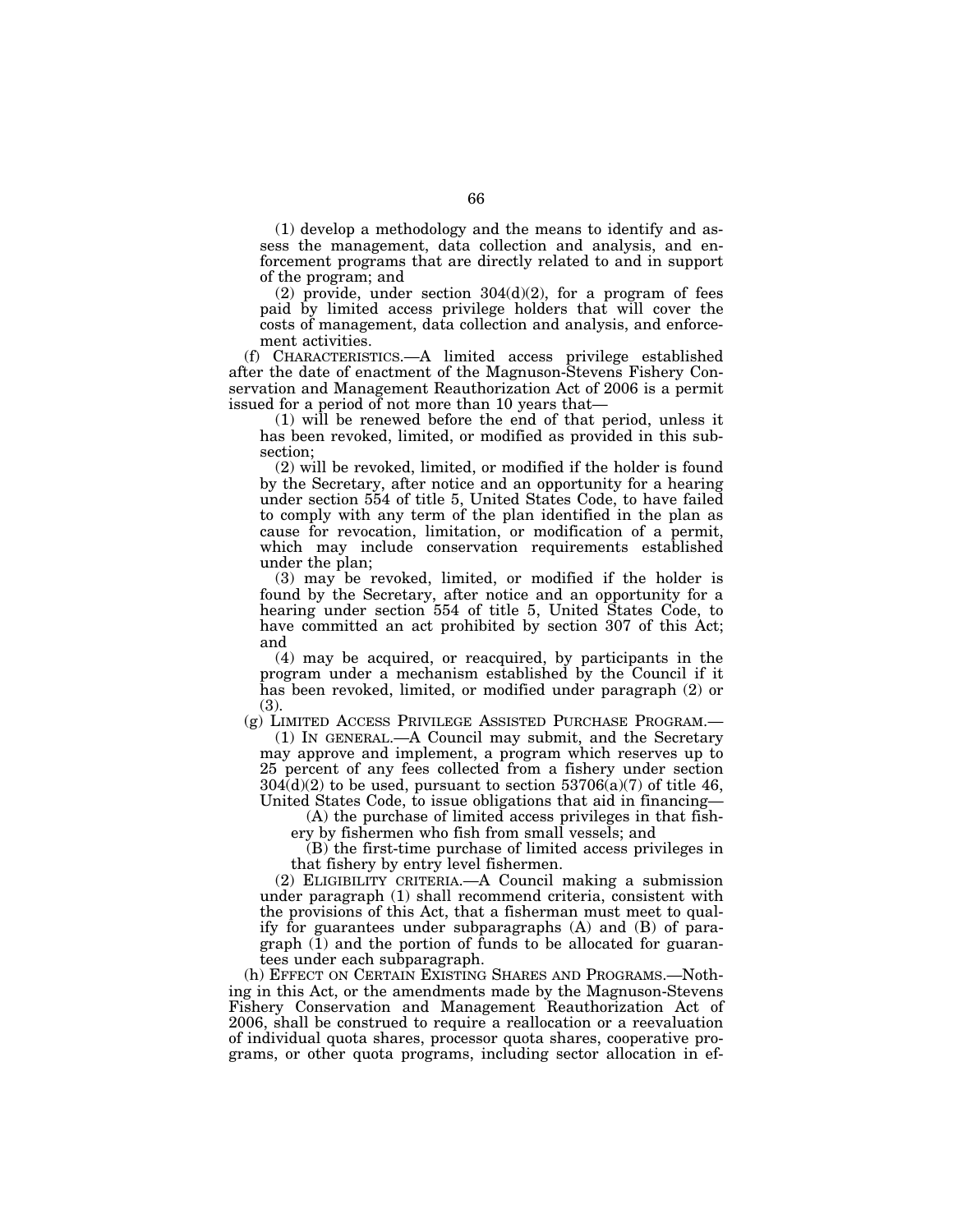fect before the date of enactment of the Magnuson-Stevens Fishery Conservation and Management Reauthorization Act of 2006.

(i) TRANSITION RULES.—The requirements of this section shall not apply to any quota program, including any individual quota program, cooperative program, or sector allocation for which a Council has taken final action or which has been submitted by a Council to the Secretary, or approved by the Secretary, within 6 months after the date of enactment of the Magnuson-Stevens Fishery Conservation and Management Reauthorization Act of 2006, except that—

(1) the requirements of section 303(d) of this Act in effect on the day before the date of enactment of that Act shall apply to any such program;

(2) the program shall be subject to review under subsection  $(c)(1)(G)$  of this section not later than 5 years after the program implementation; and

(3) nothing in this subsection precludes a Council from incorporating criteria contained in this section into any such plans.

**SEC. 304. ACTION BY THE SECRETARY.** 

(a) REVIEW OF PLANS.— (1) Upon transmittal by the Council to the Secretary of a fishery management plan or plan amendment, the Secretary shall—

(A) immediately commence a review of the plan or amendment to determine whether it is consistent with the national standards, the other provisions of this Act, and any other applicable law; and

(B) immediately publish in the Federal Register a notice stating that the plan or amendment is available and that written information, views, or comments of interested persons on the plan or amendment may be submitted to the Secretary during the 60-day period beginning on the date the notice is published.

(2) In undertaking the review required under paragraph (1), the Secretary shall—

(A) take into account the information, views, and comments received from interested persons;

(B) consult with the Secretary of State with respect to foreign fishing; [and]

(C) consult with the Secretary of the department in which the Coast Guard is operating with respect to enforcement at sea and to fishery access adjustments referred to in section  $303(a)(6)$ . *j, and* 

*(D) evaluate the adequacy of the accompanying fishery impact statement as basis for fully considering the environmental impacts of implementing the fishery management plan or plan amendment.* 

 $(3)$  The Secretary shall approve, disapprove, or partially approve a plan or amendment within 30 days of the end of the comment period under paragraph (1) by written notice to the Council. A notice of disapproval or partial approval shall specify—

(A) the applicable law with which the plan or amendment is inconsistent;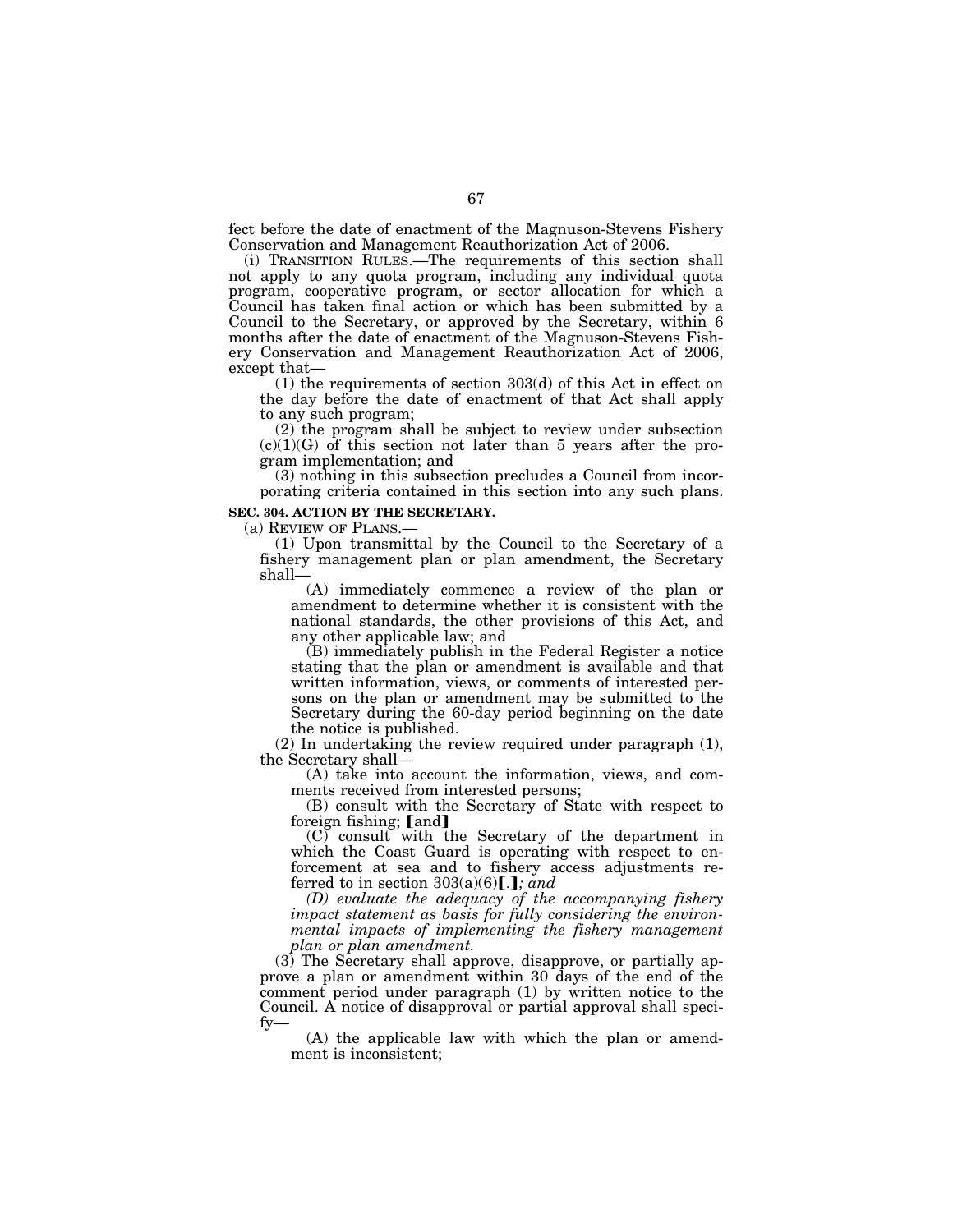(B) the nature of such inconsistencies; and

(C) recommendations concerning the actions that could be taken by the Council to conform such plan or amendment to the requirements of applicable law.

If the Secretary does not notify a Council within 30 days of the end of the comment period of the approval, disapproval, or partial approval of a plan or amendment, then such plan or amendment shall take effect as if approved.

(4) If the Secretary disapproves or partially approves a plan or amendment, the Council may submit a revised plan or amendment to the Secretary for review under this subsection.

(5) For purposes of this subsection and subsection (b), the ''term immediately'' means on or before the 5th day after the day on which a Council transmits to the Secretary a fishery management plan, plan amendment, or proposed regulation that the Council characterizes as final.

(b) REVIEW OF REGULATIONS.—

 $(1)$  [Upon transmittal by the Council to the Secretary of proposed regulations prepared under section 303(c), the Secretary shall immediately initiate an evaluation of the proposed regulations to determine whether they are consistent with the fishery management plan, plan amendment, this Act and other applicable law. Within 15 days of initiating such evaluation the Secretary shall make a determination and—*] Upon transmittal by the Council to the Secretary of proposed regulations prepared under section 303(c), the Secretary shall immediately initiate an evaluation of the proposed regulations to determine whether they are consistent with the fishery management plan, plan amendment, this Act and other applicable law. The Secretary shall also immediately initiate an evaluation of the accompanying fishery impact statement as a basis for fully considering the environmental impacts of implementing the proposed regulations. Within 15 days of initiating such evaluation the Secretary shall make a determination and—* 

(A) if that determination is affirmative, the Secretary shall publish such regulations in the Federal Register, with such technical changes as may be necessary for clarity and an explanation of those changes, for a public comment period of 15 to 60 days; or

(B) if that determination is negative, the Secretary shall notify the Council in writing of the inconsistencies and provide recommendations on revisions that would make the proposed regulations consistent with the fishery management plan, plan amendment, this Act, and other applicable law.

(2) Upon receiving a notification under paragraph  $(1)(B)$ , the Council may revise the proposed regulations and submit them to the Secretary for reevaluation under paragraph (1).

(3) The Secretary shall promulgate final regulations within 30 days after the end of the comment period under paragraph (1)(A). The Secretary shall consult with the Council before making any revisions to the proposed regulations, and must publish in the Federal Register an explanation of any differences between the proposed and final regulations.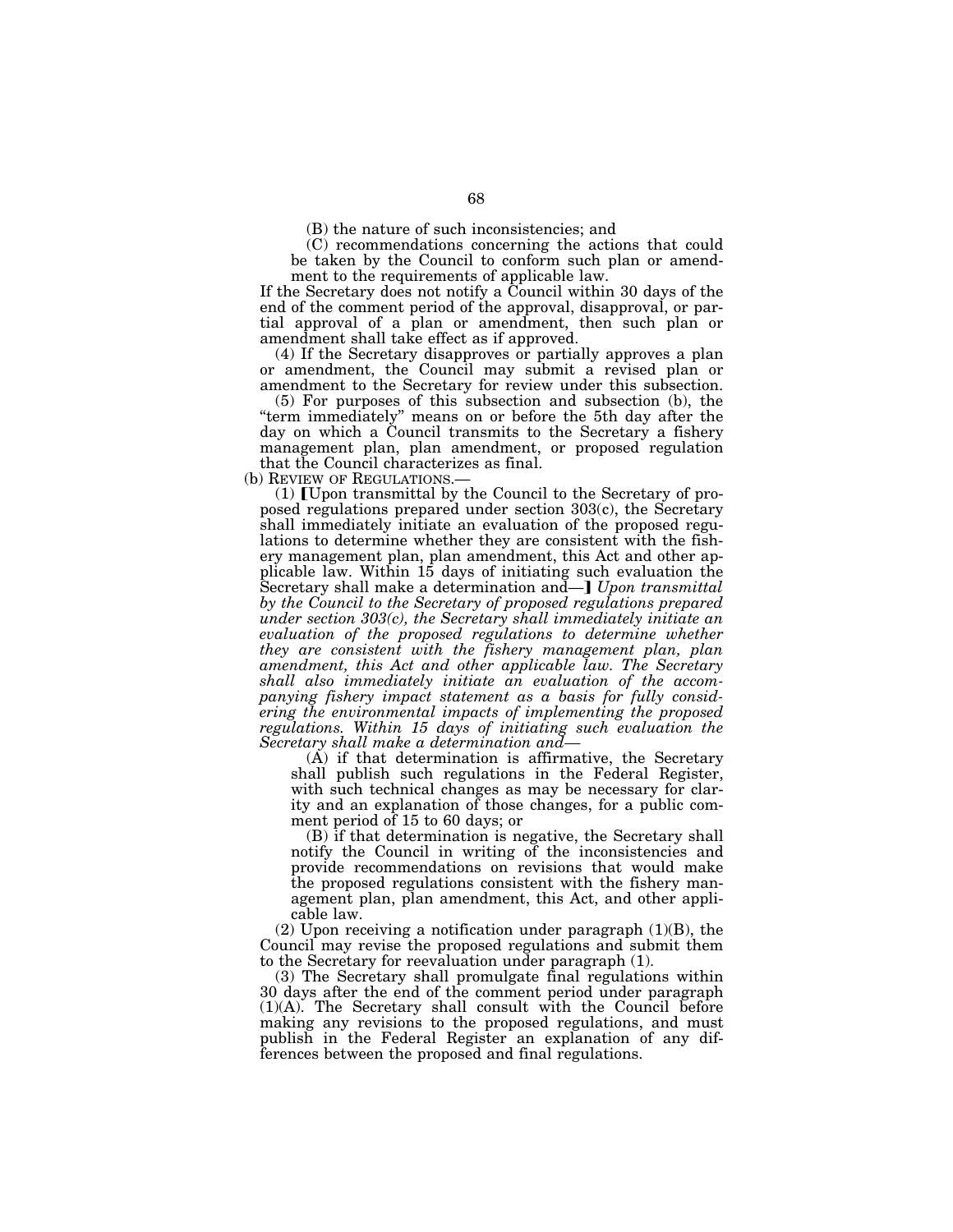(c) PREPARATION AND REVIEW OF SECRETARIAL PLANS.— (1) The Secretary may prepare a fishery management plan, with respect to any fishery, or any amendment to any such plan, in accordance with the national standards, the other provisions of this Act, and any other applicable law, if—

(A) the appropriate Council fails to develop and submit to the Secretary, after a reasonable period of time, a fishery management plan for such fishery, or any necessary amendment to such a plan, if such fishery requires conservation and management;

(B) the Secretary disapproves or partially disapproves any such plan or amendment, or disapproves a revised plan or amendment, and the Council involved fails to submit a revised or further revised plan or amendment; or

(C) the Secretary is given authority to prepare such plan or amendment under this section.

(2) In preparing any plan or amendment under this subsection, the Secretary shall—

(A) conduct public hearings, at appropriate times and locations in the geographical areas concerned, so as to allow interested persons an opportunity to be heard in the preparation and amendment of the plan and any regulations implementing the plan; and

(B) consult with the Secretary of State with respect to foreign fishing and with the Secretary of the department in which the Coast Guard is operating with respect to enforcement at sea.

(3) Notwithstanding paragraph (1) for a fishery under the authority of a Council, the Secretary may not include in any fishery management plan, or any amendment to any such plan, prepared by him, a provision establishing a limited access system, including any limited access privilege program, unless such system is first approved by a majority of the voting members, present and voting, of each appropriate Council.

(4) Whenever the Secretary prepares a fishery management plan or plan amendment under this section, the Secretary shall immediately—

(A) for a plan or amendment for a fishery under the authority of a Council, submit such plan or amendment to the appropriate Council for consideration and comment; and

(B) publish in the Federal Register a notice stating that the plan or amendment is available and that written information, views, or comments of interested persons on the plan or amendment may be submitted to the Secretary during the 60-day period beginning on the date the notice is published.

(5) Whenever a plan or amendment is submitted under paragraph  $(4)(A)$ , the appropriate Council must submit its comments and recommendations, if any, regarding the plan or amendment to the Secretary before the close of the 60-day period referred to in paragraph  $(4)(B)$ . After the close of such  $60$ day period, the Secretary, after taking into account any such comments and recommendations, as well as any views, infor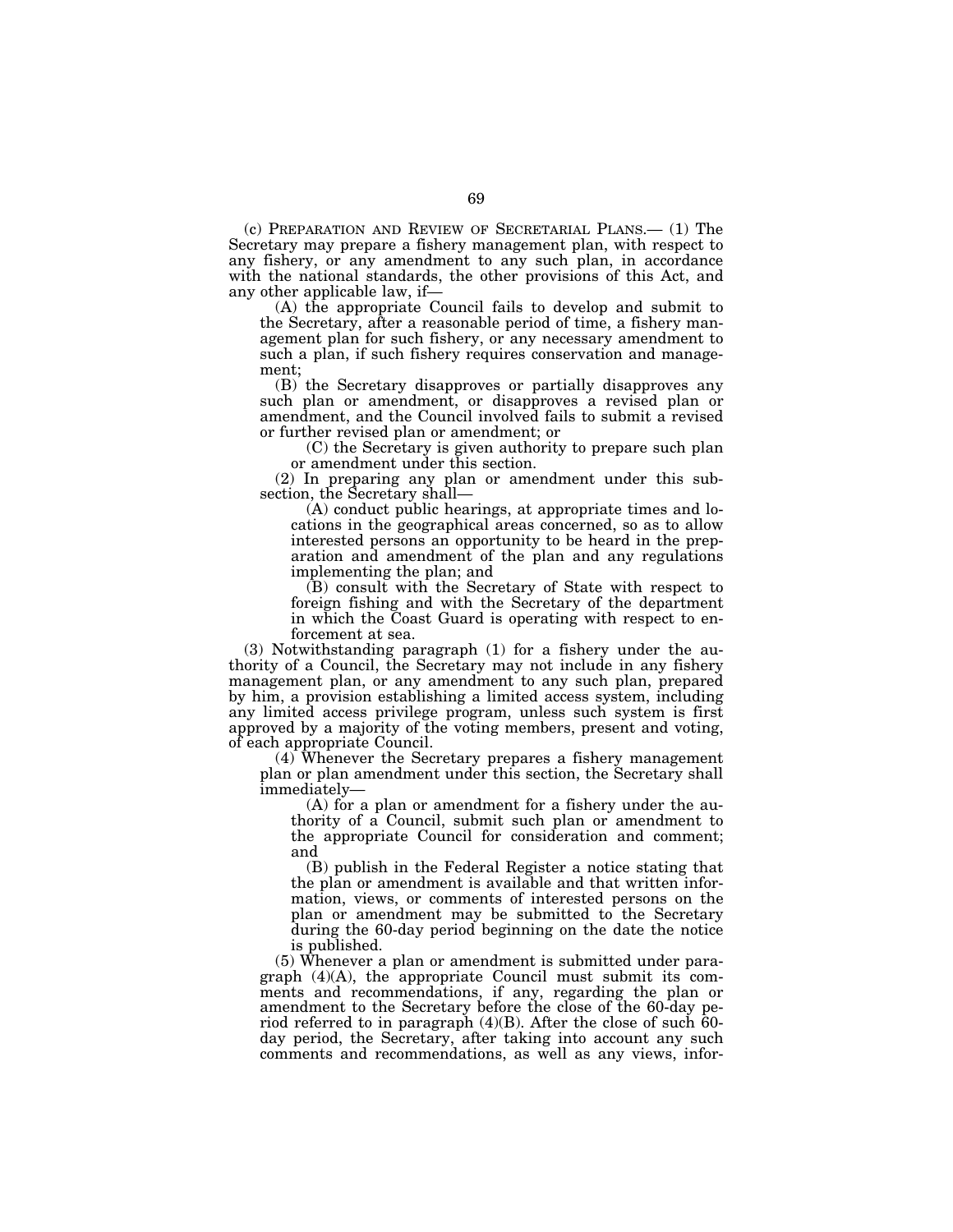mation, or comments submitted under paragraph (4)(B), may adopt such plan or amendment.

(6) The Secretary may propose regulations in the Federal Register to implement any plan or amendment prepared by the Secretary. In the case of a plan or amendment to which paragraph (4)(A) applies, such regulations shall be submitted to the Council with such plan or amendment. The comment period on proposed regulations shall be 60 days, except that the Secretary may shorten the comment period on minor revisions to existing regulations.

(7) The Secretary shall promulgate final regulations within 30 days after the end of the comment period under paragraph (6). The Secretary must publish in the Federal Register an explanation of any substantive differences between the proposed and final rules. All final regulations must be consistent with the fishery management plan, with the national standards and other provisions of this Act, and with any other applicable law.

(d) ESTABLISHMENT OF FEES.—(1) The Secretary shall by regulation establish the level of any fees which are authorized to be charged pursuant to section 303(b)(1). The Secretary may enter into a cooperative agreement with the States concerned under which the States administer the permit system and the agreement may provide that all or part of the fees collected under the system shall accrue to the States. The level of fees charged under this subsection shall not exceed the administrative costs incurred in issuing the permits.

(2)(A) Notwithstanding paragraph (1), the Secretary is authorized and shall collect a fee to recover the actual costs directly related to the management, data collection, and enforcement of any—

(i) limited access privilege program; and

(ii) community development quota program that allocates a percentage of the total allowable catch of a fishery to such program.

(B) Such fee shall not exceed 3 percent of the ex-vessel value of fish harvested under any such program, and shall be collected at either the time of the landing, filing of a landing report, or sale of such fish during a fishing season or in the last quarter of the calendar year in which the fish is harvested.

 $(C)(i)$  Fees collected under this paragraph shall be in addition to any other fees charged under this Act and shall be deposited in the Limited Access System Administration Fund established under section  $305(h)(5)(B)$ .

(ii) Upon application by a State, the Secretary shall transfer to such State up to 33 percent of any fee collected pursuant to subparagraph (A) under a community development quota program and deposited in the Limited Access System Administration Fund in order to reimburse such State for actual costs directly incurred in the management and enforcement of such program.

*(D) The Secretary shall report annually on the amount collected under this paragraph from each fishery and detail how the funds were spent in the prior year on a fishery-by-fishery basis, to—*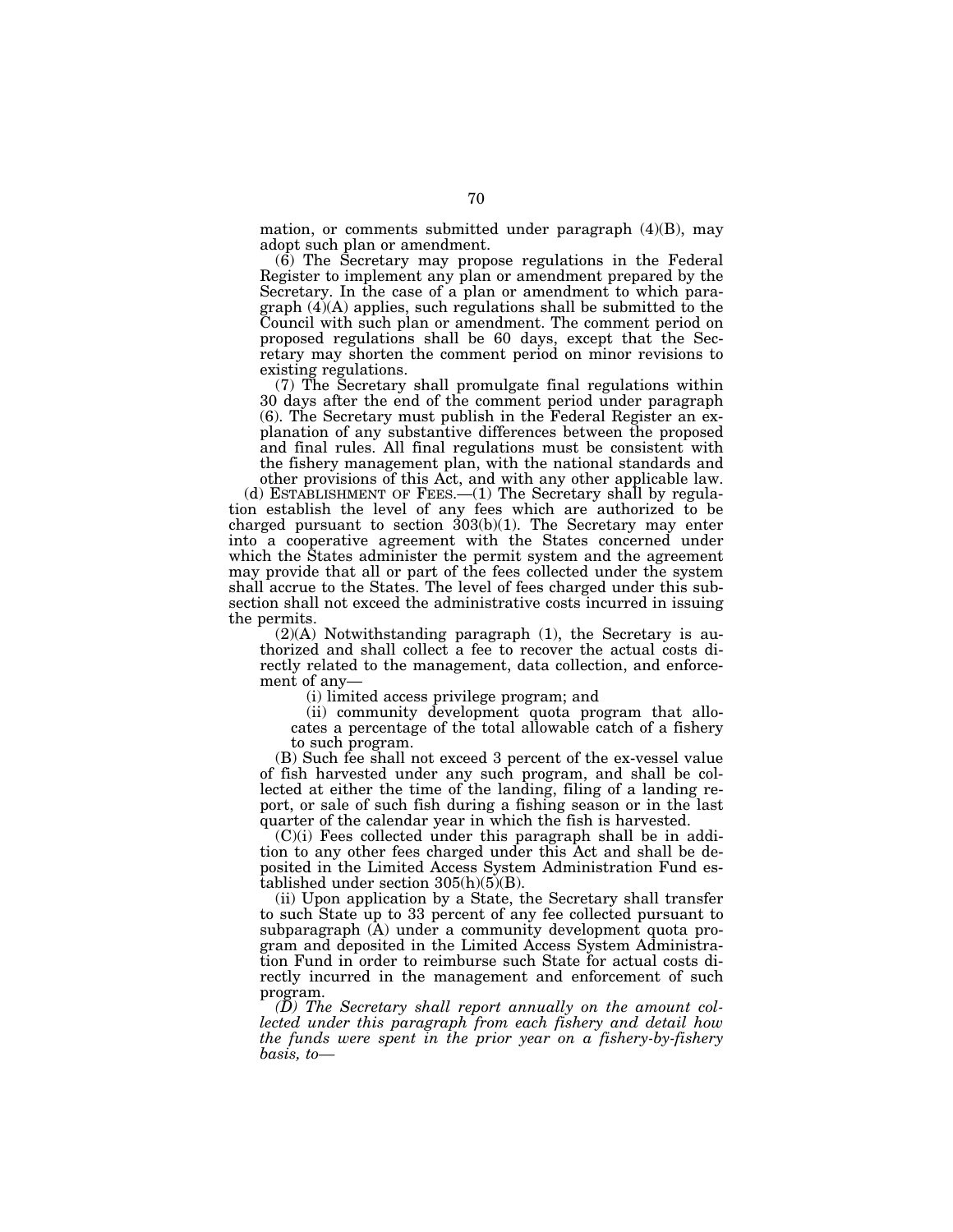*(i) Congress; and* 

*(ii) each Council from whose fisheries the fee under this paragraph were collected.* 

(e) REBUILDING **[OVERFISHED**] *DEPLETED* FISHERIES.—

(1) The Secretary shall report annually to the Congress and the Councils on the status of fisheries within each Council's geographical area of authority and identify those fisheries that are [overfished] *depleted* or are approaching a condition of being **[**overfished] *depleted*. For those fisheries managed under a fishery management plan or international agreement, the status shall be determined using the criteria for overfishing specified in such plan or agreement. A fishery shall be classified as approaching a condition of being [overfished] *depleted* if, based on trends in fishing effort, fishery resource size, and other appropriate factors, the Secretary estimates that the fishery will become [overfished] *depleted* within two years. *The report shall distinguish between fisheries that are depleted (or approaching that condition) as a result of fishing and fisheries that are depleted (or approaching that condition) as a result of factors other than fishing. The report shall state, for each fishery identified as depleted or approaching that condition, whether the fishery is the target of directed fishing.* 

(2) If the Secretary determines at any time that a fishery is **[overfished]** *depleted*, the Secretary shall immediately notify the appropriate Council and request that action be taken to end overfishing in the fishery and to implement conservation and management measures to rebuild affected stocks of fish. The Secretary shall publish each notice under this paragraph in the Federal Register.

(3) Within 2 years after an identification under paragraph (1) or notification under paragraphs (2) or (7), the appropriate Council (or the Secretary, for fisheries under section  $302(a)(3)$ ) shall prepare and implement a fishery management plan, plan amendment, or proposed regulations for the fishery to which the identification or notice applies—

(A) to end overfishing immediately in the fishery and to rebuild affected stocks of fish; or

(B) to prevent overfishing from occurring in the fishery whenever such fishery is identified as approaching an **[**overfished**]** *depleted* condition.

(4) For a fishery that is [overfished] *depleted*, any fishery management plan, amendment, or proposed regulations prepared pursuant to paragraph (3) or paragraph (5) for such fishery shall—

(A) specify a time period for rebuilding the fishery that shall—

(i) be as short as  $[possible]$  *practicable*, taking into account the status and biology of any [overfished] *depleted* stocks of fish, the needs of fishing communities, recommendations by international organizations in which the United States participates, and the interaction of the **[**overfished**]** *depleted* stock of fish within the marine ecosystem; and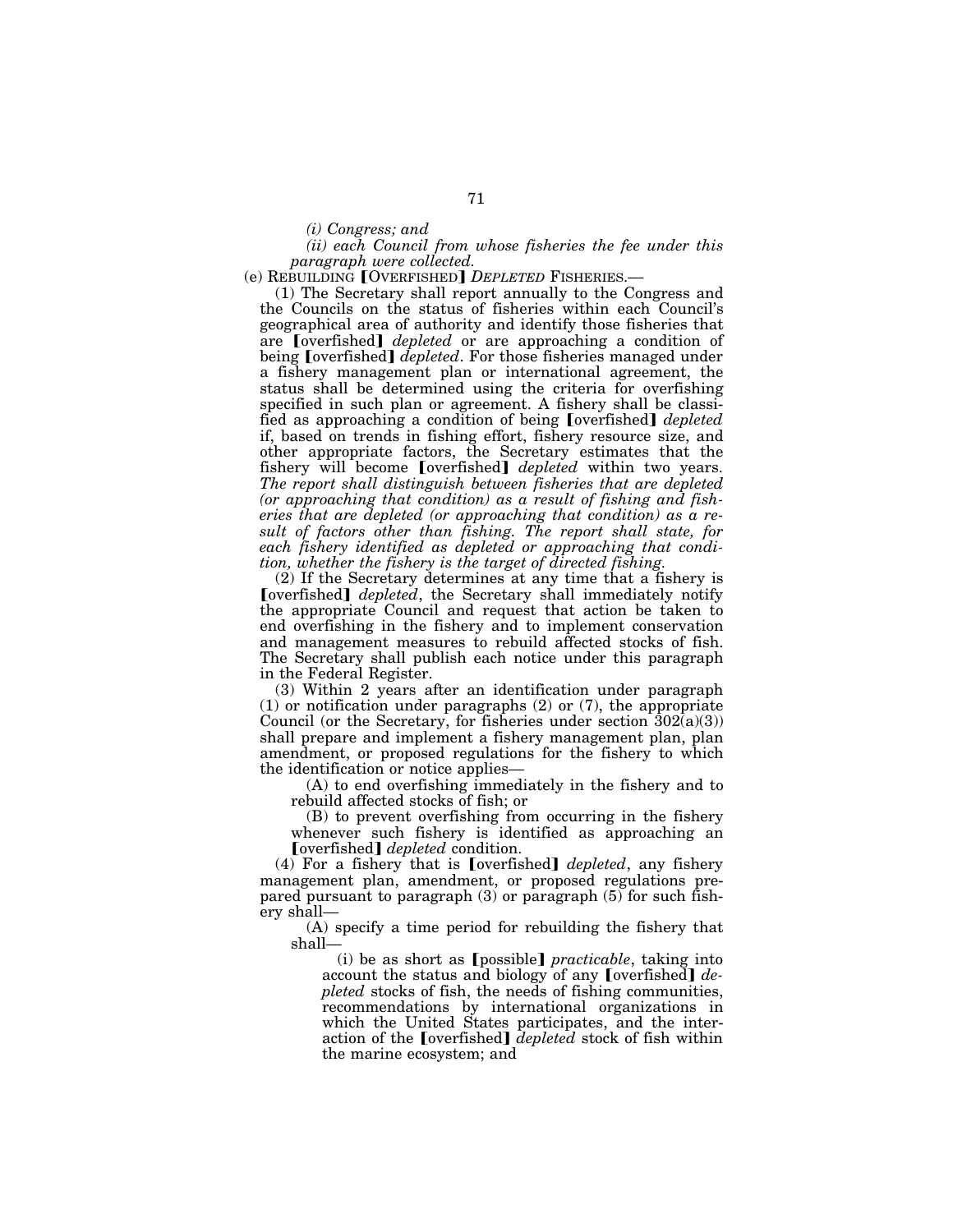$\lceil$ (ii) not exceed 10 years, except in cases where the biology of the stock of fish, other environmental conditions, or management measures under an international agreement in which the United States participates dictate otherwise;]

*(ii) may not exceed the time the stock would be rebuilt without fishing occurring plus one mean generation, except in a case in which—* 

*(I) the biology of the stock of fish, other environmental conditions, or management measures under an international agreement in which the United States participates dictate otherwise;* 

*(II) the Secretary determines that the cause of the stock being depleted is outside the jurisdiction of the Council or the rebuilding program cannot be effective only by limiting fishing activities;* 

*(III) the Secretary determines that one or more components of a mixed-stock fishery is depleted but cannot be rebuilt within that time- frame without significant economic harm to the fishery, or cannot be rebuilt without causing another component of the mixed-stock fishery to approach a depleted status;* 

*(IV) the Secretary determines that recruitment, distribution, or life history of, or fishing activities for, the stock are affected by informal transboundary agreements under which management activities outside the exclusive economic zone by another country may hinder conservation and management efforts by United States fishermen; and* 

*(V) the Secretary determines that the stock has been affected by unusual events that make rebuilding within the specified time period improbable without significant economic harm to fishing communities;* 

*(B) take into account environmental condition including predator/prey relationships;* 

 $[(B)]$   $(C)$  allocate both overfishing restrictions and recovery benefits fairly and equitably among sectors of the fishery; [and]

 $\left[\text{(C)}\right]$  *(D)* for fisheries managed under an international agreement, reflect traditional participation in the fishery, relative to other nations, by fishermen of the United States $[]$ *; and* 

*(E) specify a schedule for reviewing the rebuilding targets, evaluating environmental impacts on rebuilding progress, and evaluating progress being made toward reaching rebuilding targets.* 

(5) If, within the 2-year period beginning on the date of identification or notification that a fishery is [overfished] *depleted*, the Council does not submit to the Secretary a fishery management plan, plan amendment, or proposed regulations required by paragraph (3)(A), the Secretary shall prepare a fishery management plan or plan amendment and any accompanying regu-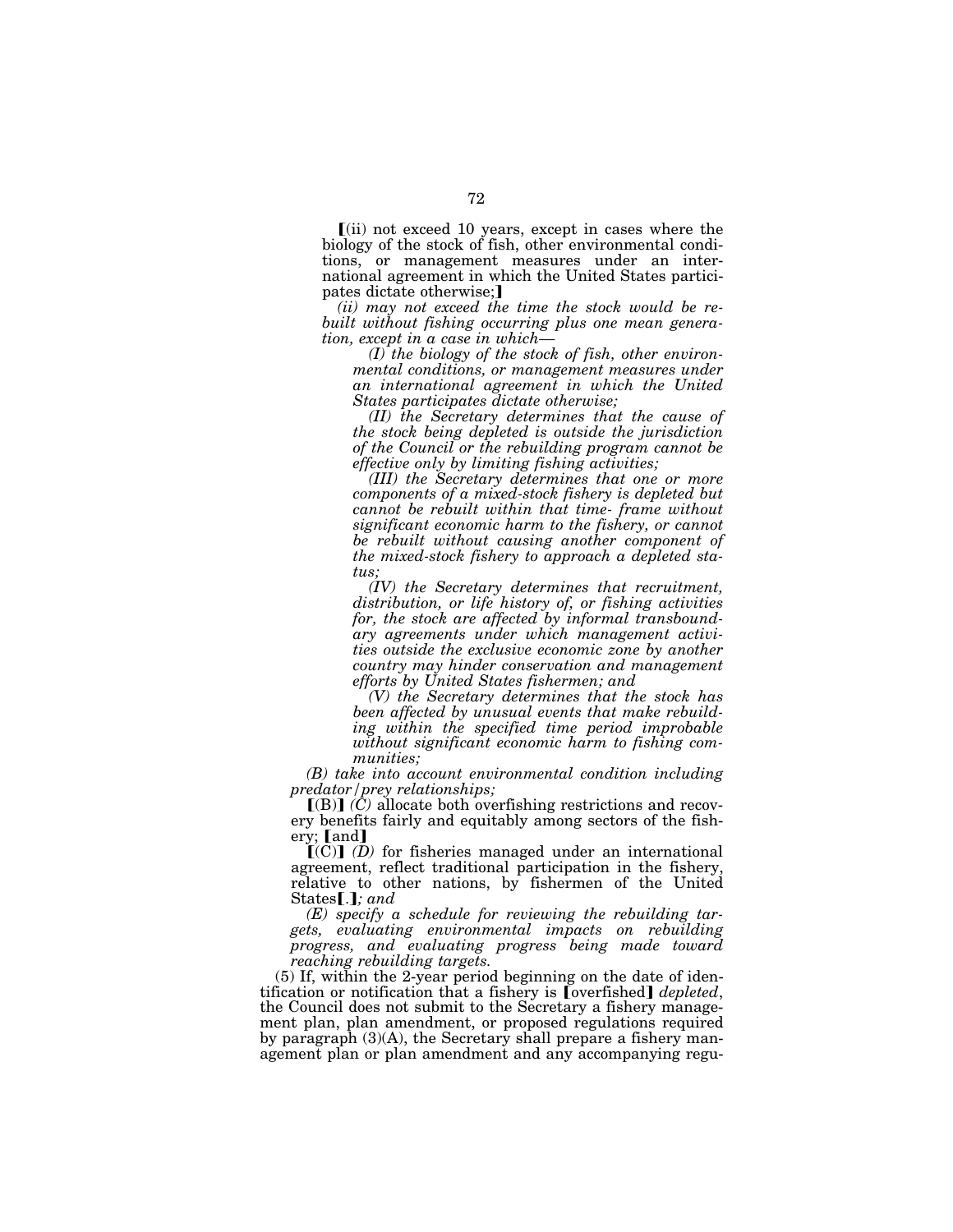lations to stop overfishing and rebuild affected stocks of fish within 9 months under subsection (c).

(6) During the development of a fishery management plan, a plan amendment, or proposed regulations required by this subsection, the Council may request the Secretary to implement interim measures to reduce overfishing under section 305(c) until such measures can be replaced by such plan, amendment, or regulations. Such measures, if otherwise in compliance with the provisions of this Act, may be implemented even though they are not sufficient by themselves to stop overfishing of a fishery.

(7) The Secretary shall review any fishery management plan, plan amendment, or regulations required by this subsection at routine intervals that may not exceed two years. If the Secretary finds as a result of the review that such plan, amendment, or regulations have not resulted in adequate progress toward ending overfishing and rebuilding affected fish stocks, the Secretary shall—

(A) in the case of a fishery to which section  $302(a)(3)$  applies, immediately make revisions necessary to achieve adequate progress; or

(B) for all other fisheries, immediately notify the appropriate Council. Such notification shall recommend further conservation and management measures which the Council should consider under paragraph (3) to achieve adequate progress.

*(8) A fishery management plan, plan amendment, or proposed regulations may use alternative rebuilding strategies, including harvest control rules and fishing mortality-rate targets to the extent they are in compliance with the requirements of this Act.* 

*(9) A Council may terminate the application of paragraph (3) to a fishery if the Council's scientific and statistical committee determines and the Secretary concurs that the original determination that the fishery was depleted was erroneous, either—* 

*(A) within the 2-year period beginning on the effective date a fishery management plan, plan amendment, or proposed regulation for a fishery under this subsection takes effect; or* 

*(B) within 90 days after the completion of the next stock assessment after such determination.* 

(f) MISCELLANEOUS DUTIES.—(1) Except as provided in paragraph (3), if any fishery extends beyond the geographical area of authority of any one Council, the Secretary may—

(A) designate which Council shall prepare the fishery management plan for such fishery and any amendment to such plan; or

(B) may require that the plan and amendment be prepared jointly by the Councils concerned.

No jointly prepared plan or amendment may be submitted to the Secretary unless it is approved by a majority of the voting members, present and voting, of each Council concerned.

(2) The Secretary shall establish the boundaries between the geographical areas of authority of adjacent Councils.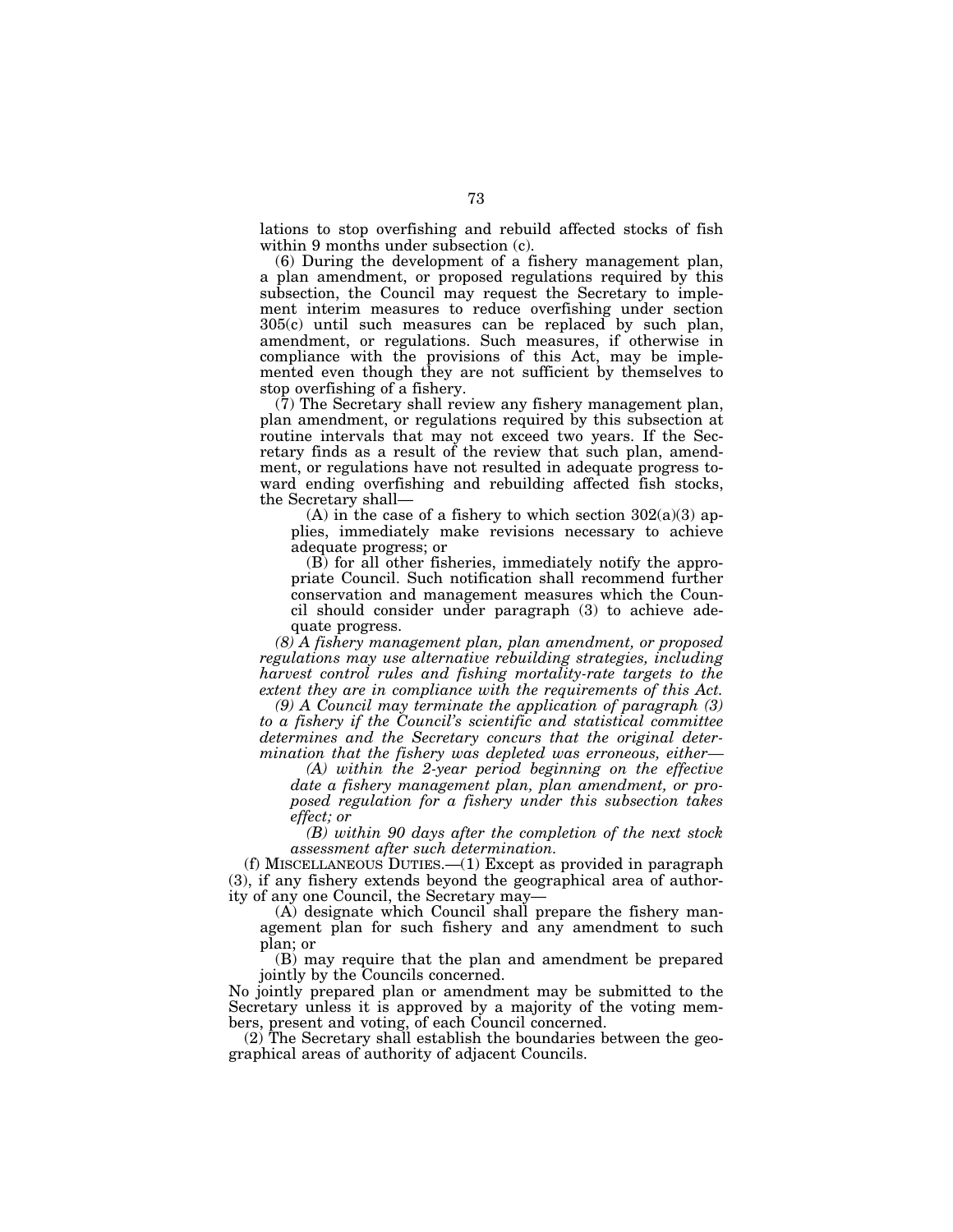(g) ATLANTIC HIGHLY MIGRATORY SPECIES.—(1) PREPARATION AND IMPLEMENTATION OF PLAN OR PLAN AMENDMENT.—The Secretary shall prepare a fishery management plan or plan amendment under subsection (c) with respect to any highly migratory species fishery to which section  $302(a)(3)$  applies. In preparing and implementing any such plan or amendment, the Secretary shall—

(A) consult with and consider the comments and views of affected Councils, commissioners and advisory groups appointed under Acts implementing relevant international fishery agreements pertaining to highly migratory species, and the advisory panel established under section 302(g);

(B) establish an advisory panel under section 302(g) for each fishery management plan to be prepared under this paragraph;

(C) evaluate the likely effects, if any, of conservation and management measures on participants in the affected fisheries and minimize, to the extent practicable, any disadvantage to United States fishermen in relation to foreign competitors;

(D) with respect to a highly migratory species for which the United States is authorized to harvest an allocation, quota, or at a fishing mortality level under a relevant international fishery agreement, provide fishing vessels of the United States with a reasonable opportunity to harvest such allocation, quota, or at such fishing mortality level;

(E) review, on a continuing basis (and promptly whenever a recommendation pertaining to fishing for highly migratory species has been made under a relevant international fishery agreement), and revise as appropriate, the conservation and management measures included in the plan;

(F) diligently pursue, through international entities (such as the International Commission for the Conservation of Atlantic Tunas), comparable international fishery management measures with respect to fishing for highly migratory species; and

(G) ensure that conservation and management measures under this subsection—

(i) promote international conservation of the affected fishery;

(ii) take into consideration traditional fishing patterns of fishing vessels of the United States and the operating requirements of the fisheries;

(iii) are fair and equitable in allocating fishing privileges among United States fishermen and do not have economic allocation as the sole purpose; and

(iv) promote, to the extent practicable, implementation of scientific research programs that include the tagging and release of Atlantic highly migratory species.

(2) CERTAIN FISH EXCLUDED FROM ''BYCATCH'' DEFINITION.—Notwithstanding section  $3(2)$ , fish harvested in a commercial fishery managed by the Secretary under this subsection or the Atlantic Tunas Convention Act of 1975 (16 U.S.C. 971d), or highly migratory species harvested in a commercial fishery managed by a Council under this Act or the Western and Central Pacific Fisheries Convention Implementation Act, that are not regulatory discards and that are tagged and released alive under a scientific tagging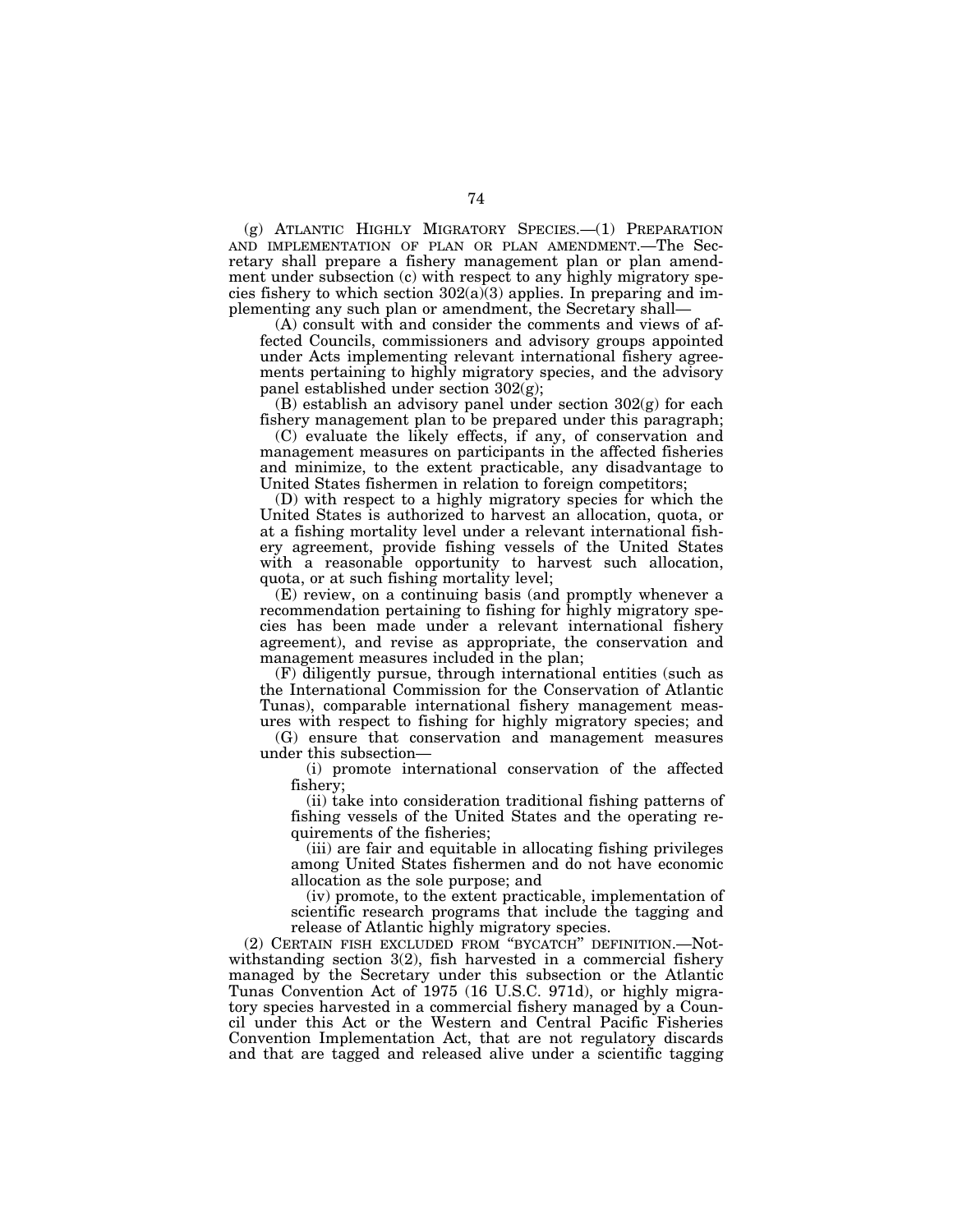and release program established by the Secretary shall not be considered bycatch for purposes of this Act.

(h) REPEAL OR REVOCATION OF A FISHERY MANAGEMENT PLAN.— The Secretary may repeal or revoke a fishery management plan for a fishery under the authority of a Council only if the Council approves the repeal or revocation by a three-quarters majority of the voting members of the Council.

(i) ENVIRONMENTAL REVIEW PROCESS.—

(1) PROCEDURES.—The Secretary shall, in consultation with the Councils and the Council on Environmental Quality, revise and update agency procedures for compliance with the National Environmental Policy Act (42 U.S.C. 4231 et seq.). The procedures shall—

(A) conform to the time lines for review and approval of fishery management plans and plan amendments under this section; and

(B) integrate applicable environmental analytical procedures, including the time frames for public input, with the procedure for the preparation and dissemination of fishery management plans, plan amendments, and other actions taken or approved pursuant to this Act in order to provide for timely, clear and concise analysis that is useful to decision makers and the public, reduce extraneous paperwork, and effectively involve the public.

(2) USAGE.—The updated agency procedures promulgated in accordance with this section used by the Councils or the Secretary shall be the sole environmental impact assessment procedure for fishery management plans, amendments, regulations, or other actions taken or approved pursuant to this Act.

(3) SCHEDULE FOR PROMULGATION OF FINAL PROCEDURES.— The Secretary shall—

(A) propose revised procedures within 6 months after the date of enactment of the Magnuson-Stevens Fishery Conservation and Management Reauthorization Act of 2006;

(B) provide 90 days for public review and comments; and (C) promulgate final procedures no later than 12 months after the date of enactment of that Act.

(4) PUBLIC PARTICIPATION.—The Secretary is authorized and directed, in cooperation with the Council on Environmental Quality and the Councils, to involve the affected public in the development of revised procedures, including workshops or other appropriate means of public involvement.

(i) INTERNATIONAL OVERFISHING.—The provisions of this subsection shall apply in lieu of subsection (e) to a fishery that the Secretary determines is [overfished] *depleted* or approaching a condition of being [overfished] *depleted* due to excessive international fishing pressure, and for which there are no management measures to end overfishing under an international agreement to which the United States is a party. For such fisheries—

(1) the Secretary, in cooperation with the Secretary of State, immediately take appropriate action at the international level to end the overfishing; and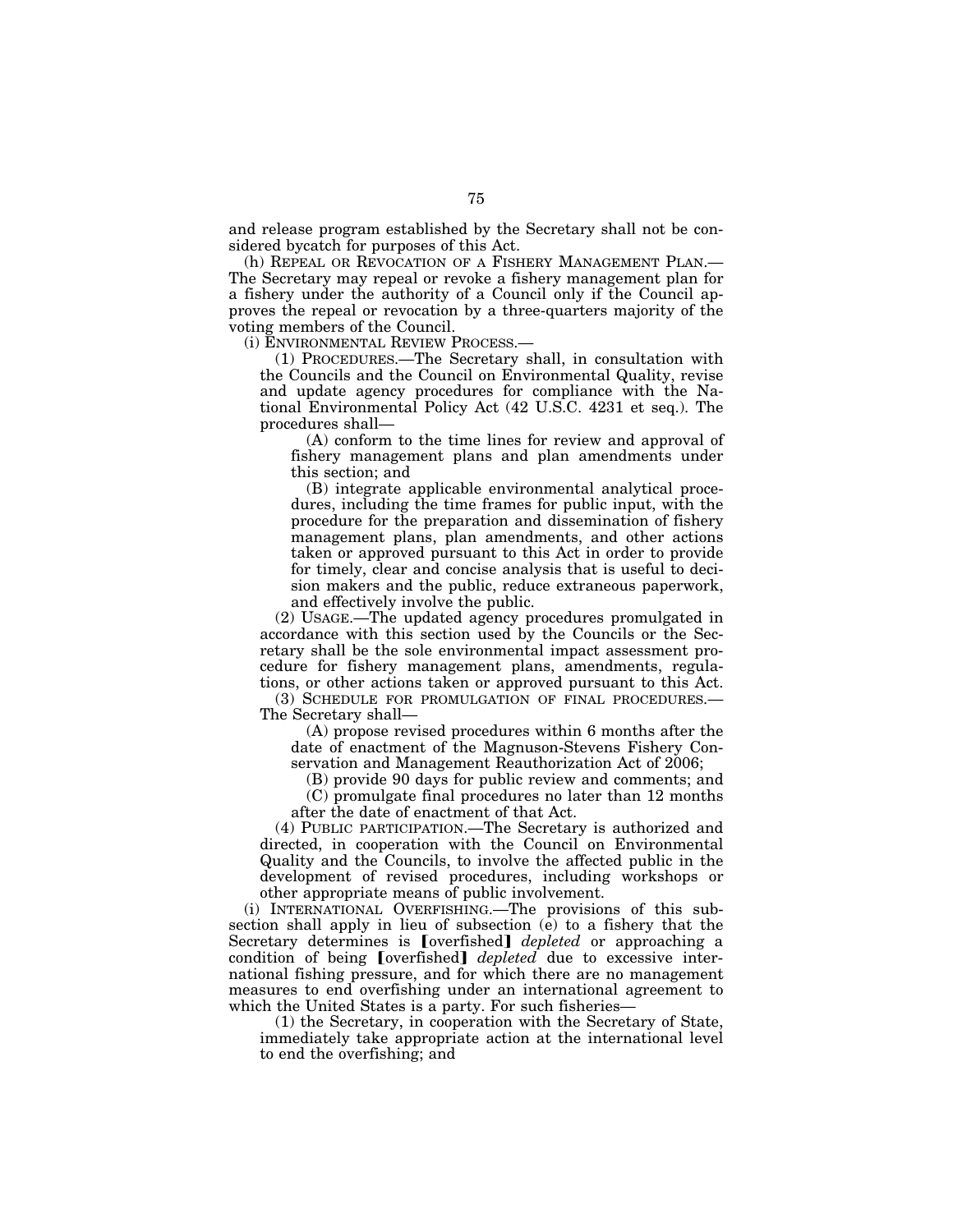(2) within 1 year after the Secretary's determination, the appropriate Council, or Secretary, for fisheries under section 302(a)(3) shall—

(A) develop recommendations for domestic regulations to address the relative impact of fishing vessels of the United States on the stock and, if developed by a Council, the Council shall submit such recommendations to the Secretary; and

(B) develop and submit recommendations to the Secretary of State, and to the Congress, for international actions that will end overfishing in the fishery and rebuild the affected stocks, taking into account the relative impact of vessels of other nations and vessels of the United States on the relevant stock.

### **SEC. 305. OTHER REQUIREMENTS AND AUTHORITY.**

(a) GEAR EVALUATION AND NOTIFICATION OF ENTRY.— (1) Not later than 18 months after the date of enactment of the Sustainable Fisheries Act, the Secretary shall publish in the Federal Register, after notice and an opportunity for public comment, a list of all fisheries—

(A) under the authority of each Council and all fishing gear used in such fisheries, based on information submitted by the Councils under section 303(a); and

(B) to which section  $302(a)(3)$  applies and all fishing gear used in such fisheries.

(2) The Secretary shall include with such list guidelines for determining when fishing gear or a fishery is sufficiently different from those listed as to require notification under paragraph (3).

 $(3)$  Effective 180 days after the publication of such list, no person or vessel may employ fishing gear or engage in a fishery not included on such list without giving 90 days advance written notice to the appropriate Council, or the Secretary with respect to a fishery to which section  $302(a)(3)$  applies. A signed return receipt shall serve as adequate evidence of such notice and as the date upon which the 90-day period begins.

(4) A Council may submit to the Secretary any proposed changes to such list or such guidelines the Council deems appropriate. The Secretary shall publish a revised list, after notice and an opportunity for public comment, upon receiving any such proposed changes from a Council.

(5) A Council may request the Secretary to promulgate emergency regulations under subsection (c) to prohibit any persons or vessels from using an unlisted fishing gear or engaging in an unlisted fishery if the appropriate Council, or the Secretary for fisheries to which section  $302(a)(3)$  applies, determines that such unlisted gear or unlisted fishery would compromise the effectiveness of conservation and management efforts under this Act.

(6) Nothing in this subsection shall be construed to permit a person or vessel to engage in fishing or employ fishing gear when such fishing or gear is prohibited or restricted by regulation under a fishery management plan or plan amendment, or under other applicable law.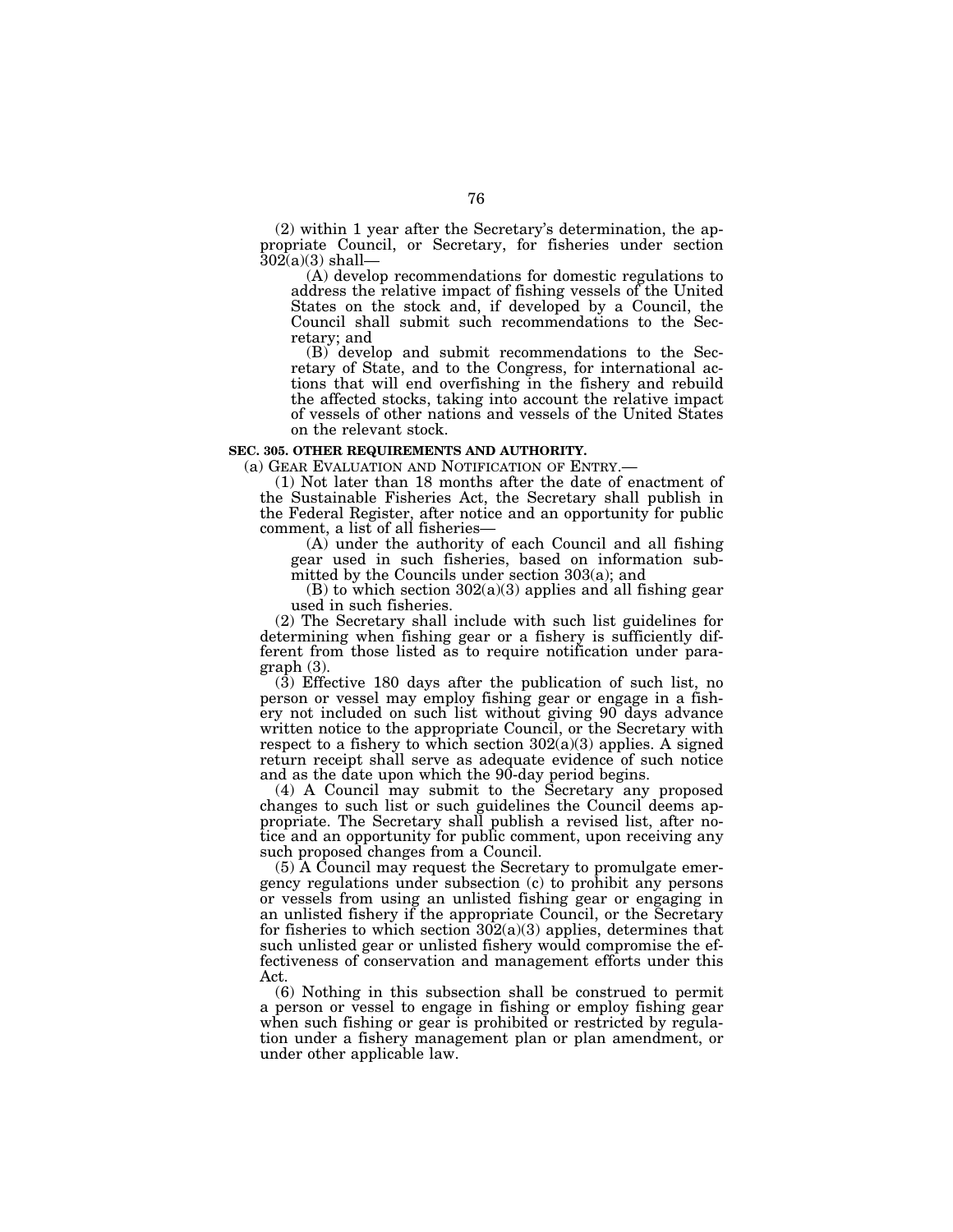(b) FISH HABITAT. $-(1)(A)$  The Secretary shall, within 6 months of the date of enactment of the Sustainable Fisheries Act, establish by regulation guidelines to assist the Councils in the description and identification of essential fish habitat in fishery management plans (including adverse impacts on such habitat) and in the consideration of actions to ensure the conservation and enhancement of such habitat. The Secretary shall set forth a schedule for the amendment of fishery management plans to include the identification of essential fish habitat and for the review and updating of such identifications based on new scientific evidence or other relevant information.

(B) The Secretary, in consultation with participants in the fishery, shall provide each Council with recommendations and information regarding each fishery under that Council's authority to assist it in the identification of essential fish habitat, the adverse impacts on that habitat, and the actions that should be considered to ensure the conservation and enhancement of that habitat.

(C) The Secretary shall review programs administered by the Department of Commerce and ensure that any relevant programs further the conservation and enhancement of essential fish habitat.

(D) The Secretary shall coordinate with and provide information to other Federal agencies to further the conservation and enhancement of essential fish habitat.

(2) Each Federal agency shall consult with the Secretary with respect to any action authorized, funded, or undertaken, or proposed to be authorized, funded, or undertaken, by such agency that may adversely affect any essential fish habitat identified under this Act. (3) Each Council—

(A) may comment on and make recommendations to the Secretary and any Federal or State agency concerning any activity authorized, funded, or undertaken, or proposed to be authorized, funded, or undertaken, by any Federal or State agency that, in the view of the Council, may affect the habitat, including essential fish habitat, of a fishery resource under its authority; and

(B) shall comment on and make recommendations to the Secretary and any Federal or State agency concerning any such activity that, in the view of the Council, is likely to substantially affect the habitat, including essential fish habitat, of an anadromous fishery resource under its authority.

(4)(A) If the Secretary receives information from a Council or Federal or State agency or determines from other sources that an action authorized, funded, or undertaken, or proposed to be authorized, funded, or undertaken, by any State or Federal agency would adversely affect any essential fish habitat identified under this Act, the Secretary shall recommend to such agency measures that can be taken by such agency to conserve such habitat.

(B) Within 30 days after receiving a recommendation under subparagraph (A), a Federal agency shall provide a detailed response in writing to any Council commenting under paragraph (3) and the Secretary regarding the matter. The response shall include a description of measures proposed by the agency for avoiding, mitigating, or offsetting the impact of the activity on such habitat. In the case of a response that is inconsistent with the recommenda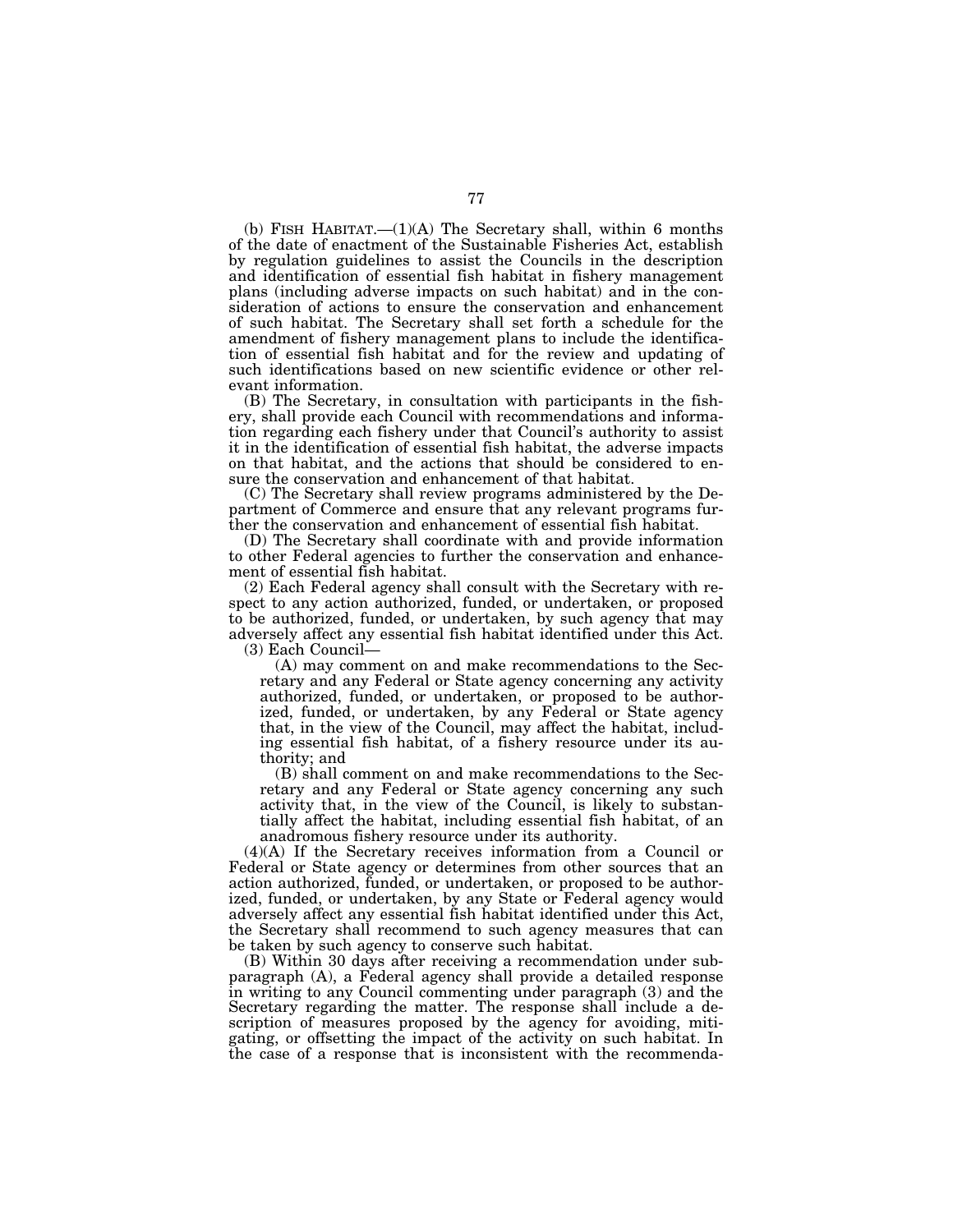tions of the Secretary, the Federal agency shall explain its reasons for not following the recommendations.

(c) EMERGENCY ACTIONS AND INTERIM MEASURES.—(1) If the Secretary finds that an emergency or overfishing exists or that interim measures are needed to reduce overfishing for any fishery, he may promulgate emergency or overfishing regulations or interim measures necessary to address the emergency or overfishing, without regard to whether a fishery management plan exists for such fishery.

(2) If a Council finds that an emergency or overfishing exists or that interim measures are needed to reduce overfishing for any fishery within its jurisdiction, whether or not a fishery management plan exists for such fishery—

(A) the Secretary shall promulgate emergency or overfishing regulations or interim measures under paragraph (1) to address the emergency or overfishing if the Council, by unanimous vote of the members who are voting members, requests the taking of such action; and

(B) the Secretary may promulgate emergency or overfishing regulations or interim measures under paragraph (1) to address the emergency or overfishing if the Council, by less than a unanimous vote, requests the taking of such action.

(3) Any emergency regulation or interim measure which changes any existing fishery management plan or amendment shall be treated as an amendment to such plan for the period in which such regulation is in effect. Any emergency regulation or interim measure promulgated under this subsection—

(A) shall be published in the Federal Register together with the reasons therefor;

(B) shall, except as provided in subparagraph (C), remain in effect for not more than [180 days after the date of publication, and may be extended by publication in the Federal Register for one additional period of not more than 186 days, provided] 1 *year after the date of publication, and may be extended by publication in the Federal Register for one additional period of not more than 1 year, if the public has had an opportunity to com*ment on the emergency regulation or interim measure, and, in the case of a Council recommendation for emergency regulations or interim measures, the Council is actively preparing a fishery management plan, plan amendment, or proposed regulations to address the emergency or overfishing on a permanent basis;

(C) that responds to a public health emergency or an oil spill may remain in effect until the circumstances that created the emergency no longer exist, *Provided,* That the public has an opportunity to comment after the regulation is published, and, in the case of a public health emergency, the Secretary of Health and Human Services concurs with the Secretary's action; and

(D) may be terminated by the Secretary at an earlier date by publication in the Federal Register of a notice of termination, except for emergency regulations or interim measures promulgated under paragraph  $(2)$  in which case such early termination may be made only upon the agreement of the Secretary and the Council concerned.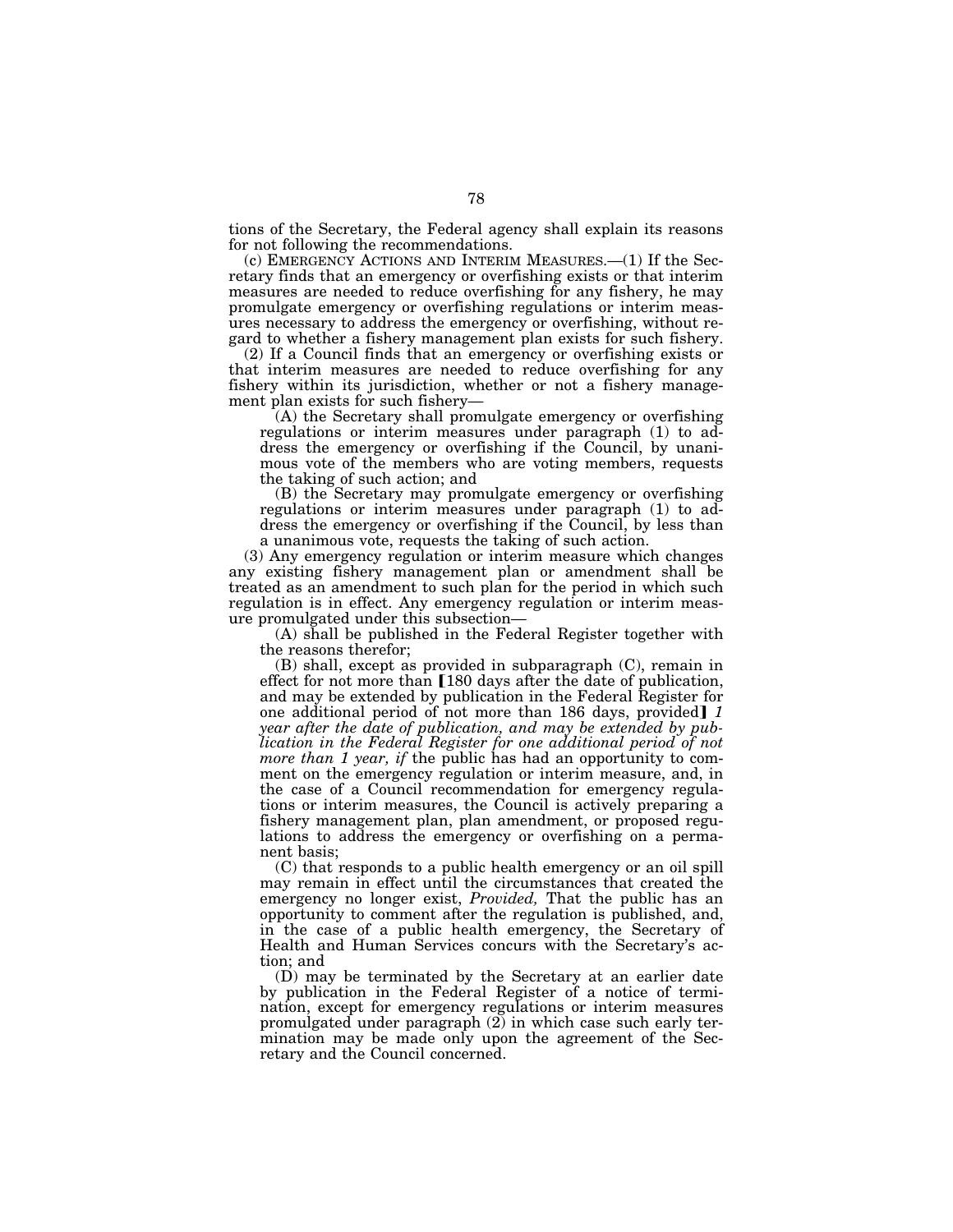(d) RESPONSIBILITY OF THE SECRETARY.—The Secretary shall have general responsibility to carry out any fishery management plan or amendment approved or prepared by him, in accordance with the provisions of this Act. The Secretary may promulgate such regulations, in accordance with section 553 of title 5, United States Code, as may be necessary to discharge such responsibility or to carry out any other provision of this Act.

(e) EFFECT OF CERTAIN LAWS ON CERTAIN TIME REQUIRE-MENTS.—The Paperwork Reduction Act of 1980 (44 U.S.C. 3501 et seq.), the Regulatory Flexibility Act (5 U.S.C. 601 et seq.), *the National Environmental Policy Act of 1969 (42 U.S.C. 4321 et seq.),*  and Executive Order Numbered 12866, dated September 30, 1993, shall be complied with within the time limitations specified in subsections (a), (b), and (c) of section 304 as they apply to the functions of the Secretary under such provisions.

(f) JUDICIAL REVIEW.—(1) Regulations promulgated by the Secretary under this Act and actions described in paragraph (2) shall be subject to judicial review to the extent authorized by, and in accordance with, chapter 7 of title 5, United States Code, if a petition for such review is filed within 30 days after the date on which the regulations are promulgated or the action is published in the Federal Register, as applicable; except that—

(A) section 705 of such title is not applicable, and

(B) the appropriate court shall only set aside any such regulation or action on a ground specified in section  $706(2)(A)$ , (B),

(C), or (D) of such title.

(2) The actions referred to in paragraph (1) are actions that are taken by the Secretary under regulations which implement a fishery management plan, including but not limited to actions that establish the date of closure of a fishery to commercial or recreational fishing.

(3)(A) Notwithstanding any other provision of law, the Secretary shall file a response to any petition filed in accordance with paragraph (1), not later than 45 days after the date the Secretary is served with that petition, except that the appropriate court may extend the period for filing such a response upon a showing by the Secretary of good cause for that extension.

(B) A response of the Secretary under this paragraph shall include a copy of the administrative record for the regulations that are the subject of the petition.

(4) Upon a motion by the person who files a petition under this subsection, the appropriate court shall assign the matter for hearing at the earliest possible date and shall expedite the matter in every possible way.

(g) NEGOTIATED CONSERVATION AND MANAGEMENT MEASURES.—

(1)(A) In accordance with regulations promulgated by the Secretary pursuant to this paragraph, a Council may establish a fishery negotiation panel to assist in the development of specific conservation and management measures for a fishery under its authority. The Secretary may establish a fishery negotiation panel to assist in the development of specific conservation and management measures required for a fishery under section  $304(e)(5)$ , for a fishery for which the Secretary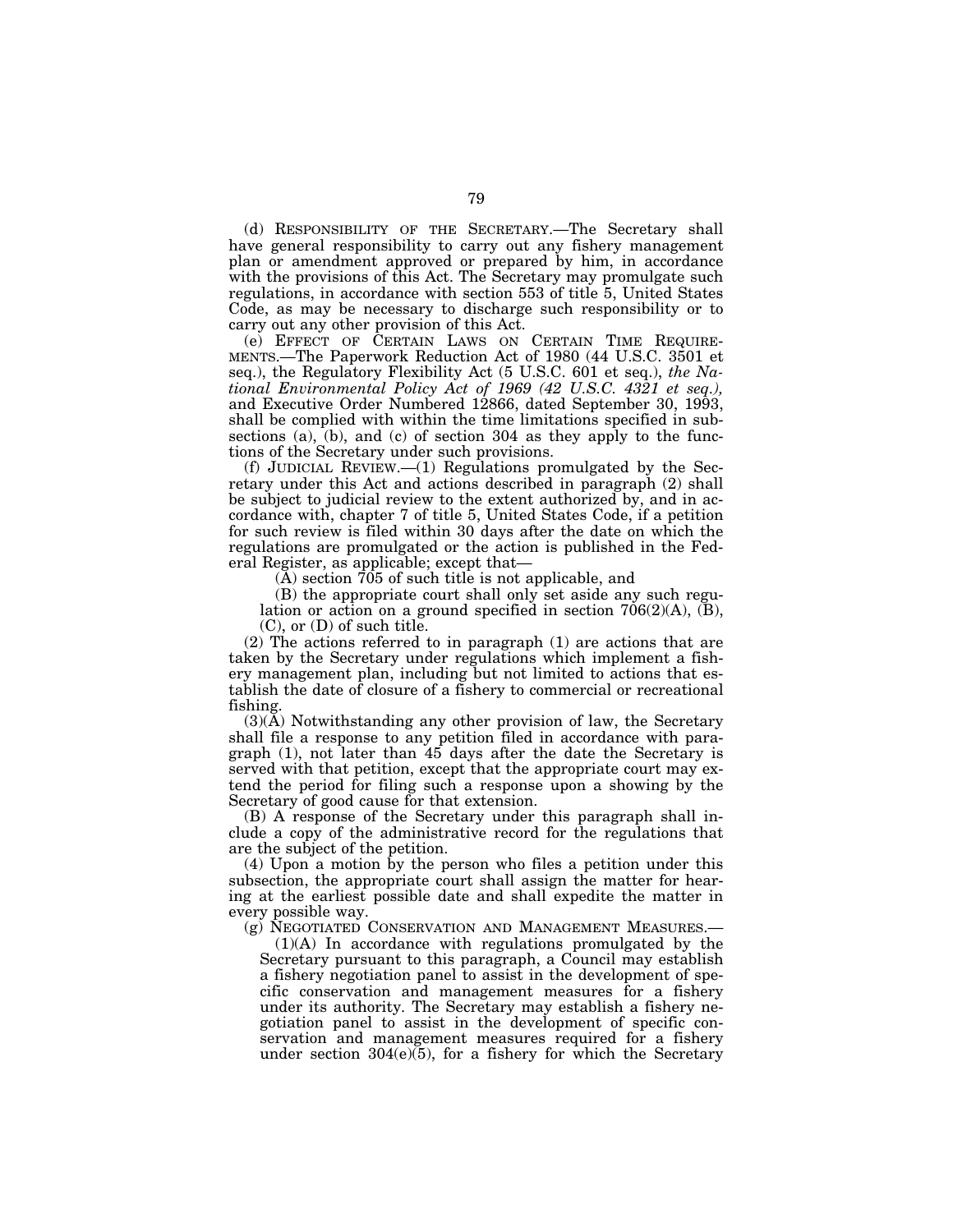has authority under section 304(g), or for any other fishery with the approval of the appropriate Council.

(B) No later than 180 days after the date of enactment of the Sustainable Fisheries Act, the Secretary shall promulgate regulations establishing procedures, developed in cooperation with the Administrative Conference of the United States, for the establishment and operation of fishery negotiation panels. Such procedures shall be comparable to the procedures for negotiated rulemaking established by subchapter III of chapter 5 of title 5, United States Code.

(2) If a negotiation panel submits a report, such report shall specify all the areas where consensus was reached by the panel, including, if appropriate, proposed conservation and management measures, as well as any other information submitted by members of the negotiation panel. Upon receipt, the Secretary shall publish such report in the Federal Register for public comment.

(3) Nothing in this subsection shall be construed to require either a Council or the Secretary, whichever is appropriate, to use all or any portion of a report from a negotiation panel established under this subsection in the development of specific conservation and management measures for the fishery for which the panel was established.

(h) CENTRAL REGISTRY SYSTEM FOR LIMITED ACCESS SYSTEM PERMITS.

(1) Within 6 months after the date of enactment of the Sustainable Fisheries Act, the Secretary shall establish an exclusive central registry system (which may be administered on a regional basis) for limited access system permits established under section 303(b)(6) or other Federal law, including limited access privileges, which shall provide for the registration of title to, and interests in, such permits, as well as for procedures for changes in the registration of title to such permits upon the occurrence of involuntary transfers, judicial or nonjudicial foreclosure of interests, enforcement of judgments thereon, and related matters deemed appropriate by the Secretary. Such registry system shall—

(A) provide a mechanism for filing notice of a nonjudicial foreclosure or enforcement of a judgment by which the holder of a senior security interest acquires or conveys ownership of a permit, and in the event of a nonjudicial foreclosure, by which the interests of the holders of junior security interests are released when the permit is transferred;

(B) provide for public access to the information filed under such system, notwithstanding section 402(b); and

(C) provide such notice and other requirements of applicable law that the Secretary deems necessary for an effective registry system.

(2) The Secretary shall promulgate such regulations as may be necessary to carry out this subsection, after consulting with the Councils and providing an opportunity for public comment. The Secretary is authorized to contract with non-Federal entities to administer the central registry system.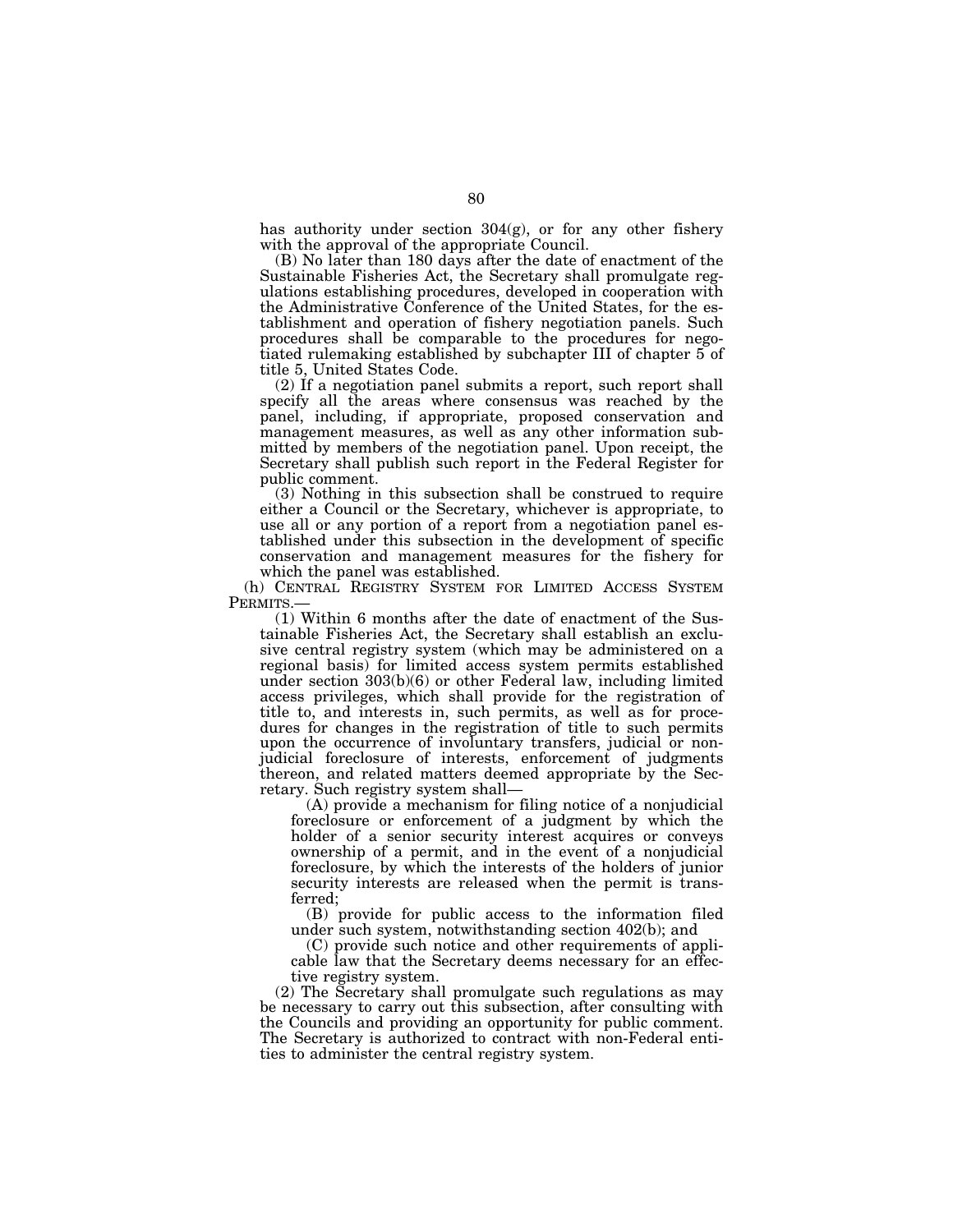(3) To be effective and perfected against any person except the transferor, its heirs and devisees, and persons having actual notice thereof, all security interests, and all sales and other transfers of permits described in paragraph (1), shall be registered in compliance with the regulations promulgated under paragraph  $(2)$ . Such registration shall constitute the exclusive means of perfection of title to, and security interests in, such permits, except for Federal tax liens thereon, which shall be perfected exclusively in accordance with the Internal Revenue Code of 1986 (26 U.S.C. 1 et seq.). The Secretary shall notify both the buyer and seller of a permit if a lien has been filed by the Secretary of the Treasury against the permit before collecting any transfer fee under paragraph (5) of this subsection.

(4) The priority of security interests shall be determined in order of filing, the first filed having the highest priority. A validly-filed security interest shall remain valid and perfected notwithstanding a change in residence or place of business of the owner of record. For the purposes of this subsection, ''security interest'' shall include security interests, assignments, liens and other encumbrances of whatever kind.

 $(5)(A)$  Notwithstanding section  $304(d)(1)$ , the Secretary shall collect a reasonable fee of not more than one-half of one percent of the value of a limited access system permit upon registration of the title to such permit with the central registry system and upon the transfer of such registered title. Any such fee collected shall be deposited in the Limited Access System Administration Fund established under subparagraph (B).

(B) There is established in the Treasury a Limited Access System Administration Fund. The Fund shall be available, without appropriation or fiscal year limitation, only to the Secretary for the purposes of—

(i) administering the central registry system; and

(ii) administering and implementing this Act in the fishery in which the fees were collected. Sums in the Fund that are not currently needed for these purposes shall be kept on deposit or invested in obligations of, or guaranteed by, the United States.

(i) ALASKA AND WESTERN PACIFIC COMMUNITY DEVELOPMENT PROGRAMS.—

(1) WESTERN ALASKA COMMUNITY DEVELOPMENT QUOTA PRO-GRAM.—

(A) IN GENERAL.—There is established the western Alaska community development quota program in order—

(i) to provide eligible western Alaska villages with the opportunity to participate and invest in fisheries in the Bering Sea and Aleutian Islands Management Area;

(ii) to support economic development in western Alaska;

(iii) to alleviate poverty and provide economic and social benefits for residents of western Alaska; and

(iv) to achieve sustainable and diversified local economies in western Alaska.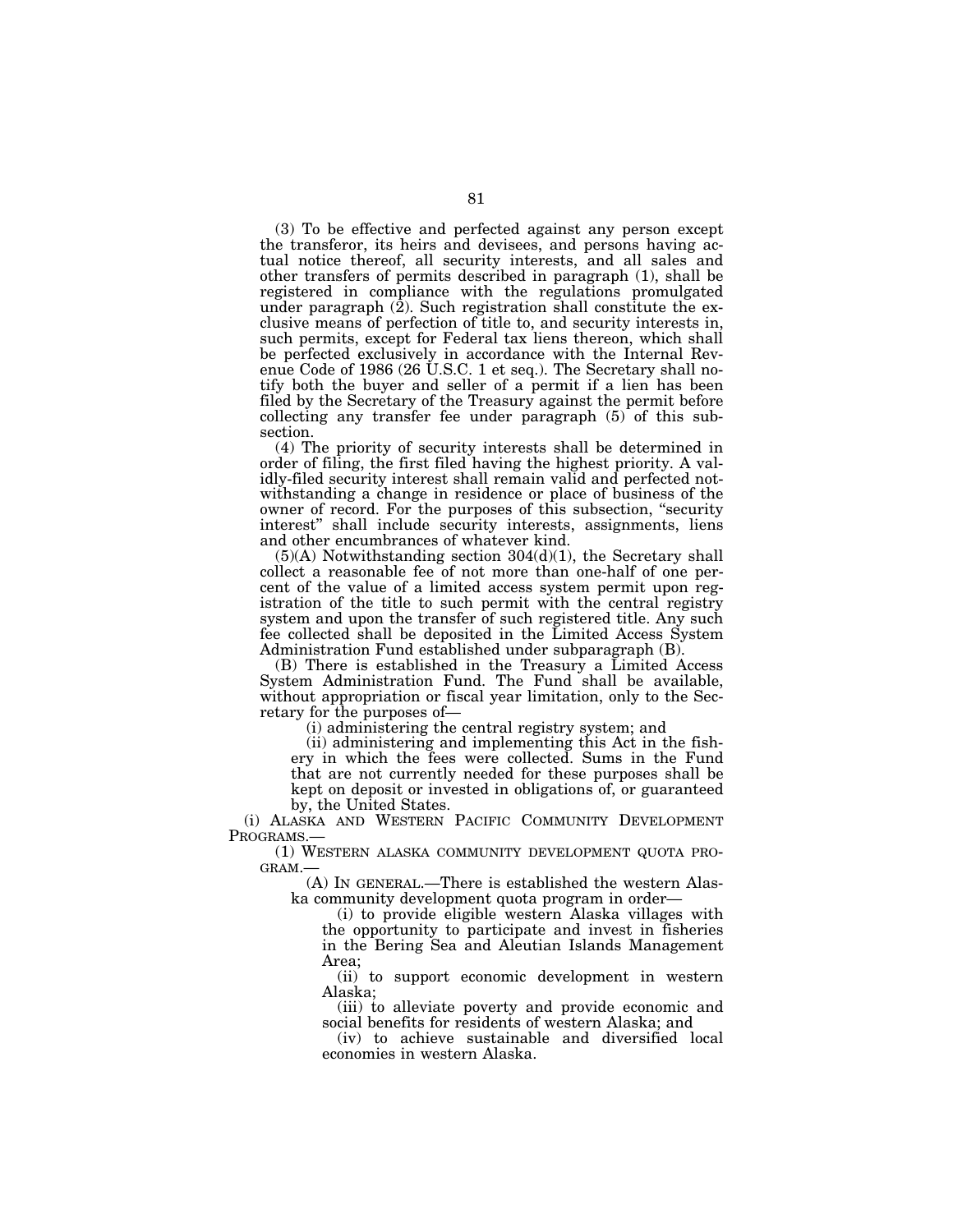(B) PROGRAM ALLOCATION.— (i) IN GENERAL.—Except as provided in clause (ii), the annual percentage of the total allowable catch, guideline harvest level, or other annual catch limit allocated to the program in each directed fishery of the Bering Sea and Aleutian Islands shall be the percentage approved by the Secretary, or established by Federal law, as of March 1, 2006, for the program. The percentage for each fishery shall be either a directed fishing allowance or include both directed fishing and nontarget needs based on existing practice with respect to the program as of March 1, 2006, for each fishery.

(ii) EXCEPTIONS.—Notwithstanding clause (i)—

(I) the allocation under the program for each directed fishery of the Bering Sea and Aleutian Islands (other than a fishery for halibut, sablefish, pollock, and crab) shall be a total allocation (directed and nontarget combined) of 10.7 percent effective January 1, 2008; and

(II) the allocation under the program in any directed fishery of the Bering Sea and Aleutian Islands (other than a fishery for halibut, sablefish, pollock, and crab) established after the date of enactment of this subclause shall be a total allocation (directed and nontarget combined) of 10.7 percent.

The total allocation (directed and nontarget combined) for a fishery to which subclause (I) or (II) applies may not be exceeded.

(iii) PROCESSING AND OTHER RIGHTS.—Allocations to the program include all processing rights and any other rights and privileges associated with such allocations as of March 1, 2006.

(iv) REGULATION OF HARVEST.—The harvest of allocations under the program for fisheries with individual quotas or fishing cooperatives shall be regulated by the Secretary in a manner no more restrictive than for other participants in the applicable sector, including with respect to the harvest of nontarget species.

(C) ALLOCATIONS TO ENTITIES.—Each entity eligible to participate in the program shall be authorized under the program to harvest annually the same percentage of each species allocated to the program under subparagraph (B) that it was authorized by the Secretary to harvest of such species annually as of March 1, 2006, except to the extent that its allocation is adjusted under subparagraph (H). Such allocation shall include all processing rights and any other rights and privileges associated with such allocations as of March 1, 2006. Voluntary transfers by and among eligible entities shall be allowed, whether before or after harvesting. Notwithstanding the first sentence of this subparagraph, seven-tenths of one percent of the total allow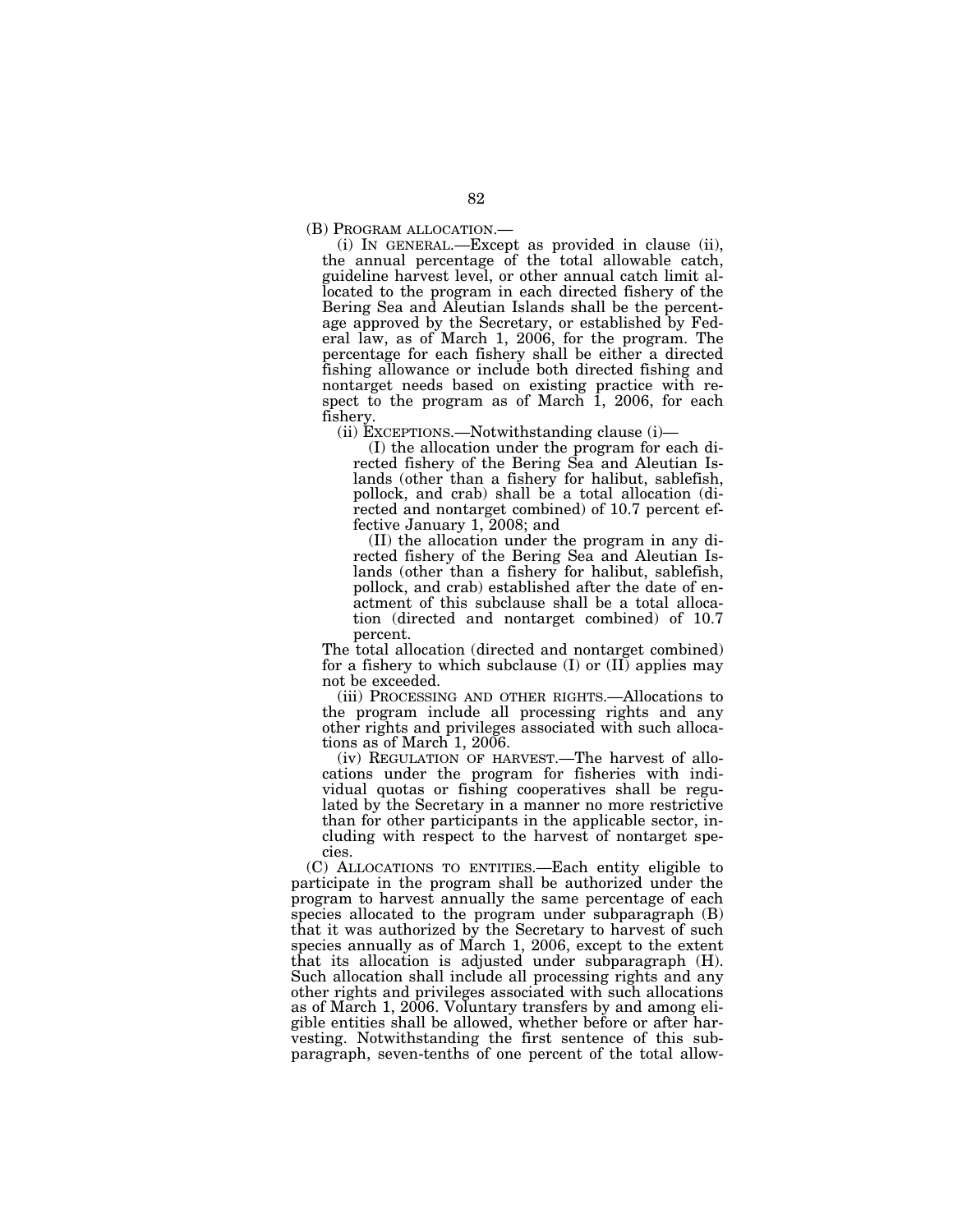able catch, guideline harvest level, or other annual catch limit, within the amount allocated to the program by subclause (I) or subclause (II) of subparagraph  $(B)(ii)$ , shall be allocated among the eligible entities by the panel established in subparagraph  $(G)$ , or allocated by the Secretary based on the nontarget needs of eligible entities in the absence of a panel decision.

(D) ELIGIBLE VILLAGES.—The following villages shall be eligible to participate in the program through the following entities:

(i) The villages of Akutan, Atka, False Pass, Nelson Lagoon, Nikolski, and Saint George through the Aleutian Pribilof Island Community Development Association.

(ii) The villages of Aleknagik, Clark's Point, Dillingham, Egegik, Ekuk, Ekwok, King Salmon/ Savonoski, Levelock, Manokotak, Naknek, Pilot Point, Port Heiden, Portage Creek, South Naknek, Togiak, Twin Hills, and Ugashik through the Bristol Bay Economic Development Corporation.

(iii) The village of Saint Paul through the Central Bering Sea Fishermen's Association.

(iv) The villages of Chefornak, Chevak, Eek, Goodnews Bay, Hooper Bay, Kipnuk, Kongiganak, Kwigillingok, Mekoryuk, Napakiak, Napaskiak, Newtok, Nightmute, Oscarville, Platinum, Quinhagak, Scammon Bay, Toksook Bay, Tuntutuliak, and Tununak through the Coastal Villages Region Fund.

(v) The villages of Brevig Mission, Diomede, Elim, Gambell, Golovin, Koyuk, Nome, Saint Michael, Savoonga, Shaktoolik, Stebbins, Teller, Unalakleet, Wales, and White Mountain through the Norton Sound Economic Development Corporation.

(vi) The villages of Alakanuk, Emmonak, Grayling, Kotlik, Mountain Village, and Nunam Iqua through

the Yukon Delta Fisheries Development Association.<br>(E) ELIGIBILITY REQUIREMENTS FOR PARTICIPATING ENTI-TIES.—To be eligible to participate in the program, an entity referred to in subparagraph (D) shall meet the following requirements:

(i) BOARD OF DIRECTORS.—The entity shall be governed by a board of directors. At least 75 percent of the members of the board shall be resident fishermen from the entity's member villages. The board shall include at least one director selected by each such member village.

(ii) PANEL REPRESENTATIVE.—The entity shall elect a representative to serve on the panel established by subparagraph (G).

(iii) OTHER INVESTMENTS.—The entity may make up to 20 percent of its annual investments in any combination of the following:

(I) For projects that are not fishery-related and that are located in its region.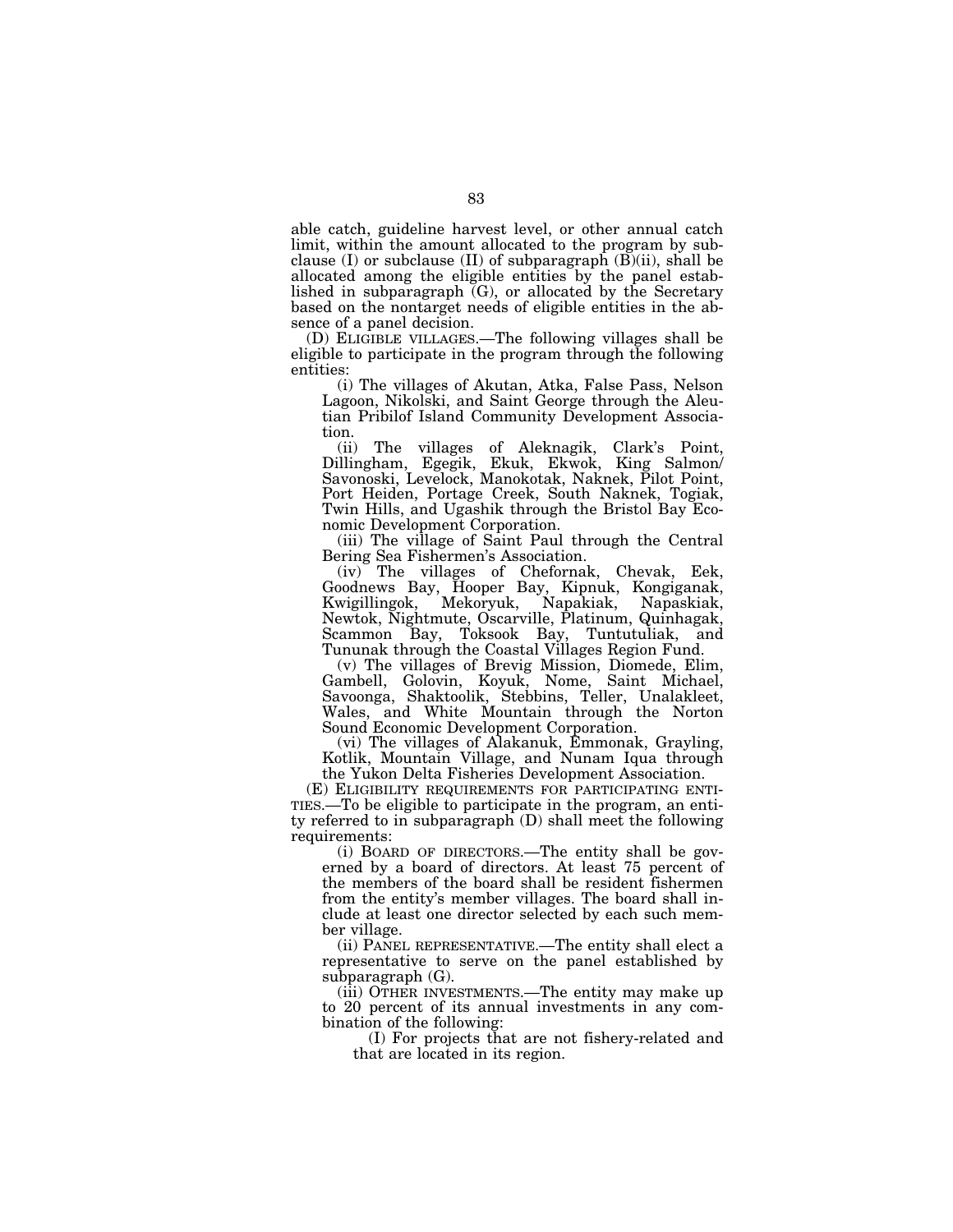(II) On a pooled or joint investment basis with one or more other entities participating in the program for projects that are not fishery-related and that are located in one or more of their regions.

(III) For matching Federal or State grants for projects or programs in its member villages without regard to any limitation on the Federal or State share, or restriction on the source of any non-Federal or non-State matching funds, of any grant program under any other provision of law.

(iv) FISHERY-RELATED INVESTMENTS.—The entity shall make the remainder percent of its annual investments in fisheries-related projects or for other purposes consistent with the practices of the entity prior to March 1, 2006.

(v) ANNUAL STATEMENT OF COMPLIANCE.—Each year the entity, following approval by its board of directors and signed by its chief executive officer, shall submit a written statement to the Secretary and the State of Alaska that summarizes the purposes for which it made investments under clauses (iii) and (iv) during the preceding year.

(vi) OTHER PANEL REQUIREMENTS.—The entity shall comply with any other requirements established by the panel under subparagraph (G).

(F) ENTITY STATUS, LIMITATIONS, AND REGULATION.—The entity—

(i) shall be subject to any excessive share ownership, harvesting, or processing limitations in the fisheries of the Bering Sea and Aleutian Islands Management Area only to the extent of the entity's proportional ownership, excluding any program allocations, and notwithstanding any other provision of law;

(ii) shall comply with State of Alaska law requiring annual reports to the entity's member villages summarizing financial operations for the previous calendar year, including general and administrative costs and compensation levels of the top 5 highest paid personnel;

(iii) shall comply with State of Alaska laws to prevent fraud that are administered by the Alaska Division of Banking and Securities, except that the entity and the State shall keep confidential from public disclosure any information if the disclosure would be harmful to the entity or its investments; and

(iv) is exempt from compliance with any State law requiring approval of financial transactions, community development plans, or amendments thereto, except as required by subparagraph (H).

(G) ADMINISTRATIVE PANEL.—

(i) ESTABLISHMENT.—There is established a community development quota program panel.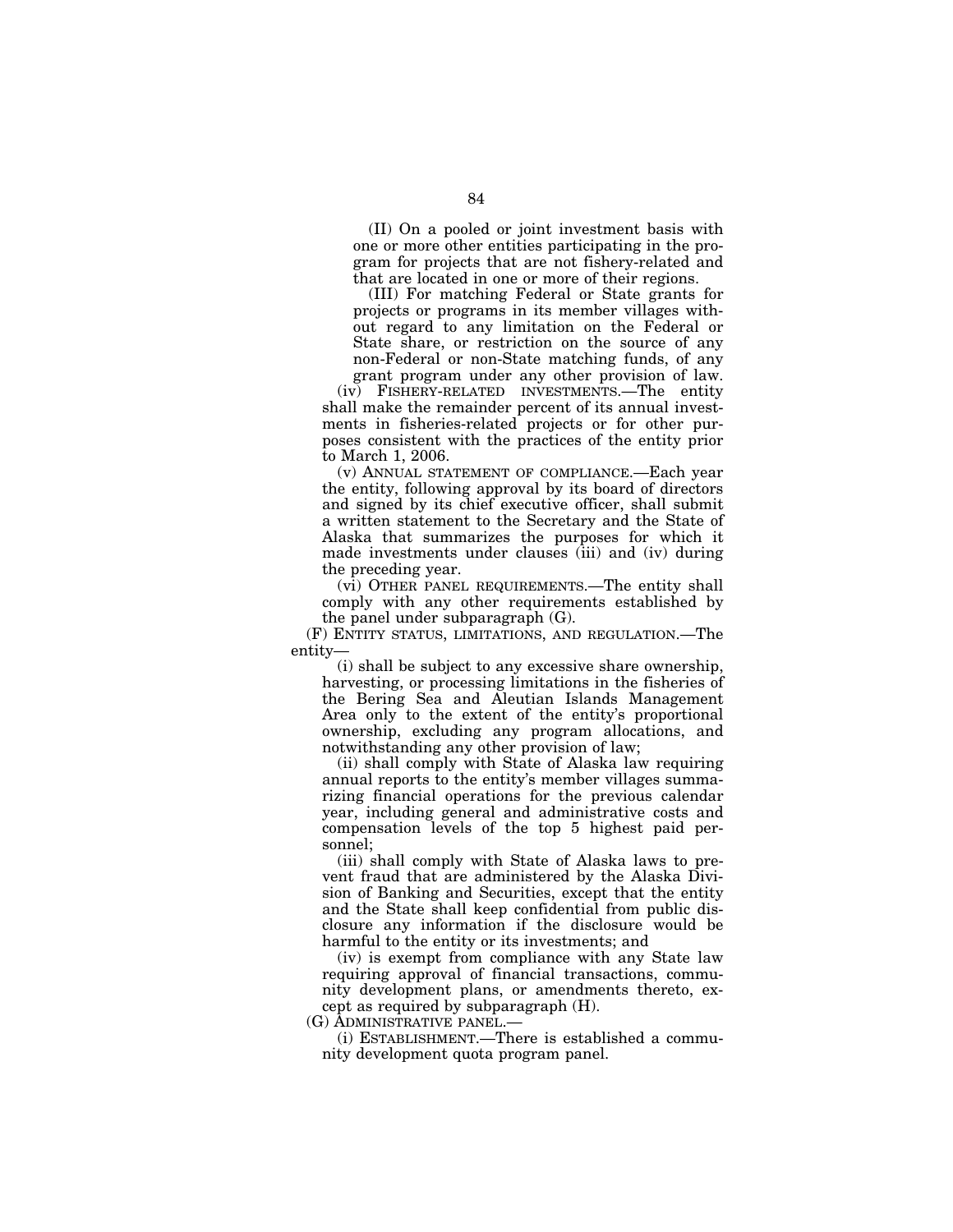(ii) MEMBERSHIP.—The panel shall consist of 6 members. Each entity participating in the program shall select one member of the panel.

(iii) FUNCTIONS.—The panel shall—

(I) administer those aspects of the program not otherwise addressed in this paragraph, either through private contractual arrangement or through recommendations to the North Pacific Council, the Secretary, or the State of Alaska, as the case may be; and

(II) coordinate and facilitate activities of the entities under the program.

(iv) UNANIMITY REQUIRED.—The panel may act only by unanimous vote of all 6 members of the panel and may not act if there is a vacancy in the membership of the panel.

(H) DECENNIAL REVIEW AND ADJUSTMENT OF ENTITY AL-LOCATIONS.—

(i) IN GENERAL.—During calendar year 2012 and every 10 years thereafter, the State of Alaska shall evaluate the performance of each entity participating in the program based on the criteria described in clause (ii).

(ii) CRITERIA.—The panel shall establish a system to be applied under this subparagraph that allows each entity participating in the program to assign relative values to the following criteria to reflect the particular needs of its villages:

(I) Changes during the preceding 10-year period in population, poverty level, and economic development in the entity's member villages.

(II) The overall financial performance of the entity, including fishery and nonfishery investments by the entity.

(III) Employment, scholarships, and training supported by the entity.

 $\overline{(\text{IV})}$  Achieving of the goals of the entity's community development plan.

(iii) ADJUSTMENT OF ALLOCATIONS.—After the evaluation required by clause (i), the State of Alaska shall make a determination, on the record and after an opportunity for a hearing, with respect to the performance of each entity participating in the program for the criteria described in clause (ii). If the State determines that the entity has maintained or improved its overall performance with respect to the criteria, the allocation to such entity under the program shall be extended by the State for the next 10-year period. If the State determines that the entity has not maintained or improved its overall performance with respect to the criteria—

(I) at least 90 percent of the entity's allocation for each species under subparagraph (C) shall be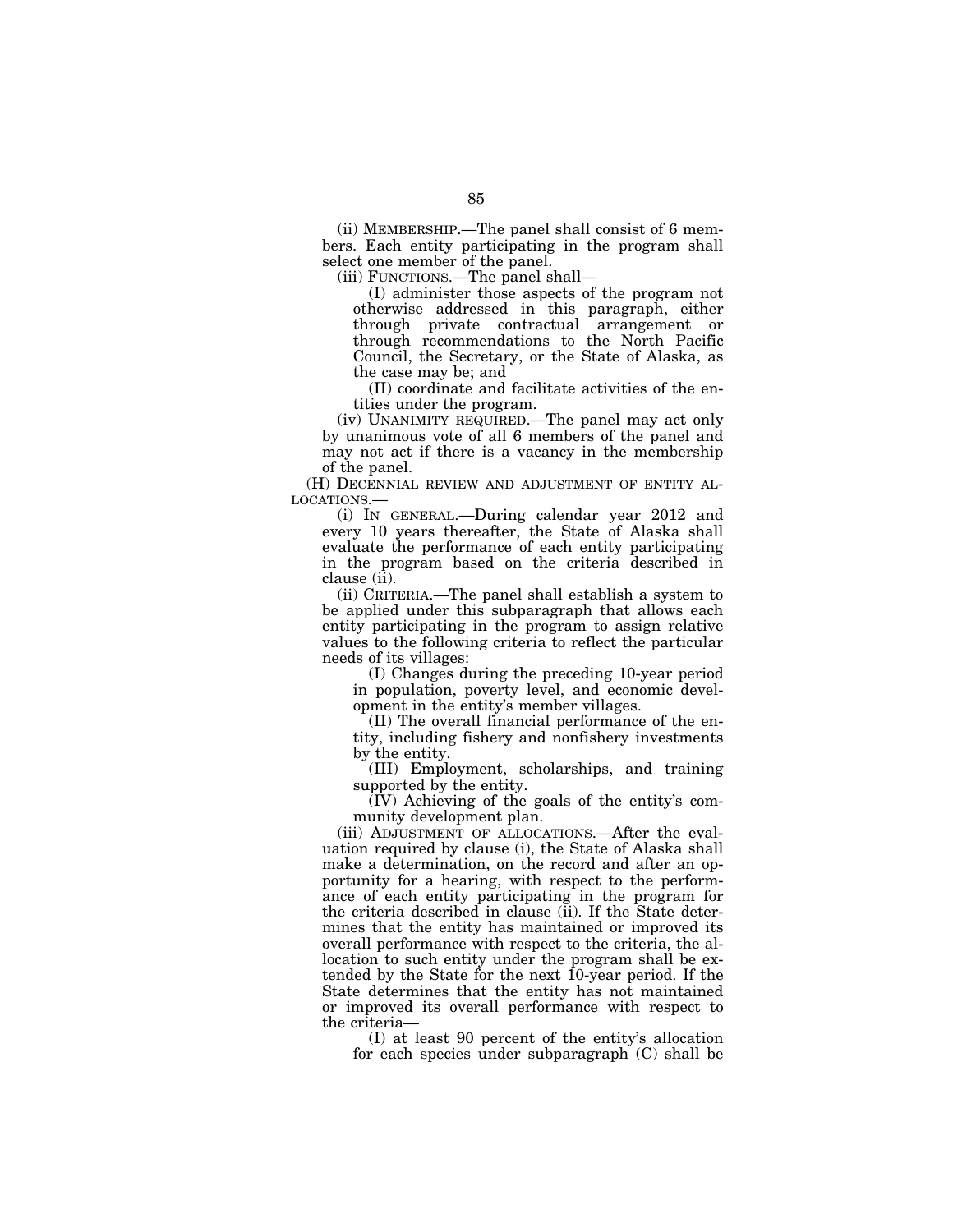extended by the State for the next 10-year period; and

(II) the State may determine, or the Secretary may determine (if State law prevents the State from making the determination), and implement an appropriate reduction of up to 10 percent of the entity's allocation for each species under subparagraph (C) for all or part of such 10-year period.

(iv) REALLOCATION OF REDUCED AMOUNT.—If the State or the Secretary reduces an entity's allocation under clause (iii), the reduction shall be reallocated among other entities participating in the program whose allocations are not reduced during the same period in proportion to each such entity's allocation of the applicable species under subparagraph (C).

(I) SECRETARIAL APPROVAL NOT REQUIRED.—Notwithstanding any other provision of law or regulation thereunder, the approval by the Secretary of a community development plan, or an amendment thereof, under the program is not required.

(J) COMMUNITY DEVELOPMENT PLAN DEFINED.—In this paragraph, the term "community development plan" means a plan, prepared by an entity referred to in subparagraph (D), for the program that describes how the entity intends—

(i) to harvest its share of fishery resources allocated to the program, or

(ii) to use its share of fishery resources allocated to the program, and any revenue derived from such use, to assist its member villages with projects to advance economic development,

but does not include a plan that allocates fishery resources to the program.

(2)(A) The Western Pacific Council and the Secretary may establish a western Pacific community development program for any fishery under the authority of such Council in order to provide access to such fishery for western Pacific communities that participate in the program.

(B) To be eligible to participate in the western Pacific community development program, a community shall—

(i) be located within the Western Pacific Regional Fishery Management Area;

(ii) meet criteria developed by the Western Pacific Council, approved by the Secretary and published in the Federal Register;

(iii) consist of community residents who are descended from the aboriginal people indigenous to the area who conducted commercial or subsistence fishing using traditional fishing practices in the waters of the Western Pacific region;

(iv) not have previously developed harvesting or processing capability sufficient to support substantial participation in fisheries in the Western Pacific Regional Fishery Management Area; and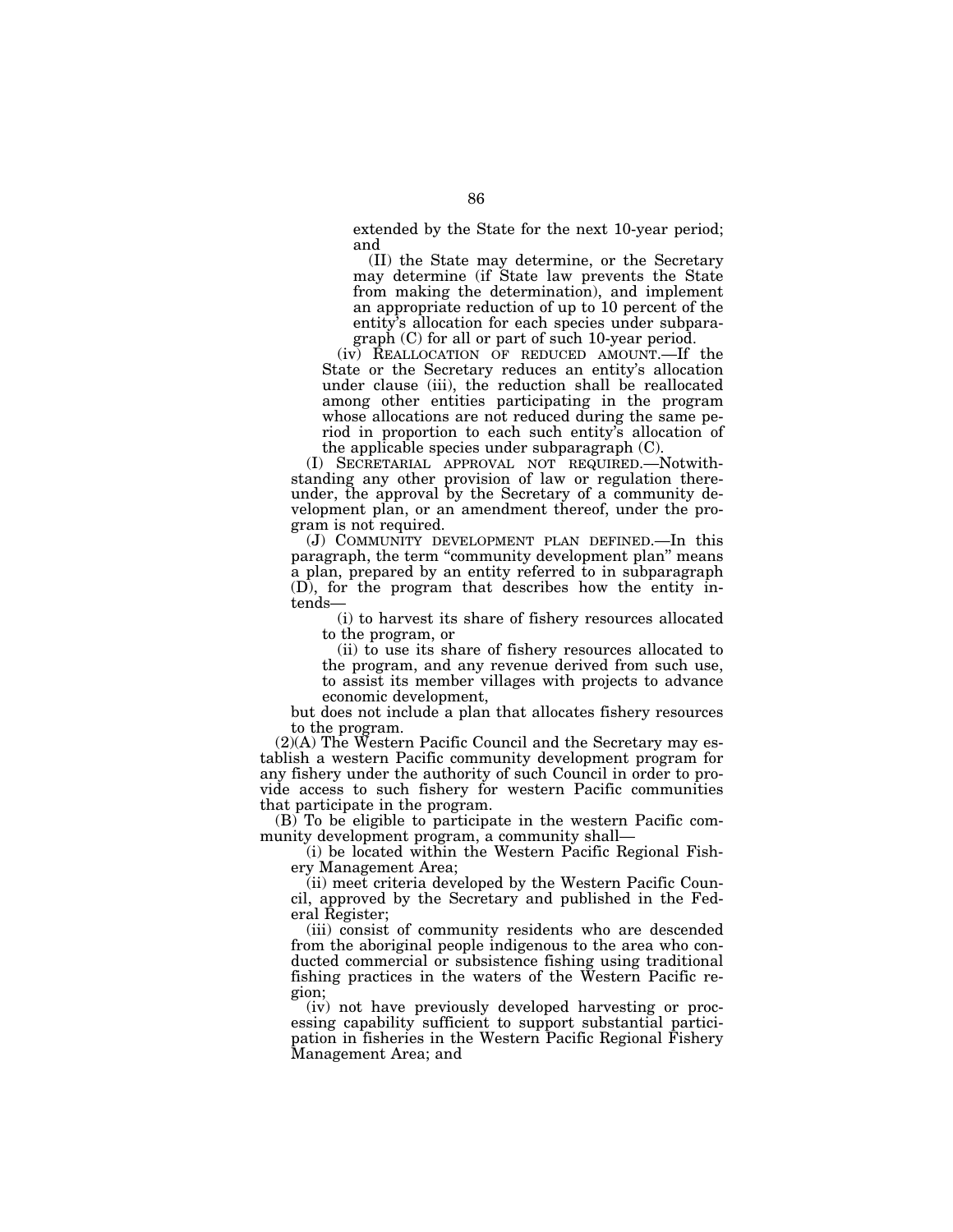(v) develop and submit a Community Development Plan to the Western Pacific Council and the Secretary.

(C) In developing the criteria for eligible communities under subparagraph  $(B)(ii)$ , the Western Pacific Council shall base such criteria on traditional fishing practices in or dependence on the fishery, the cultural and social framework relevant to the fishery, and economic barriers to access to the fishery.

(D) For the purposes of this subsection ''Western Pacific Regional Fishery Management Area'' means the area under the jurisdiction of the Western Pacific Council, or an island within such area.

(E) Notwithstanding any other provision of this Act, the Western Pacific Council shall take into account traditional indigenous fishing practices in preparing any fishery management plan.

(3) The Secretary shall deduct from any fees collected from a community development quota program under section 304(d)(2) the costs incurred by participants in the program for observer and reporting requirements which are in addition to observer and reporting requirements of other participants in the fishery in which the allocation to such program has been made.

(4) After the date of enactment of the Sustainable Fisheries Act, the North Pacific Council and Western Pacific Council may not submit to the Secretary a community development quota program that is not in compliance with this subsection.

(j) WESTERN PACIFIC AND NORTHERN PACIFIC REGIONAL MARINE EDUCATION AND TRAINING.— EDUCATION AND TRAINING.— (1) IN GENERAL.—The Secretary shall establish a pilot pro-

gram for regionally-based marine education and training programs in the Western Pacific and the Northern Pacific to foster understanding, practical use of knowledge (including native Hawaiian, Alaskan Native, and other Pacific Islander-based knowledge), and technical expertise relevant to stewardship of living marine resources. The Secretary shall, in cooperation with the Western Pacific and the North Pacific Regional Fishery Management Councils, regional educational institutions, and local Western Pacific and Northern Pacific community training entities, establish programs or projects that will improve communication, education, and training on marine resource issues throughout the region and increase scientific education for marine-related professions among coastal community residents, including indigenous Pacific islanders, Native Hawaiians, Alaskan Natives, and other underrepresented groups in the region.

(2) PROGRAM COMPONENTS.—The program shall—

(A) include marine science and technology education and training programs focused on preparing community residents for employment in marine related professions, including marine resource conservation and management, marine science, marine technology, and maritime operations;

(B) include fisheries and seafood-related training programs, including programs for fishery observers, seafood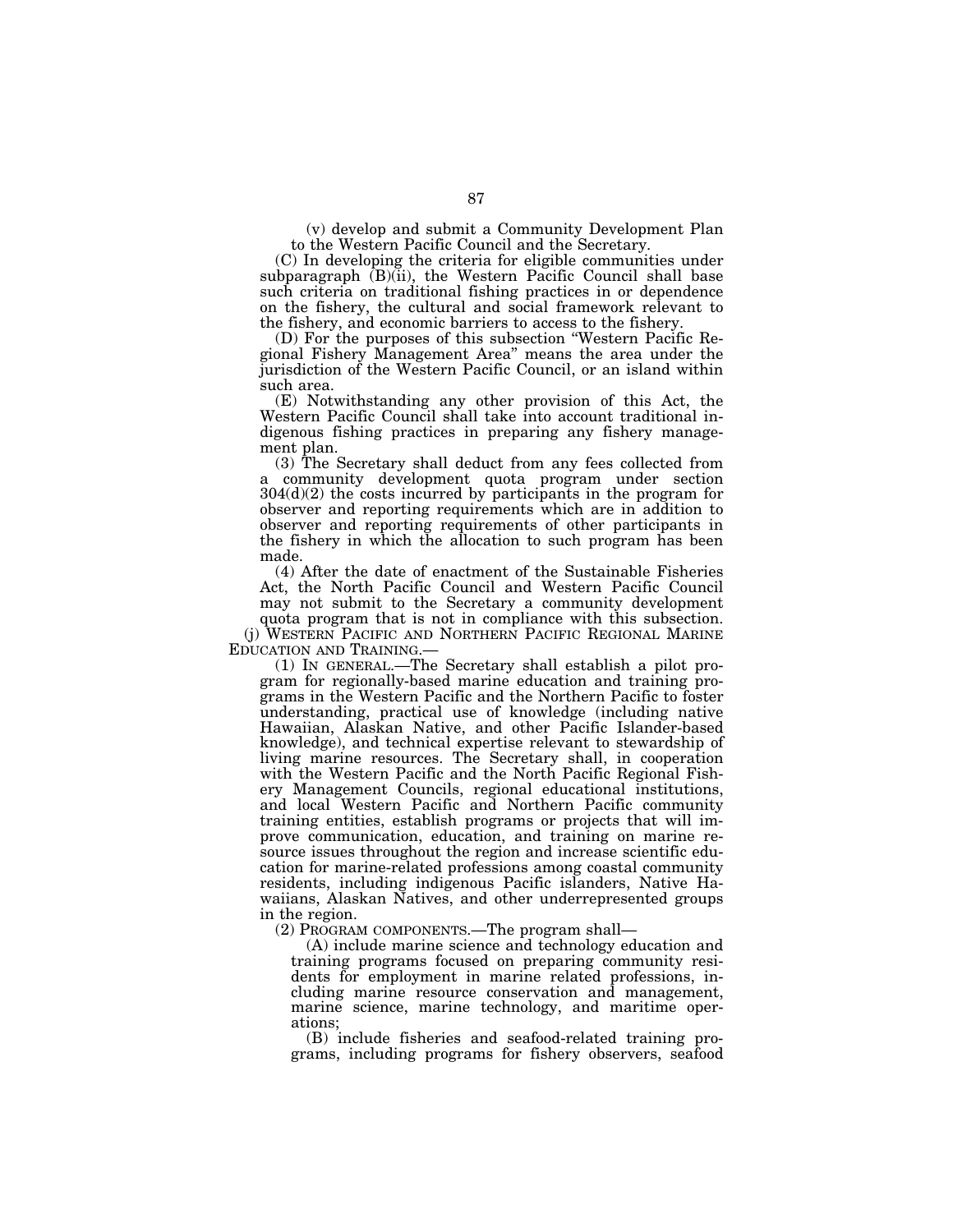safety and seafood marketing, focused on increasing the involvement of coastal community residents in fishing, fishery management, and seafood-related operations;

(C) include outreach programs and materials to educate and inform consumers about the quality and sustainability of wild fish or fish products farmed through responsible aquaculture, particularly in Hawaii, Alaska, the Western Pacific, the Northern Pacific, and the Central Pacific;

(D) include programs to identify, with the fishing industry, methods and technologies that will improve the data collection, quality, and reporting and increase the sustainability of fishing practices, and to transfer such methods and technologies among fisheries sectors and to other nations in the Western, Northern, and Central Pacific;

(E) develop means by which local and traditional knowledge (including Pacific islander, Native Hawaiian, and Alaskan Native knowledge) can enhance science-based management of fishery resources of the region; and

(F) develop partnerships with other Western Pacific Island and Alaskan agencies, academic institutions, and other entities to meet the purposes of this section.

(k) MULTISPECIES GROUNDFISH.—

(1) IN GENERAL.—Within 60 days after the date of enactment of the Magnuson-Stevens Fishery Conservation and Management Reauthorization Act of 2006, the Secretary of Commerce shall determine whether fishing in State waters—

(A) without a New England multispecies groundfish fishery permit on regulated species within the multispecies complex is not consistent with the applicable Federal fishery management plan; or

(B) without a Federal bottomfish and seamount groundfish permit in the Hawaiian archipelago on regulated species within the complex is not consistent with the applicable Federal fishery management plan or State data are not sufficient to make such a determination.

(2) CURE.—If the Secretary makes a determination that such actions are not consistent with the plan, the Secretary shall, in consultation with the Council, and after notifying the affected State, develop and implement measures to cure the inconsistency pursuant to section 306(b).

### **SEC. 306. STATE JURISDICTION.**

(a) IN GENERAL.—

(1) Except as provided in subsection (b), nothing in this Act shall be construed as extending or diminishing the jurisdiction or authority of any State within its boundaries.

(2) For the purposes of this Act, except as provided in subsection (b), the jurisdiction and authority of a State shall extend—

(A) to any pocket of waters that is adjacent to the State and totally enclosed by lines delimiting the territorial sea of the United States pursuant to the Geneva Convention on the Territorial Sea and Contiguous Zone or any successor convention to which the United States is a party;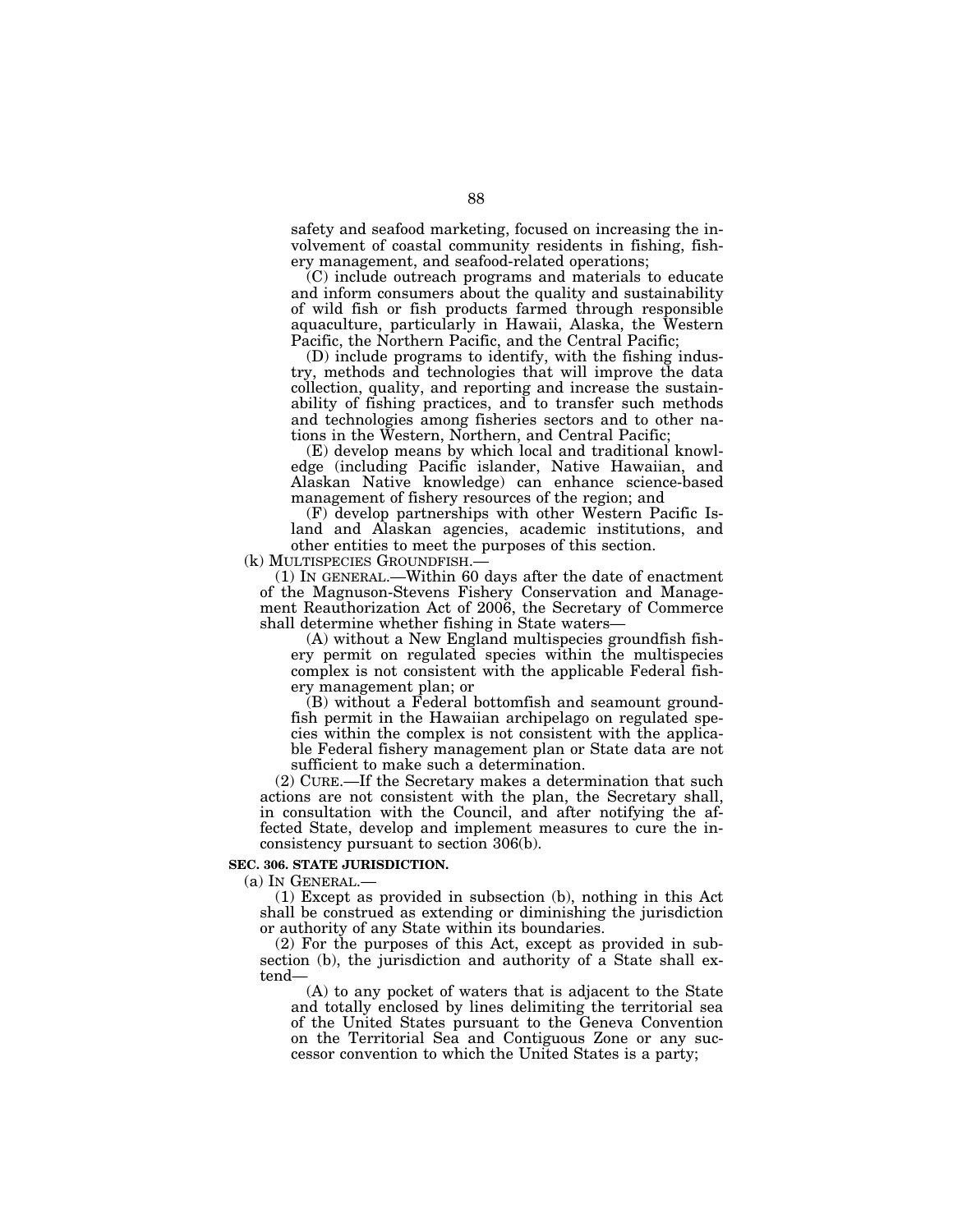(B) with respect to the body of water commonly known as Nantucket Sound, to the pocket of water west of the seventieth meridian west of Greenwich; and

(C) to the waters of southeastern Alaska (for the purpose of regulating fishing for other than any species of crab) that are—

(i) north of the line representing the international boundary at Dixon Entrance and the westward extension of that line; east of 138 degrees west longitude; and not more than three nautical miles seaward from the coast, from the lines extending from headland to headland across all bays, inlets, straits, passes, sounds, and entrances, and from any island or group of islands, including the islands of the Alexander Archipelago (except Forrester Island); or

(ii) between the islands referred to in clause (i) (except Forrester Island) and the mainland.

(3) A State may regulate a fishing vessel outside the boundaries of the State in the following circumstances:

(A) The fishing vessel is registered under the law of that State, and (i) there is no fishery management plan or other applicable Federal fishing regulations for the fishery in which the vessel is operating; or (ii) the State's laws and regulations are consistent with the fishery management plan and applicable Federal fishing regulations for the fishery in which the vessel is operating.

(B) The fishery management plan for the fishery in which the fishing vessel is operating delegates management of the fishery to a State and the State's laws and regulations are consistent with such fishery management plan. If at any time the Secretary determines that a State law or regulation applicable to a fishing vessel under this circumstance is not consistent with the fishery management plan, the Secretary shall promptly notify the State and the appropriate Council of such determination and provide an opportunity for the State to correct any inconsistencies identified in the notification. If, after notice and opportunity for corrective action, the State does not correct the inconsistencies identified by the Secretary, the authority granted to the State under this subparagraph shall not apply until the Secretary and the appropriate Council find that the State has corrected the inconsistencies. For a fishery for which there was a fishery management plan in place on August 1, 1996 that did not delegate management of the fishery to a State as of that date, the authority provided by this subparagraph applies only if the Council approves the delegation of management of the fishery to the State by a three-quarters majority vote of the voting members of the Council.

(C) The fishing vessel is not registered under the law of the State of Alaska and is operating in a fishery in the exclusive economic zone off Alaska for which there [was no] *is no* fishery management plan in place [on August 1, 1996], and the Secretary and the North Pacific Council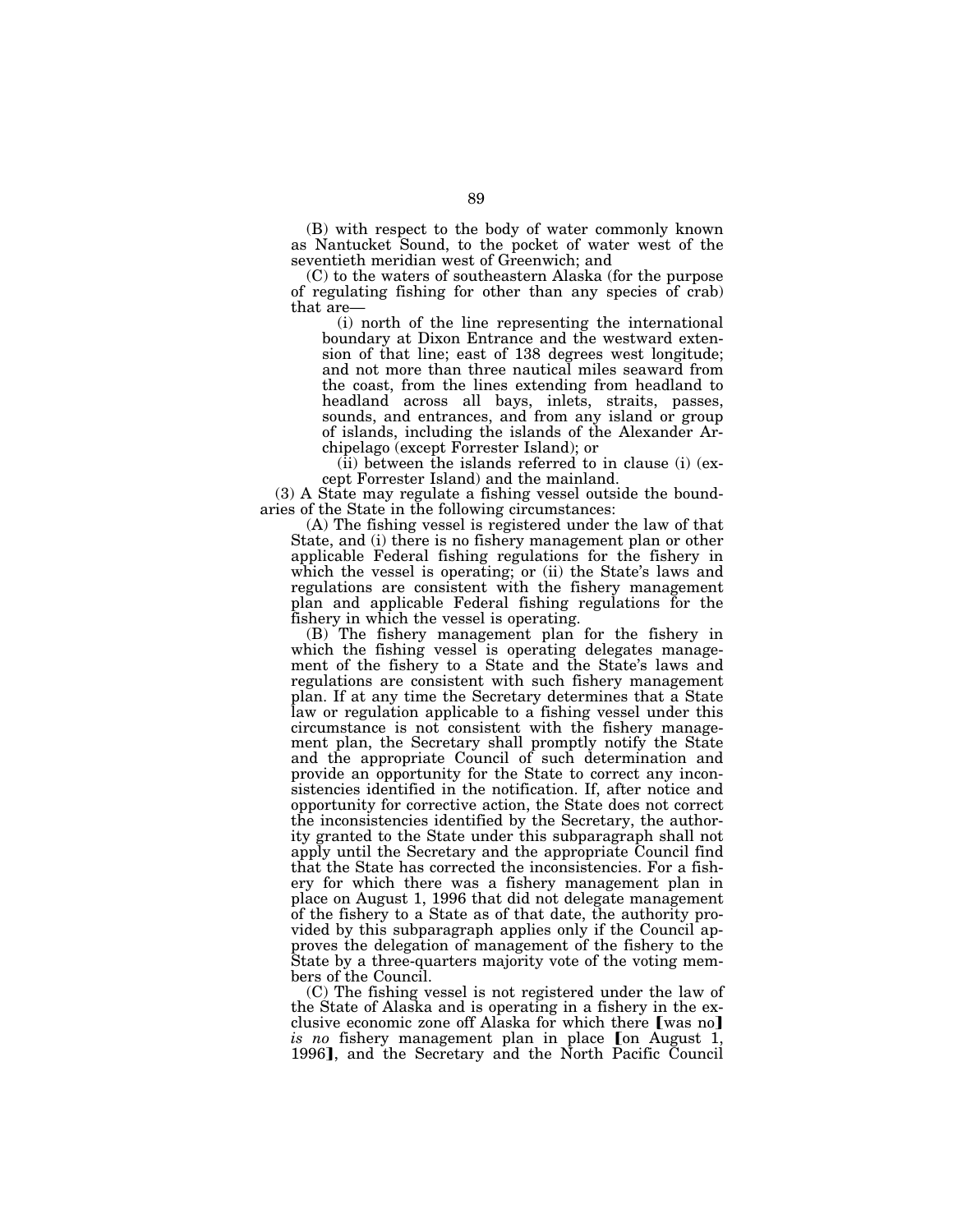find that there is a legitimate interest of the State of Alaska in the conservation and management of such fishery. The authority provided under this subparagraph shall terminate when a fishery management plan under this Act is approved and implemented for such fishery.

(b) EXCEPTION.—(1) If the Secretary finds, after notice and an opportunity for a hearing in accordance with section 554 of title 5, United States Code, that—

(A) the fishing is a fishery, which is covered by a fishery management plan implemented under this Act, is engaged in predominately within the exclusive economic zone and beyond such zone; and

(B) any State has taken any action, or omitted to take any action, the results of which will substantially and adversely affect the carrying out of such fishery management plan;

the Secretary shall promptly notify such State and the appropriate Council of such finding and of his intention to regulate the applicable fishery within the boundaries of such State (other than its internal waters), pursuant to such fishery management plan and the regulations promulgated to implement such plan.

(2) If the Secretary, pursuant to this subsection, assumes responsibility for the regulation of any fishery, the State involved may at any time thereafter apply to the Secretary for reinstatement of its authority over such fishery. If the Secretary finds that the reasons for which he assumed such regulation no longer prevail, he shall promptly terminate such regulation.

(3) If the State involved requests that a hearing be held pursuant to paragraph (1), the Secretary shall conduct such hearing prior to taking any action under paragraph (1).

*(4) Notwithstanding section 3(11), for the purposes of managing the recreational sector of the Gulf of Mexico red snapper fishery, the seaward boundary of a coastal State in the Gulf of Mexico is a line 9 miles seaward from the baseline from which the territorial sea of the United States is measured.* 

(c) EXCEPTION REGARDING FOREIGN FISH PROCESSING IN INTER- NAL WATERS.—(1) A foreign fishing vessel may engage in fish processing within the internal waters of a State if, and only if—

(A) the vessel is qualified for purposes of this paragraph pursuant to paragraph (4)(C) or has received a permit under section 204(d);

(B) the owner or operator of the vessel applies to the Governor of the State for, and (subject to paragraph (2)) is granted, permission for the vessel to engage in such processing and the application specifies the species to be processed; and

(C) the owner or operator of the vessel submits reports on the tonnage of fish received from vessels of the United States and the locations from which such fish were harvested, in accordance with such procedures as the Secretary by regulation shall prescribe.

(2) The Governor of a State may not grant permission for a foreign fishing vessel to engage in fish processing under paragraph  $(1)$ —

(A) for a fishery which occurs in the waters of more than one State or in the exclusive economic zone, except after—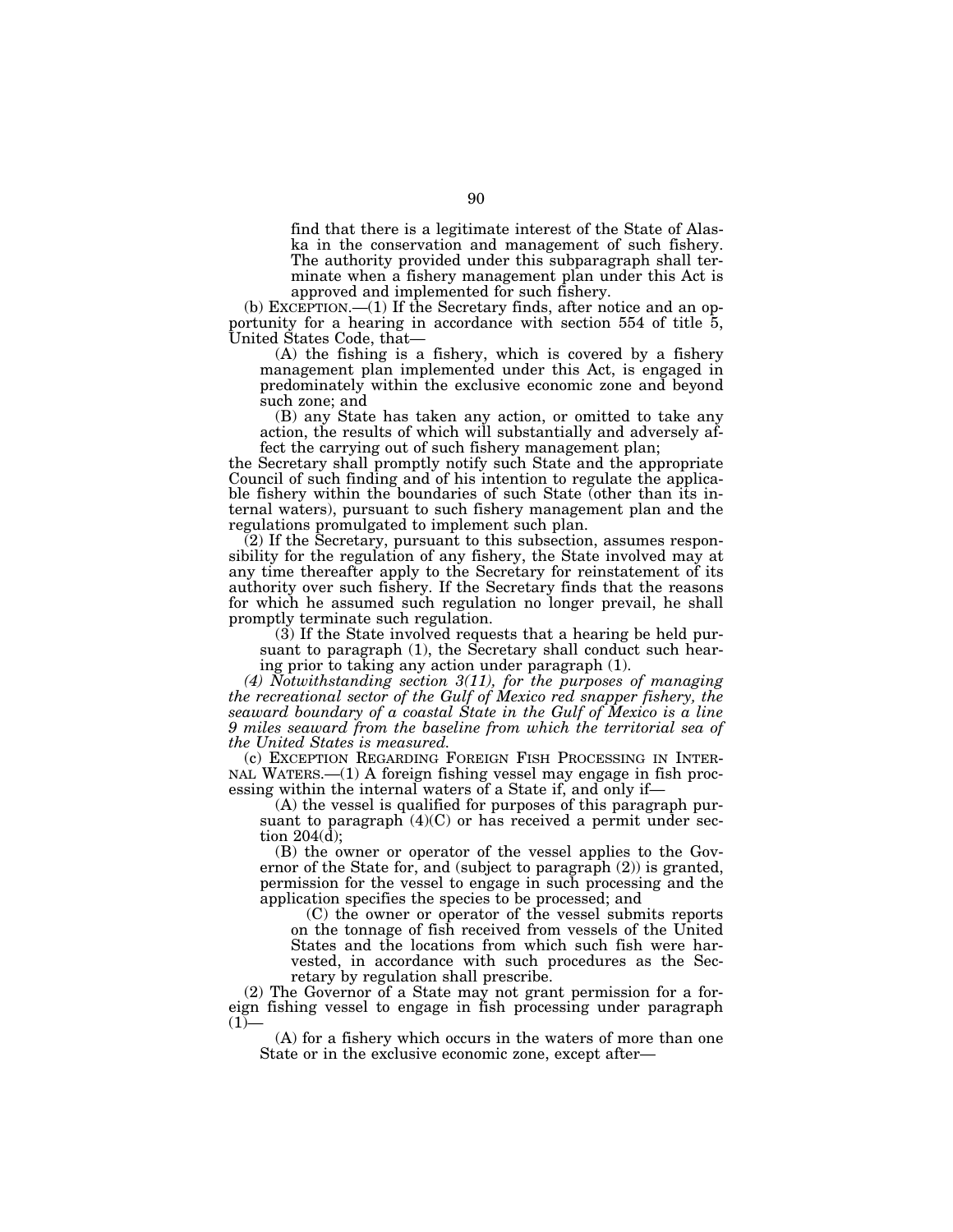(i) consulting with the appropriate Council and Marine Fisheries Commission, and

(ii) considering any comments received from the Governor of any other State where the fishery occurs; and

(B) if the Governor determines that fish processors within the State have adequate capacity, and will utilize such capacity, to process all of the United States harvested fish from the fishery concerned that are landed in the State.

(3) Nothing in this subsection may be construed as relieving a foreign fishing vessel from the duty to comply with all applicable Federal and State laws while operating within the internal waters of a State incident to permission obtained under paragraph (1)(B).

(4) For purposes of this subsection—

(A) The term "fish processing" includes, in addition to processing, the performance of any other activity relating to fishing, including, but not limited to, preparation, supply, storage, refrigeration, or transportation.

(B) The phrase ''internal waters of a State'' means all waters within the boundaries of a State except those seaward of the baseline from which the territorial sea is measured.

(C) A foreign fishing vessel shall be treated as qualified for purposes of paragraph (1) if the foreign nation under which it is flagged will be a party to (i) a governing international fishery agreement or (ii) a treaty described in section 201(b) of this Act (16 U.S.C. 1821(b)) during the time the vessel will engage in the fish processing for which permission is sought under paragraph  $(1)(B)$ .

\* \* \* \* \* \* \*

### **SEC. 312. TRANSITION TO SUSTAINABLE FISHERIES.**

(a) FISHERIES DISASTER RELIEF.—(1) *(A)* At the discretion of the Secretary or at the request of the Governor of an affected State or a fishing community, the Secretary shall determine whether there is a commercial fishery failure due to a fishery resource disaster as a result of—

 $(A)$  $(i)$  natural causes;

 $[(B)]$   $(ii)$  man-made causes beyond the control of fishery managers to mitigate through conservation and management measures, including regulatory restrictions (including those imposed as a result of judicial action) imposed to protect human health or the marine environment; or

 $(C)$   $\int$  *(iii)* undetermined causes.

*(B) The Secretary shall publish the estimated cost of recovery from a fishery resource disaster no later than 30 days after the Secretary makes the determination under subparagraph (A) with respect to such disaster.* 

*(2) The Secretary shall make a decision regarding a request from a Governor under paragraph (1) within 90 days after receiving an estimate of the economic impact of the fishery resource disaster from the entity requesting the relief.* 

 $(2)$  *(3)* Upon the determination under paragraph (1) that there is a commercial fishery failure, the Secretary is authorized to make sums available to be used by the affected State, fishing community, or by the Secretary in cooperation with the affected State or fishing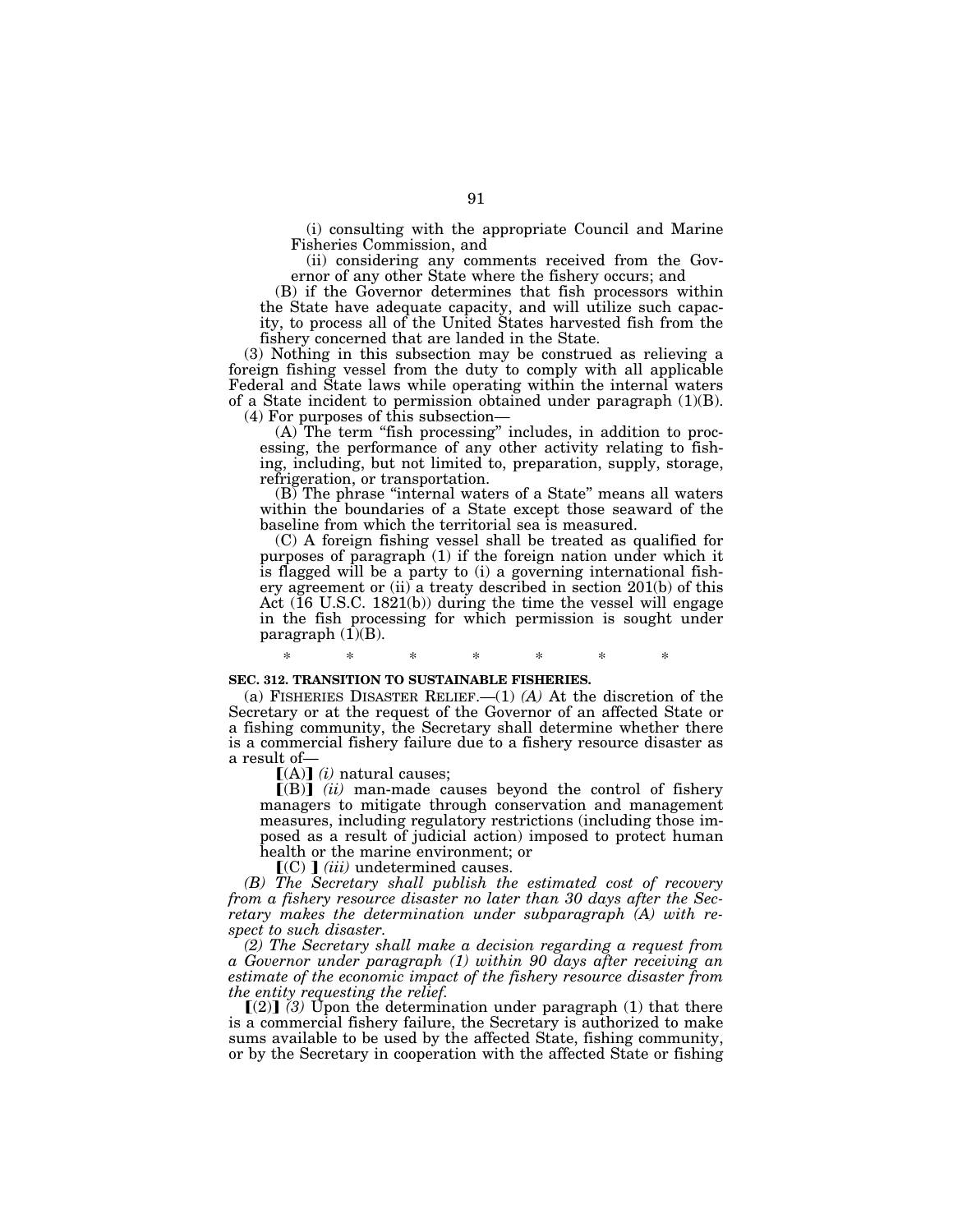community for assessing the economic and social effects of the commercial fishery failure, or any activity that the Secretary determines is appropriate to restore the fishery or prevent a similar failure in the future and to assist a fishing community affected by such failure. Before making funds available for an activity authorized under this section, the Secretary shall make a determination that such activity will not expand the size or scope of the commercial fishery failure in that fishery or into other fisheries or other geographic regions.

 $\left[\left(3\right)\right]$  (4) The Federal share of the cost of any activity carried out under the authority of this subsection shall not exceed 75 percent of the cost of that activity.

 $[(4)]$  (5) There are authorized to be appropriated to the Secretary such sums as are necessary for each of the fiscal years 2007 through 2013.

(b) FISHING CAPACITY REDUCTION PROGRAM.—(1) The Secretary, at the request of the appropriate Council for fisheries under the authority of such Council, the Governor of a State for fisheries under State authority, or a majority of permit holders in the fishery, may conduct a voluntary fishing capacity reduction program (referred to in this section as the ''program'') in a fishery if the Secretary determines that the program—

(A) is necessary to prevent or end overfishing, rebuild stocks of fish, or achieve measurable and significant improvements in the conservation and management of the fishery;

(B) is consistent with the Federal or State fishery management plan or program in effect for such fishery, as appropriate, and that the fishery management plan—

(i) will prevent the replacement of fishing capacity removed by the program through a moratorium on new entrants, practicable restrictions on vessel upgrades, and other effort control measures, taking into account the full potential fishing capacity of the fleet; and

(ii) establishes a specified or target total allowable catch or other measures that trigger closure of the fishery or adjustments to reduce catch; and

 $(C)$  is cost-effective and, in the instance of a program involving an industry fee system, prospectively capable of repaying any debt obligation incurred under section 1111 of title XI of the Merchant Marine Act, 1936.

(2) The objective of the program shall be to obtain the maximum sustained reduction in fishing capacity at the least cost and in a minimum period of time. To achieve that objective, the Secretary is authorized to pay—

(A) the owner of a fishing vessel, if the permit authorizing the participation of the vessel in the fishery is surrendered for permanent revocation and the vessel owner and permit holder relinquish any claim associated with the vessel or permit that could qualify such owner or holder for any present or future limited access system permit in the fishery for which the program is established or in any other fishery and such vessel is  $(i)$  scrapped, or  $(ii)$  through the Secretary of the department in which the Coast Guard is operating, subjected to title restrictions (including loss of the vessel's fisheries endorsement) that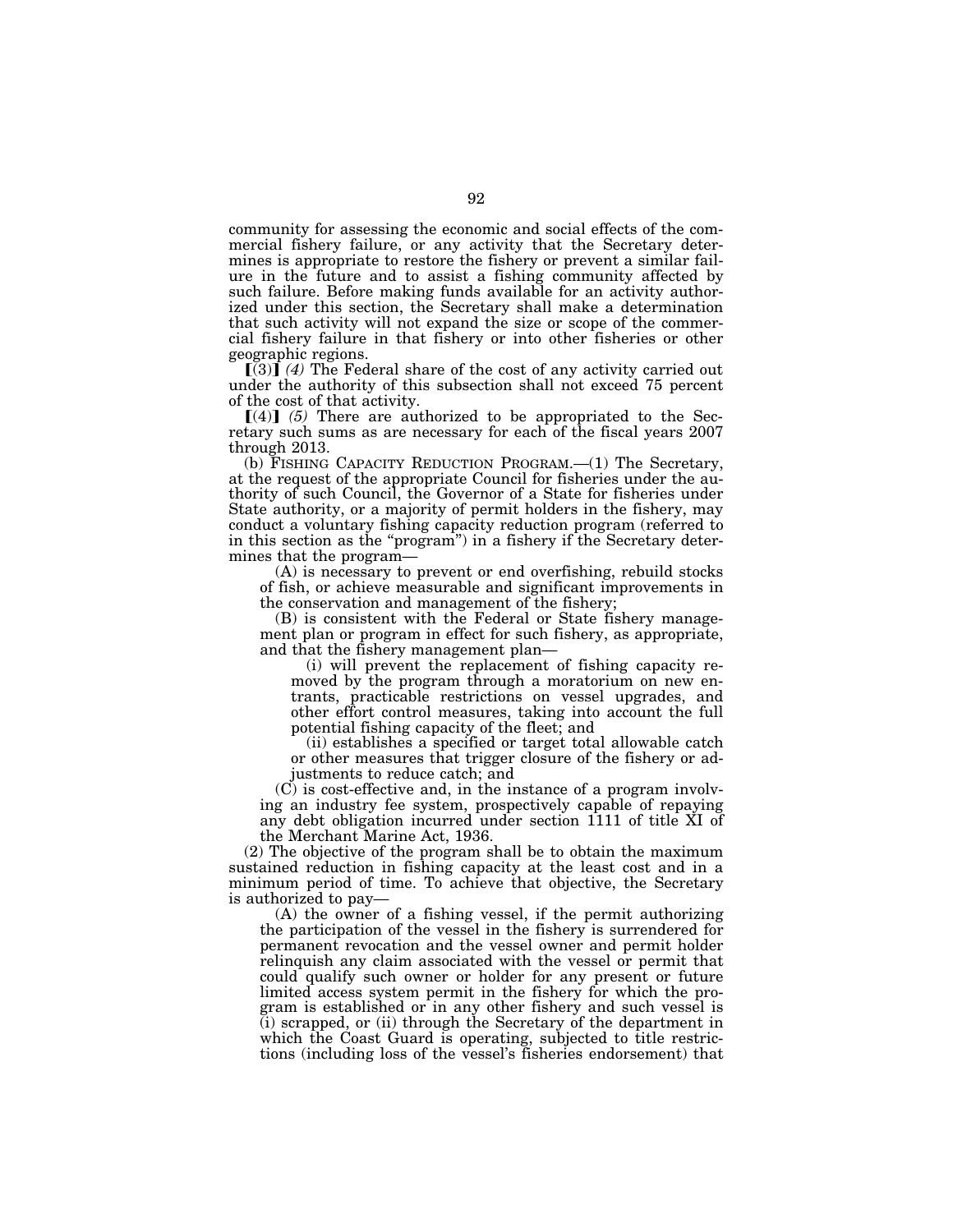permanently prohibit and effectively prevent its use in fishing in federal or state waters, or fishing on the high seas or in the waters of a foreign nation; or

(B) the holder of a permit authorizing participation in the fishery, if such permit is surrendered for permanent revocation, and such holder relinquishes any claim associated with the permit and vessel used to harvest fishery resources under the permit that could qualify such holder for any present or future limited access system permit in the fishery for which the program was established.

(3) Participation in the program shall be voluntary, but the Secretary shall ensure compliance by all who do participate.

(4) The harvester proponents of each program and the Secretary shall consult, as appropriate and practicable, with Councils, Federal agencies, State and regional authorities, affected fishing communities, participants in the fishery, conservation organizations, and other interested parties throughout the development and implementation of any program under this section.

(5) PAYMENT CONDITION.—The Secretary may not make a payment under paragraph (2) with respect to a vessel that will not be scrapped unless the Secretary certifies that the vessel will not be used for fishing in the waters of a foreign nation or fishing on the high seas.<br>
(6) REPORT.—

 $(A)$  In GENERAL.—Subject to the availability of funds, the Secretary shall, within 12 months after the date of the enactment of the Magnuson-Stevens Fishery Conservation and Management Reauthorization Act of 2006 submit to the Congress a report—

(i) identifying and describing the 20 fisheries in United States waters with the most severe examples of excess harvesting capacity in the fisheries, based on value of each fishery and the amount of excess harvesting capacity as determined by the Secretary;

(ii) recommending measures for reducing such excess harvesting capacity, including the retirement of any latent fishing permits that could contribute to further excess harvesting capacity in those fisheries; and

(iii) potential sources of funding for such measures.

(B) BASIS FOR RECOMMENDATIONS.—The Secretary shall base the recommendations made with respect to a fishery on—

(i) the most cost effective means of achieving voluntary reduction in capacity for the fishery using the potential for industry financing; and

(ii) including measures to prevent the capacity that is being removed from the fishery from moving to other fisheries in the United States, in the waters of a foreign nation, or on the high seas.

(c) PROGRAM FUNDING.—(1) The program may be funded by any combination of amounts—

(A) available under clause (iv) of section  $2(b)(1)(A)$  of the Act of August 11, 1939 (15 U.S.C. 713c–3(b)(1)(A); the Saltonstall-Kennedy Act);

(B) appropriated for the purposes of this section;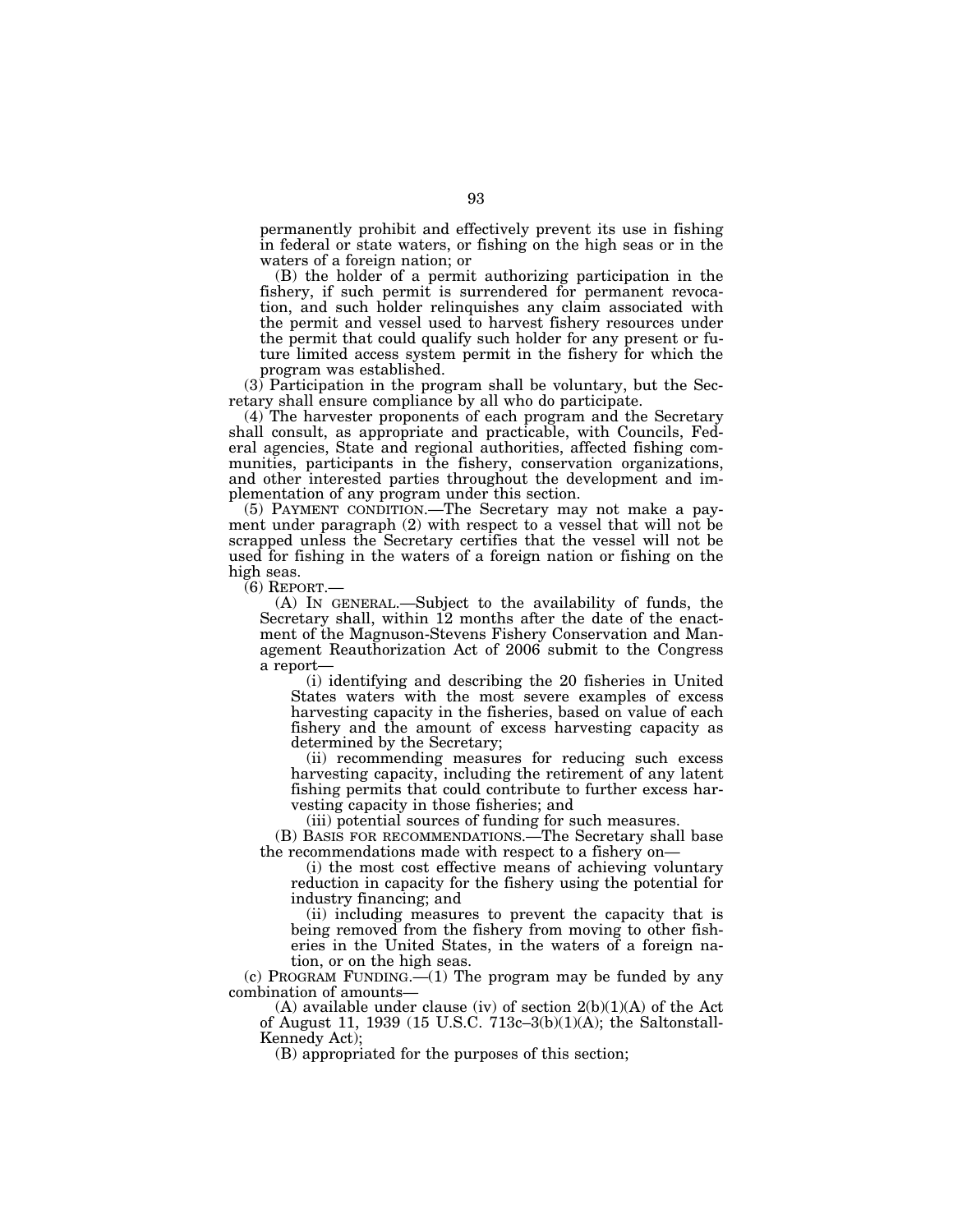(C) provided by an industry fee system established under subsection (d) and in accordance with section 1111 of title XI of the Merchant Marine Act, 1936; or

(D) provided from any State or other public sources or private or non-profit organizations.

(2) All funds for the program, including any fees established under subsection (d), shall be paid into the fishing capacity reduction fund established under section 1111 of title XI of the Merchant Marine Act, 1936.

(d) INDUSTRY FEE SYSTEM. $-(1)(A)$  If an industry fee system is necessary to fund the program, the Secretary may conduct a referendum on such system. Prior to the referendum, the Secretary shall—

(i) identify, to the extent practicable, and notify all permit or vessel owners who would be affected by the program; and

(ii) make available to such owners information about the industry fee system describing the schedule, procedures, and eligibility requirements for the referendum, the proposed program, and the amount and duration and any other terms and conditions of the proposed fee system.

(B) The industry fee system shall be considered approved if the referendum votes which are cast in favor of the proposed system constitute at least a majority of the permit holders in the fishery, or 50 percent of the permitted allocation of the fishery, who participated in the fishery.

(2) Notwithstanding section 304(d) and consistent with an approved industry fee system, the Secretary is authorized to establish such a system to fund the program and repay debt obligations incurred pursuant to section 1111 of title XI of the Merchant Marine Act, 1936. The fees for a program established under this section shall—

(A) be determined by the Secretary and adjusted from time to time as the Secretary considers necessary to ensure the availability of sufficient funds to repay such debt obligations;

(B) not exceed 5 percent of the ex-vessel value of all fish harvested from the fishery for which the program is established;

(C) be deducted by the first ex-vessel fish purchaser from the proceeds otherwise payable to the seller and accounted for and forwarded by such fish purchasers to the Secretary in such manner as the Secretary may establish, unless the Secretary determines that such fees should be collected from the seller; and

(D) be in effect only until such time as the debt obligation has been fully paid.

(e) IMPLEMENTATION PLAN.—

(1) FRAMEWORK REGULATIONS.—The Secretary shall propose and adopt framework regulations applicable to the implementation of all programs under this section.

(2) PROGRAM REGULATIONS.—The Secretary shall implement each program under this section by promulgating regulations that, together with the framework regulations, establish each program and control its implementation.

(3) HARVESTER PROPONENTS' IMPLEMENTATION PLAN.—The Secretary may not propose implementation regulations for a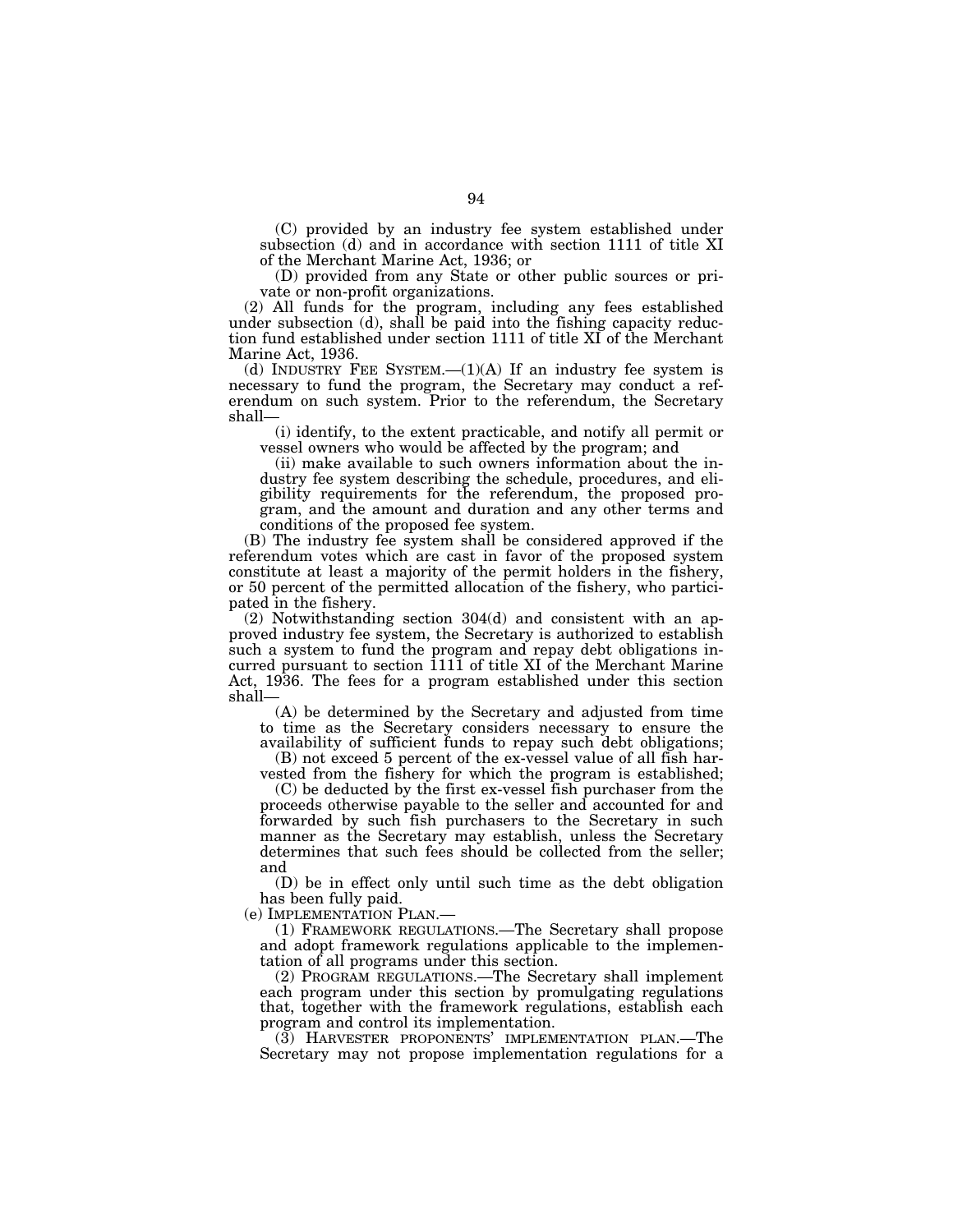program to be paid for by an industry fee system until the harvester proponents of the program provide to the Secretary a proposed implementation plan that, among other matters—

(A) proposes the types and numbers of vessels or permits that are eligible to participate in the program and the manner in which the program shall proceed, taking into account—

(i) the requirements of this section;

(ii) the requirements of the framework regulations; (iii) the characteristics of the fishery and affected fishing communities;

(iv) the requirements of the applicable fishery management plan and any amendment that such plan may require to support the proposed program;

(v) the general needs and desires of harvesters in the fishery;

(vi) the need to minimize program costs; and

(vii) other matters, including the manner in which such proponents propose to fund the program to ensure its cost effectiveness, as well as any relevant factors demonstrating the potential for, or necessary to obtain, the support and general cooperation of a substantial number of affected harvesters in the fishery (or portion of the fishery) for which the program is intended; and

(B) proposes procedures for program participation (such as submission of owner bids under an auction system or fair market-value assessment), including any terms and conditions for participation, that the harvester proponents deem to be reasonably necessary to meet the program's proposed objectives.

(4) PARTICIPATION CONTRACTS.—The Secretary shall contract with each person participating in a program, and each such contract shall, in addition to including such other matters as the Secretary deems necessary and appropriate to effectively implement each program (including penalties for contract nonperformance) be consistent with the framework and implementing regulations and all other applicable law.

(5) REDUCTION AUCTIONS.—Each program not involving fair market assessment shall involve a reduction auction that scores the reduction price of each bid offer by the data relevant to each bidder under an appropriate fisheries productivity factor. If the Secretary accepts bids, the Secretary shall accept responsive bids in the rank order of their bid scores, starting with the bid whose reduction price is the lowest percentage of the productivity factor, and successively accepting each additional responsive bid in rank order until either there are no more responsive bids or acceptance of the next bid would cause the total value of bids accepted to exceed the amount of funds available for the program.

(6) BID INVITATIONS.—Each program shall proceed by the Secretary issuing invitations to bid setting out the terms and conditions for participation consistent with the framework and implementing regulations. Each bid that the Secretary receives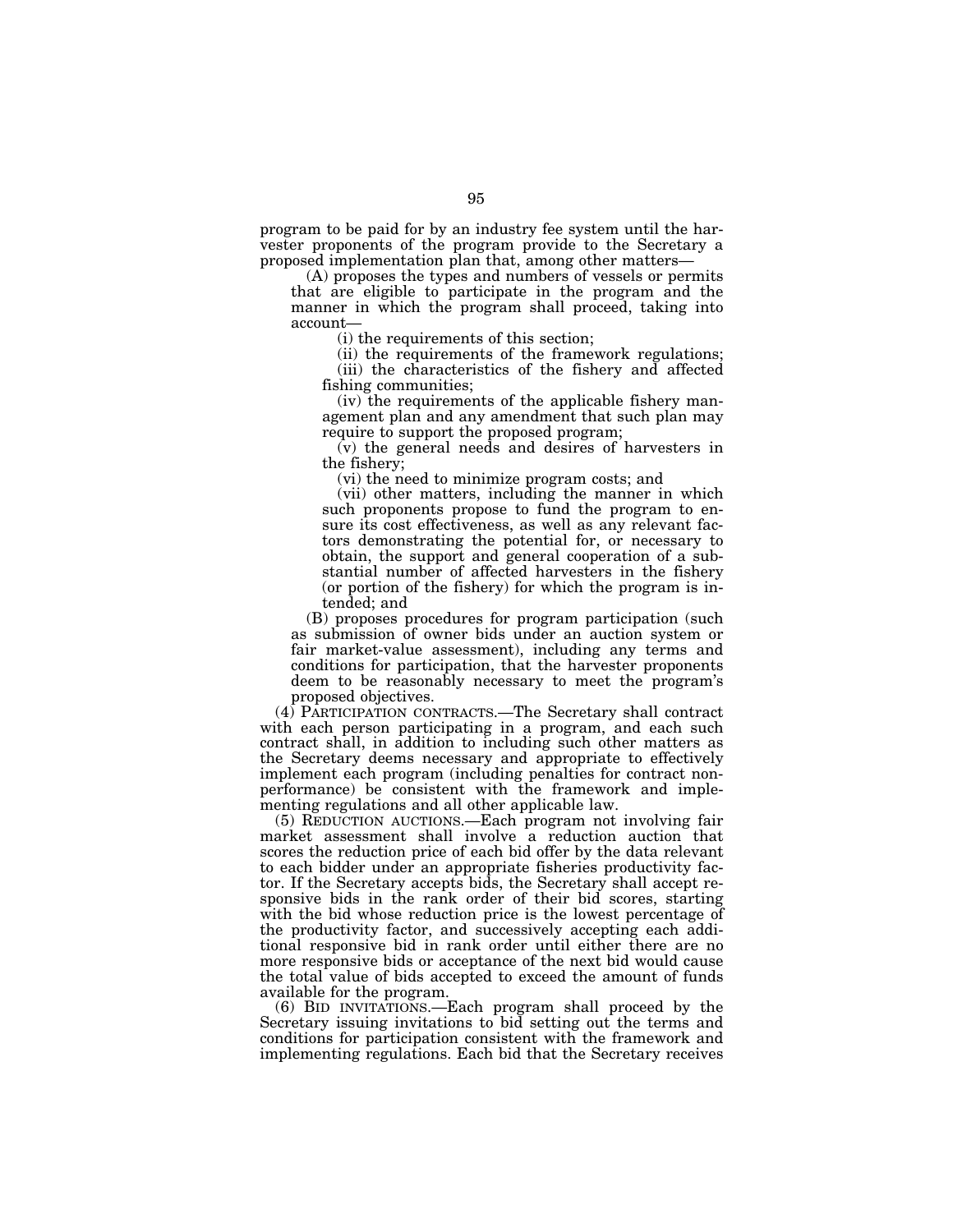in response to the invitation to bid shall constitute an irrevocable offer from the bidder.

#### **SEC. 313. NORTH PACIFIC FISHERIES CONSERVATION.**

(a) IN GENERAL.—The North Pacific Council may prepare, in consultation with the Secretary, a fisheries research plan for any fishery under the Council's jurisdiction except a salmon fishery which—

(1) requires that observers be stationed on fishing vessels engaged in the catching, taking, or harvesting of fish and on United States fish processors fishing for or processing species under the jurisdiction of the Council, including the Northern Pacific halibut fishery, for the purpose of collecting data necessary for the conservation, management, and scientific understanding of any fisheries under the Council's jurisdiction; and

(2) establishes a system, or system, of fees, which may vary by fishery, management area, or observer coverage level, to pay for the cost of implementing the plan.

(b)  $\text{ŠTANDARDS}$ , (1) Any plan or plan amendment prepared under this section shall be reasonably calculated to—

(A) gather reliable data, by stationing observers, or electronic monitoring systems, on all or a statistically reliable sample of the fishing vessels and United States fish processors included in the plan, necessary for the conservation, management, and scientific understanding of the fisheries covered by the plan;

(B) be fair and equitable to all vessels and processors;

(C) be consistent with applicable provisions of law; and

(D) take into consideration the operating requirements of the fisheries and the safety of observers and fishermen.

(2) Any system of fees established under this section shall—

(A) provide that the total amount of fees collected under this section not exceed the combined cost of (i) stationing observers, or electronic monitoring systems, on board fishing vessels and United States fish processors, (ii) the actual cost of inputting collected data, and (iii) assessments necessary for a risk-sharing pool implemented under subsection (e) of this section, less any amount received for such purpose from another source or from an existing surplus in the North Pacific Fishery Observer Fund established in subsection (d) of this section;

(B) be fair and equitable to all participants in the fisheries under the jurisdiction of the Council, including the Northern Pacific halibut fishery;

(C) provide that fees collected not be used to pay any costs of administrative overhead or other costs not directly incurred in carrying out the plan;

(D) not be used to offset amounts authorized under other provisions of law;

(E) be expressed as a fixed amount reflecting actual observer costs as described in subparagraph (A) or a percentage, not to exceed 2 percent, of the unprocessed ex-vessel value of fish and shellfish harvested under the jurisdiction of the Council, including the Northern Pacific halibut fishery;

(F) be assessed against some or all fishing vessels and United States fish processors, including those not required to carry an observer or an electronic monitoring system under the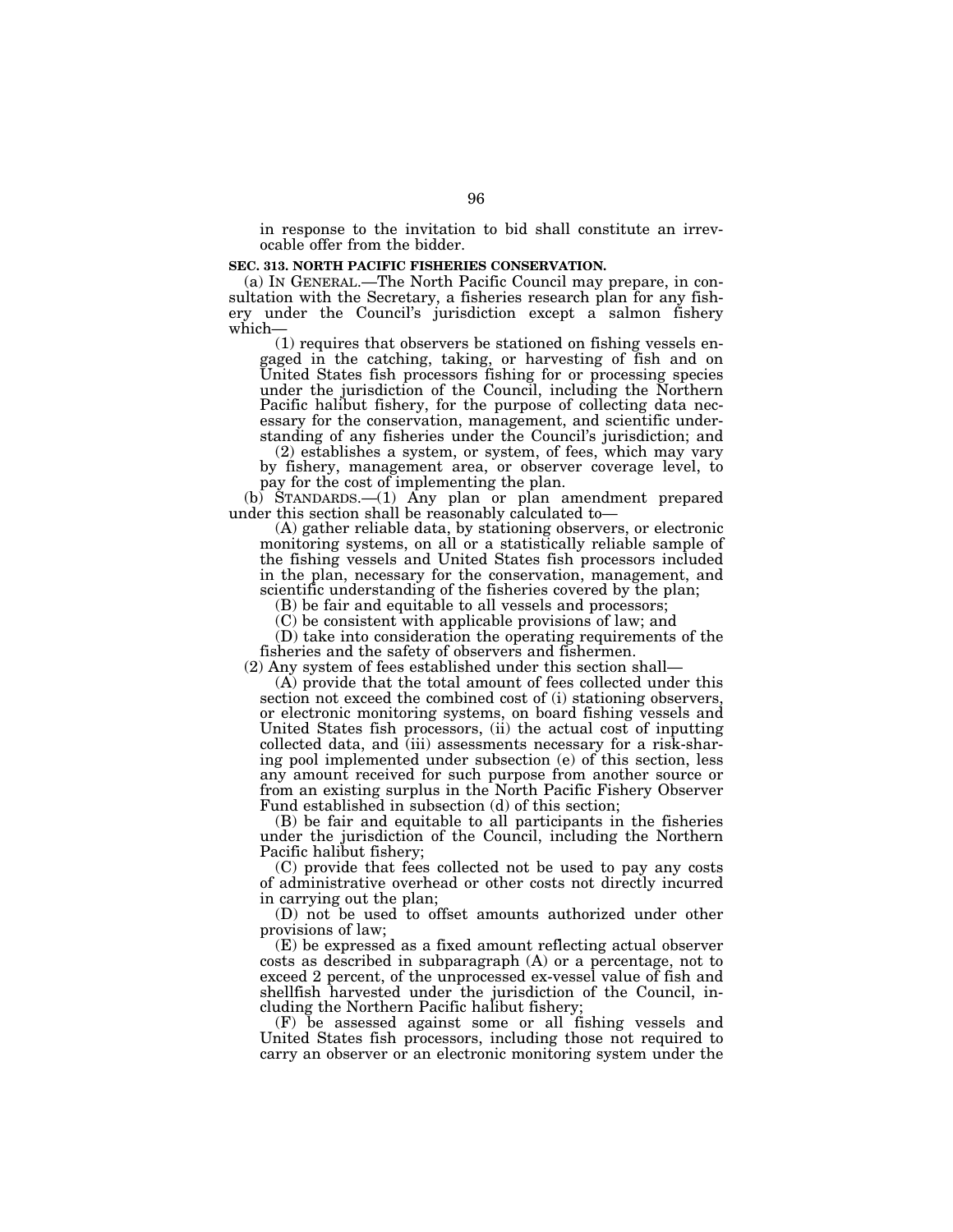plan, participating in fisheries under the jurisdiction of the Council, including the Northern Pacific halibut fishery;

(G) provide that fees collected will be deposited in the North Pacific Fishery Observer Fund established under subsection (d) of this section;

(H) provide that fees collected will only be used for implementing the plan established under this section;

(I) provide that fees collected will be credited against any fee for stationing observers or electronic monitoring systems on board fishing vessels and United States fish processors and the actual cost of inputting collected data to which a fishing vessel or fish processor is subject under section 304(d) of this Act; and

(J) meet the requirements of section 9701(b) of title 31, United States Code.

(c) ACTION BY SECRETARY.—(1) Within 60 days after receiving a plan or plan amendment from the North Pacific Council under this section, the Secretary shall review such plan or plan amendment and either (A) remand such plan or plan amendment to the Council with comments if it does not meet the requirements of this section, or (B) publish in the Federal Register proposed regulations for implementing such plan or plan amendment.

(2) During the 60-day public comment period, the Secretary shall conduct a public hearing in each State represented on the Council for the purpose of receiving public comments on the proposed regulations.

(3) Within 45 days of the close of the public comment period, the Secretary, in consultation with the Council, shall analyze the public comment received and publish final regulations for implementing such plan.

(4) If the Secretary remands a plan or plan amendment to the Council for failure to meet the requirements of this section, the Council may resubmit such plan or plan amendment at any time after taking action the Council believes will address the defects identified by the Secretary. Any plan or plan amendment resubmitted to the Secretary will be treated as an original plan submitted to the Secretary under paragraph (1) of this subsection.

(d) FISHERY OBSERVER FUND.—There is established in the Treasury a North Pacific Fishery Observer Fund. The Fund shall be available, without appropriation or fiscal year limitation, only to the Secretary for the purpose of carrying out the provisions of this section, subject to the restrictions in subsection  $(b)(2)$  of this section. The Fund shall consist of all monies deposited into it in accordance with this section. Sums in the Fund that are not currently needed for the purposes of this section shall be kept on deposit or invested in obligations of, or guaranteed by, the United States.

(e) SPECIAL PROVISIONS REGARDING OBSERVERS.—(1) The Secretary shall review—

(A) the feasibility of establishing a risk sharing pool through a reasonable fee, subject to the limitations of subsection  $(b)(2)(E)$  of this section, to provide coverage for vessels and owners against liability from civil suits by observers, and

(B) the availability of comprehensive commercial insurance for vessel and owner liability against civil suits by observers.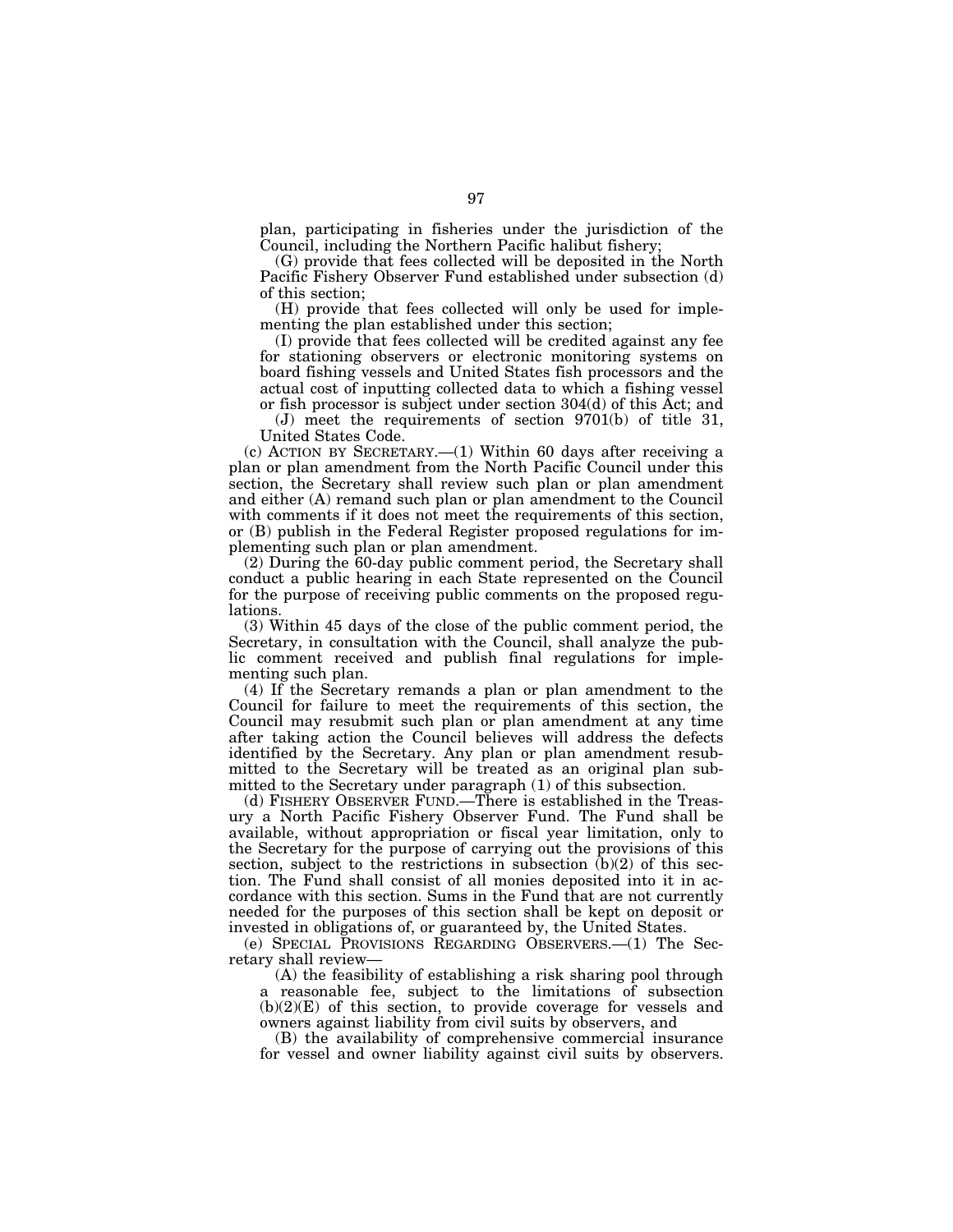(2) If the Secretary determines that a risk sharing pool is feasible, the Secretary shall establish such a pool, subject to the provisions of subsection (b)(2) of this section, unless the Secretary determines that—

(A) comprehensive commercial insurance is available for all fishing vessels and United States fish processors required to have observers under the provisions of this section, and

(B) such comprehensive commercial insurance will provide a greater measure of coverage at a lower cost to each participant.

(f) BYCATCH REDUCTION.—In implementing section  $303(a)(11)$ and this section, the North Pacific Council shall submit conservation and management measures to lower, on an annual basis for a period of not less than four years, the total amount of economic discards occurring in the fisheries under its jurisdiction.

 $(g)$  BYCATCH REDUCTION INCENTIVES.— $(1)$  Notwithstanding section 304(d), the North Pacific Council may submit, and the Secretary may approve, consistent with the provisions of this Act, a system of fines in a fishery to provide incentives to reduce bycatch and bycatch rates; except that such fines shall not exceed \$25,000 per vessel per season. Any fines collected shall be deposited in the North Pacific Fishery Observer Fund, and may be made available by the Secretary to offset costs related to the reduction of bycatch in the fishery from which such fines were derived, including conservation and management measures and research, and to the State of Alaska to offset costs incurred by the State in the fishery from which such penalties were derived or in fisheries in which the State is directly involved in management or enforcement and which are directly affected by the fishery from which such penalties were derived.

(2)(A) Notwithstanding section 303(d), and in addition to the authority provided in section 303(b)(10), the North Pacific Council may submit, and the Secretary may approve, conservation and management measures which provide allocations of regulatory discards to individual fishing vessels as an incentive to reduce per vessel bycatch and bycatch rates in a fishery,*Provided,* That—

(i) such allocations may not be transferred for monetary consideration and are made only on an annual basis; and

(ii) any such conservation and management measures will meet the requirements of subsection (h) and will result in an actual reduction in regulatory discards in the fishery.

(B) The North Pacific Council may submit restrictions in addition to the restriction imposed by clause (i) of subparagraph (A) on the transferability of any such allocations, and the Secretary may approve such recommendation.

(h) CATCH MEASUREMENT.—(1) By June 1, 1997 the North Pacific Council shall submit, and the Secretary may approve, consistent with the other provisions of this Act, conservation and management measures to ensure total catch measurement in each fishery under the jurisdiction of such Council. Such measures shall ensure the accurate enumeration, at a minimum, of target species, economic discards, and regulatory discards.

(2) To the extent the measures submitted under paragraph (1) do not require United States fish processors and fish processing vessels (as defined in chapter 21 of title 46, United States Code) to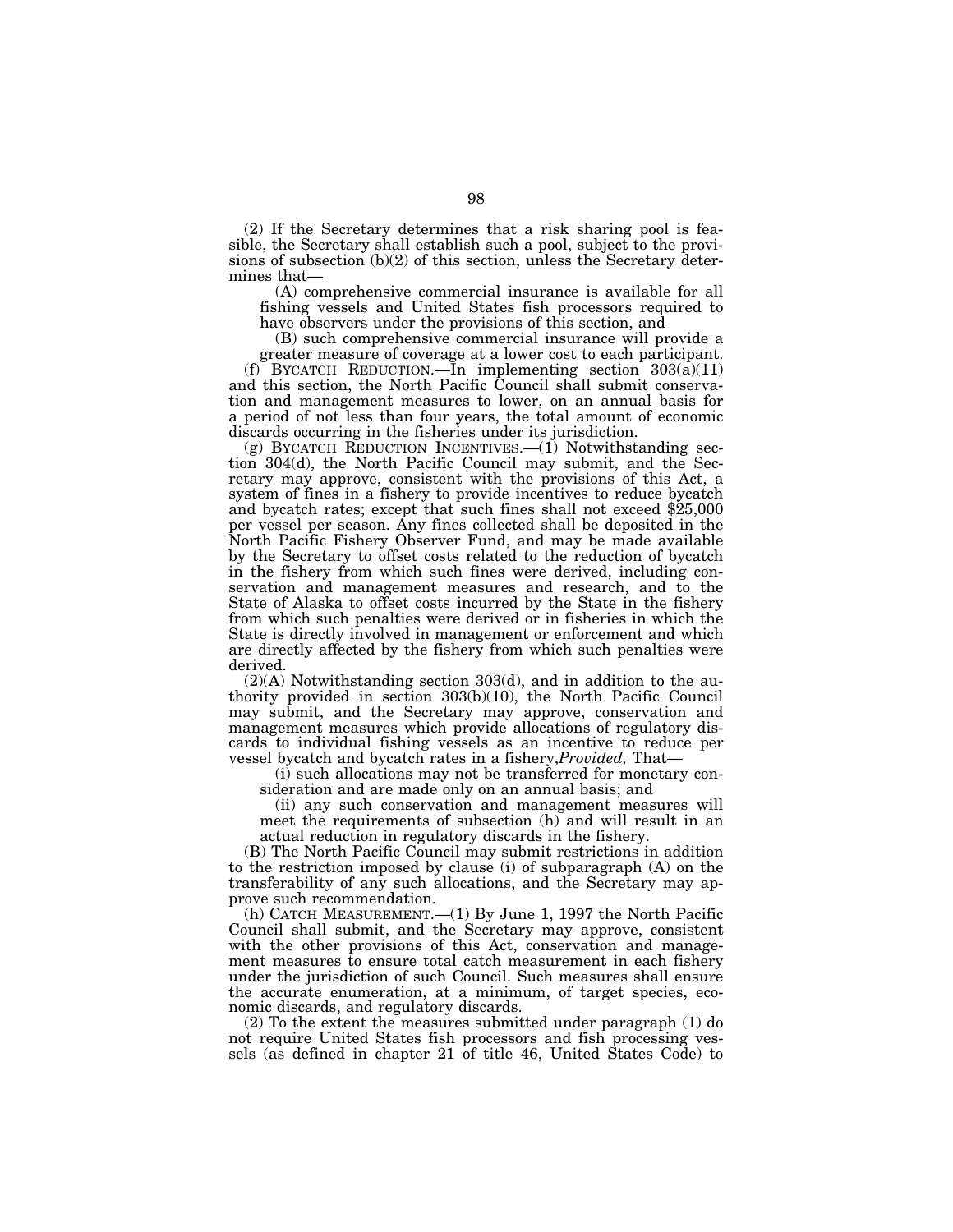weigh fish, the North Pacific Council and the Secretary shall submit a plan to the Congress by January 1, 1998, to allow for weighing, including recommendations to assist such processors and processing vessels in acquiring necessary equipment, unless the Council determines that such weighing is not necessary to meet the requirements of this subsection.

(i) FULL RETENTION AND UTILIZATION.—(1) The North Pacific Council shall submit to the Secretary by October 1, 1998 a report on the advisability of requiring the full retention by fishing vessels and full utilization by United States fish processors of economic discards in fisheries under its jurisdiction if such economic discards, or the mortality of such economic discards, cannot be avoided. The report shall address the projected impacts of such requirements on participants in the fishery and describe any full retention and full utilization requirements that have been implemented.

(2) The report shall address the advisability of measures to minimize processing waste, including standards setting minimum percentages which must be processed for human consumption. For the purpose of the report, "processing waste" means that portion of any fish which is processed and which could be used for human consumption or other commercial use, but which is not so used.

(j) BERING SEA AND ALEUTIAN ISLANDS CRAB RATIONALIZATION.—

(1) By not later than January 1, 2005, the Secretary shall approve and hereafter implement by regulation the Voluntary Three-Pie Cooperative Program for crab fisheries of the Bering Sea and Aleutian Islands approved by the North Pacific Fishery Management Council between June 2002 and April 2003, and all trailing amendments including those reported to Congress on May  $6$ , 2003. This section shall not preclude the Secretary from approving by January 1, 2005, and implementing any subsequent program amendments approved by the Council.

(2) Notwithstanding any other provision of this Act, in carrying out paragraph (1) the Secretary shall approve all parts of the Program referred to in such paragraph. Further, no part of such Program may be implemented if, as approved by the North Pacific Fishery Management Council, individual fishing quotas, processing quotas, community development quota allocation, voluntary cooperatives, binding arbitration, regional landing and processing requirements, community protections, economic data collection, or the loan program for crab fishing vessel captains and crew members, is invalidated subject to a judicial determination not subject to judicial appeal. If the Secretary determines that a processor has leveraged its Individual Processor Quota shares to acquire a harvesters open-delivery ''B shares'', the processor's Individual Processor Quota shares shall be forfeited.

(3) Subsequent to implementation pursuant to paragraph (1), the Council may submit and the Secretary may implement changes to or repeal of conservation and management measures, including measures authorized in this section, for crab fisheries of the Bering Sea and Aleutian Islands in accordance with applicable law, including this Act as amended by this sub-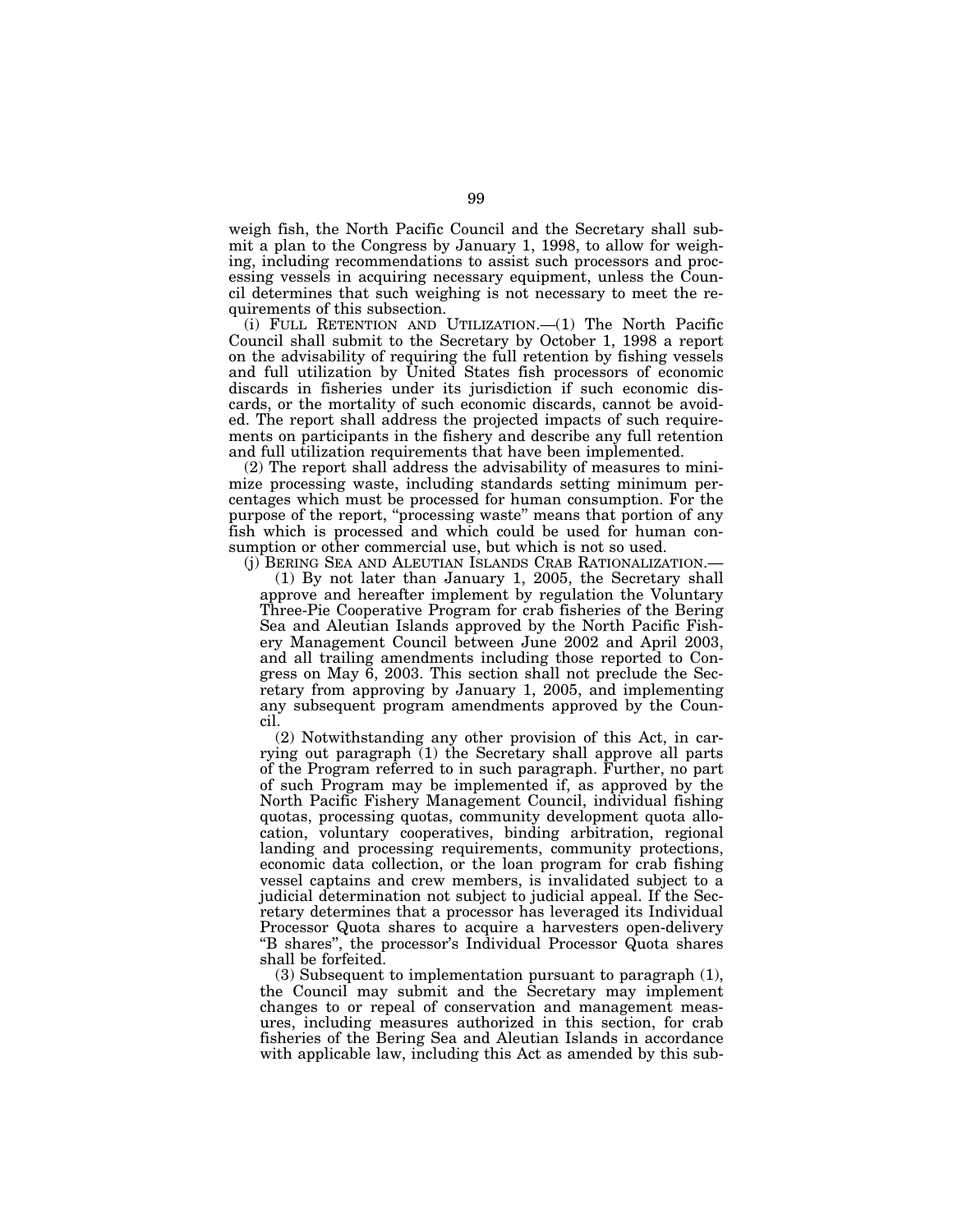section, to achieve on a continuing basis the purposes identified by the Council.

(4) The loan program referred to in paragraph (2) shall be carried out pursuant to the authority of sections 1111 and 1112 of title XI of the Merchant Marine Act, 1936 (46 U.S.C. App. 1279f, 1279g).

(5) For purposes of implementing this section \$1,000,000 shall be made available each year until fully implemented from funds otherwise made available to the National Marine Fisheries Service for Alaska fisheries activities.

(6) Nothing in this Act shall constitute a waiver, either express or implied, of the antitrust laws of the United States. The Secretary, in consultation with the Department of Justice and the Federal Trade Commission, shall develop and implement a mandatory information collection and review process to provide any and all information necessary for the Department of Justice and the Federal Trade Commission to determine whether any illegal acts of anti-competition, anti-trust, or price collusion have occurred among persons receiving individual processing quotas under the Program. The Secretary may revoke any individual processing quota held by any person found to have violated a provision of the antitrust laws of the United States.

(7) An individual processing quota issued under the Program shall be considered a permit for the purposes of sections 307, 308, and 309, and may be revoked or limited at any time in accordance with this Act. Issuance of an individual processing quota under the program shall not confer any right of compensation to the holder of such individual processing quota if it is revoked or limited and shall not create, or be construed to create, any right, title, or interest in or to any fish before the fish is purchased from an individual fishing quota holder.

(8) The restriction on the collection of economic data in section 303 shall not apply with respect to any fish processor who is eligible for, or who has received, individual processing quota under the Program. The restriction on the disclosure of information in section 402(b)(1) shall not apply when the information is used to determine eligibility for or compliance with an individual processing quota program.

(9) The provisions of sections 308, 310, and 311 shall apply to the processing facilities and fish products of any person holding individual processing quota, and the provisions of subparagraphs  $(D)$ ,  $(E)$ , and  $(L)$  of section 307(1) shall apply to any facility owned or controlled by a person holding individual processing quota.

*(k) ARCTIC COMMUNITY DEVELOPMENT QUOTA.—If the North Pacific Fishery Management Council issues a fishery management plan for the exclusive economic zone in the Arctic Ocean, or an amendment to the Fishery Management Plan for Fish Resources of the Arctic Management Area issued by such Council, that makes available to commercial fishing, and establishes a sustainable harvest level, for any part of such zone, the Council shall set aside not less than 10 percent of the total allowable catch therein as a com-*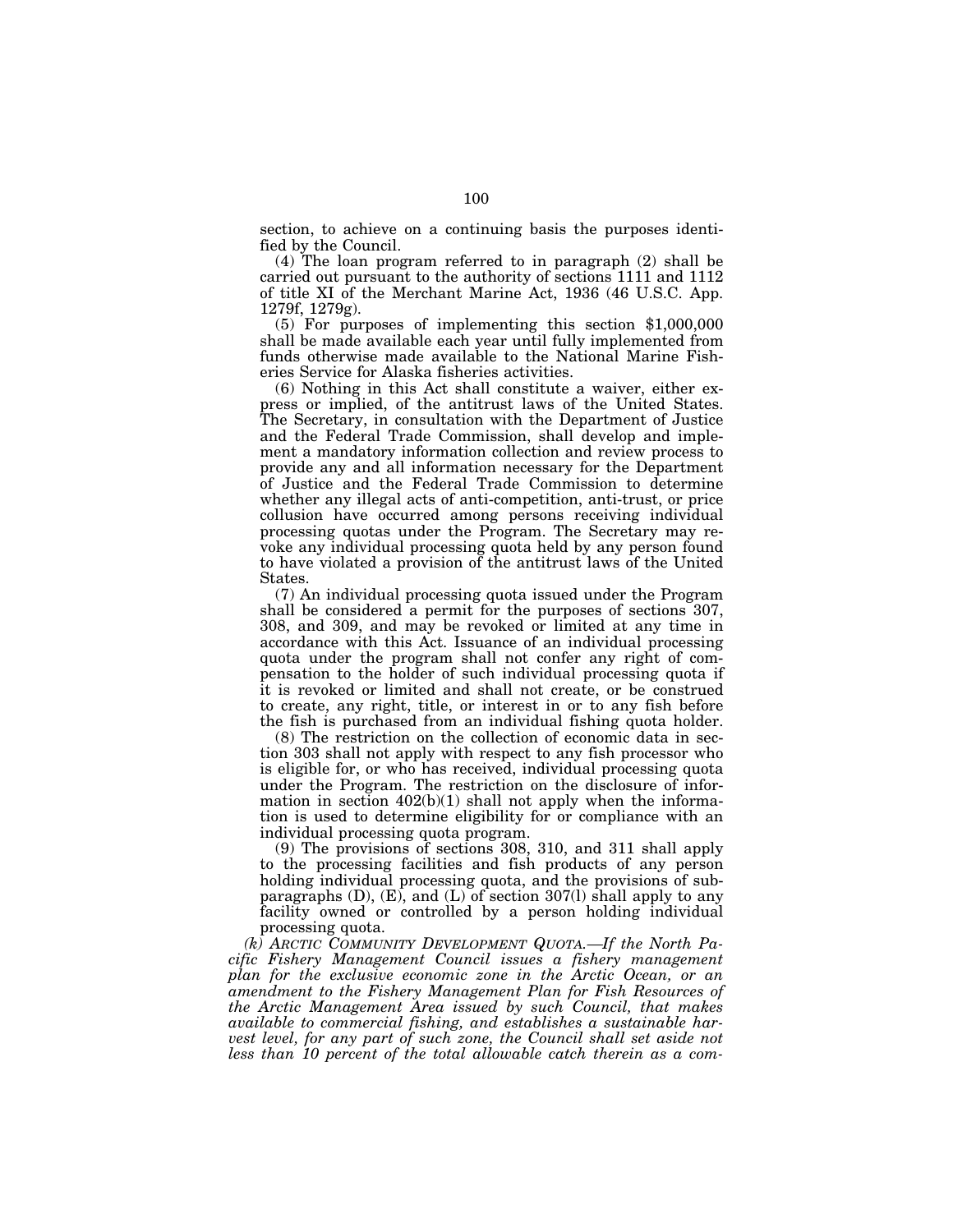*munity development quota for coastal villages located north and east of the Bering Strait.* 

### **SEC. 314. NORTHWEST ATLANTIC OCEAN FISHERIES REINVESTMENT PROGRAM.**

(a) PROGRAM.—(1) Not later than October 1, 1993, the Secretary shall establish a Northwest Atlantic Ocean Fisheries Reinvestment Program for the purposes of—

(A) promoting development of commercial fisheries and markets for underutilized species of the northwest Atlantic Ocean;

(B) developing alternative fishing opportunities for participants in the New England groundfish fishery;

(C) providing technical support and assistance to United States fishermen and fish processors to improve the valueadded processing of underutilized species and to make participation in fisheries for underutilized species of the northwest Atlantic Ocean economically viable;

(D) creating new economic opportunities through the improved processing and expanded use of fish waste; and

(E) helping to restore [overfished] *depleted* New England groundfish stocks through aquaculture or hatchery programs.

(2) CONSULTATION.—In establishing and implementing the Northwest Fisheries Reinvestment Program, the Secretary shall consult with representatives of the commercial fishing industry, the seafood processing industry, and the academic community (including the National Sea Grant Program).

(3) ACTIVITIES UNDER PROGRAM.—Subject to the availability of appropriations, the Secretary shall award contracts, grants and other financial assistance to United States citizens to carry out the purposes of subsection (1), under the terms and conditions provided in section  $2(c)$  of the Act of August 11, 1939 (15 U.S.C. 713c–3(c); commonly referred to as the ''Saltonstall-Kennedy Act''), except that, in making awards under this section for projects involving participation in fisheries for underutilized species, the Secretary shall give the highest priority to a person who owns or operates a fishing vessel permitted under this Act to participate in the New England groundfish fishery who agrees to surrender that permit to the Secretary during the duration of the contract, grant or other assistance.

(4) AUTHORIZATION OF APPROPRIATIONS.—There are authorized to be appropriated \$5,000,000 for each of fiscal years 1993 through 1999 to carry out the purposes of this section. For fiscal year 1993 no more than \$1,000,000, and for fiscal year 1994 no more than \$2,000,000, of such funds may be provided from monies made available under section 2(b) of the Act of August 11, 1939 (15 U.S.C.  $713c-3(b)$ ).

(b) ASSISTANCE OF OTHER AGENCIES.—The Secretary shall actively seek the assistance of other Federal agencies in the development of fisheries for underutilized species of the northwest Atlantic Ocean, including, to the extent permitted by other applicable laws, assistance from the Secretary of Agriculture in including such underutilized species as agricultural commodities in the programs of the Foreign Agricultural Service for which amounts are authorized under the Food, Agriculture, Conservation, and Trade Act of 1990 (Public Law 101–624; 104 Stat. 3359).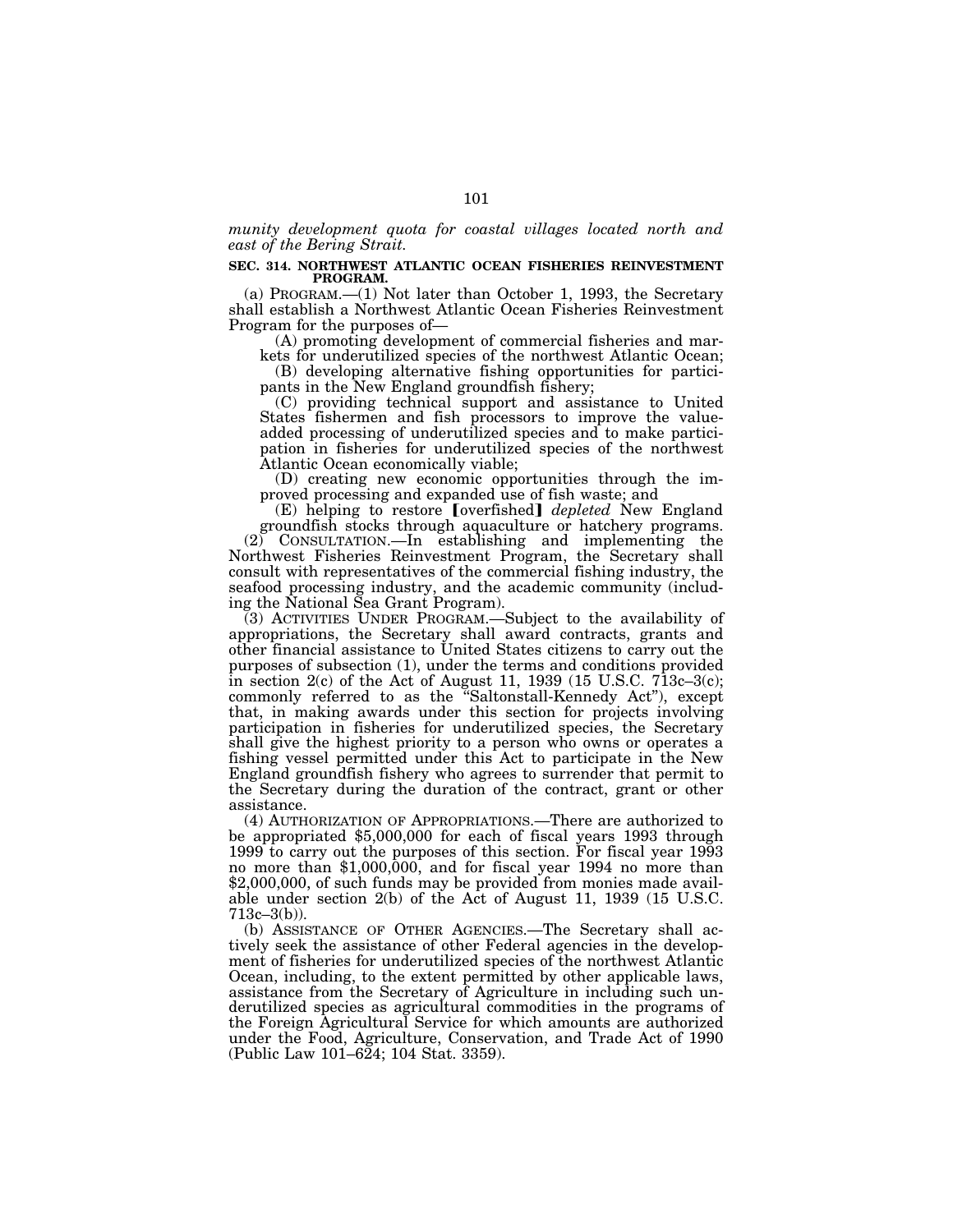(c) MANAGEMENT PLANS FOR UNDERUTILIZED SPECIES.—The New England Fishery Management Council, in consultation with other appropriate Councils, shall develop fishery management plans as soon as possible for any underutilized species of the northwest Atlantic Ocean that is not covered under such a plan, in order to prevent overfishing of that species.

(d) UNDERUTILIZED SPECIES DEFINED.—For purposes of this section, the term ''underutilized species of the northwest Atlantic Ocean'' means any fish species of the northwest Atlantic Ocean that is identified, by the Director of the Northeast Fisheries Center of the National Marine Fisheries Service, as an underutilized species.

# \* \* \* \* \* \* \*

## **SEC. 318. COOPERATIVE RESEARCH AND MANAGEMENT PROGRAM.**

(a) IN GENERAL.—*(1)* The Secretary of Commerce, in consultation with the Councils, shall establish a cooperative research and management program to address needs identified under this Act and under any other marine resource laws enforced by the Secretary. The program shall be implemented on a regional basis and shall be developed and conducted through partnerships among Federal, State, and Tribal managers and scientists (including interstate fishery commissions), fishing industry participants (including use of commercial charter or recreational vessels for gathering data), and educational institutions.

*(2) Within one year after the date of enactment of the Strengthening Fishing Communities and Increasing Flexibility in Fisheries Management Act, and after consultation with the Councils, the Secretary shall publish a plan for implementing and conducting the program established in paragraph (1). Such plan shall identify and describe critical regional fishery management and research needs, possible projects that may address those needs, and estimated costs for such projects. The plan shall be revised and updated every 5 years, and updated plans shall include a brief description of projects that were funded in the prior 5-year period and the research and management needs that were addressed by those projects.* 

(b) ELIGIBLE PROJECTS.—The Secretary shall make funds available under the program for the support of projects to address critical needs identified by the Councils in consultation with the Secretary. The program shall promote and encourage efforts to utilize sources of data maintained by other Federal agencies, State agencies, or academia for use in such projects.

(c) **[FUNDING]** *PRIORITIES*.—In making funds available the Secretary shall award funding on a competitive basis and based on regional fishery management needs, select programs that form part of a coherent program of research focused on solving priority issues identified by the Councils, and shall give priority to the following projects:

(1) Projects to collect data to improve, supplement, or enhance stock assessments, including the use of fishing vessels or acoustic or other marine technology.**]** — (*A) the use of fishing vessels or acoustic or other marine* 

*technology;*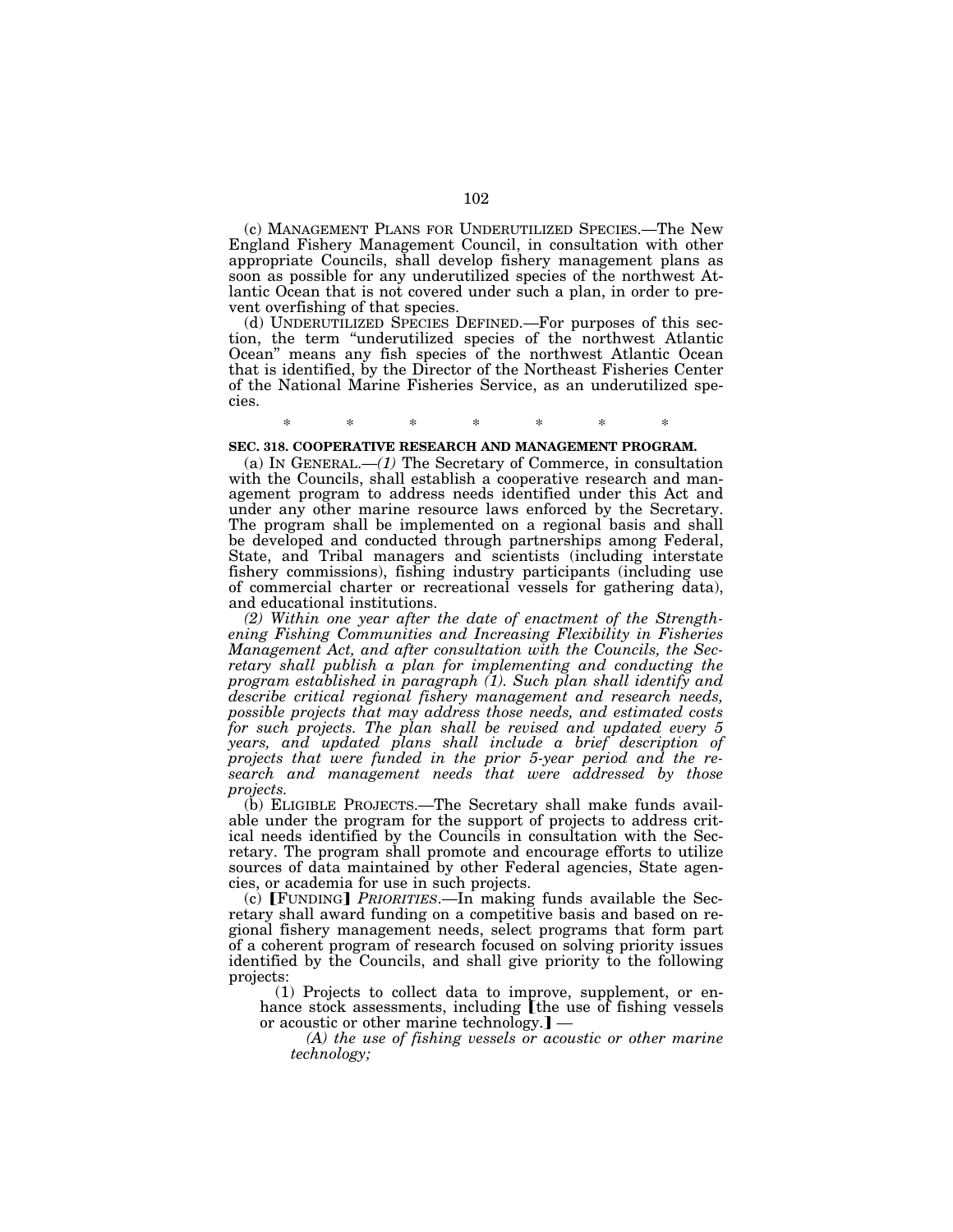*(B) expanding the use of electronic catch reporting programs and technology; and* 

*(C) improving monitoring and observer coverage through the expanded use of electronic monitoring devices.* 

(2) Projects to assess the amount and type of bycatch or postrelease mortality occurring in a fishery.

(3) Conservation engineering projects designed to reduce bycatch, including avoidance of post-release mortality, reduction of bycatch in high seas fisheries, and transfer of such fishing technologies to other nations.

(4) Projects for the identification of habitat areas of particular concern and for habitat conservation.

(5) Projects designed to collect and compile economic and social data.

(d) EXPERIMENTAL PERMITTING PROCESS.—Not later than 180 days after the date of enactment of the Magnuson-Stevens Fishery Conservation and Management Reauthorization Act of 2006, the Secretary, in consultation with the Councils, shall promulgate regulations that create an expedited, uniform, and regionally-based process to promote issuance, where practicable, of experimental fishing permits.

(e) GUIDELINES.—The Secretary, in consultation with the Councils, shall establish guidelines to ensure that participation in a research project funded under this section does not result in loss of a participant's catch history or unexpended days-at-sea as part of a limited entry system.

(f) EXEMPTED PROJECTS.—The procedures of this section shall not apply to research funded by quota set-asides in a fishery.

\* \* \* \* \* \* \*

# **TITLE IV—FISHERY MONITORING AND RESEARCH**

# **SEC. 401. REGISTRATION AND INFORMATION MANAGEMENT.**

(a) STANDARDIZED FISHING VESSEL REGISTRATION AND INFORMA-TION MANAGEMENT SYSTEM.—The Secretary shall, in cooperation with the Secretary of the department in which the Coast Guard is operating, the States, the Councils, and Marine Fisheries Commissions, develop recommendations for implementation of a standardized fishing vessel registration and information management system on a regional basis. The recommendations shall be developed after consultation with interested governmental and nongovernmental parties and shall—

(1) be designed to standardize the requirements of vessel registration and information collection systems required by this Act, the Marine Mammal Protection Act (16 U.S.C. 1361 et seq.), and any other marine resource law implemented by the Secretary, and, with the permission of a State, any marine resource law implemented by such State;

(2) integrate information collection programs under existing fishery management plans into a non-duplicative information collection and management system;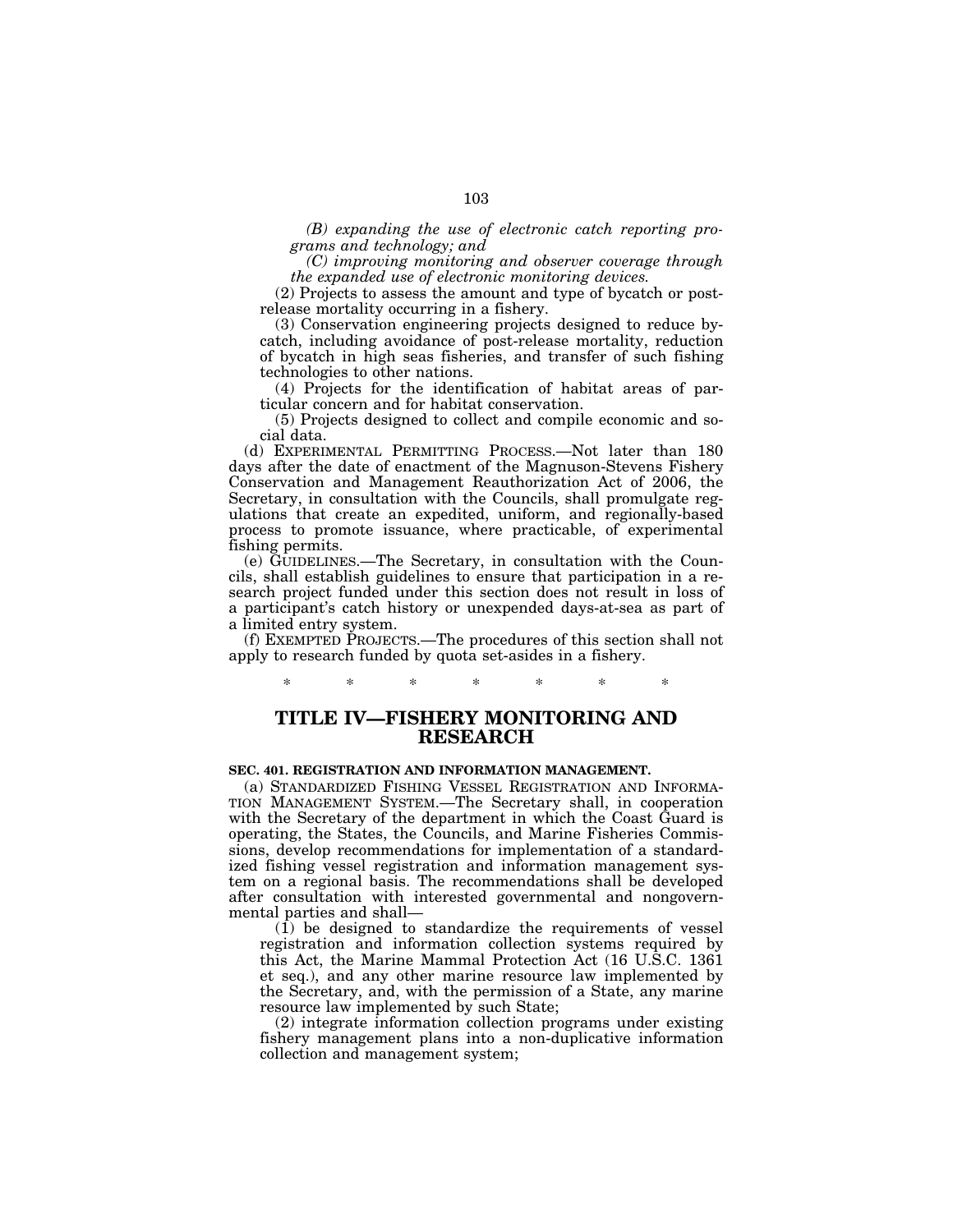(3) avoid duplication of existing State, tribal, or Federal systems and shall utilize, to the maximum extent practicable, information collected from existing systems;

(4) provide for implementation of the system through cooperative agreements with appropriate State, regional, or tribal entities and Marine Fisheries Commissions;

(5) provide for funding (subject to appropriations) to assist appropriate State, regional, or tribal entities and Marine Fisheries Commissions in implementation;

(6) establish standardized units of measurement, nomenclature, and formats for the collection and submission of information;

(7) minimize the paperwork required for vessels registered under the system;

(8) include all species of fish within the geographic areas of authority of the Councils and all fishing vessels including charter fishing vessels, but excluding recreational fishing vessels;

(9) require United States fish processors, and fish dealers and other first ex-vessel purchasers of fish that are subject to the proposed system, to submit information (other than economic information) which may be necessary to meet the goals of the proposed system; and

(10) include procedures necessary to ensure—

(A) the confidentiality of information collected under this section in accordance with section 402(b); and

(B) the timely release or availability to the public of information collected under this section consistent with section 402(b).

(b) FISHING VESSEL REGISTRATION.—The proposed registration system should, at a minimum, obtain the following information for each fishing vessel—

(1) the name and official number or other identification, together with the name and address of the owner or operator or both;

(2) gross tonnage, vessel capacity, type and quantity of fishing gear, mode of operation (catcher, catcher processor, or other), and such other pertinent information with respect to vessel characteristics as the Secretary may require; and

(3) identification (by species, gear type, geographic area of operations, and season) of the fisheries in which the fishing vessel participates.

(c) FISHERY INFORMATION.—The proposed information management system should, at a minimum, provide basic fisheries performance information for each fishery, including—

(1) the number of vessels participating in the fishery including charter fishing vessels;

(2) the time period in which the fishery occurs;

(3) the approximate geographic location or official reporting area where the fishery occurs;

(4) a description of fishing gear used in the fishery, including the amount and type of such gear and the appropriate unit of fishing effort; and

(5) other information required under subsection  $303(a)(5)$  or requested by the Council under section 402.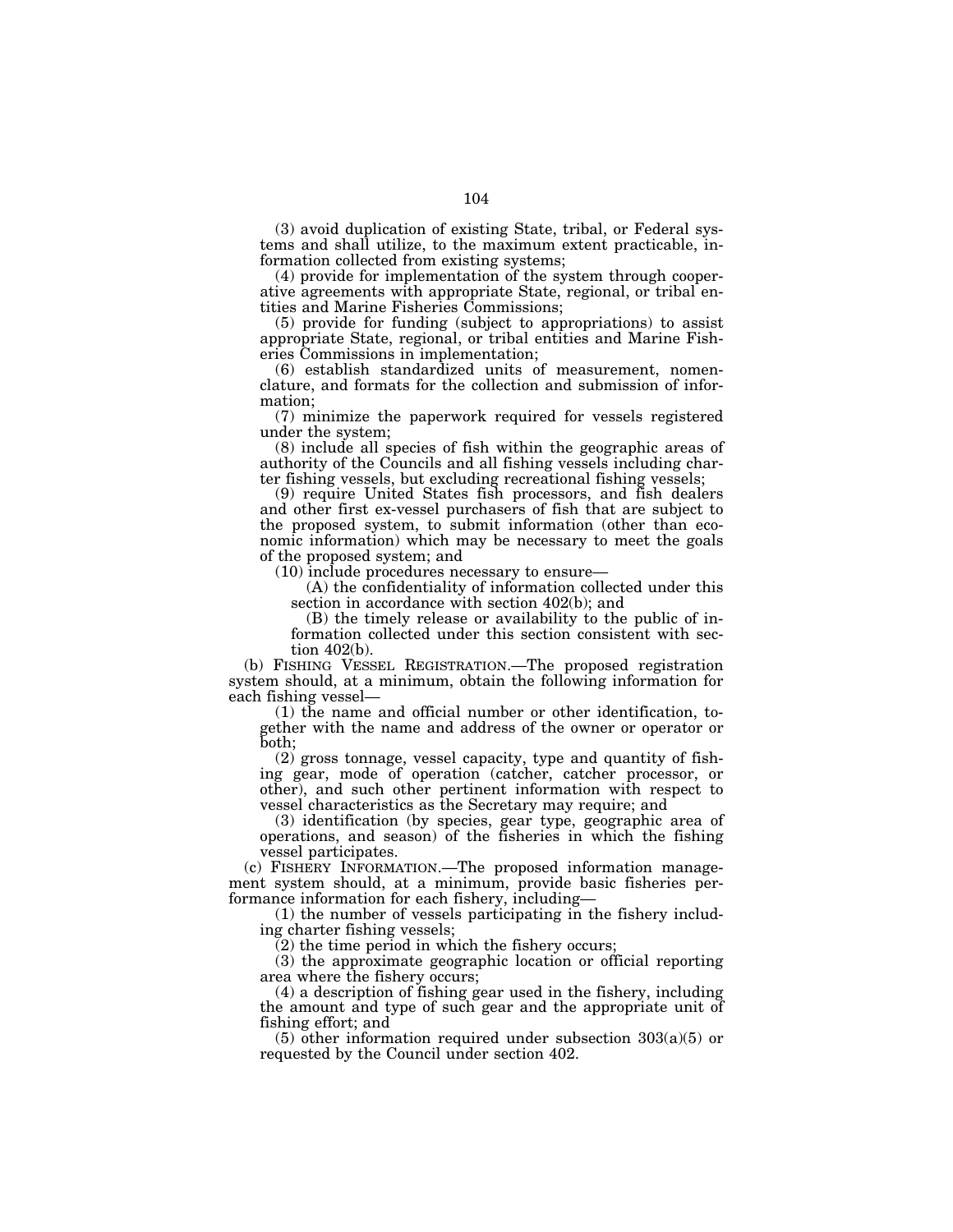(d) USE OF REGISTRATION.—Any registration recommended under this section shall not be considered a permit for the purposes of this Act, and the Secretary may not propose to revoke, suspend, deny, or impose any other conditions or restrictions on any such registration or the use of such registration under this Act.

(e) PUBLIC COMMENT.—Within one year after the date of enactment of the Sustainable Fisheries Act, the Secretary shall publish in the Federal Register for a 60-day public comment period a proposal that would provide for implementation of a standardized fishing vessel registration and information collection system that meets the requirements of subsections (a) through (c). The proposal shall include—

(1) a description of the arrangements of the Secretary for consultation and cooperation with the department in which the Coast Guard is operating, the States, the Councils, Marine Fisheries Commissions, the fishing industry and other interested parties; and

(2) any proposed regulations or legislation necessary to implement the proposal.

(f) CONGRESSIONAL TRANSMITTAL.—Within 60 days after the end of the comment period and after consideration of comments received under subsection (e), the Secretary shall transmit to the Committee on Commerce, Science, and Transportation of the Senate and the Committee on Resources of the House of Representatives a recommended proposal for implementation of a national fishing vessel registration system that includes—

(1) any modifications made after comment and consultation;

(2) a proposed implementation schedule, including a schedule for the proposed cooperative agreements required under subsection  $(a)(4)$ ; and

(3) recommendations for any such additional legislation as the Secretary considers necessary or desirable to implement the proposed system.

(g) RECREATIONAL FISHERIES.—

(1) FEDERAL PROGRAM.—The Secretary shall establish and implement a regionally based registry program for recreational fishermen in each of the 8 fishery management regions. The program, which shall not require a fee before January 1, 2011, shall provide for—

(A) the registration (including identification and contact information) of individuals who engage in recreational fishing—

(i) in the Exclusive Economic Zone;

(ii) for anadromous species; or

(iii) for Continental Shelf fishery resources beyond the Exclusive Economic Zone; and

(B) if appropriate, the registration (including the ownership, operator, and identification of the vessel) of vessels used in such fishing.

(2) STATE PROGRAMS.—The Secretary shall exempt from registration under the program recreational fishermen and charter fishing vessels licensed, permitted, or registered under the laws of a State if the Secretary determines that information from the State program is suitable for the Secretary's use or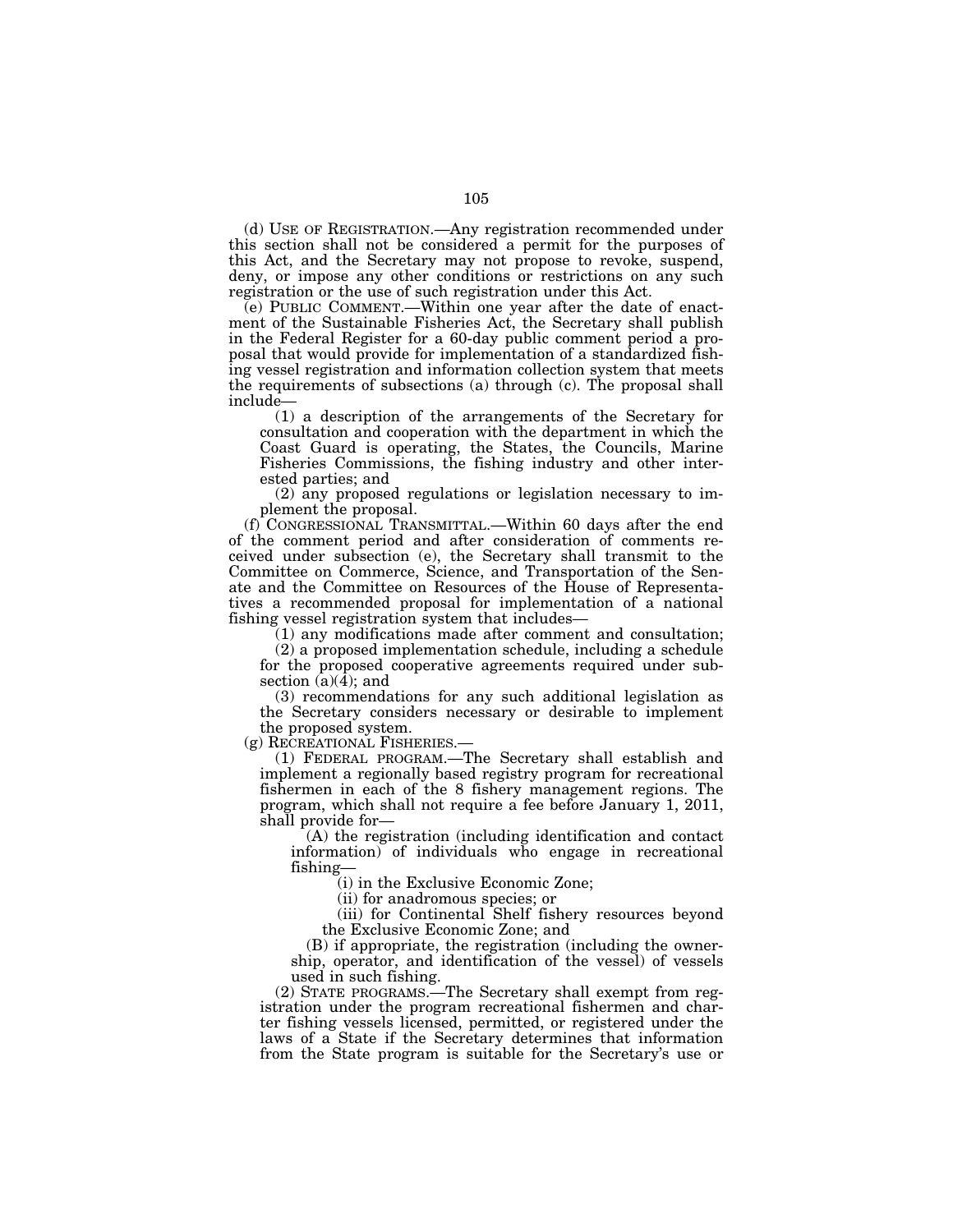is used to assist in completing marine recreational fisheries statistical surveys, or evaluating the effects of proposed conservation and management measures for marine recreational fisheries.

(3) DATA COLLECTION.—

(A) IMPROVEMENT OF THE MARINE RECREATIONAL FISHERY STATISTICS SURVEY.—Within 24 months after the date of enactment of the Magnuson-Stevens Fishery Conservation and Management Reauthorization Act of 2006, the Secretary, in consultation with representatives of the recreational fishing industry and experts in statistics, technology, and other appropriate fields, shall establish a program to improve the quality and accuracy of information generated by the Marine Recreational Fishery Statistics Survey, with a goal of achieving acceptable accuracy and utility for each individual fishery.

(B) NRC REPORT RECOMMENDATIONS.—The program shall take into consideration and, to the extent feasible, implement the recommendations of the National Research Council in its report Review of Recreational Fisheries Survey Methods (2006), including—

(i) redesigning the Survey to improve the effectiveness and appropriateness of sampling and estimation procedures, its applicability to various kinds of management decisions, and its usefulness for social and economic analyses; and

(ii) providing for ongoing technical evaluation and modification as needed to meet emerging management needs.

(C) METHODOLOGY.—Unless the Secretary determines that alternate methods will achieve this goal more efficiently and effectively, the program shall, to the extent possible, include—

(i) an adequate number of intercepts to accurately estimate recreational catch and effort;

(ii) use of surveys that target anglers registered or licensed at the State or Federal level to collect participation and effort data;

(iii) collection and analysis of vessel trip report data from charter fishing vessels;

(iv) development of a weather corrective factor that can be applied to recreational catch and effort estimates; and

(v) an independent committee composed of recreational fishermen, academics, persons with expertise in stock assessments and survey design, and appropriate personnel from the National Marine Fisheries Service to review the collection estimates, geographic, and other variables related to dockside intercepts and to identify deficiencies in recreational data collection, and possible correction measures.

(D) DEADLINE.—The Secretary shall complete the program under this paragraph and implement the improved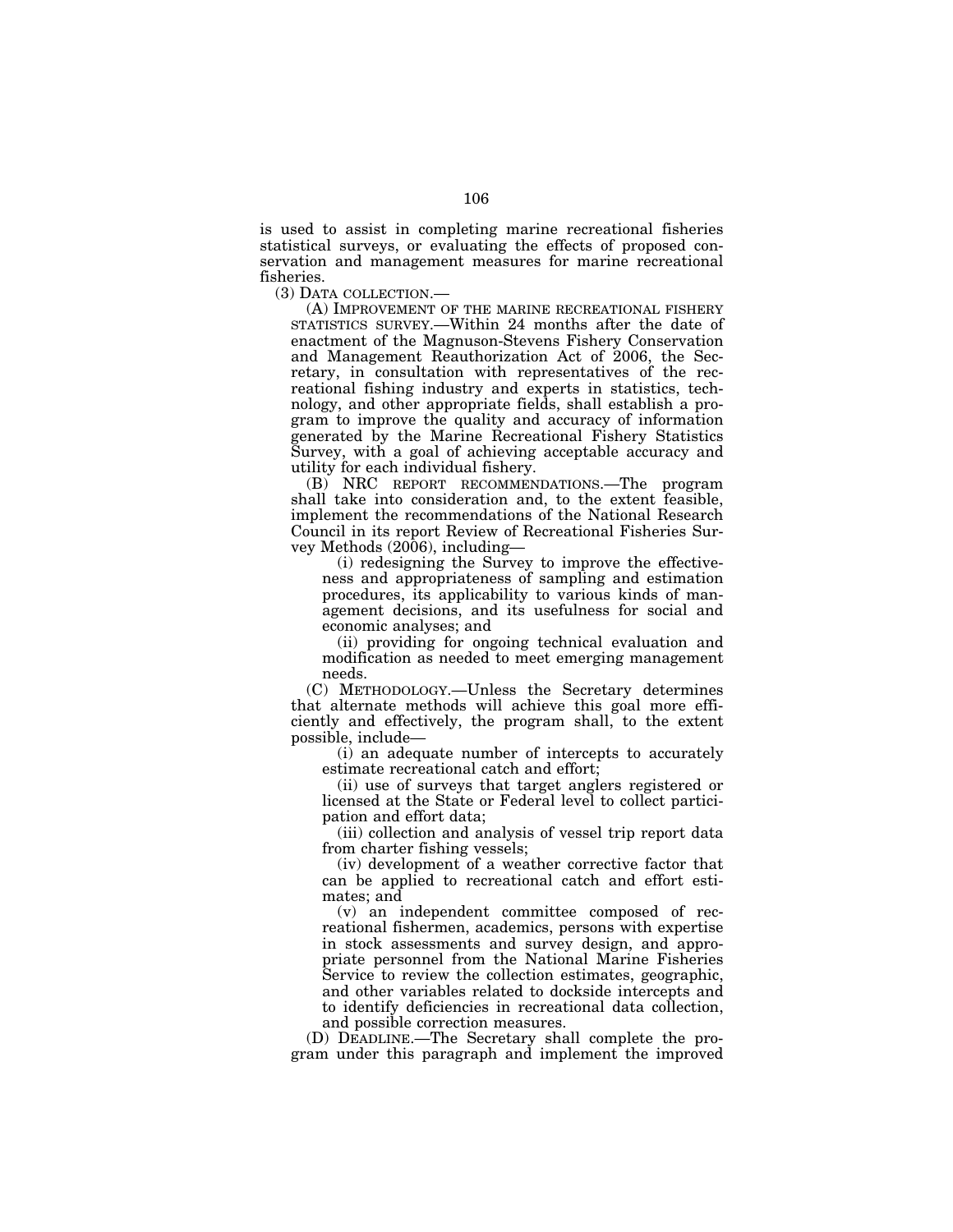Marine Recreational Fishery Statistics Survey not later than January 1, 2009.

*(4) FEDERAL-STATE PARTNERSHIPS.— (A) ESTABLISHMENT.—The Secretary shall establish partnerships with States to develop best practices for implementation of State programs established pursuant to paragraph (2).* 

*(B) GUIDANCE.—The Secretary shall develop guidance, in cooperation with the States, that details best practices for administering State programs pursuant to paragraph (2), and provide such guidance to the States.* 

*(C) BIENNIAL REPORT.—The Secretary shall submit to the Congress and publish biennial reports that include—* 

*(i) the estimated accuracy of the registry program established under paragraph (1) and of State programs that are exempted under paragraph (2);* 

*(ii) priorities for improving recreational fishing data collection; and* 

*(iii) an explanation of any use of information collected by such State programs and by the Secretary, including a description of any consideration given to the information by the Secretary.* 

*(D) STATES GRANT PROGRAM.—The Secretary shall make grants to States to improve implementation of State programs consistent with this subsection. The Secretary shall prioritize such grants based on the ability of the grant to improve the quality and accuracy of such programs.* 

 $[(4)]$  (5) REPORT.—Within 24 months after establishment of the program, the Secretary shall submit a report to Congress that describes the progress made toward achieving the goals and objectives of the program.<br>(6) STUDY ON PROGRAM IMPLEMENTATION.—

*(6) STUDY ON PROGRAM IMPLEMENTATION.— (A) IN GENERAL.—Not later than 60 days after the enactment of this paragraph, the Secretary shall enter into an agreement with the National Research Council of the National Academy of Sciences to study the implementation of the programs described in this section. The study shall—* 

*(i) provide an updated assessment of recreational survey methods established or improved since the publication of the Council's report ''Review of Recreational Fisheries Survey Methods (2006)* 

*(ii) evaluate the extent to which the recommendations made in that report were implemented pursuant to paragraph (3)(B); and* 

*(iii) examine any limitations of the Marine Recreational Fishery Statistics Survey and the Marine Recreational Information Program established under paragraph (1).* 

*(B) REPORT.—Not later than 1 year after entering into an agreement under subparagraph (A), the Secretary shall submit a report to Congress on the results of the study under subparagraph (A).* 

# **SEC. 402. INFORMATION COLLECTION.**

(a) COLLECTION PROGRAMS.—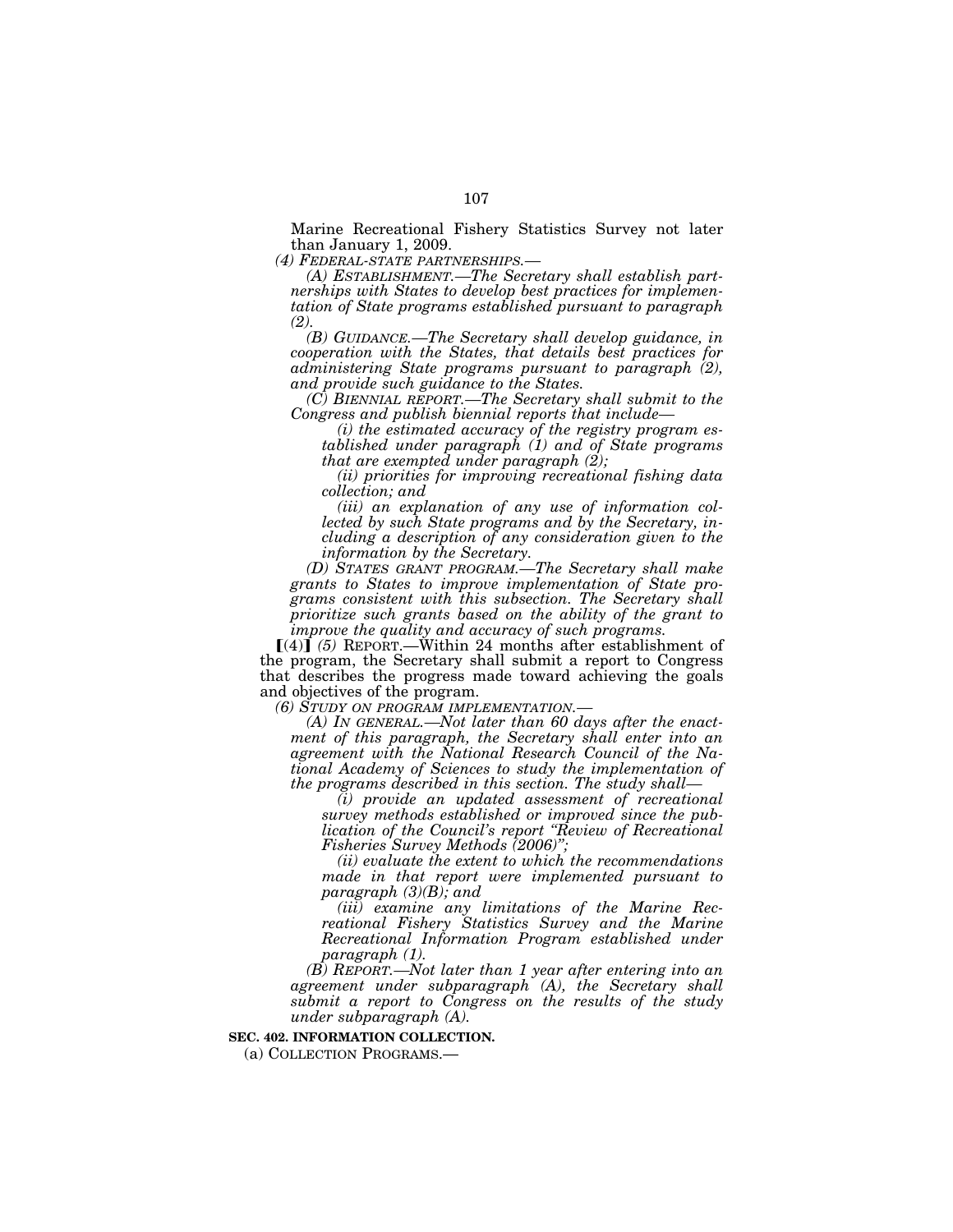(1) COUNCIL REQUESTS.—If a Council determines that additional information would be beneficial for developing, implementing, or revising a fishery management plan or for determining whether a fishery is in need of management, the Council may request that the Secretary implement an information collection program for the fishery which would provide the types of information specified by the Council. The Secretary shall undertake such an information collection program if he determines that the need is justified, and shall promulgate regulations to implement the program within 60 days after such determination is made. If the Secretary determines that the need for an information collection program is not justified, the Secretary shall inform the Council of the reasons for such determination in writing. The determinations of the Secretary under this paragraph regarding a Council request shall be made within a reasonable period of time after receipt of that request.

(2) SECRETARIAL INITIATION.—If the Secretary determines that additional information is necessary for developing, implementing, revising, or monitoring a fishery management plan, or for determining whether a fishery is in need of management, the Secretary may, by regulation, implement an information collection or observer program requiring submission of such additional information for the fishery.

(b) CONFIDENTIALITY OF INFORMATION.—

(1) Any information submitted to the Secretary, a State fishery management agency, or a marine fisheries commission by any person in compliance with the requirements of this Act shall be confidential and shall not be disclosed except—

(A) to Federal employees and Council employees who are responsible for fishery management plan development, monitoring, or enforcement;

 $(6)$  to State or Marine Fisheries Commission employees as necessary to further the Department's mission, subject to a confidentiality agreement that prohibits public disclosure of the identity of business of any person;

*(B) to State or Marine Fisheries Commission employees as necessary for achievement of the purposes of this Act, subject to a confidentiality agreement between the State or Commission, respectively, and the Secretary that prohibits public disclosure of the identity of any person and of confidential information;* 

(C) to State employees who are responsible for fishery management plan enforcement, if the States employing those employees have entered into a fishery enforcement agreement with the Secretary and the agreement is in effect;

(D) when required by court order;

(E) when such information is used by State, Council, or Marine Fisheries Commission employees to verify catch under a limited access] *catch share* program, but only to the extent that such use is consistent with subparagraph (B);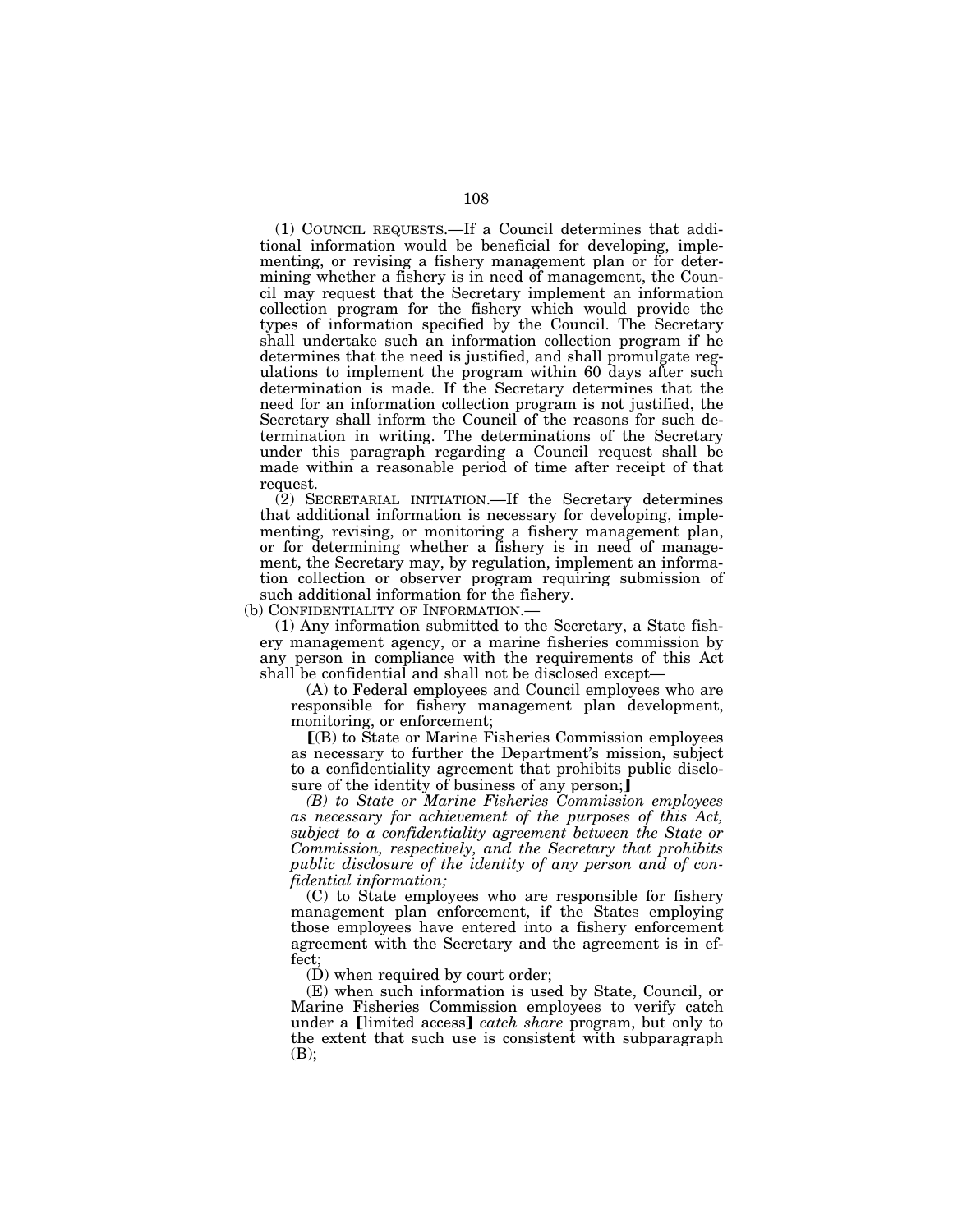(F) when the Secretary has obtained written authorization from the person submitting such information to release such information to persons for reasons not otherwise provided for in this subsection, and such release does not violate other requirements of this Act;

(G) when such information is required to be submitted to the Secretary for any determination under a llimited access¿ *catch share* program; or

(H) in support of homeland and national security activities, including the Coast Guard's homeland security missions as defined in section 888(a)(2) of the Homeland Security Act of 2002 (6 U.S.C. 468(a)(2)).

(2) Any observer information*, and information obtained through a vessel monitoring system or other technology used onboard a fishing vessel for enforcement or data collection purposes,* shall be confidential and shall not be disclosed, except in accordance with the requirements of subparagraphs (A) through  $(H)$  of paragraph  $(1)$ , or-

(A) as authorized by a fishery management plan or regulations under the authority of the North Pacific Council to allow disclosure to the public of weekly summary bycatch information identified by vessel or for haul-specific bycatch information without vessel identification;

(B) when such information is necessary in proceedings to adjudicate observer certifications;  $\lceil \text{or} \rceil$ 

 $\mathcal{L}(\mathcal{C})$  as authorized by any regulations issued under paragraph (3) allowing the collection of observer information, pursuant to a confidentiality agreement between the observers, observer employers, and the Secretary prohibiting disclosure of the information by the observers or observer employers, in order—

 $(i)$  to allow the sharing of observer information among observers and between observers and observer employers as necessary to train and prepare observers for deployments on specific vessels; or

 $\lceil$ (ii) to validate the accuracy of the observer information collected.

*(C) as authorized by any regulations issued under paragraph (6) allowing the collection of observer information, pursuant to a confidentiality agreement between the observers, observer employers, and the Secretary prohibiting disclosure of the information by the observers or observer employers, in order—* 

*(i) to allow the sharing of observer information among observers and between observers and observer employers as necessary to train and prepare observers for deployments on specific vessels; or* 

*(ii) to validate the accuracy of the observer information collected; or* 

*(D) to other persons if the Secretary has obtained written authorization from the person who submitted such information or from the person on whose vessel the information was collected, to release such information for reasons not otherwise provided for in this subsection.*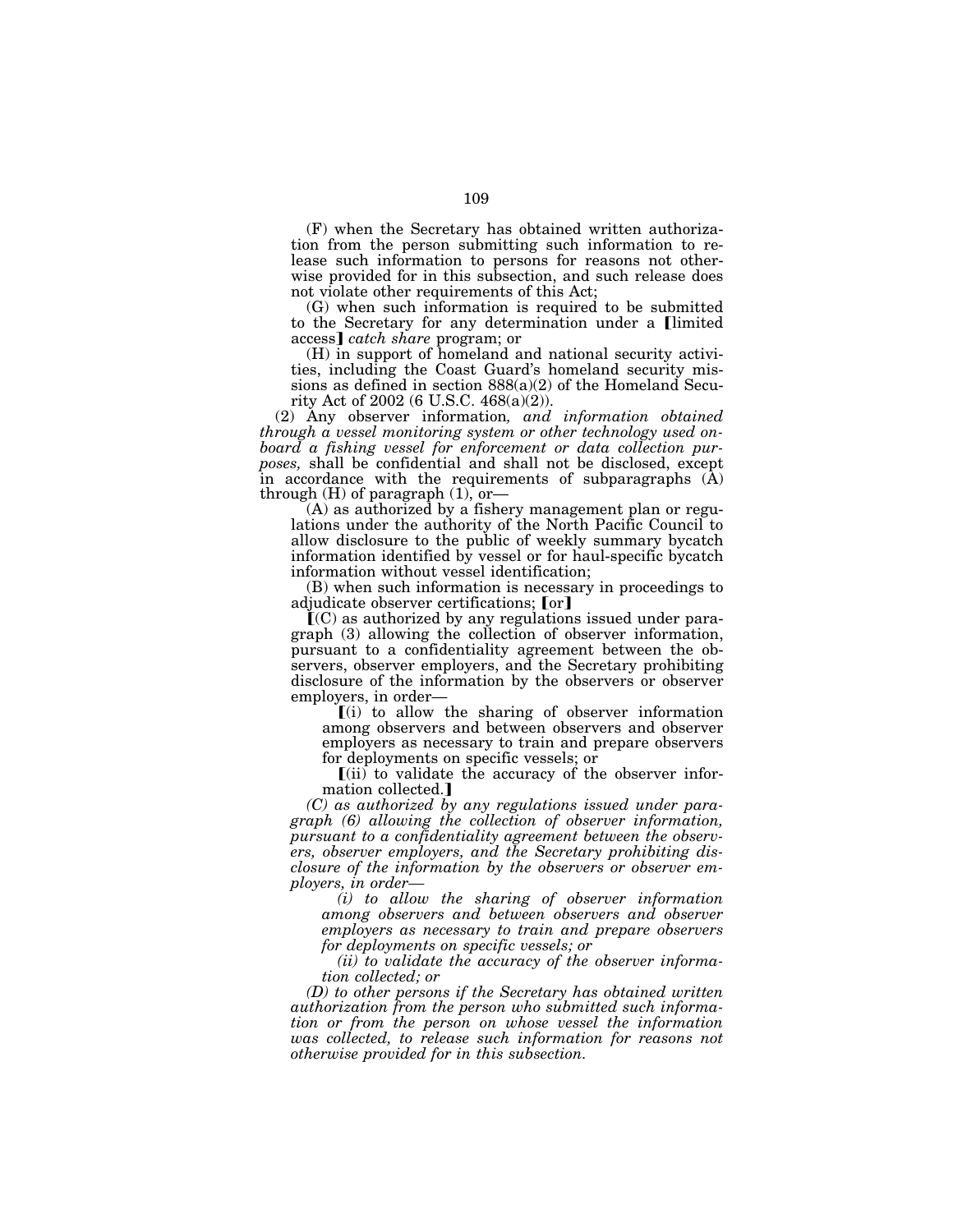*(3) Any information submitted to the Secretary, a State fisheries management agency, or a Marine Fisheries Commission by any person in compliance with the requirements of this Act, including confidential information, may only be used for purposes of fisheries management and monitoring and enforcement under this Act.* 

*(4) The Secretary may enter into a memorandum of understanding with the heads of other Federal agencies for the sharing of confidential information to ensure safety of life at sea or for fisheries enforcement purposes, including information obtained through a vessel monitoring system or other electronic enforcement and monitoring systems, if—* 

*(A) the Secretary determines there is a compelling need to do so; and* 

*(B) the heads of the other Federal agencies agree—* 

*(i) to maintain the confidentiality of the information in accordance with the requirements that apply to the Secretary under this section; and* 

*(ii) to use the information only for the purposes for which it was shared with the agencies.* 

*(5) The Secretary may not provide any vessel-specific or aggregate vessel information from a fishery that is collected for monitoring and enforcement purposes to any person for the purposes of coastal and marine spatial planning under Executive Order 13547, unless the Secretary determines that providing such information is important for maintaining or enhancing national security or for ensuring fishermen continued access to fishing grounds.* 

 $[(3)]$   $(6)$  The Secretary shall, by regulation, prescribe such procedures as may be necessary to preserve the confidentiality of information submitted in compliance with any requirement or regulation under this Act, except that the Secretary may release or make public any such information in any aggregate or summary form which does not directly or indirectly disclose the identity or business of any person who submits such information. Nothing in this subsection shall be interpreted or construed to prevent the use for conservation and management purposes by the Secretary, or with the approval of the Secretary, the Council, of any information submitted in compliance with any requirement or regulation under this Act or the use, release, or publication of bycatch information pursuant to paragraph  $(2)(A)$ .

(c) RESTRICTION ON USE OF CERTAIN INFORMATION.—(1) The Secretary shall promulgate regulations to restrict the use, in civil enforcement or criminal proceedings under this Act, the Marine Mammal Protection Act of 1972 (16 U.S.C. 1361 et seq.), and the Endangered Species Act (16 U.S.C. 1531 et seq.), of information collected by voluntary fishery data collectors, including sea samplers, while aboard any vessel for conservation and management purposes if the presence of such a fishery data collector aboard is not required by any of such Acts or regulations thereunder.

(2) The Secretary may not require the submission of a Federal or State income tax return or statement as a prerequisite for issuance of a permit until such time as the Secretary has promul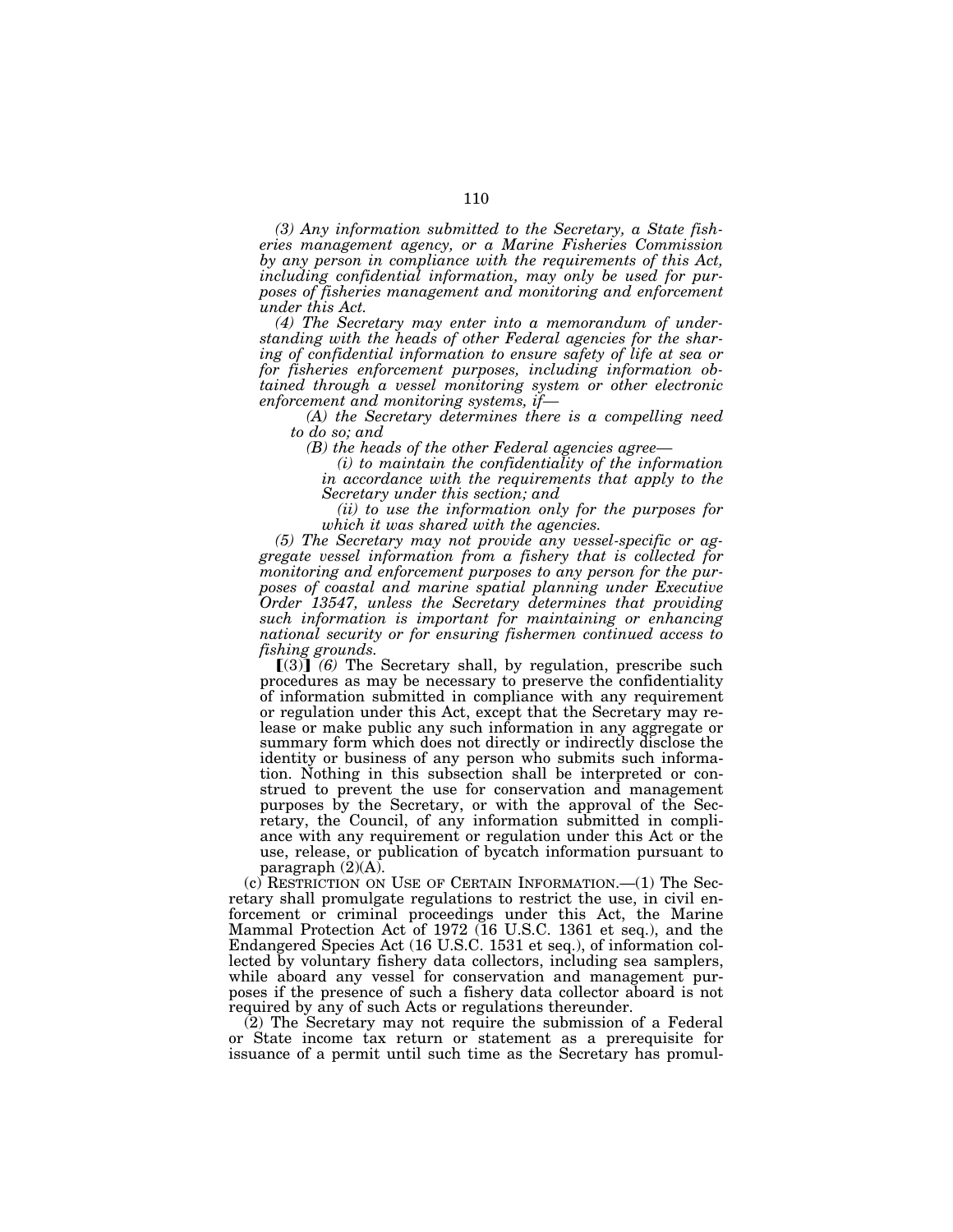gated regulations to ensure the confidentiality of information contained in such return or statement, to limit the information submitted to that necessary to achieve a demonstrated conservation and management purpose, and to provide appropriate penalties for violation of such regulations.

(d) CONTRACTING AUTHORITY.—Notwithstanding any other provision of law, the Secretary may provide a grant, contract, or other financial assistance on a sole-source basis to a State, Council, or Marine Fisheries Commission for the purpose of carrying out information collection or other programs if—

(1) the recipient of such a grant, contract, or other financial assistance is specified by statute to be, or has customarily been, such State, Council, or Marine Fisheries Commission; or

(2) the Secretary has entered into a cooperative agreement with such State, Council, or Marine Fisheries Commission.

(e) RESOURCE ASSESSMENTS.—(1) The Secretary may use the private sector to provide vessels, equipment, and services necessary to survey the fishery resources of the United States when the arrangement will yield statistically reliable results.

(2) The Secretary, in consultation with the appropriate Council and the fishing industry—

(A) may structure competitive solicitations under paragraph (1) so as to compensate a contractor for a fishery resources survey by allowing the contractor to retain for sale fish harvested during the survey voyage;

(B) in the case of a survey during which the quantity or quality of fish harvested is not expected to be adequately compensatory, may structure those solicitations so as to provide that compensation by permitting the contractor to harvest on a subsequent voyage and retain for sale a portion of the allowable catch of the surveyed fishery; and

(C) may permit fish harvested during such survey to count toward a vessel's catch history under a fishery management plan if such survey was conducted in a manner that precluded a vessel's participation in a fishery that counted under the plan for purposes of determining catch history.

(3) The Secretary shall undertake efforts to expand annual fishery resource assessments in all regions of the Nation.

*(4) The Secretary shall require that in the hiring of individuals*  to collect information regarding marine recreational fishing under *this subsection, preference shall be given to individuals who are students studying water resource issues at an institution of higher education.* 

\* \* \* \* \* \* \*

#### **SEC. 404. FISHERIES RESEARCH.**

(a) IN GENERAL.—The Secretary shall initiate and maintain, in cooperation with the Councils, a comprehensive program of fishery research to carry out and further the purposes, policy, and provisions of this Act. Such program shall be designed to acquire knowledge and information, including statistics, on fishery conservation and management and on the economics and social characteristics of the fisheries.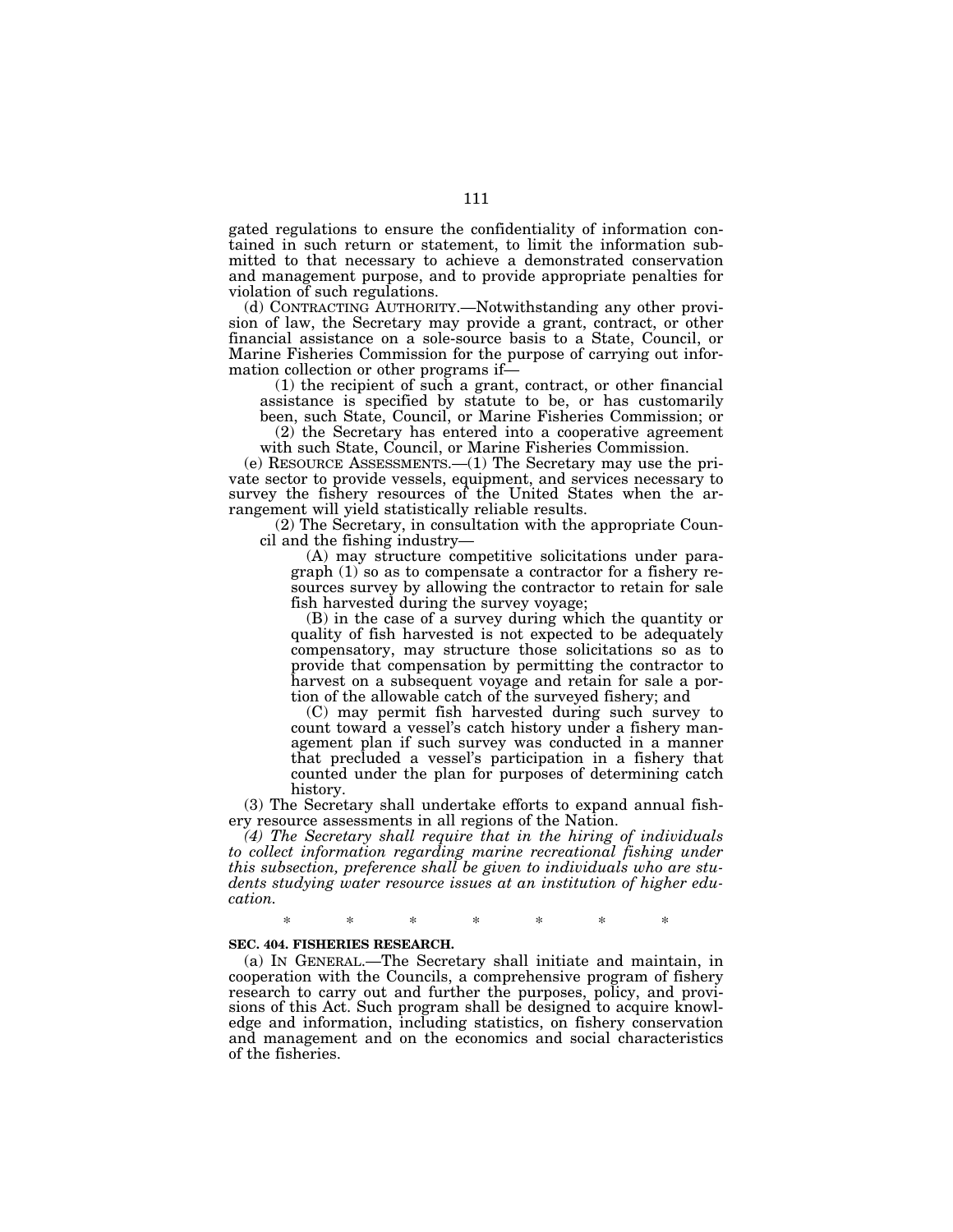(b) STRATEGIC PLAN.—Within one year after the date of enactment of the Sustainable Fisheries Act, and at least every 3 years thereafter, the Secretary shall develop and publish in the Federal Register a strategic plan for fisheries research for the 5 years immediately following such publication. The plan shall—

(1) identify and describe a comprehensive program with a limited number of priority objectives for research in each of the areas specified in subsection (c);

(2) indicate goals and timetables for the program described in paragraph (1);

(3) provide a role for commercial fishermen in such research, including involvement in field testing;

(4) provide for collection and dissemination, in a timely manner, of complete and accurate information concerning fishing activities, catch, effort, stock assessments, and other research conducted under this section; and

(5) be developed in cooperation with the Councils and affected States, and provide for coordination with the Councils, affected States, and other research entities.

(c) AREAS OF RESEARCH.—Areas of research are as follows:

(1) Research to support fishery conservation and management, including but not limited to, biological research concerning the abundance and life history parameters of stocks of fish, the interdependence of fisheries or stocks of fish, the identification of essential fish habitat, the impact of pollution on fish populations, the impact of wetland and estuarine degradation, and other factors affecting the abundance and availability of fish.

(2) Conservation engineering research, including the study of fish behavior and the development and testing of new gear technology and fishing techniques to minimize bycatch and any adverse effects on essential fish habitat and promote efficient harvest of target species.

(3) Research on the fisheries, including the social, cultural, and economic relationships among fishing vessel owners, crew, United States fish processors, associated shoreside labor, seafood markets and fishing communities.

(4) Information management research, including the development of a fishery information base and an information management system that will permit the full use of information in the support of effective fishery conservation and management.

(d) PUBLIC NOTICE.—In developing the plan required under subsection (a), the Secretary shall consult with relevant Federal, State, and international agencies, scientific and technical experts, and other interested persons, public and private, and shall publish a proposed plan in the Federal Register for the purpose of receiving public comment on the plan. The Secretary shall ensure that affected commercial fishermen are actively involved in the development of the portion of the plan pertaining to conservation engineering research. Upon final publication in the Federal Register, the plan shall be submitted by the Secretary to the Committee on Commerce, Science, and Transportation of the Senate and the Committee on Resources of the House of Representatives.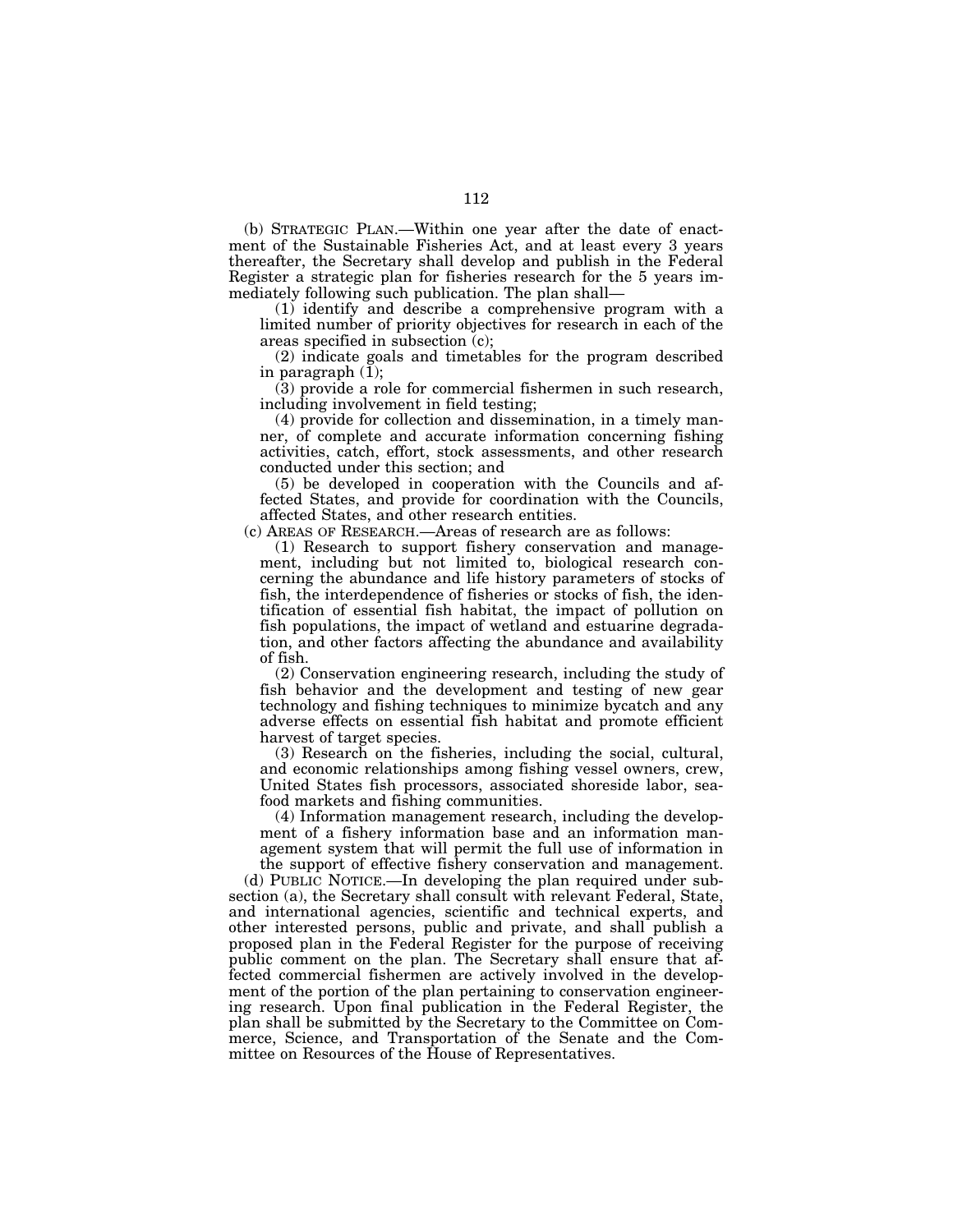*(e) USE OF THE ASSET FORFEITURE FUND FOR FISHERY INDE-PENDENT DATA COLLECTION.—* 

*(1) IN GENERAL.—* 

*(A) The Secretary, subject to appropriations, may obligate for data collection purposes in accordance with prioritizations under paragraph (3) a portion of amounts received by the United States as fisheries enforcement penalties.* 

*(B) Amounts may be obligated under this paragraph only in the fishery management region with respect to which they are collected.* 

*(2) INCLUDED PURPOSES.—The purposes referred to in paragraph (1) include—* 

*(A) the use of State personnel and resources, including fishery survey vessels owned and maintained by States to survey or assess data-poor fisheries for which fishery management plans are in effect under this Act; and* 

*(B) cooperative research activities authorized under section 318 to improve or enhance the fishery independent data used in fishery stock assessments.* 

*(3) DATA-POOR FISHERIES PRIORITY LISTS.—Each Council shall—* 

*(A) identify those fisheries in its region considered to be data-poor fisheries;* 

*(B) prioritize those fisheries based on the need of each fishery for up-to-date information; and* 

*(C) provide those priorities to the Secretary.* 

*(4) DEFINITIONS.—In this subsection:* 

*(A) The term ''data-poor fishery'' means a fishery—* 

*(i) that has not been surveyed in the preceding 5-year period;* 

*(ii) for which a fishery stock assessment has not been performed within the preceding 5-year period; or* 

*(iii) for which limited information on the status of the fishery is available for management purposes.* 

*(B) The term ''fisheries enforcement penalties'' means any fine or penalty imposed, or proceeds of any property seized, for a violation of this Act or of any other marine resource law enforced by the Secretary.* 

*(5) AUTHORIZATION OF APPROPRIATIONS.—There is authorized to be appropriated to the Secretary for each fiscal year to carry out this subsection up to 80 percent of the fisheries enforcement penalties collected during the preceding fiscal year.* 

# **SEC. 405. INCIDENTAL HARVEST RESEARCH.**

(a) COLLECTION OF INFORMATION.—Within nine months after the date of enactment of the Sustainable Fisheries Act, the Secretary shall, after consultation with the Gulf Council and South Atlantic Council, conclude the collection of information in the program to assess the impact on fishery resources of incidental harvest by the shrimp trawl fishery within the authority of such Councils. Within the same time period, the Secretary shall make available to the public aggregated summaries of information collected prior to June 30, 1994 under such program.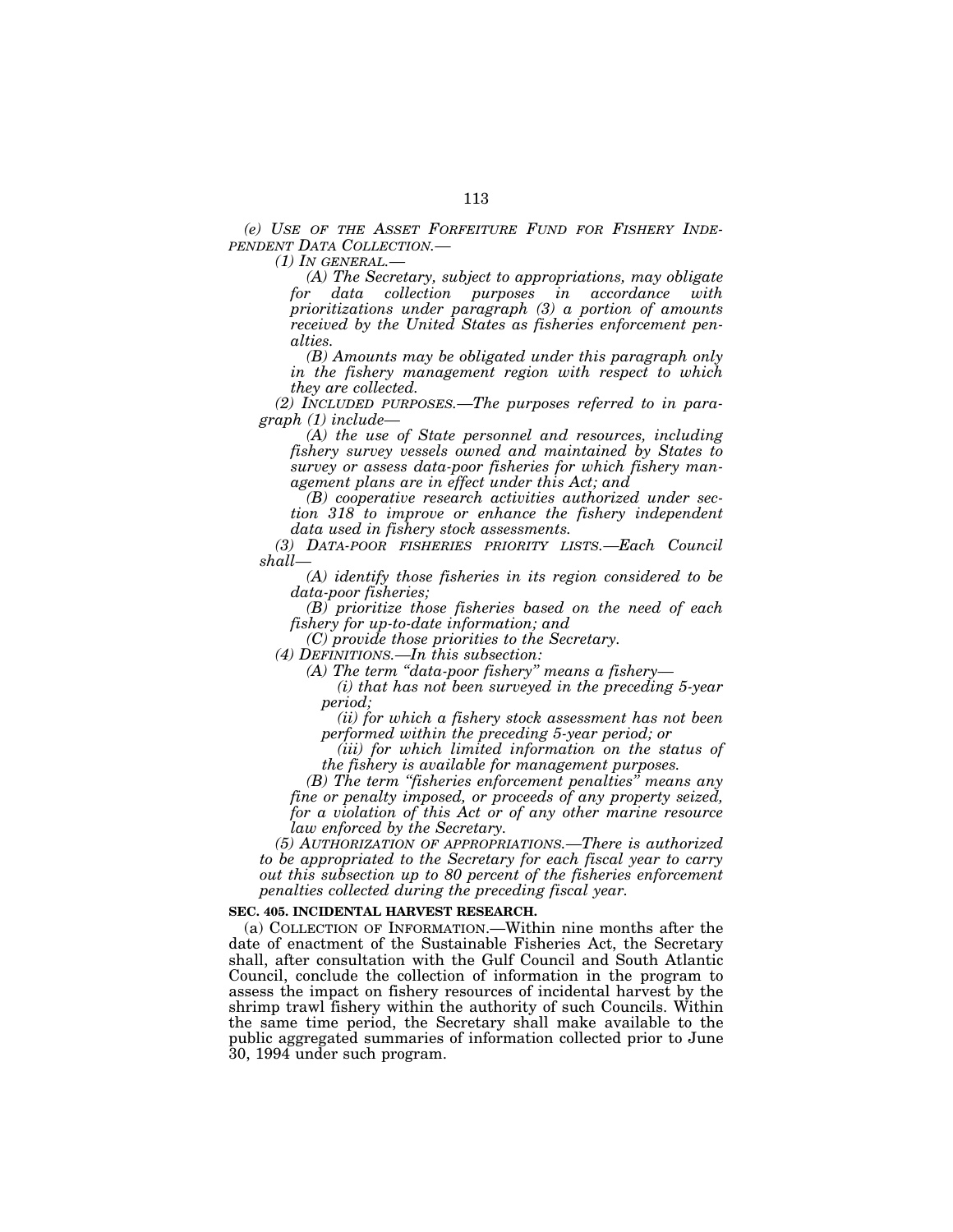(b) IDENTIFICATION OF STOCK.—The program concluded pursuant to subsection (a) shall provide for the identification of stocks of fish which are subject to significant incidental harvest in the course of normal shrimp trawl fishing activity.

(c) COLLECTION AND ASSESSMENT OF SPECIFIC STOCK INFORMA-TION.—For stocks of fish identified pursuant to subsection (b), with priority given to stocks which (based upon the best available scientific information) are considered to be [overfished] *depleted*, the Secretary shall conduct—

(1) a program to collect and evaluate information on the nature and extent (including the spatial and temporal distribution) of incidental mortality of such stocks as a direct result of shrimp trawl fishing activities;

(2) an assessment of the status and condition of such stocks, including collection of information which would allow the estimation of life history parameters with sufficient accuracy and precision to support sound scientific evaluation of the effects of various management alternatives on the status of such stocks; and

(3) a program of information collection and evaluation for such stocks on the magnitude and distribution of fishing mortality and fishing effort by sources of fishing mortality other than shrimp trawl fishing activity.

(d) BYCATCH REDUCTION PROGRAM.—Not later than 12 months after the enactment of the Sustainable Fisheries Act, the Secretary shall, in cooperation with affected interests, and based upon the best scientific information available, complete a program to—

(1) develop technological devices and other changes in fishing operations necessary and appropriate to minimize the incidental mortality of bycatch in the course of shrimp trawl activity to the extent practicable, taking into account the level of bycatch mortality in the fishery on November 28, 1990;

(2) evaluate the ecological impacts and the benefits and costs of such devices and changes in fishing operations; and

(3) assess whether it is practicable to utilize bycatch which is not avoidable.

(e) REPORT TO CONGRESS.—The Secretary shall, within one year of completing the programs required by this section, submit a detailed report on the results of such programs to the Committee on Commerce, Science, and Transportation of the Senate and the Committee on Resources of the House of Representatives.

(f) IMPLEMENTATION CRITERIA.—To the extent practicable, any conservation and management measure implemented under this Act to reduce the incidental mortality of bycatch in the course of shrimp trawl fishing shall be consistent with—

(1) measures applicable to fishing throughout the range in United States waters of the bycatch species concerned; and

(2) the need to avoid any serious adverse environmental impacts on such bycatch species or the ecology of the affected area.

\* \* \* \* \* \* \*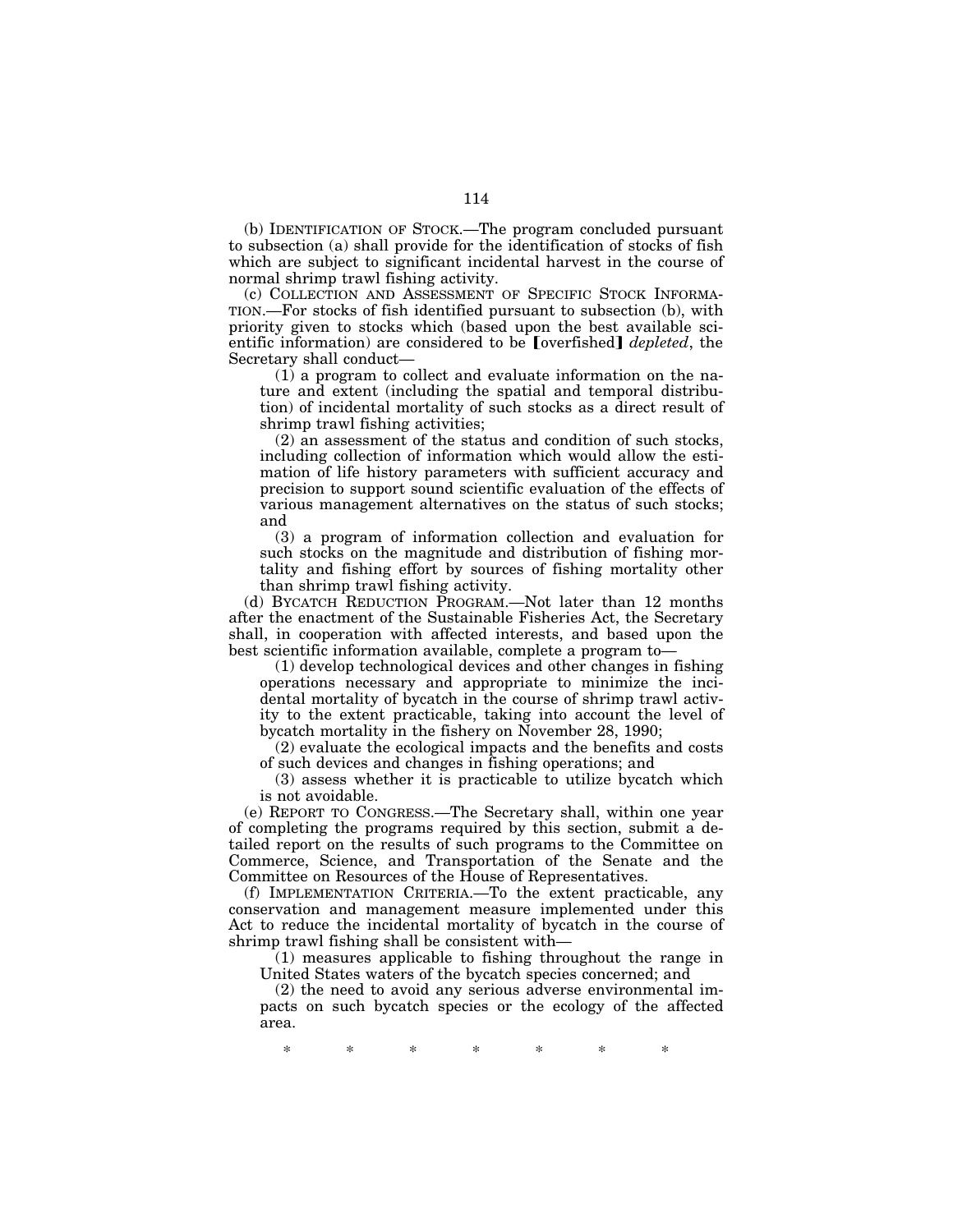#### **[SEC. 407. GULF OF MEXICO RED SNAPPER RESEARCH.**

 $(a)$  INDEPENDENT PEER REVIEW.—(1) Within 30 days of the date of enactment of the Sustainable Fisheries Act, the Secretary shall initiate an independent peer review to evaluate—

 $(A)$  the accuracy and adequacy of fishery statistics used by the Secretary for the red snapper fishery in the Gulf of Mexico to account for all commercial, recreational, and charter fishing harvests and fishing effort on the stock;

 $($ B) the appropriateness of the scientific methods, information, and models used by the Secretary to assess the status and trends of the Gulf of Mexico red snapper stock and as the basis for the fishery management plan for the Gulf of Mexico red snapper fishery;

 $\mathbb{I}(C)$  the appropriateness and adequacy of the management measures in the fishery management plan for red snapper in the Gulf of Mexico for conserving and managing the red snapper fishery under this Act; and

 $I(D)$  the costs and benefits of all reasonable alternatives to a limited access privilege program for the red snapper fishery in the Gulf of Mexico.

 $(2)$  The Secretary shall ensure that commercial, recreational, and charter fishermen in the red snapper fishery in the Gulf of Mexico are provided an opportunity to—

 $[(A)$  participate in the peer review under this subsection; and

ø(B) provide information to the Secretary concerning the review of fishery statistics under this subsection without being subject to penalty under this Act or other applicable law for any past violation of a requirement to report such information to the Secretary.

 $(3)$  The Secretary shall submit a detailed written report on the findings of the peer review conducted under this subsection to the Gulf Council no later than one year after the date of enactment of the Sustainable Fisheries Act.

ø(b) PROHIBITION.—In addition to the restrictions under section  $303(d)(1)(A)$ , the Gulf Council may not, prior to October 1, 2002, undertake or continue the preparation of any fishery management plan, plan amendment or regulation under this Act for the Gulf of Mexico commercial red snapper fishery that creates an individual fishing quota program or that authorizes the consolidation of licenses, permits, or endorsements that result in different trip limits for vessels in the same class.

 $[(c)$  REFERENDUM.—<br> $[(1)$  On or after October 1, 2002, the Gulf Council may prepare and submit a fishery management plan, plan amendment, or regulation for the Gulf of Mexico commercial red snapper fishery that creates a limited access privilege program or that authorizes the consolidation of licenses, permits, or endorsements that result in different trip limits for vessels in the same class, only if the preparation of such plan, amendment, or regulation is approved in a referendum conducted under paragraph (2) and only if the submission to the Secretary of such plan, amendment, or regulation is approved in a subsequent referendum conducted under paragraph (2).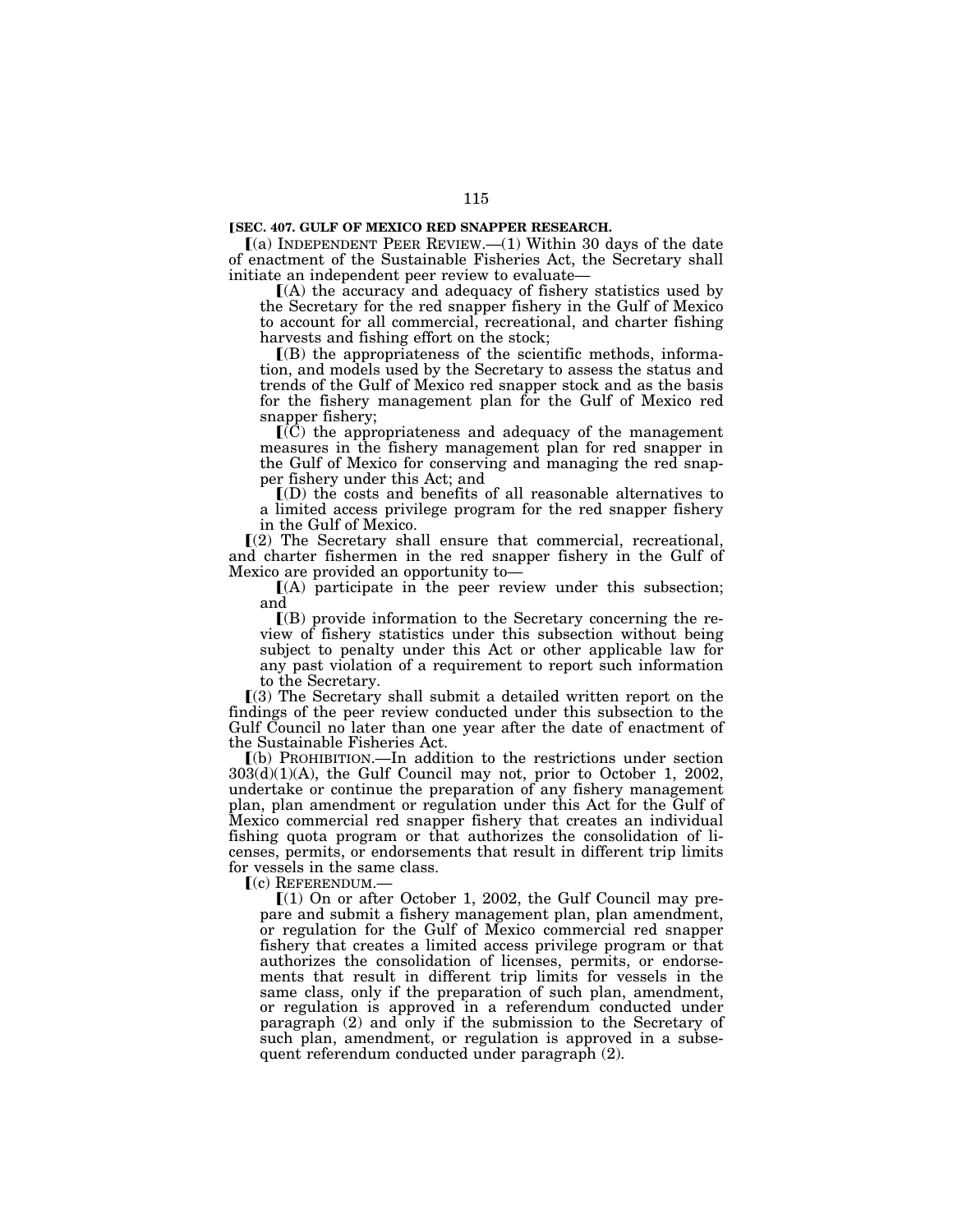$\Gamma(2)$  The Secretary, at the request of the Gulf Council, shall conduct referendums under this subsection. Only a person who held an annual vessel permit with a red snapper endorsement for such permit on September 1, 1996 (or any person to whom such permit with such endorsement was transferred after such date) and vessel captains who harvested red snapper in a commercial fishery using such endorsement in each red snapper fishing season occurring between January 1, 1993, and such date may vote in a referendum under this subsection. The referendum shall be decided by a majority of the votes cast. The Secretary shall develop a formula to weigh votes based on the proportional harvest under each such permit and endorsement and by each such captain in the fishery between January 1, 1993, and September 1, 1996. Prior to each referendum, the Secretary, in consultation with the Council, shall—

 $\Gamma(A)$  identify and notify all such persons holding permits with red snapper endorsements and all such vessel captains; and

 $($ B) make available to all such persons and vessel captains information about the schedule, procedures, and eligibility requirements for the referendum and the proposed individual fishing quota program.

ø(d) CATCH LIMITS.—Any fishery management plan, plan amendment, or regulation submitted by the Gulf Council for the red snapper fishery after the date of enactment of the Sustainable Fisheries Act shall contain conservation and management measures that—

 $(1)$  establish separate quotas for recreational fishing (which, for the purposes of this subsection shall include charter fishing) and commercial fishing that, when reached, result in a prohibition on the retention of fish caught during recreational fishing and commercial fishing, respectively, for the remainder of the fishing year; and

 $\Gamma(2)$  ensure that such quotas reflect allocations among such sectors and do not reflect any harvests in excess of such allocations.]

\* \* \* \* \* \* \*

#### *SEC. 409. STOCK ASSESSMENTS USED FOR FISHERIES MANAGED UNDER GULF OF MEXICO COUNCIL'S REEF FISH MANAGE-MENT PLAN.*

*(a) IN GENERAL.—The Gulf States Marine Fisheries Commission shall conduct all fishery stock assessments used for management purposes by the Gulf of Mexico Fishery Management Council for the fisheries managed under the Council's Reef Fish Management Plan. (b) USE OF OTHER INFORMATION AND ASSETS.—* 

*(1) IN GENERAL.—Such fishery assessments shall—* 

*(A) incorporate fisheries survey information collected by university researchers; and* 

*(B) to the extent practicable, use State, university, and private assets to conduct fisheries surveys.* 

*(2) SURVEYS AT ARTIFICIAL REEFS.—Any such fishery stock assessment conducted after the date of the enactment of the Strengthening Fishing Communities and Increasing Flexibility in Fisheries Management Act shall incorporate fishery surveys*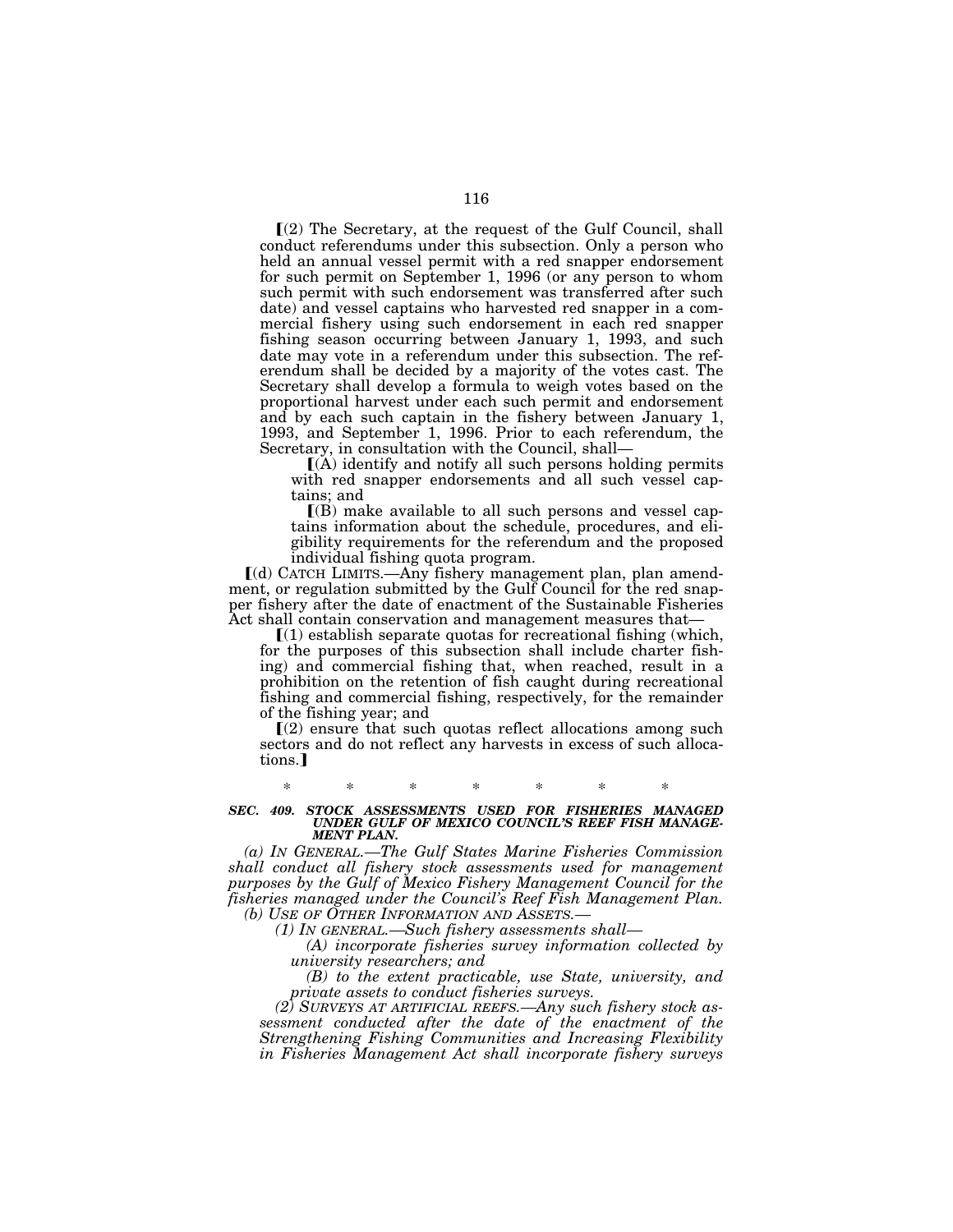*conducted, and other relevant fisheries information collected, on and around natural and artificial reefs.* 

*(c) CONSTITUENT AND STAKEHOLDER PARTICIPATION.—Each such fishery assessment shall—* 

*(1) emphasize constituent and stakeholder participation in the development of the assessment;* 

*(2) contain all of the raw data used in the assessment and a description of the methods used to collect that data; and* 

*(3) employ an assessment process that is transparent and includes—* 

*(A) includes a rigorous and independent scientific review of the completed fishery stock assessment; and* 

*(B) a panel of independent experts to review the data and assessment and make recommendations on the most appropriate values of critical population and management quantities.* 

#### **AMERICAN FISHERIES ACT**

\* \* \* \* \* \* \*

# DIVISION C—OTHER MATTERS

\* \* \* \* \* \* \*

# **TITLE II—FISHERIES**

\* \* \* \* \* \* \*

## **Subtitle II—Bering Sea Pollock Fishery**

\* \* \* \* \* \* \*

# **SEC. 210. FISHERY COOPERATIVE LIMITATIONS.**

(a) PUBLIC NOTICE.—(1) Any contract implementing a fishery cooperative under section 1 of the Act of June 25, 1934 (15 U.S.C. 521) in the directed pollock fishery and any material modifications to any such contract shall be filed not less than 30 days prior to the start of fishing under the contract with the North Pacific Council and with the Secretary, together with a copy of a letter from a party to the contract requesting a business review letter on the fishery cooperative from the Department of Justice and any response to such request. Notwithstanding section 402 of the Magnuson-Stevens Act (16 U.S.C. 1881a) or any other provision of law, but taking into account the interest of parties to any such contract in protecting the confidentiality of proprietary information, the North Pacific Council and Secretary shall—

(A) make available to the public such information about the contract, contract modifications, or fishery cooperative the North Pacific Council and Secretary deem appropriate, which at a minimum shall include a list of the parties to the contract, a list of the vessels involved, and the amount of pollock and other fish to be harvested by each party to such contract; and

(B) make available to the public in such manner as the North Pacific Council and Secretary deem appropriate informa-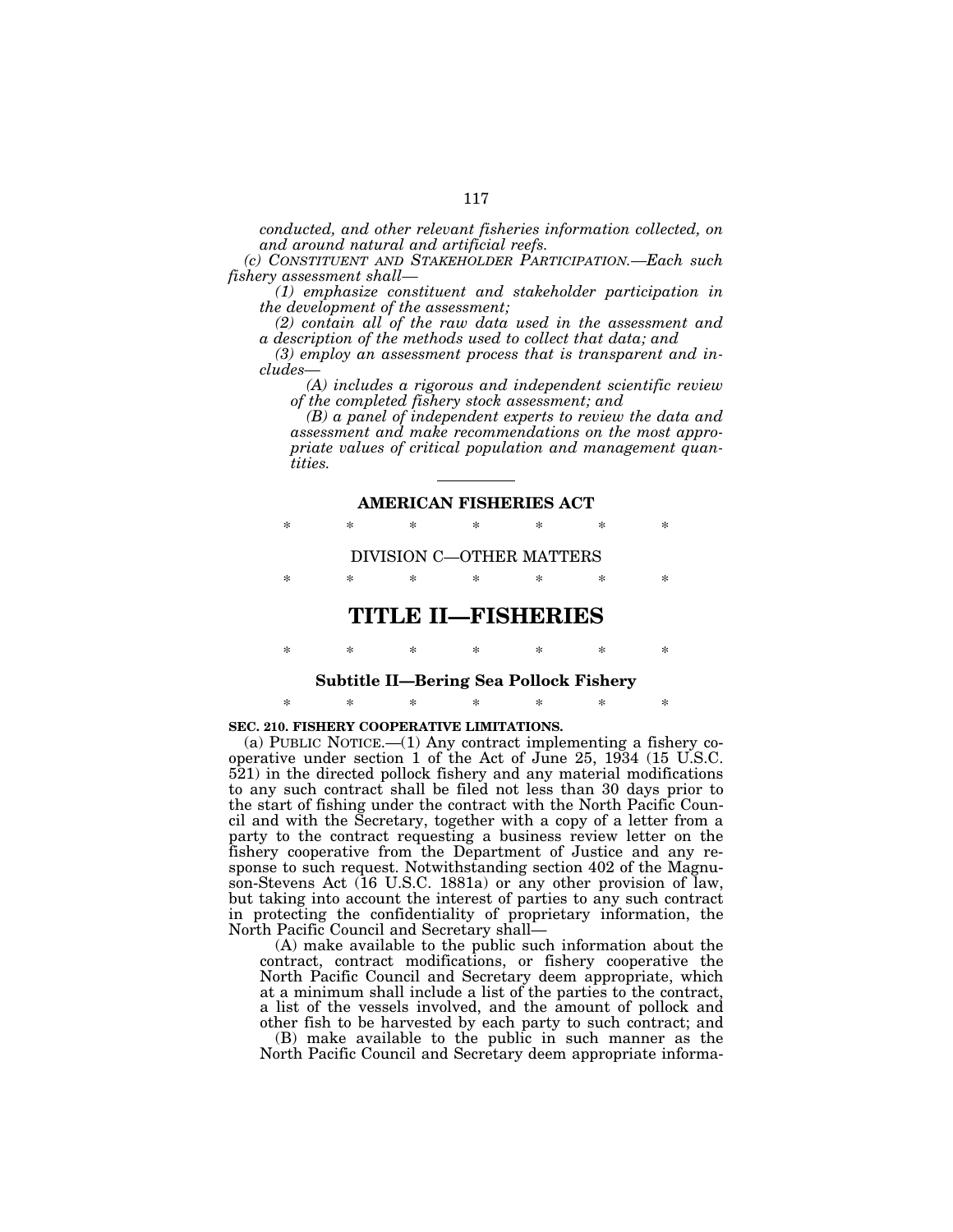tion about the harvest by vessels under a fishery cooperative of all species (including bycatch) in the directed pollock fishery on a vessel-by-vessel basis.

(1) CATCHER VESSEL COOPERATIVES.— Effective January 1, 2000, upon the filing of a contract implementing a fishery cooperative under subsection (a) which—

(A) is signed by the owners of 80 percent or more of the qualified catcher vessels that delivered pollock for processing by a shoreside processor in the directed pollock fishery in the year prior to the year in which the fishery cooperative will be in effect; and

(B) specifies, except as provided in paragraph (6), that such catcher vessels will deliver pollock in the directed pollock fishery only to such shoreside processor during the year in which the fishery cooperative will be in effect and that such shoreside processor has agreed to process such pollock,

the Secretary shall allow only such catcher vessels (and catcher vessels whose owners voluntarily participate pursuant to paragraph (2)) to harvest the aggregate percentage of the directed fishing allowance under section 206(b)(1) in the year in which the fishery cooperative will be in effect that is equivalent to the aggregate total amount of pollock harvested by such catcher vessels (and by such catcher vessels whose owners voluntarily participate pursuant to paragraph (2)) in the directed pollock fishery for processing by the inshore component during 1995, 1996, and 1997 relative to the aggregate total amount of pollock harvested in the directed pollock fishery for processing by the inshore component during such years and shall prevent such catcher vessels (and catcher vessels whose owners voluntarily participate pursuant to paragraph (2)) from harvesting in aggregate in excess of such percentage of such directed fishing allowance.

(2) VOLUNTARY PARTICIPATION.—Any contract implementing a fishery cooperative under paragraph (1) must allow the owners of other qualified catcher vessels to enter into such contract after it is filed and before the calender year in which fishing will begin under the same terms and conditions as the owners of the qualified catcher vessels who entered into such contract upon filing.

(3) QUALIFIED CATCHER VESSEL.—For the purposes of this subsection, a catcher vessel shall be considered a ''qualified catcher vessel'' if, during the year prior to the year in which the fishery cooperative will be in effect, it delivered more pollock to the shoreside processor to which it will deliver pollock under the fishery cooperative in paragraph (1) than to any other shoreside processor.

(4) CONSIDERATION OF CERTAIN VESSELS.—Any contract implementing a fishery cooperative under paragraph (1) which has been entered into by the owner of a qualified catcher vessel eligible under section 208(a) that harvested pollock for processing by catcher/processors or motherships in the directed pollock fishery during 1995, 1996, and 1997 shall, to the extent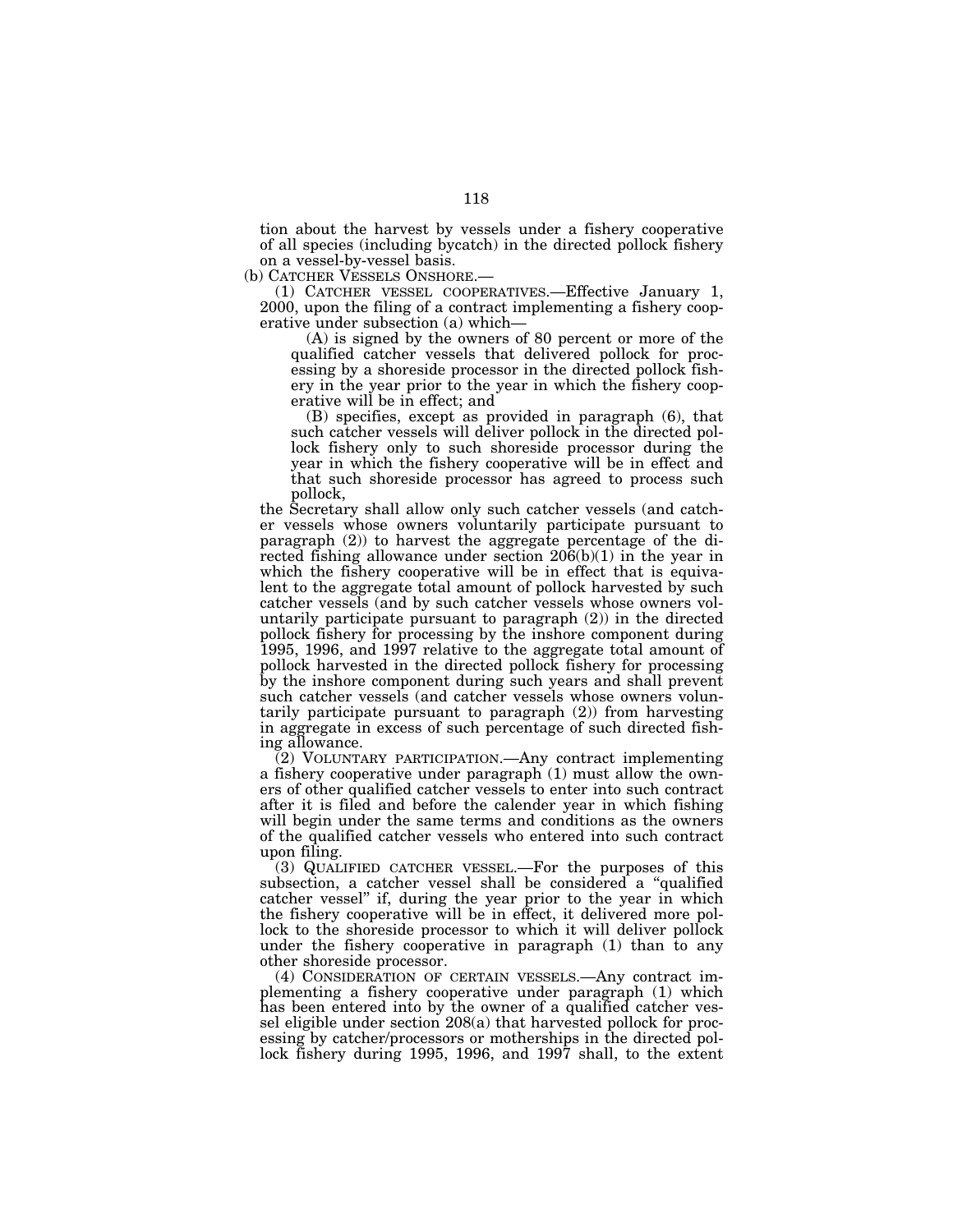practicable, provide fair and equitable terms and conditions for the owner of such qualified catcher vessel.

(5) OPEN ACCESS.—A catcher vessel eligible under section 208(a) the catch history of which has not been attributed to a fishery cooperative under paragraph (1) may be used to deliver pollock harvested by such vessel from the directed fishing allowance under section 206(b)(1) (other than pollock reserved under paragraph (1) for a fishery cooperative) to any of the shoreside processors eligible under section 208(f). A catcher vessel eligible under section 208(a) the catch history of which has been attributed to a fishery cooperative under paragraph (1) during any calendar year may not harvest any pollock apportioned under section 206(b)(1) in such calendar year other than the pollock reserved under paragraph (1) for such fishery cooperative.

(6) TRANSFER OF COOPERATIVE HARVEST.—A contract implementing a fishery cooperative under paragraph (1) may, notwithstanding the other provisions of this subsection, provide for up to 10 percent of the pollock harvested under such cooperative to be processed by a shoreside processor eligible under section 208(f) other than the shoreside processor to which pollock will be delivered under paragraph  $(1)$ .

(7) FISHERY COOPERATIVE EXIT PROVISIONS.—

(A) FISHING ALLOWANCE DETERMINATION.—For purposes of determining the aggregate percentage of directed fishing allowances under paragraph  $(1)$ , when a catcher vessel is removed from the directed pollock fishery, the fishery allowance for pollock for the vessel being removed—

(i) shall be based on the catch history determination for the vessel made pursuant to section 679.62 of title 50, Code of Federal Regulations, as in effect on the date of enactment of the Coast Guard Authorization Act of 2010; and

(ii) shall be assigned, for all purposes under this title, in the manner specified by the owner of the vessel being removed to any other catcher vessel or among other catcher vessels participating in the fishery cooperative if such vessel or vessels remain in the fishery cooperative for at least one year after the date on which the vessel being removed leaves the directed pollock fishery.

(B) ELIGIBILITY FOR FISHERY ENDORSEMENT.—Except as provided in subparagraph (C), a vessel that is removed pursuant to this paragraph shall be permanently ineligible for a fishery endorsement, and any claim (including relating to catch history) associated with such vessel that could qualify any owner of such vessel for any permit to participate in any fishery within the exclusive economic zone of the United States shall be extinguished, unless such removed vessel is thereafter designated to replace a vessel to be removed pursuant to this paragraph.

(C) LIMITATIONS ON STATUTORY CONSTRUCTION.—Nothing in this paragraph shall be construed—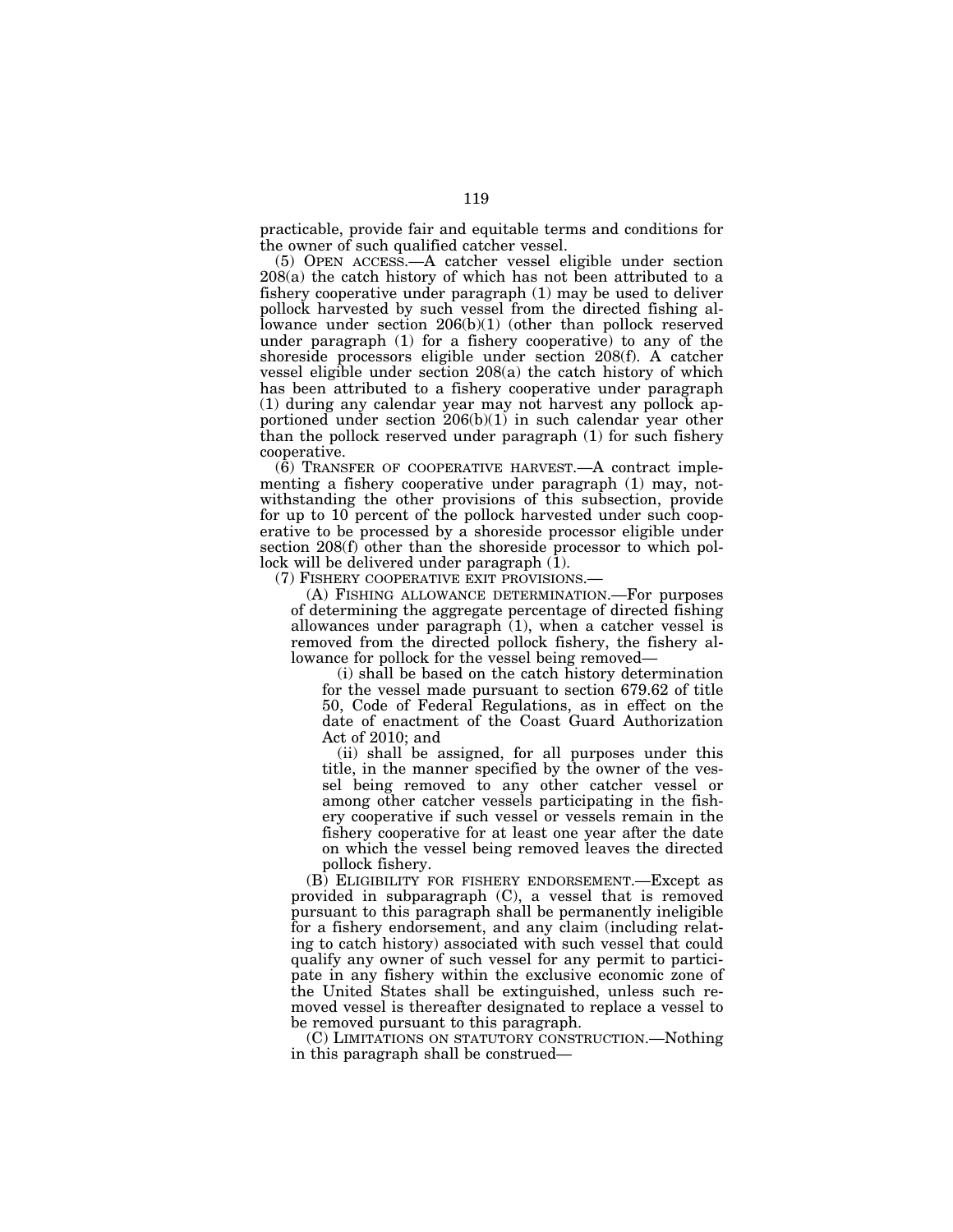(i) to make the vessels AJ (United States official number 905625), DONA MARTITA (United States official number 651751), NORDIC EXPLORER (United States official number 678234), and PROVIDIAN (United States official number 1062183) ineligible for a fishery endorsement or any permit necessary to participate in any fishery under the authority of the New England Fishery Management Council or the Mid-Atlantic Fishery Management Council established, respectively, under subparagraphs (A) and (B) of section 302(a)(1) of the Magnuson-Stevens Act; or

(ii) to allow the vessels referred to in clause (i) to participate in any fishery under the authority of the Councils referred to in clause (i) in any manner that is not consistent with the fishery management plan for the fishery developed by the Councils under section 303 of the Magnuson-Stevens Act.

(c) CATCHER VESSELS TO CATCHER/PROCESSORS.—Effective January 1, 1999, not less than 8.5 percent of the directed fishing allowance under section 206(b)(2) shall be available for harvest only by the catcher vessels eligible under section 208(b). The owners of such catcher vessels may participate in a fishery cooperative with the owners of the catcher/processors eligible under paragraphs (1) through (20) of the section 208(e). The owners of such catcher vessels may participate in a fishery cooperative that will be in effect during 1999 only if the contract implementing such cooperative establishes penalties to prevent such vessels from exceeding in 1999 the traditional levels harvested by such vessels in all other fisheries in the exclusive economic zone of the United States.

(d) CATCHER VESSELS TO MOTHERSHIPS.—

(1) PROCESSING.—Effective January 1, 2000, the authority in section 1 of the Act of June 25, 1934 (48 Stat. 1213 and 1214; 15 U.S.C. 521 et seq.) shall extend to processing by motherships eligible under section 208(d) solely for the purposes of forming or participating in a fishery cooperative in the directed pollock fishery upon the filing of a contract to implement a fishery cooperative under subsection (a) which has been entered into by the owners of 80 percent or more of the catcher vessels eligible under section 208(c) for the duration of such contract, provided that such owners agree to the terms of the fishery cooperative involving processing by the motherships.

(2) VOLUNTARY PARTICIPATION.—Any contract implementing a fishery cooperative described in paragraph (1) must allow the owners of any other catcher vessels eligible under section 208(c) to enter such contract after it is filed and before the calendar year in which fishing will begin under the same terms and conditions as the owners of the catcher vessels who entered into such contract upon filing.

(e) EXCESSIVE SHARES.—<br> $[(1)$  HARVESTING.—No particular individual, corporation, or other entity may harvest, through a fishery cooperative or otherwise, a total of more than 17.5 percent of the pollock available to be harvested in the directed pollock fishery.]

*(1) HARVESTING.—*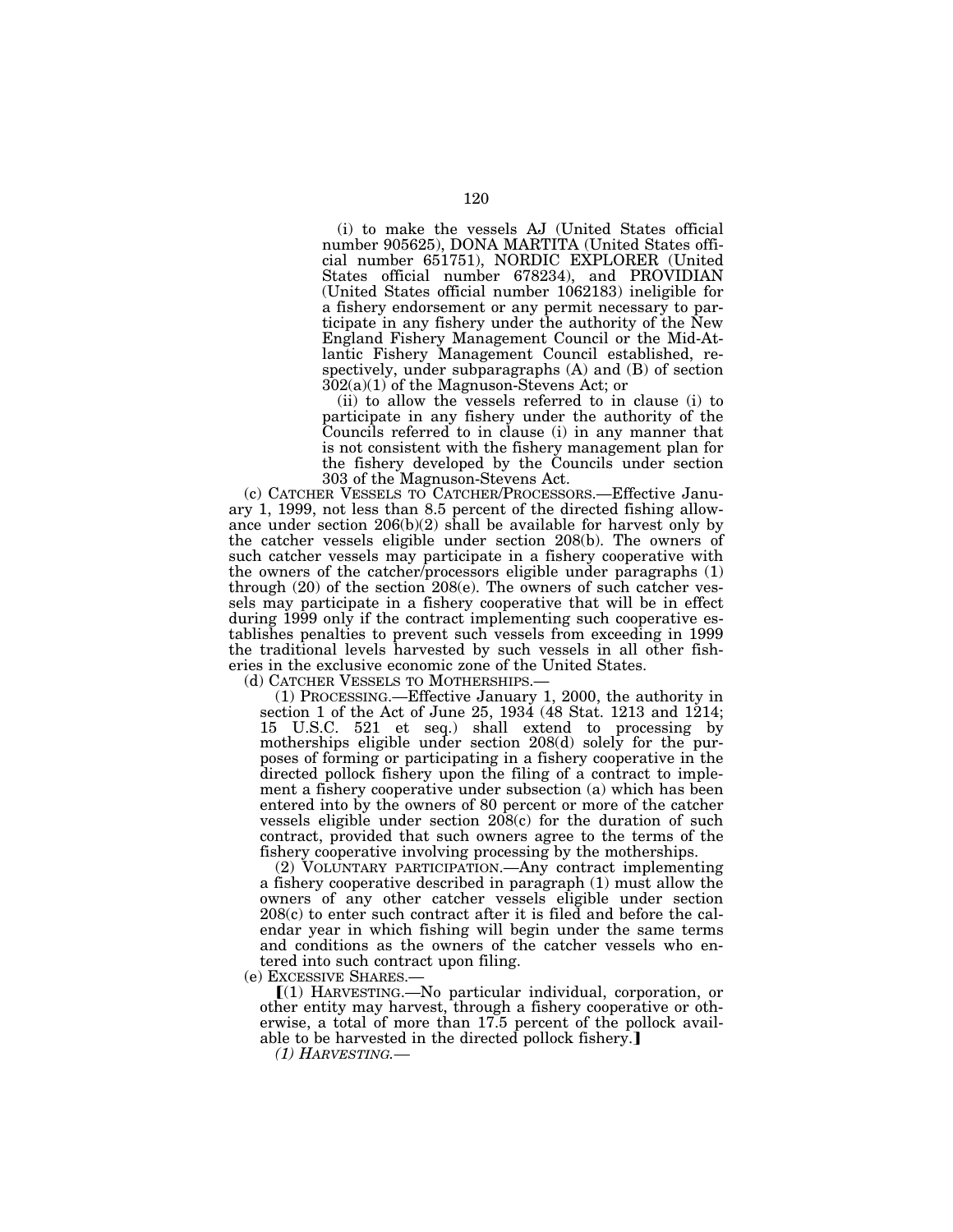*(A) LIMITATION.—No particular individual, corporation, or other entity may harvest, through a fishery cooperative or otherwise, a percentage of the pollock available to be harvested in the directed pollock fishery that exceeds the percentage established for purposes of this paragraph by the North Pacific Council.* 

*(B) MAXIMUM PERCENTAGE.—The percentage established by the North Pacific Council shall not exceed 24 percent of the pollock available to be harvested in the directed pollock fishery.* 

(2) PROCESSING.—Under the authority of section  $301(a)(4)$  of the Magnuson-Stevens Act  $(16 \text{ U.S.C. } 1851(a)(4))$ , the North Pacific Council is directed to recommend for approval by the Secretary conservation and management measures to prevent any particular individual or entity from processing an excessive share of the pollock available to be harvested in the directed pollock fishery. In the event the North Pacific Council recommends and the Secretary approves an excessive processing share that is lower than 17.5 percent, any individual or entity that previously processed a percentage greater than such share shall be allowed to continue to process such percentage, except that their percentage may not exceed 17.5 percent (excluding pollock processed by catcher/processors that was harvested in the directed pollock fishery by catcher vessels eligible under 208(b)) and shall be reduced if their percentage decreases, until their percentage is below such share. In recommending the excessive processing share, the North Pacific Council shall consider the need of catcher vessels in the directed pollock fishery to have competitive buyers for the pollock harvested by such vessels.

(3) REVIEW BY MARITIME ADMINISTRATION.—At the request of the North Pacific Council or the Secretary, any individual or entity believed by such Council or the Secretary to have exceeded the percentage in either paragraph  $(1)$  or  $(2)$  shall submit such information to the Administrator of the Maritime Administration as the Administrator deems appropriate to allow the Administrator to determine whether such individual or entity has exceeded either such percentage. The Administrator shall make a finding as soon as practicable upon such request and shall submit such finding to the North Pacific Council and the Secretary. For the purposes of this subsection, any entity in which 10 percent or more of the interest is owned or controlled by another individual or entity shall be considered to be the same entity as the other individual or entity.

(f) LANDING TAX JURISDICTION.—Any contract filed under subsection (a) shall include a contract clause under which the parties to the contract agree to make payments to the State of Alaska for any pollock harvested in the directed pollock fishery which is not landed in the State of Alaska, in amounts which would otherwise accrue had the pollock been landed in the State of Alaska subject to any landing taxes established under Alaska law. Failure to include such a contract clause or for such amounts to be paid shall result in a revocation of the authority to form fishery cooperatives under section 1 of the Act of June 25, 1934 (15 U.S.C. 521 et seq.).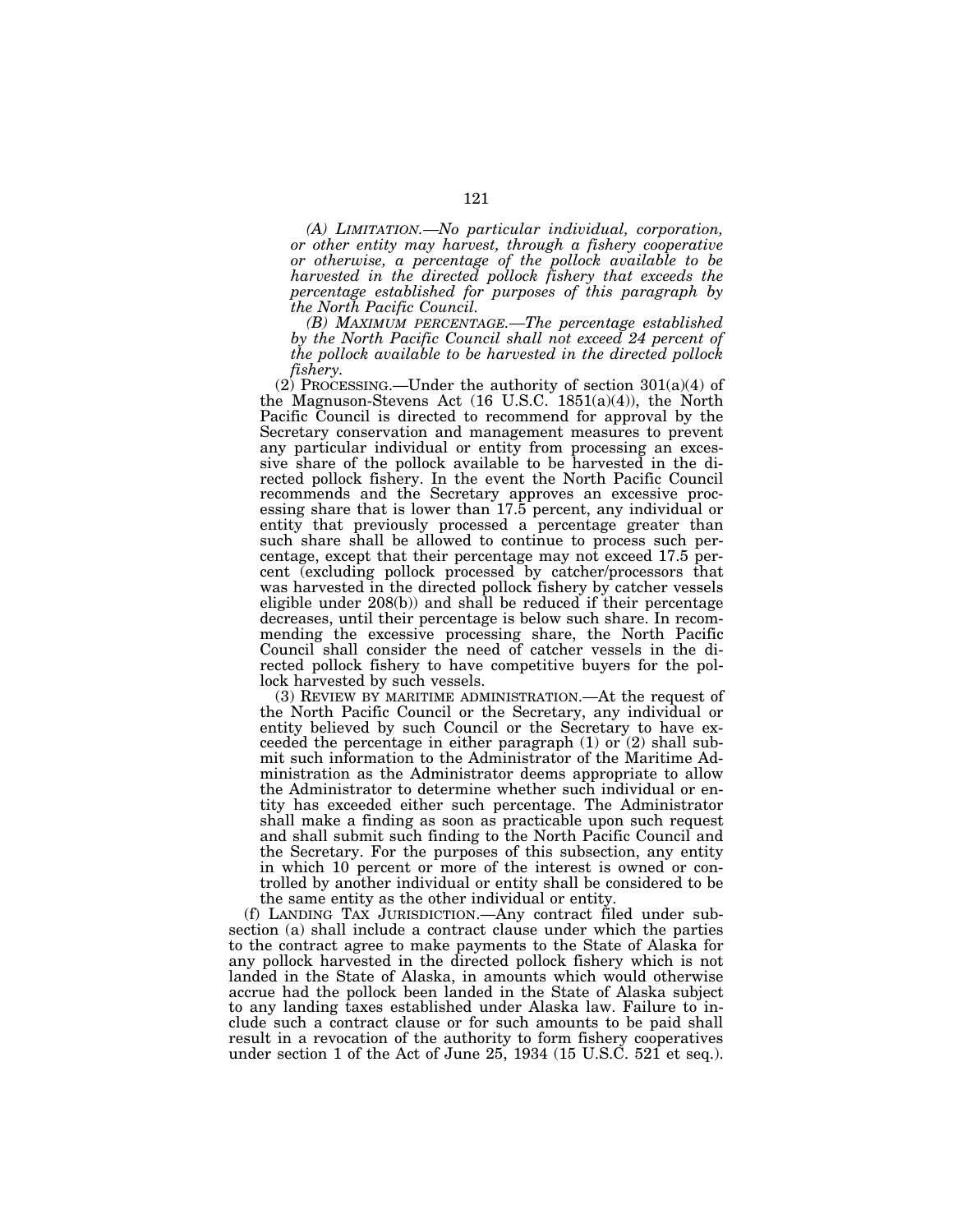(g) PENALTIES.—The violation of any of the requirements of this subtitle or any regulation or permit issued pursuant to this subtitle shall be considered the commission of an act prohibited by section 307 of the Magnuson-Stevens Act (16 U.S.C. 1857), and sections 308, 309, 310, and 311 of such Act (16 U.S.C. 1858, 1859, 1860, and 1861) shall apply to any such violation in the same manner as to the commission of an act prohibited by section 307 of such Act (16 U.S.C. 1857). In addition to the civil penalties and permit sanctions applicable to prohibited acts under section 308 of such Act (16 U.S.C. 1858), any person who is found by the Secretary, after notice and an opportunity for a hearing in accordance with section 554 of title 5, United States Code, to have violated a requirement of this section shall be subject to the forfeiture to the Secretary of Commerce of any fish harvested or processed during the commission of such act.

\* \* \* \* \* \* \*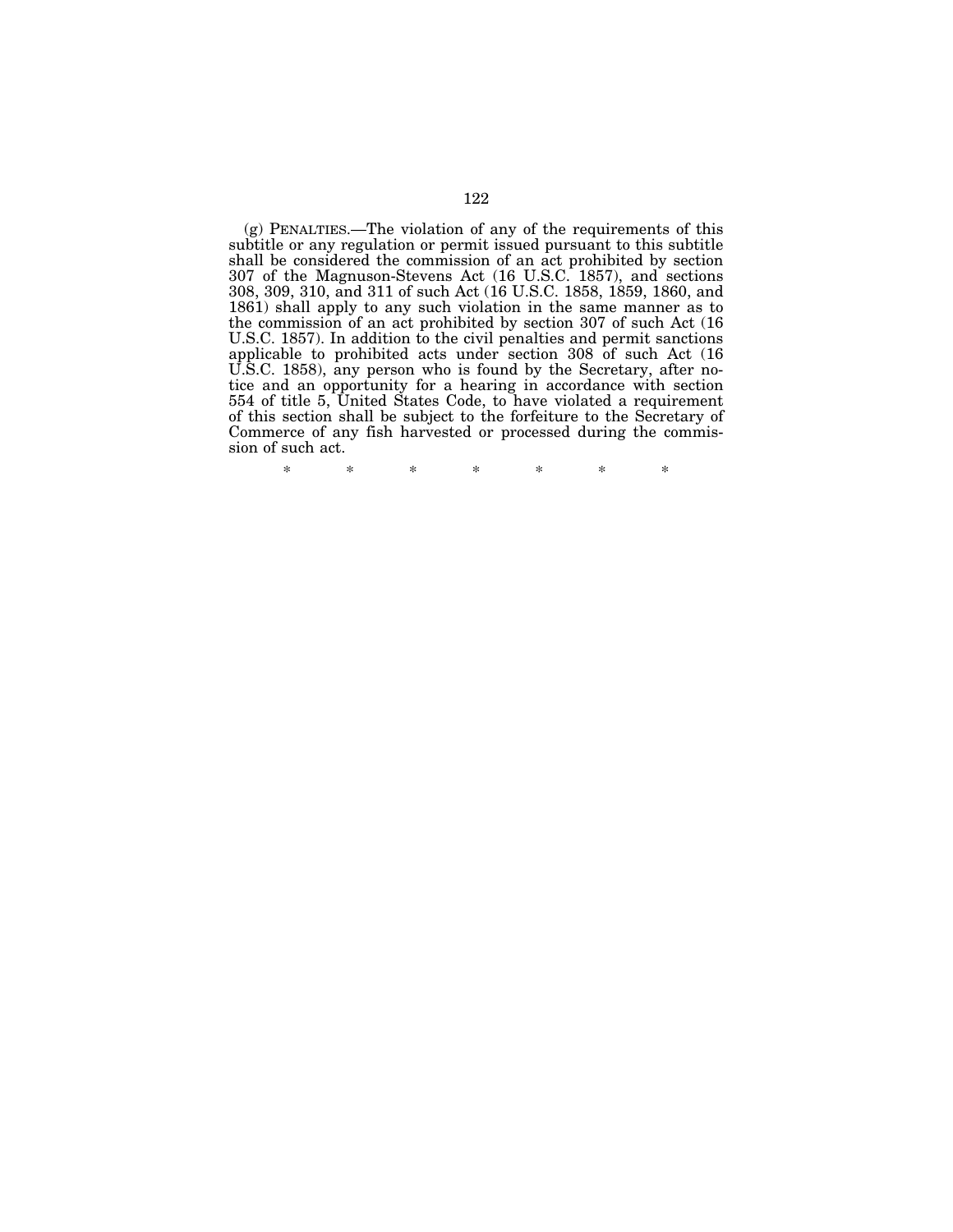## DISSENTING VIEWS

H.R. 1335 would reauthorize and amend the Magnuson-Stevens Fishery Conservation and Management Act (MSA), the law that governs fishing in the U.S. Exclusive Economic Zone (EEZ). We oppose this legislation because it would roll back important elements of the law which are critical to making fisheries and the fishing industry in the United States economically and environmentally sustainable.

Congress first enacted the Fishery Conservation and Management Act in 1976 with two main goals in mind: put an end to unregulated fishing by foreign fleets in U.S. waters, and develop domestic fleets that could reap the economic benefit of our considerable fishery resources. The law worked very well; foreign fishing was phased out, and investments in the domestic fleet were increased. Unfortunately, this capitalization worked so well that domestic fishing soon replaced foreign fleets in overexploiting U.S. fisheries.

In 1996 and 2007, two MSA reauthorizations were enacted to end overfishing, promote rebuilding of overfished stocks, protect fish habitat, improve fisheries science, and minimize bycatch. But it was only in 2007, a mere eight years ago, that Congress first *required* all eight Regional Fishery Management Councils to set science-based annual catch limits (ACLs) to prevent overfishing, and to put in place accountability measures ensuring that exceeding an ACL meant a reduction in harvest the following year. In addition, in cases where a fishery may still become overfished, Councils are now required to end overfishing immediately. These changes, coupled with the 1996 reforms, have succeeded in ending overfishing in nearly all fisheries, and putting overfished stocks on a path to rebuilding. Most important, they have helped insulate the Councils from pressure to make politically-driven management decisions that hurt fishing communities in the long run.

It is important to note that the 1996 and 2007 reauthorizations were bipartisan bills worked on, and voted for, by Republicans and Democrats alike, because everybody recognized the need to address the number of declining and collapsed fish stocks. While the current MSA may not be perfect, members in both parties recognize the incredible sustainability and economic gains made since 2007. What is needed now are updates to the MSA that address specific issues and keep the law current, not a weakening of the law and roll-back of conservation measures as is found in H.R. 1335. Contrary to the two previous reauthorizations, H.R. 1335 was developed with very little input from Democrats, as evidenced by the fact that the passage out of committee was done on a strict party line with no Democrats voting in favor.

The fishery-related provisions of H.R. 1335 are an overreaction to the complaints of a very few in the industry who need the re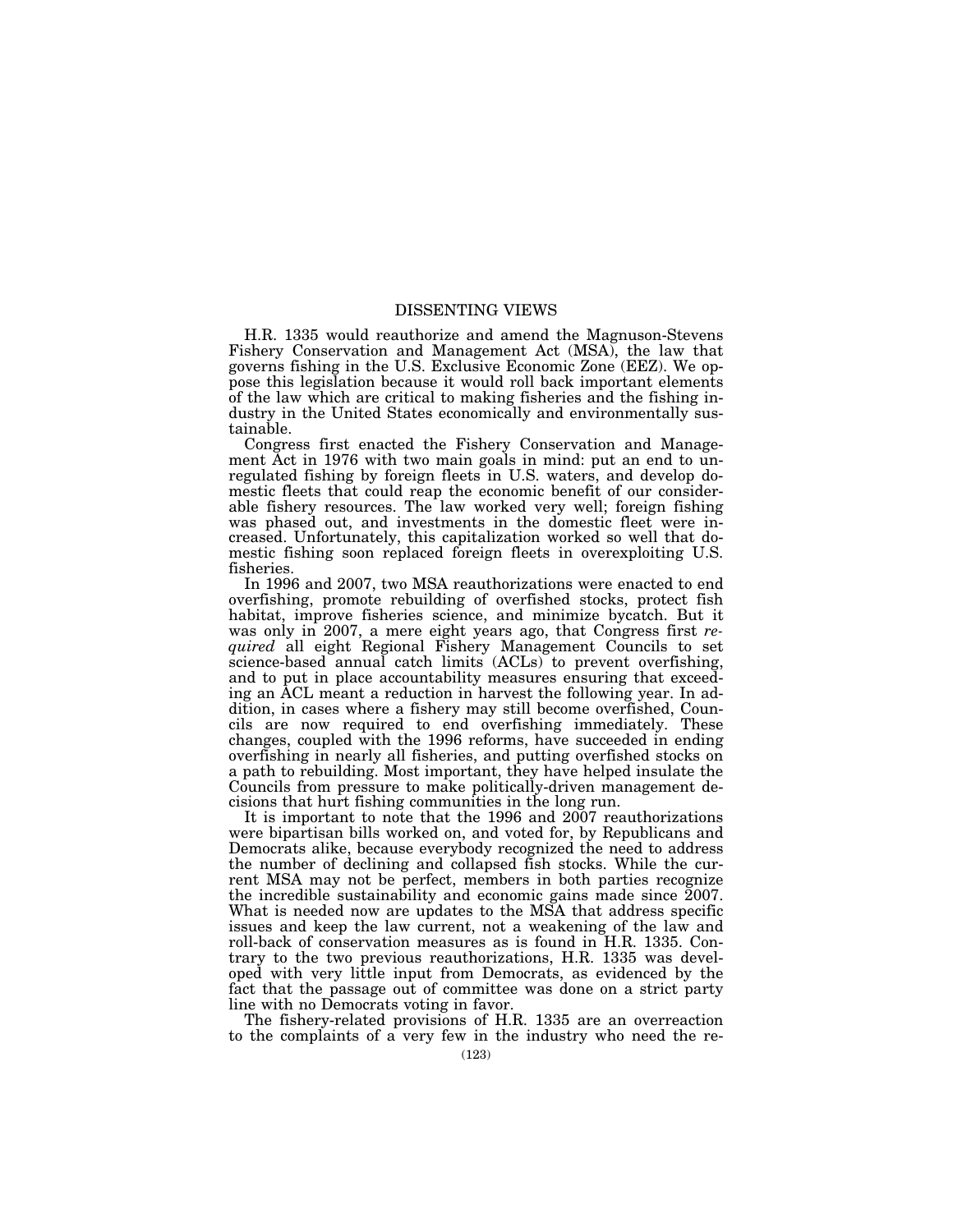quirements of the law the most. Under the guise of providing ''flexibility'' for fishery managers, H.R. 1335 would undermine the rebuilding requirements in current law. These rollbacks in particular are job-killers. NOAA estimates that fully rebuilt fisheries would add an estimated \$31 billion to the economy and create 500,000 new jobs. Rebuilding overfished stocks is the key to improving fishing economies, and we must not delay that process; once fish stocks are gone, they cannot be rebuilt. Of further concern, the bill would eliminate the requirement to set ACLs for dozens of vulnerable stocks, and shield fisheries data not just from public view, but also from use by federal agencies that manage other ocean resources.

Because weakening fisheries policy is apparently not enough, H.R. 1335 also attacks bedrock environmental laws such as the National Environmental Policy Act (NEPA), the Endangered Species Act, the Antiquities Act, and the National Marine Sanctuaries Act by making them subservient to the Councils under the MSA. The inclusion of these provisions shows clearly that Republicans are only concerned with advancing an extreme agenda to undermine our core conservation statutes and not with improving the management of our fisheries.

Further, Republicans have used this bill to continue their crusade to give away as many public lands and waters as possible to private interests or the states. The proposal in this bill to extend state management of red snapper out to 9 miles in the Gulf of Mexico ignores the fact that these waters and the fish in them belong to all Americans, and the fact that states have set unsustainable catch limits in their own waters which, in turn, forces NOAA to shorten the season in federal waters. The result of this provision will likely be the elimination of any red snapper fishery in federal waters and severe localized depletion of red snapper between 0 and 9 miles from shore. Furthermore, H.R. 1335 allows the recreational red snapper sector to keep fishing even after the scientifically-derived quota has been exceeded. These changes are not sound fishery management policy, and would certainly lead to overfishing of red snapper.

As if the bill as introduced was not detrimental enough to our fisheries, the Republicans forced through several amendments at Committee markup without reaching out for any Democrat support. For example, one amendment adopted at mark-up further erodes protections that NEPA offers to individuals and communities. Giving Councils the authority to curtail NEPA oversight removes the shield that all Americans, and particularly communities without deep pockets, depend on to protect them from government overreach, including fishery management actions that take away access to a resource they depend on for their livelihoods. Another Republican amendment severely inhibits local control over fisheries management by dictating to Councils how to do their jobs when considering allocation of fishery resources. One of the key elements of the MSA is that regional Councils have broad latitude to work with stakeholders on many issues, including resource allocation. But this amendment removes that ability and lets Washington impose its timeline on allocation review, taking local control of fisheries away from the Councils.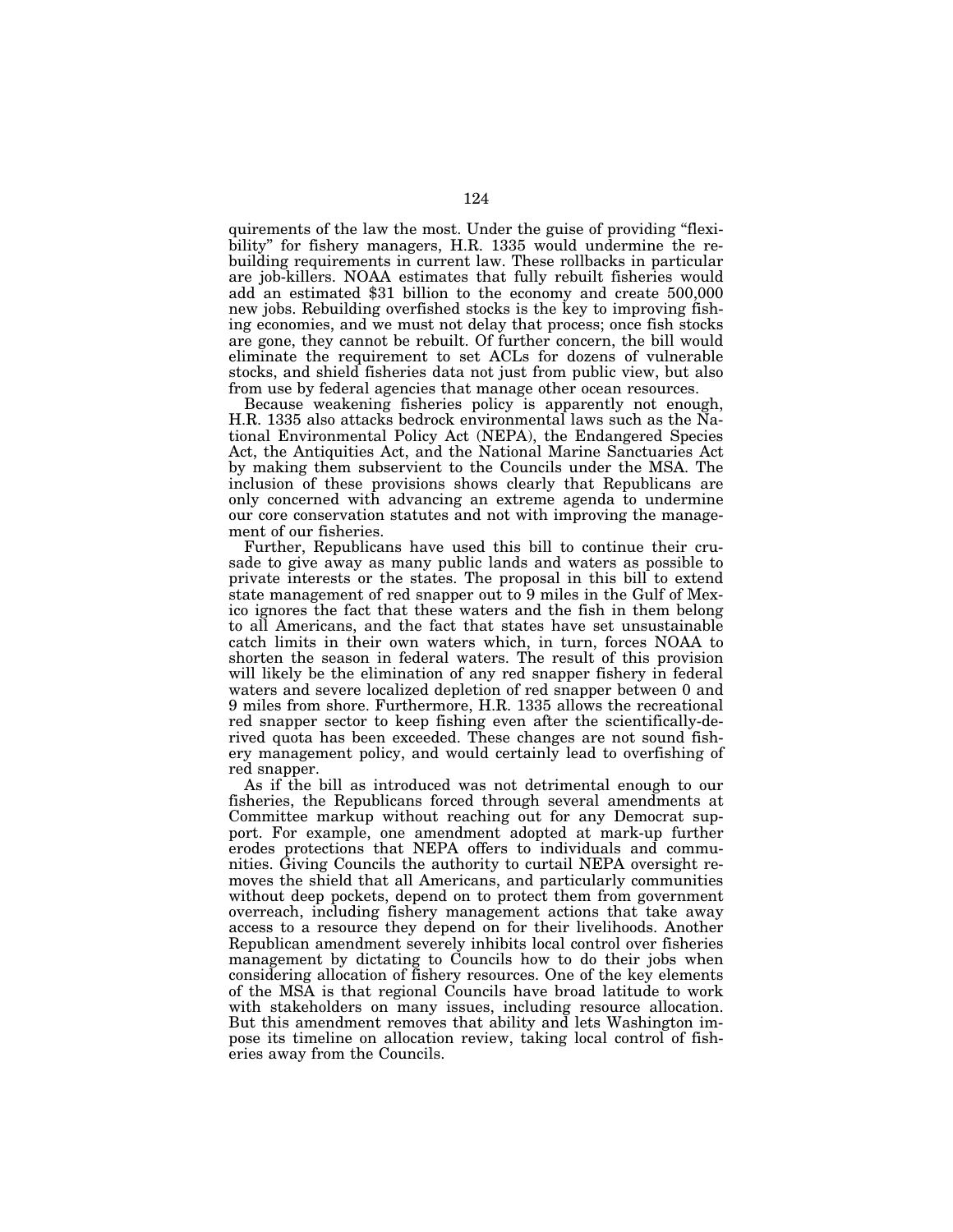At the same time, not a single one of the five democratic amendments was adopted, despite being simple, incremental improvements that would not substantially change the nature of the bill. This is indicative of the lack of motivation on the part of the Majority to work with us to produce a bipartisan bill that can help our fisheries, like the 1996 and 2007 reauthorizations. We were disappointed that they rejected a commonsense proposal sponsored by Representative Dingell (D–MI) to harmonize environmental review of fishing activities without weakening NEPA. While on the one hand criticizing the quality of stock assessments, Republicans also refused to support Representative Capps' (D–CA) amendment to provide more funding for better and more frequent stock assessments—the bedrock of our fisheries management that allow for more certainty and higher quotas and smaller buffers. We also find it unfortunate that Committee Republicans dismissed Representative Lowenthal's (D–CA) attempt to provide a real and efficient framework for reconciling the decommissioning of oil rigs with the conservation of red snapper habitat. Finally, Republicans rejected Representative Beyer's (D–VA) amendment to allow the MSA to provide Councils with a way of taking the effects of climate change into account when establishing ACLs and rebuilding timelines, once again demonstrating the head-in-the-sand approach that House Republicans take when dealing with the very real impacts that climate change is already having on our wild fisheries and marine aquaculture operations.

In the face of this lack of bipartisan cooperation, two Democratic members of the Committee, Mr. Sablan and Mr. Huffman, have introduced an alternate bill, H.R. 1826, that reauthorizes and leaves intact the core of the MSA, while improving and modernizing those issues that are out of date. H.R. 1826 would explicitly recognize and define artisanal fisheries and marine aquaculture, modernize the data collection and management of fisheries data (including electronic monitoring), improve recreational fisheries data collection and reporting, and infuse new funding into cooperative research efforts. There are still many things about our fisheries that we do not know, but that should not stop us from moving toward incorporating new data and new scientific understanding of ocean ecosystems into fisheries management. H.R. 1335 uses uncertainty as an excuse for inaction; we should use it as an opportunity for improvement.

While we have many healthy fisheries in the United States, we also have many that remain in dangerously depleted states or are only beginning their recovery. We have heard consistently from commercial and recreational fishermen, fishery managers, and the conservation community that the Magnuson-Stevens Act is working, and that the massive overhaul envisioned by this bill is not warranted. Without keeping strong conservation measures in place